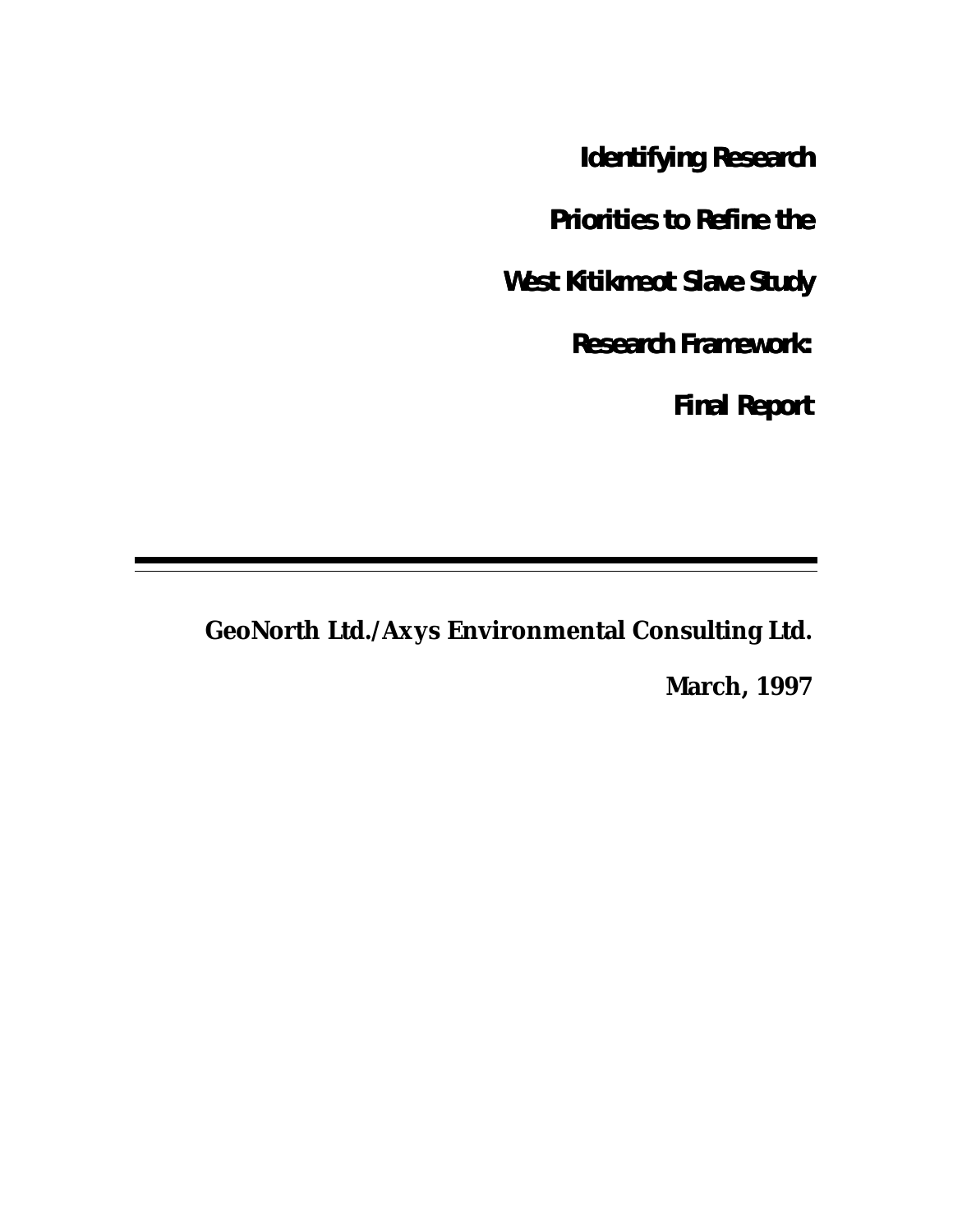## **TABLE OF CONTENTS**

| ITEM 2: VALUED ENVIRONMENTAL AND SOCIOECONOMIC COMPONENTS__________5               |    |
|------------------------------------------------------------------------------------|----|
|                                                                                    |    |
|                                                                                    |    |
|                                                                                    |    |
| 2.4 VECS AND VSCS IN IMPACT ASSESSMENT GUIDELINES FOR THE STUDY AREA ______7       |    |
| 2.5 VECS/VSCS IDENTIFIED BY WKSS PARTNERS _________________________________11      |    |
| 2.6 VECS/VSCS IDENTIFIED FROM REGIONAL LITERATURE ______________________________13 |    |
| ITEM 3: APPROACH TO REFINING THE WKSS RESEARCH FRAMEWORK___________14              |    |
|                                                                                    |    |
| 3.2 DEVELOPMENT TYPES AND PROJECT ACTIVITIES ___________________________________15 |    |
| 3.3 IDENTIFICATION AND RANKING OF INTERACTIONS BETWEEN PROJECT                     |    |
|                                                                                    |    |
|                                                                                    |    |
|                                                                                    |    |
|                                                                                    |    |
|                                                                                    |    |
|                                                                                    |    |
|                                                                                    |    |
| 6.1 RESEARCH FRAMEWORK WORKSHOP AT TRAPPERS LAKE________________________________23 |    |
|                                                                                    | 24 |
|                                                                                    | 33 |
|                                                                                    |    |

#### **APPENDICES**

| APPENDIX A: CEA METHODOLOGIES FOR ASSESSING CUMULATIVE EFFECTS OF |
|-------------------------------------------------------------------|
| DEVELOPMENTS WITHIN THE WKSS REGION                               |
| APPENDIX B: OTHER SIMILAR STUDIES USING CEA METHODOLOGIES         |
| APPENDIX C: RESEARCH & MONITORING CASE STUDY: BREAM               |
| APPENDIX D: INTERACTION MATRICES                                  |
| APPENDIX E: INDICATORS OF COMMUNITY HEALTH AND WELL-BEING FROM    |
| BHP-GNWT SOCIO-ECONOMIC AGREEMENT                                 |
| APPENDIX F: INFORMATION GAPS                                      |
| APPENDIX G: MASTER LIST OF PRESSURES AND EFFECTS                  |
| APPENDIX H: PRIORITIZATION OF EFFECTS                             |
|                                                                   |

GeoNorth Ltd./Axys Environmental Consulting Ltd.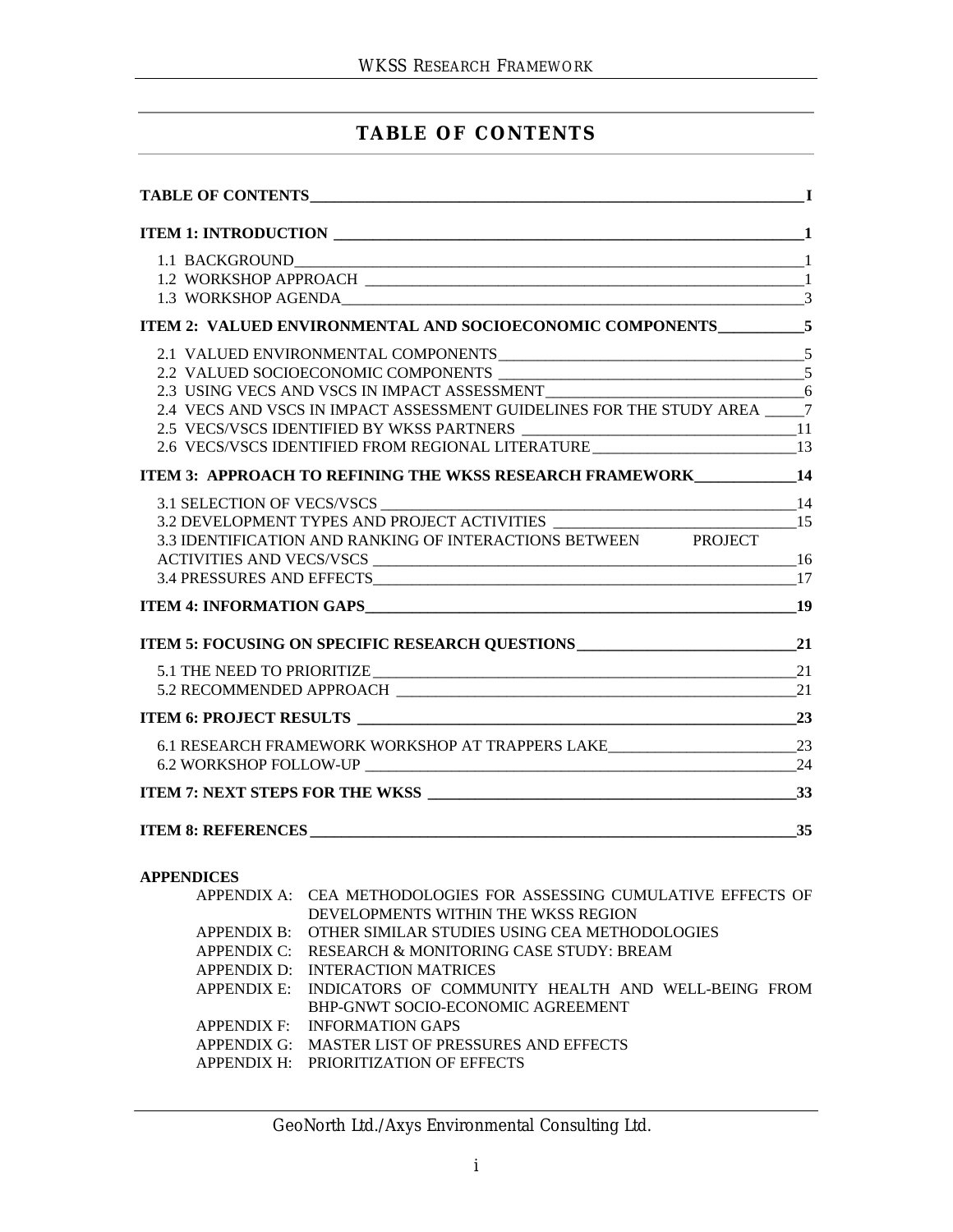### **ITEM 1: INTRODUCTION**

#### **1.1 BACKGROUND**

Over the past two years, the West Kitikmeot/Slave Region has experienced a substantial increase in mineral exploration and pre-development activity. Many regional residents and government and environmental agencies are concerned about the pace and scale at which development is occurring in the region, and the implications that this will have on renewable resources and the cultural/social values held by aboriginal groups and regional communities. In recognition of this, the West Kitikmeot Slave Study (WKSS) was initiated to collect and provide information to assist informed decision making, and to facilitate sustainable development. To this end, one of the objectives of the WKSS is to provide a basis for the identification and assessment of cumulative effects for planning and development purposes.

Considerable information is required to thoroughly address the issue of cumulative effects. However, the WKSS Partners have identified, through other reports (e.g. Cizek *et al.*, 1995), workshops and meetings, important gaps in the information and data available for the region. There is now a need to establish a more solid direction for the five year term of the Study, in terms of specific priority research questions and sequencing of research. A research framework is required to identify the most important information related to cumulative effects assessment, and prioritize these research needs.

#### **1.2 WORKSHOP APPROACH**

To assess research needs in relation to development within the WKSS region, it is important to design a research framework that provides information that is appropriate to the values of the stakeholders. Since some research and project-specific assessments have already been completed in the area, it is important to identify what information currently exists, what information deficiencies still need to be addressed, and how research funded through the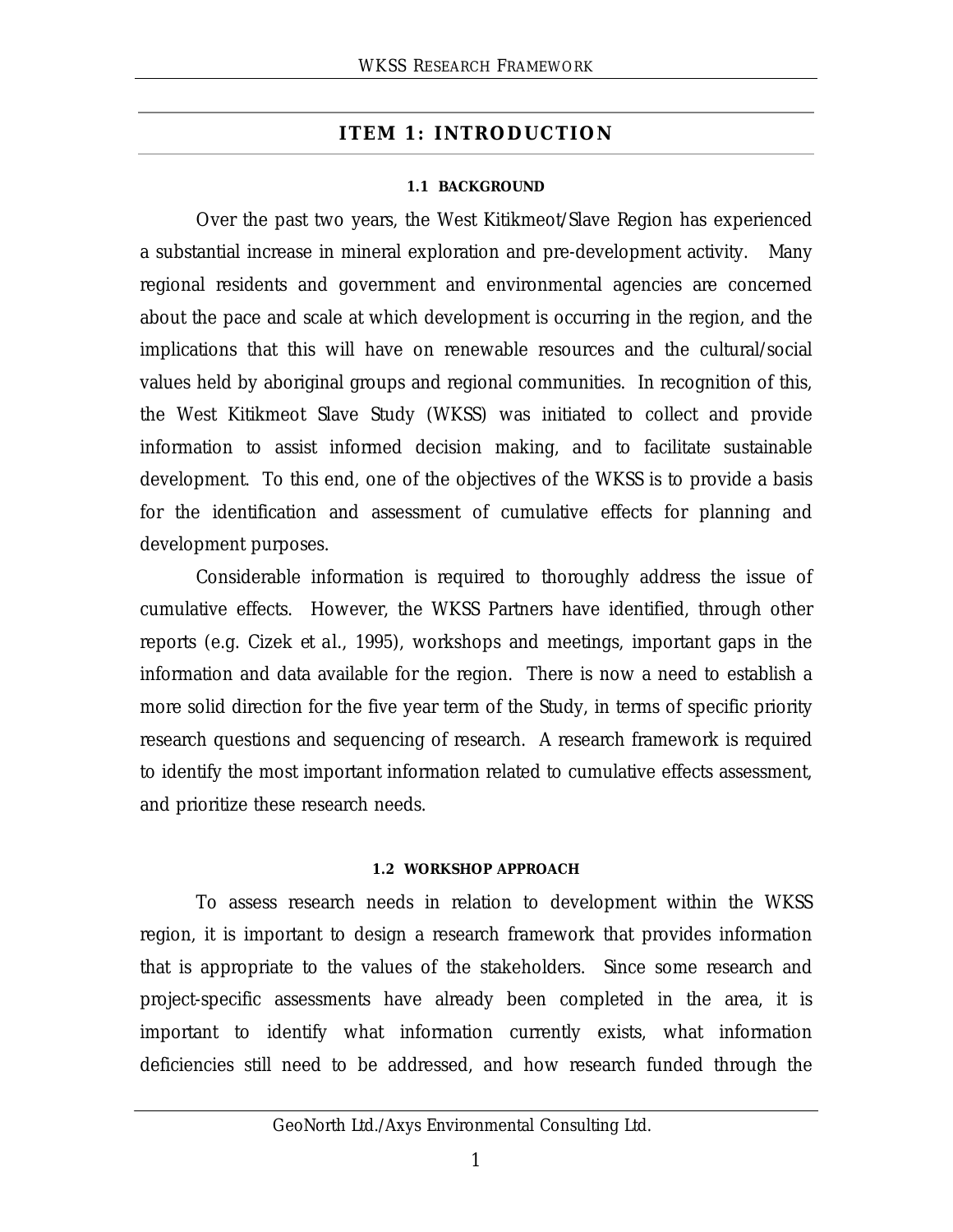WKSS can address these gaps in a manner that is useful to environmental assessments.

A two-day workshop was held on November  $5<sup>th</sup>$  and  $6<sup>th</sup>$ , 1996 to assist in refining the research framework to accomplish these goals in a way that is logical, practical and easily understood. The process for refining the research framework included the following tasks:

- 1. Determine the valued environmental components (VECs) and valued socioeconomic components (VSCs) for the study area, and the related issues that have been raised by the WKSS Partners;
- 2. With the assistance of development scenarios, such as those prepared by Bernard *et al.* (1995), identify the likely development activities associated with existing and future approved projects;
- 3. Identify potential interactions between these specific development activities in the region and the VECs and (VSCs). For the WKSS research framework, a tool known as interaction matrices helped to identify these interactions. Impact hypotheses, such as those provided in Bernard *et al.* (1995), helped to form these matrices;
- 4. In order to narrow the list, these interactions were ranked using a specific set of criteria to identify those interactions that are likely to have a significant effect on a VEC or VSC;
- 5. Identify what information is needed to assess the interactions between development activities and VECs/VSCs which are ranked highly;
- 6. Determine the important questions to be addressed by WKSS-funded research by comparing these information needs to the information available for the study region; and,
- 7. Prioritize and determine a sequence for the WKSS to address these important research questions.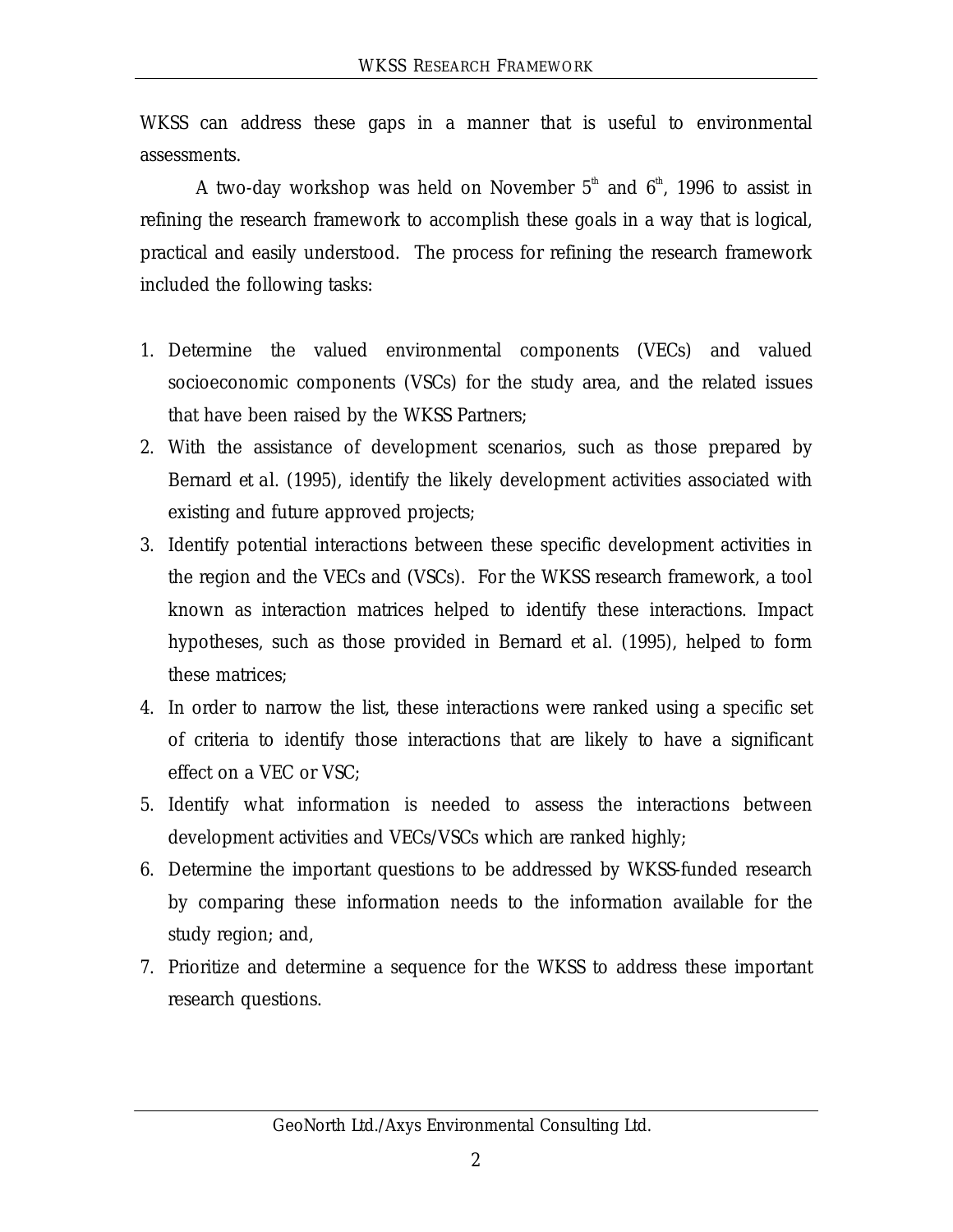#### **1.3 WORKSHOP AGENDA**

# **WKSS Research Framework Workshop Trappers Lake Spirituality Centre**

## **Tuesday, November 5th**

| 9:00AM  | <b>Opening Prayer</b>                                            |                       |
|---------|------------------------------------------------------------------|-----------------------|
|         | Welcome, Introductions                                           | John                  |
|         | Workshop Agenda, Objectives                                      | Hal                   |
| 9:20AM  | <b>Research Framework Presentation</b>                           | GeoNorth/Axys         |
| 9:50AM  | Valued Environmental/Socioeconomic Components                    |                       |
|         | GeoNorth                                                         |                       |
| 10:15AM | Coffee Break                                                     |                       |
| 10:30AM | Identification of Project Activities / Interaction Matrices Axys |                       |
| 11:15AM | Pressures and Effects                                            | Axys                  |
| 12:00PM | Lunch                                                            |                       |
| 1:00PM  | Pressures and Effects                                            | Working               |
| Groups  |                                                                  |                       |
|         | • environmental                                                  |                       |
|         | socioeconomic                                                    |                       |
| 2:45PM  | Coffee Break                                                     |                       |
| 3:00PM  | Report of Working Groups                                         | <b>Working Groups</b> |
| 4:00PM  | Wrap-up and Closing Remarks                                      | Hal/Jeff              |
|         |                                                                  |                       |

# **Wednesday, November 6th**

| 9:00AM | <b>Consensus Building</b>                | Hal |      |
|--------|------------------------------------------|-----|------|
|        | 10:15AM Coffee Break                     |     |      |
|        | 10:30AM Information Gaps, Research Needs |     | Alex |

## GeoNorth Ltd./Axys Environmental Consulting Ltd.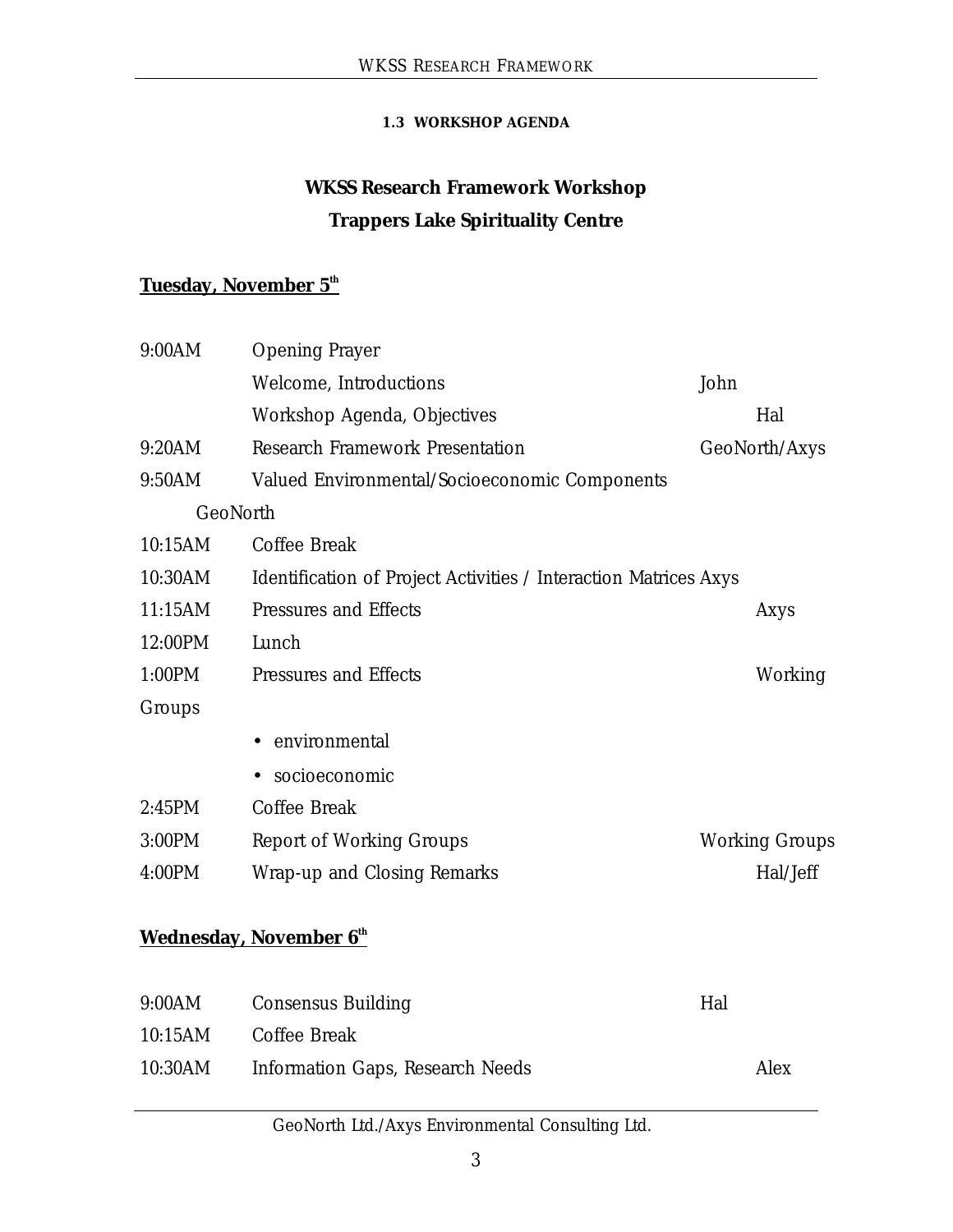|         | • environmental                   |      |
|---------|-----------------------------------|------|
|         | • socioeconomic                   |      |
| 11:00AM | Discussion on Research Needs      | All  |
| 12:00AM | Lunch                             |      |
| 1:00PM  | Prioritizing Research Needs       | Jeff |
|         | • environmental                   |      |
|         | • socioeconomic                   |      |
| 2:45PM  | Coffee Break                      |      |
| 3:00PM  | Completing the Research Framework | All  |
|         |                                   |      |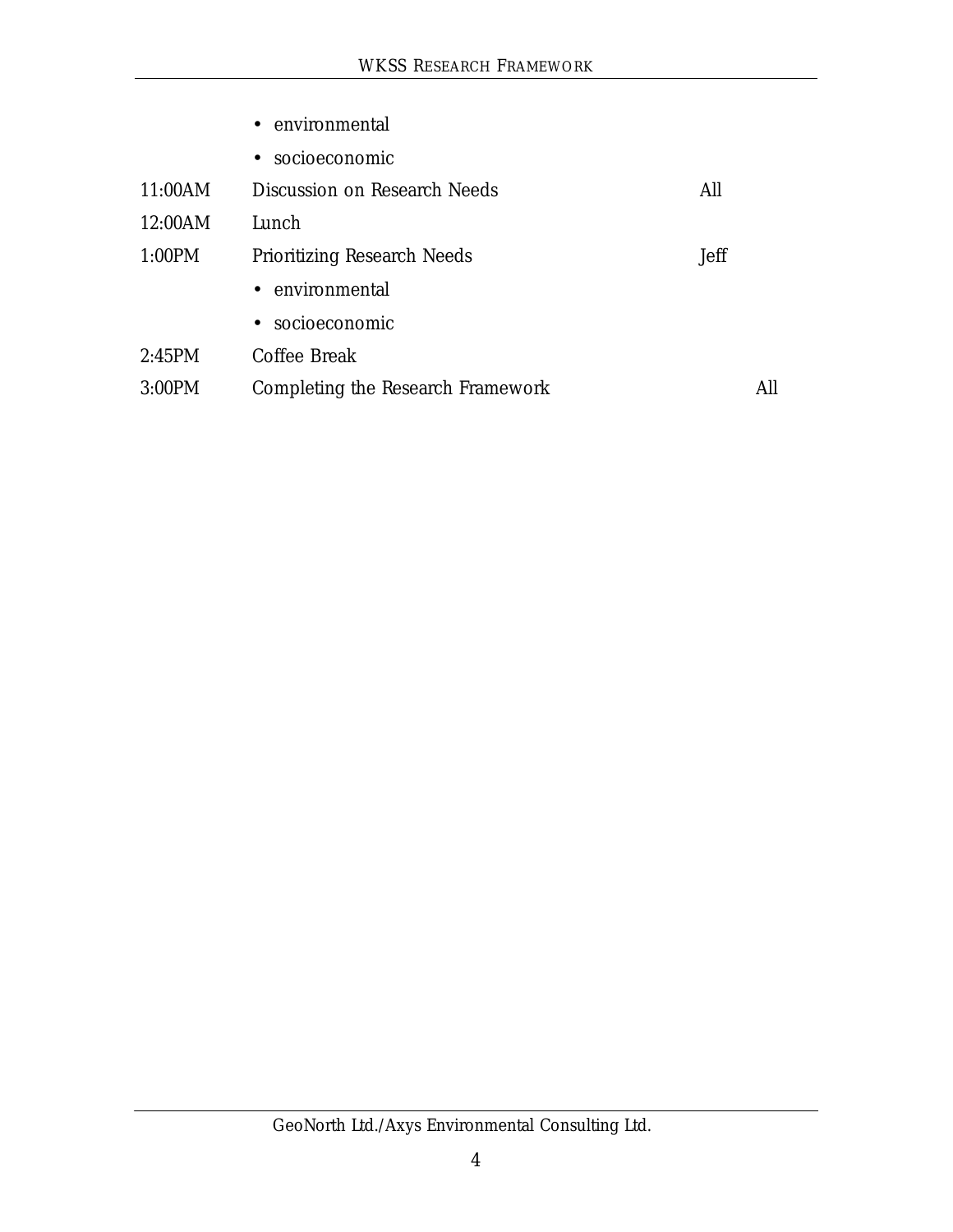## **ITEM 2: VALUED ENVIRONMENTAL AND SOCIOECONOMIC COMPONENTS**

#### **2.1 VALUED ENVIRONMENTAL COMPONENTS**

Since 1983, the concept of valued environmental component (VEC) has provided a focus for environmental impact assessment, cumulative effects, and monitoring in Canada. The concept is based on taking an ecological perspective to impact assessment, both in terms of prediction and monitoring, by recognizing VECs as the focus for the assessment. This same ecological perspective is consistent with aboriginal values which generally take a holistic approach to the environment and to impact assessment. For example, these values seem to have provided a basis for the provisions of Article 12: Development Impact of the Nunavut Final Agreement.

A VEC is a resource or an environmental feature which is determined to have special legal, scientific, cultural, economic, or aesthetic value, according to certain criteria. Criteria used to determine the value of an ecosystem component can be purely objective and scientific, or they can be subjective and based upon community values.

#### **2.2 VALUED SOCIOECONOMIC COMPONENTS**

The initial concept of VECs stressed ecological considerations, with very little attention given to socioeconomic considerations. Since then increasing attention has been given to socioeconomic considerations, both in the federal EARP guidelines and in the recent Canadian Environmental Assessment Act. CEAA also introduces the need to address cumulative effects of socioeconomic impacts. The objectives stated in the WKSS Partners' Accord include a focus on cumulative effects of socioeconomic impacts on communities. In most instances this means "off-site" impacts in the communities. Various words have been used to refer to them, but in this report we refer to them as Valued Socioeconomic Components or VSCs.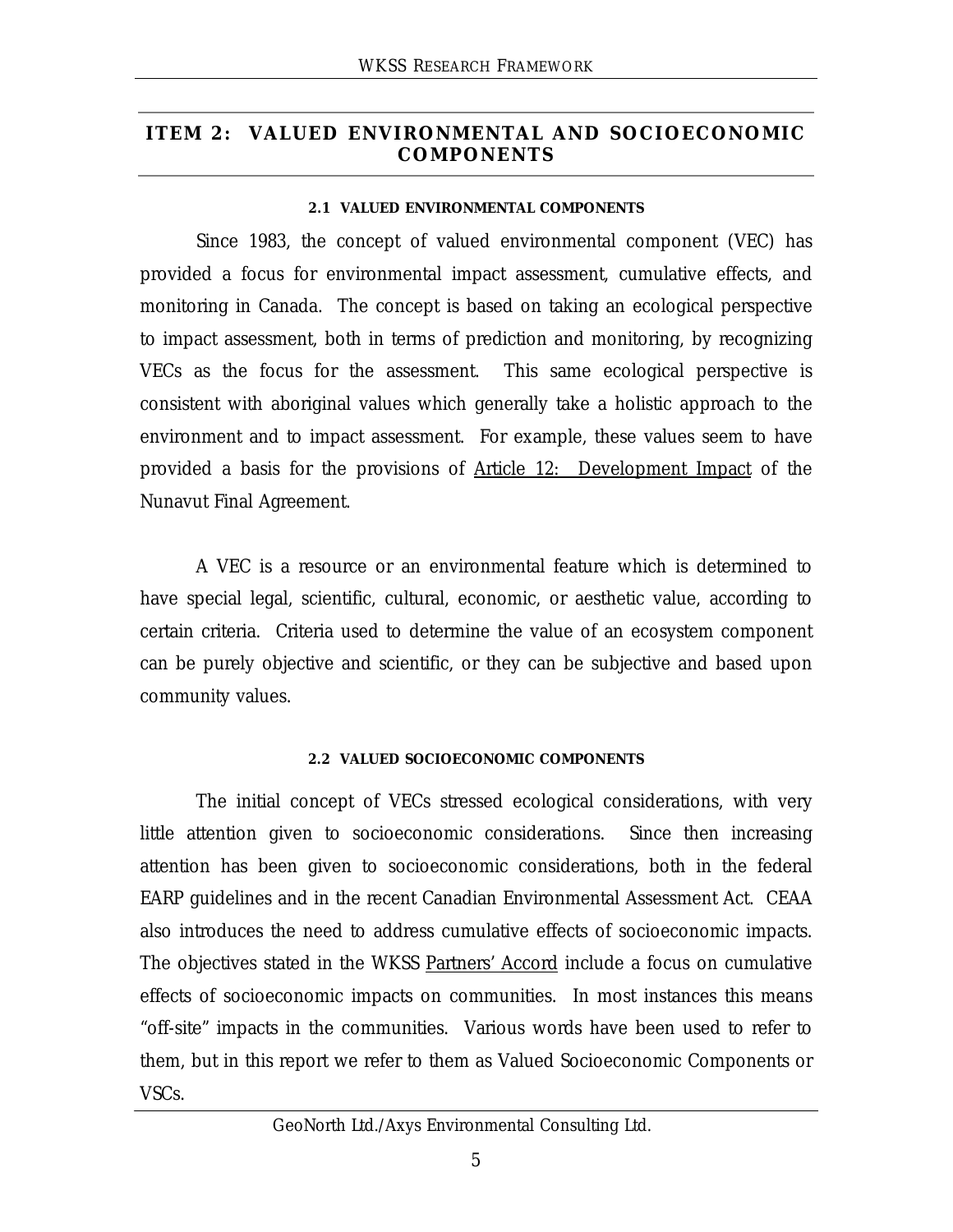A VSC is a cultural, social or economic aspect of the environment which, if affected by development, would be of concern to regional residents and/or government regulators. Some of the considerations for VSCs in the West Kitikmeot / Slave Study area are:

- community values;
- provisions of the Impact and Benefit Agreements and the Socioeconomic Agreement for the BHP's NWT Diamonds Project;
- cultural impacts on lifestyles and ways of life;
- community health risks;
- the distribution of community benefits/disbenefits;
- cumulative socioeconomic impacts of multiple projects and activities;
- community social adjustments to a wage-base economy;
- training for job skills and life skills;
- archaeological impacts; and,
- impacts on ecotourism or other sustainable development opportunities.

The approach to selecting VSCs should be consistent with the approach for selecting VECs. It basically consists of community value setting, the recognition that there is a range of issues which result in multiple (sometimes conflicting) objectives, and participatory decision making. It requires agreement on the guiding questions that need to be answered, and the stressors or indicators that will be used to research and monitor them.

### **2.3 USING VECS AND VSCS IN IMPACT ASSESSMENT**

The idea is to select, in advance of a project or an impact assessment, parts of an ecosystem which are most highly valued, and which can provide a focus for impact studies and monitoring programs. Examples of types of subjective criteria that may be used to select VECs or VSCs are:

- Relative abundance of wildlife
- Critical habitats
- Community concerns (harvesting areas, sacred places, etc.)
- Scientific concerns
- Economic importance
- Legal status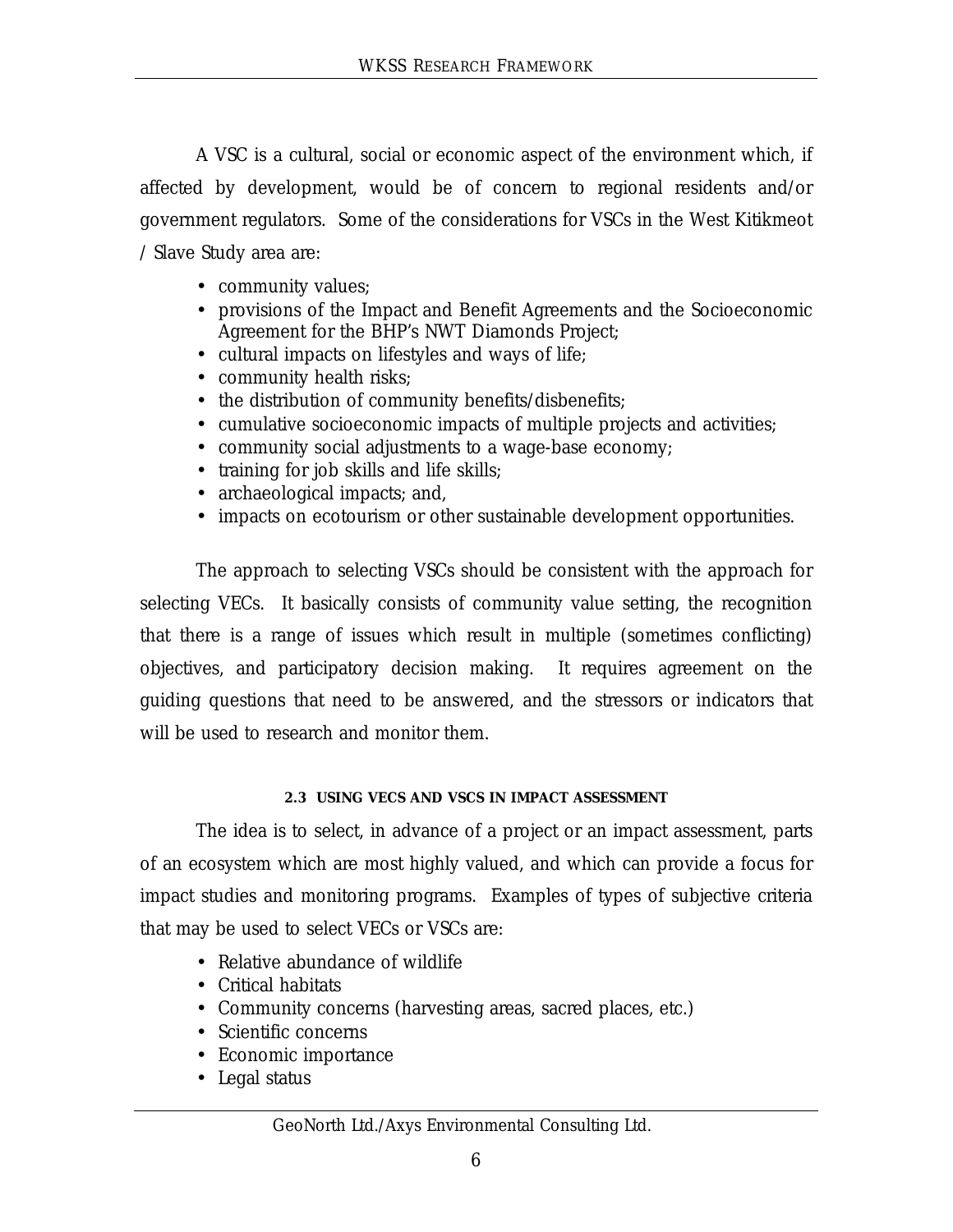The advantage using the VEC/VSC approach in impact assessment investigations is that if focuses the assessment on parts of the ecosystem that are considered to be most important in decisions regarding project approval. It requires that the basis of selection of VECs and VSCs be explicitly stated and documented, so they can be subject to scrutiny and validation.

The real challenge is to find measurable indicators for the VEC/VSC that can be used in developing and analyzing impact hypotheses and in monitoring. To determine the accuracy of impact hypotheses, and to monitor impacts and cumulative effects, it is necessary to be capable of measuring change between baseline (or pre-project) conditions and future conditions. A recent study of transboundary rivers systems within the Mackenzie River Basin provides some examples of attempts to identify measurable "ecosystem maintenance indicators." Examples that may be useful as measurable indicators for the West Kitikmeot / Slave Study are:

- The number of caribou using a specific caribou crossing, calving ground, or winter range
- The number of caribou in a herd (or sub-population of a herd)
- HTO indication of decline in caribou abundance
- The level of contaminants in seal/fish/caribou livers
- Arctic Char adult migrants in a stream
- Arctic Char catch per unit of effort
- The level of contaminants in lichens

## **2.4 VECS AND VSCS IN IMPACT ASSESSMENT GUIDELINES FOR THE STUDY AREA**

The two most recent examples of environmental assessment guidelines for project proposals within the study area are the 1995 guidelines prepared for the proposed *BHP Diamonds Project*, and the 1993 guidelines prepared for the proposed *Izok Project.* It is instructive to review how valued ecosystem components were considered in these guidelines.

## *BHP Diamonds Project*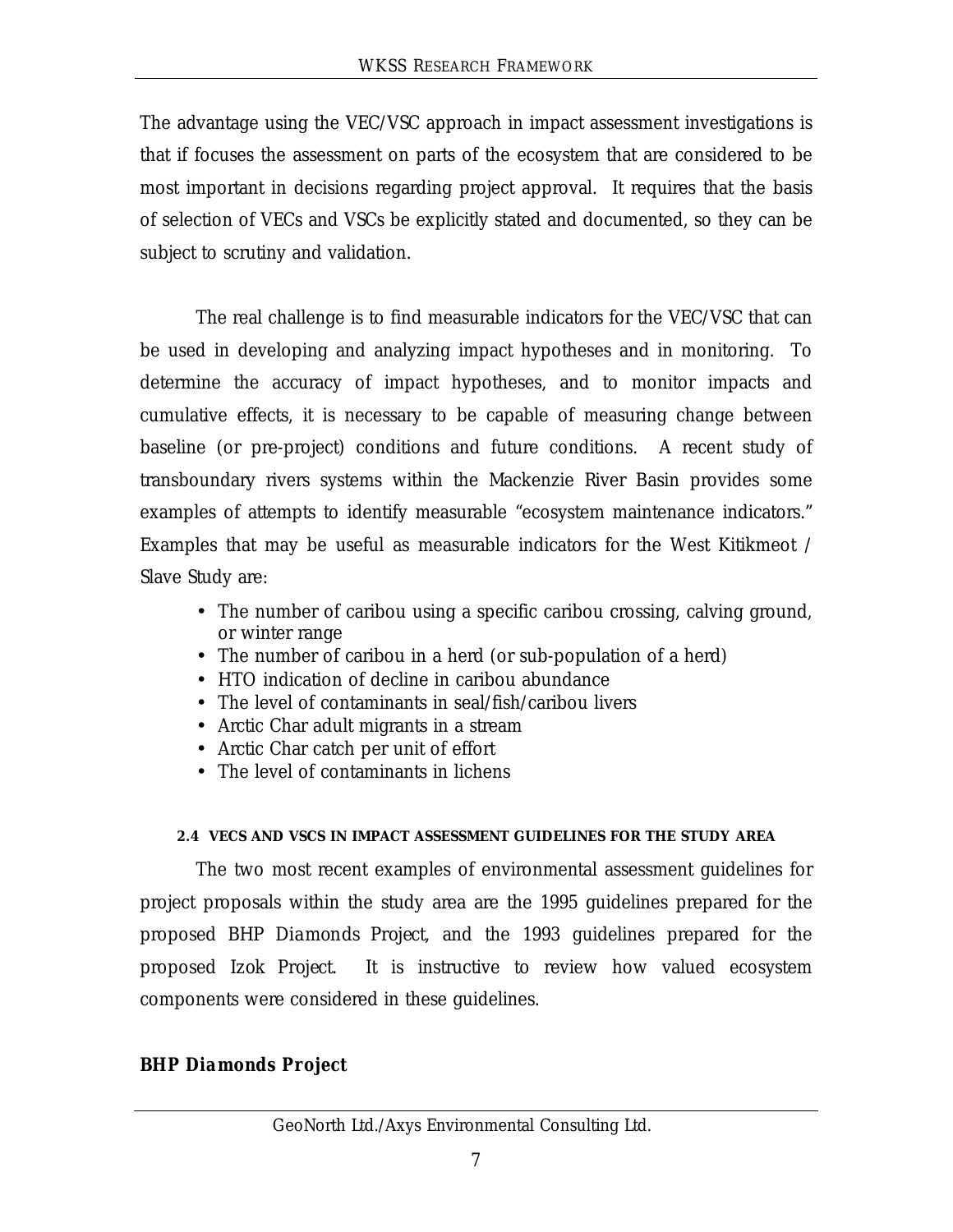*Guidelines for the BHP Diamonds Project* were issued by the FEARO Panel based upon over 50 written submissions and 125 verbal presentations during the scoping phase of the review. Section 4.1: Study Strategy and Methodology states that:

"The proponent should explain and justify methods used to predict impacts of the Project on the valued components of the physical, biological and socio-economic components and on the interactions among these components….The value of a component not only relates to its role in the ecosystem, but also to the value placed on it by humans. The culture and lifestyles of the people using the area affected by the Project are themselves considered valued components."

The Guidelines require the Proponent to demonstrate an understanding of and respect for existing environments, with emphasis to be placed on components that are likely to be affected by the Project and on those identified as issues of public concern during the scoping sessions.

In Volume II, Environmental Setting of the BHP Environmental Impact Statement (EIS), the valued components that are defined in the scoping exercise, are categorized in terms of public concern, professional concern and/or cultural/economic concern. The components that fall into these categories are:

• VECs:

Aquatic habitat, caribou, eskers, fish, wildlife and wildlife habitat, biodiversity, grizzly bears, wilderness, vegetation, water quality, air quality, climate, groundwater, permafrost and eskers.

• VSCs:

Community stability/immigration, economic development, employment/training, families, historical sites/burial grounds, human health, traditional knowledge, traditional lifestyle, territorial lands, benefit sharing/partnership, wage economy, culture, outfitters and, land use and stewardship.

# *Izok Project*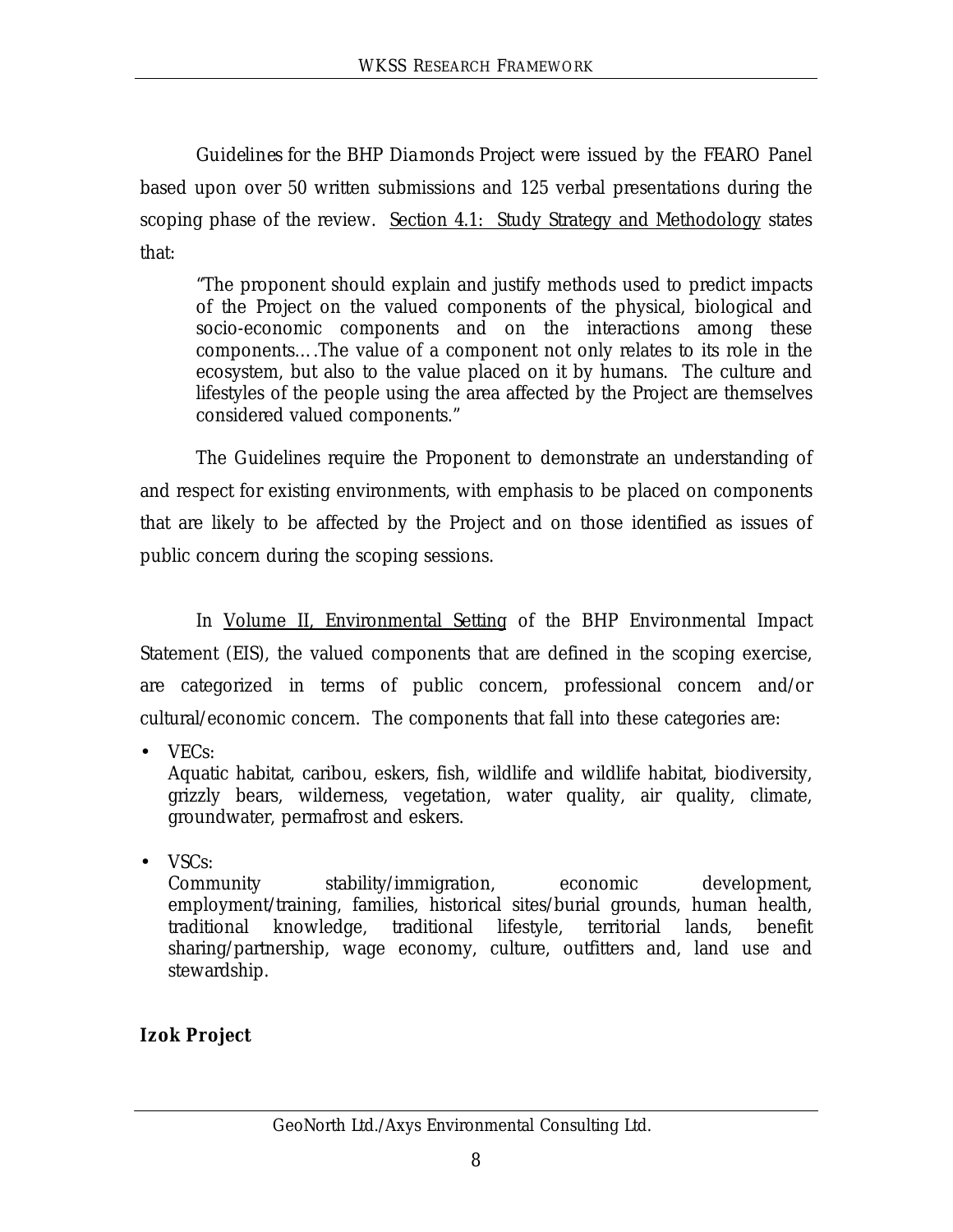*Guidelines for the Izok Project* were prepared by the Regional Environmental Review Committee chaired by DIAND and including representation from federal and territorial departments, aboriginal organizations, and environmental organizations. Section 3.2:Biophysical Environment states that:

"The valued ecosystem approach shall be taken in describing the biophysical environment, keeping in mind that the value of a component not only relates to the role of a component in the ecosystem, but also to the value placed on the component by the local, regional and national communities. The cultures and lifestyles of the people using the areas are considered to be valued ecosystem components."

Nevertheless, as can be seen from the valued components identified in the following description, VSCs were a relatively minor consideration in this assessment.

In the *Izok Project* Guidelines, the VECs have been assessed in terms of the potential interaction between a project activity and the effect on the valued resource, whether locally perceived or not. The Guidelines take into consideration the fact that a change in an ecosystem component that is not perceived locally as a VEC can potentially lead to the change in habitat or species abundance of a locally perceived VEC. The potential interaction could eventually lead to a change in lifestyle, as well as health and safety of the community. It is for this reason that in Section 5.1.4., the effects of the potential interactions are ranked according to the following three criteria:

- 1) A change in carrying capacity of the environment, animals or resource harvest
- 2) Regional and local significance
- 3) Lasting effects on the environment

In Section 5.2., specific *Izok Project* activities are highlighted for their potential impacts on the VECs. The Guidelines target potential interactions that result from the activities in the mine area, the winter road, marine port and shipping activities. The following list is a breakdown of the important issues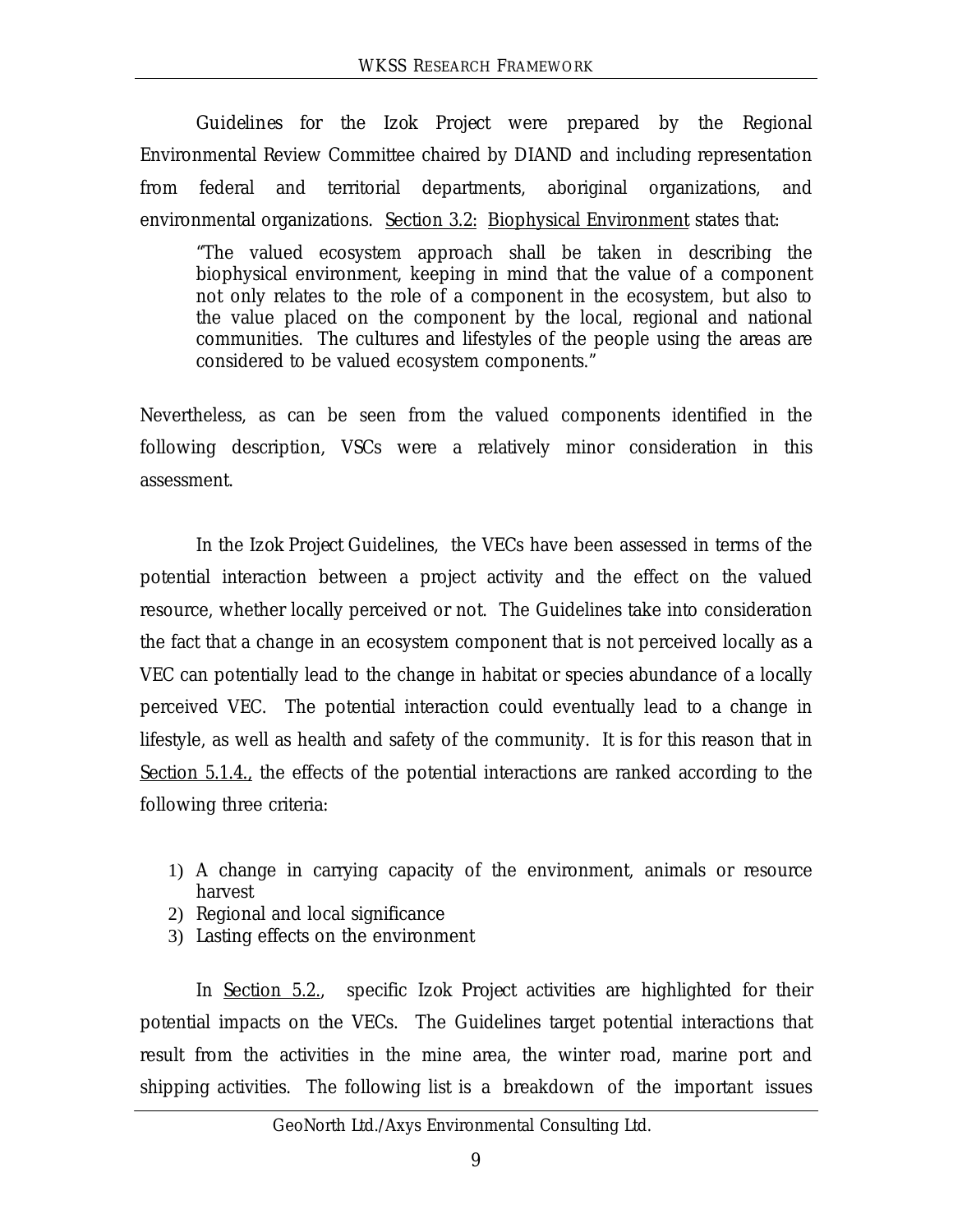identified by the stakeholders for each project activity:

- A) Mine Area: Acid mine drainage was considered the most important impact for its effects on the geomorphology, permafrost and aquatic system in the area. Other potential interactions of the mining site are; the attraction of wildlife, especially bears; sewage management and its effects on the aquatic environment; and effects of hazardous material spills on the terrestrial and aquatic ecosystem.
- VECs: sediments, aquatic lower trophic levels, fish, vegetation, waterbirds, raptors, small mammals, wolves/wolverines, grizzly bears, caribou, muskoxen, air quality, geomorphology, permafrost, hydrology and water quality.
- VSCs: hunting and fishing
- B) Winter Road: The interactions that were identified in the construction and use of the winter road were a possible increase in erosion, effects on the aquatic system and wildlife denning at borrow sites. Road access would be monitored for disturbance of breeding raptors and migrating caribou. Other concerns that were highlighted related to spill prevention and response on the winter road, as well as increased access to local resources by hunters.
- VECs/VSCs:

all of those for the mine area, plus grouse and small mammals.

- C) Port Site Area: The interactions highlighted were the handling of materials and the effects on marine and freshwater systems, the handling of camp garbage and sewage, as well as the impacts on fishing and hunting.
- VECs/VSCs: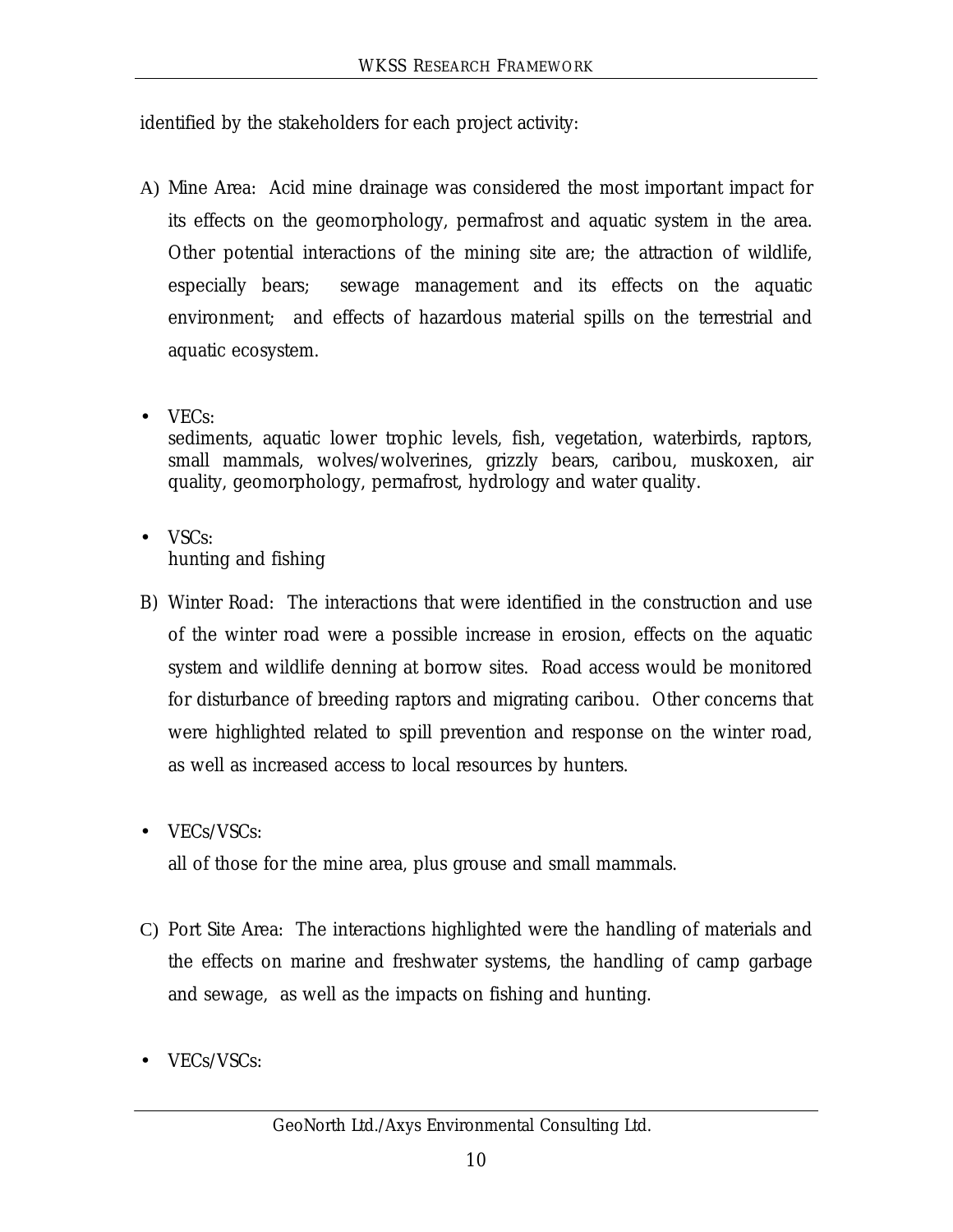all of those for the mine area, plus ice and oceanography, arctic fox, and polar bears.

D) Shipping: The interactions of marine shipping on VECs were identified as:

- effects of potential discharge from ships, including garbage, waste water and exhaust fumes;
- effects of routine shipping operations, including the ship's noise and icebreaking operations;
- effects of accidental spills, including fuel and concentrate; and
- related effects on local resource harvesting and over-ice travel.
- VECs:

swans, geese, diving ducks, dabbling ducks, shorebirds, Alcids, Terns, Gulls, seals, walrus, Narwhal, Bowhead whale and ice edge communities, integrity of the ice sheet (premature breakup, lead formation, lead refreezing) and polynyas.

• VSCs: Whale and seal hunting, and on-ice travel

## **2.5 VECS/VSCS IDENTIFIED BY WKSS PARTNERS**

During the "Transition Working Group" stage leading up to establishment of the WKSS, at previous workshops, and in forums outside the WKSS, the Partners have identified concerns about ecosystem components which they particularly value. In some cases these concerns have not been sufficiently focused, but in many cases they are more specific, they are related to issues, and they are good examples of VECs/VSCs. In both instances, the concerns articulated assisted in the identification of specific VECs/VSCs for the present study. They are as follows:

## *VECs:*

## *Wildlife and Habitat*

• caribou: impact of mining activities on the health of the Bathurst herd (e.g. do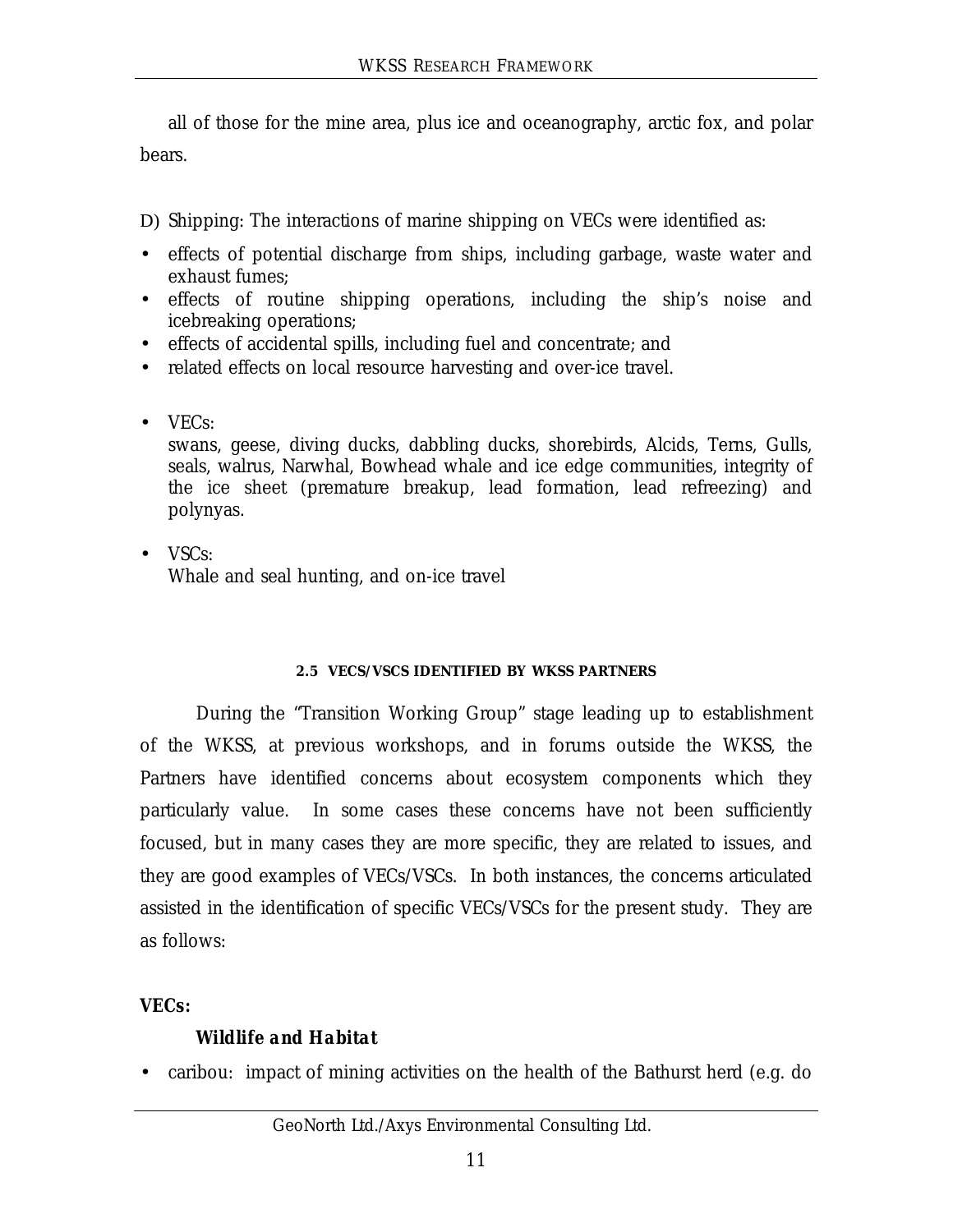caribou drink from tailings ponds and, if so, does this affect their health?); disruption to migration from road traffic; avoidance behaviour of caribou around mine infrastructure; calving ground location and factors affecting use; impacts of fire.

- habitat: important habitats for particular species for activities such as feeding, reproducing, denning (e.g. eskers as habitat for grizzly bear and wolf dens, travel routes for caribou).
- grizzly bears: sustainable population levels; disturbance and mortality due to industrial activity.
- fish: contamination from decline in water quality or mortality due to change in water level.
- waterfowl
- land and wildlife conservation and protection: protection of biodiversity, wilderness.

## *Physical*

• water quality and quantity: effects of contaminants and changing water levels on the health of animals and people, as well as ecosystem health, and concern of the potential impacts of mines on this resources.

## *VSCs:*

- cultural and heritage sites: location and nature of sites and concern over the loss of these sites due to development.
- socio-economic and cultural conditions in communities: particularly community wellness; maintenance of traditional economy and lifestyle.
- employment and training opportunities: those currently in place, as well as potential for improvement resulting from increased industrial activity
- harvestable species (especially grizzly bear, wolves, wolverine): potential impacts of development on these species.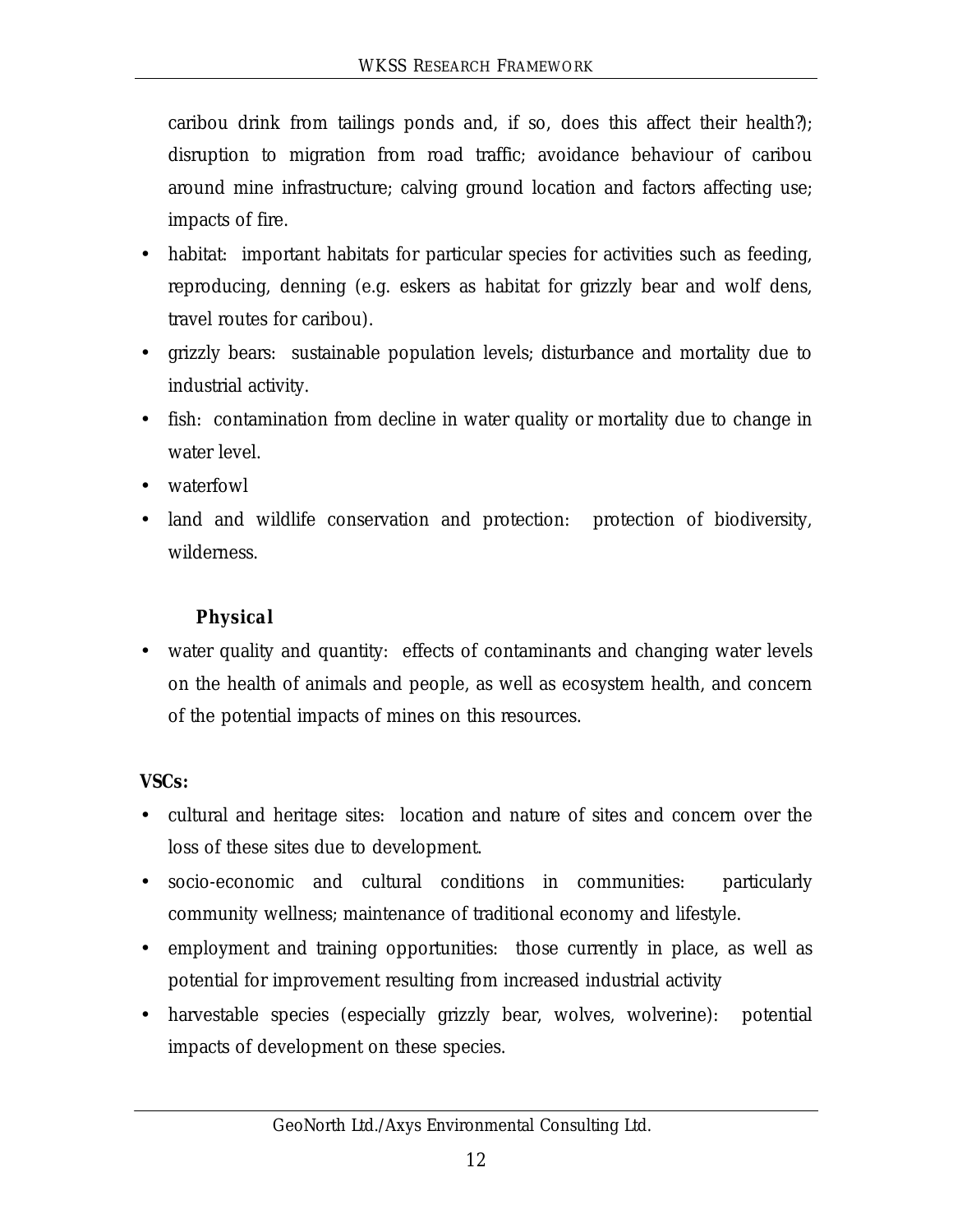### **2.6 VECS/VSCS IDENTIFIED FROM REGIONAL LITERATURE**

A review of a other regional literature, such as documents related to the BHP Diamonds Project Environmental Review Panel and documents prepared for WKSS, revealed a few other issues of importance to regional residents.

## *VECs*

- permafrost: as it affects engineering, ground stability
- air quality: particularly dust from roads and blasting
- vegetation

## *VSCs*

- participation of Northerners in industry
- opportunities for northern businesses
- family
- cultural integrity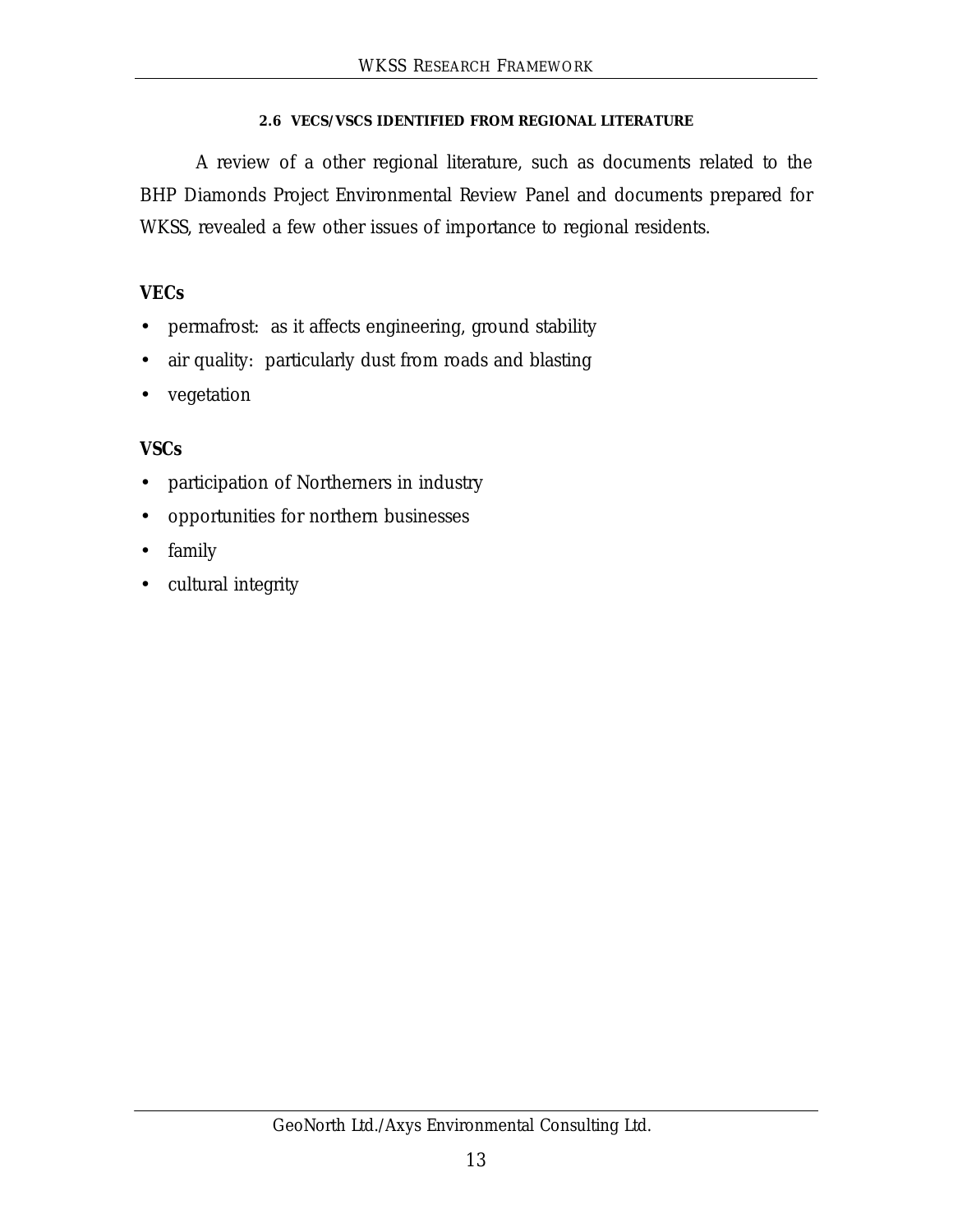## **ITEM 3: APPROACH TO REFINING THE WKSS RESEARCH FRAMEWORK**

Appendix A reviews CEA methodologies for assessing cumulative effects of developments within the WKSS region. This review suggested the approach used in this project to identify and prioritize research needs for the WKSS. To follow is a description of the approach selected.

#### **3.1 SELECTION OF VECS/VSCS**

Based on our review of regional literature sources, environmental impact assessment documents prepared for the BHP Diamonds Project and Izok Lake Project, and key concerns expressed by WKSS Partners related to cumulative effects in the WKSS region (see item 2 of this report), the following lists of Valued Environmental Components (VECs) and Valued Social Components (VSCs) were prepared. For many of the environmental and social components of the region, specific species or attributes have been identified (e.g., caribou for terrestrial wildlife).

| <b>Environmental</b>          | <b>VECs</b>                                    |  |  |
|-------------------------------|------------------------------------------------|--|--|
| <b>Components</b>             |                                                |  |  |
| Air Systems                   | local and regional air quality (as measured by |  |  |
|                               | CO2, SO2, Nox, acidic deposition on vegetation |  |  |
|                               | and in waterbodies), global warming            |  |  |
| Landforms/Terrain             | permafrost, eskers                             |  |  |
| <b>Ground Water</b>           | water quality, water quantity                  |  |  |
| Surface Water                 | water quality, water quantity                  |  |  |
| <b>Soils</b>                  |                                                |  |  |
| Aquatic Habitat               |                                                |  |  |
| <b>Terrestrial Vegetation</b> |                                                |  |  |
| Fish                          | grayling, lake trout, arctic char              |  |  |
| <b>Terrestrial Wildlife</b>   | grizzly bear, caribou, muskoxen, wolves        |  |  |
| <b>Small Mammals</b>          |                                                |  |  |
| Waterfowl                     |                                                |  |  |
| Raptors                       |                                                |  |  |

#### *Valued Environmental Components*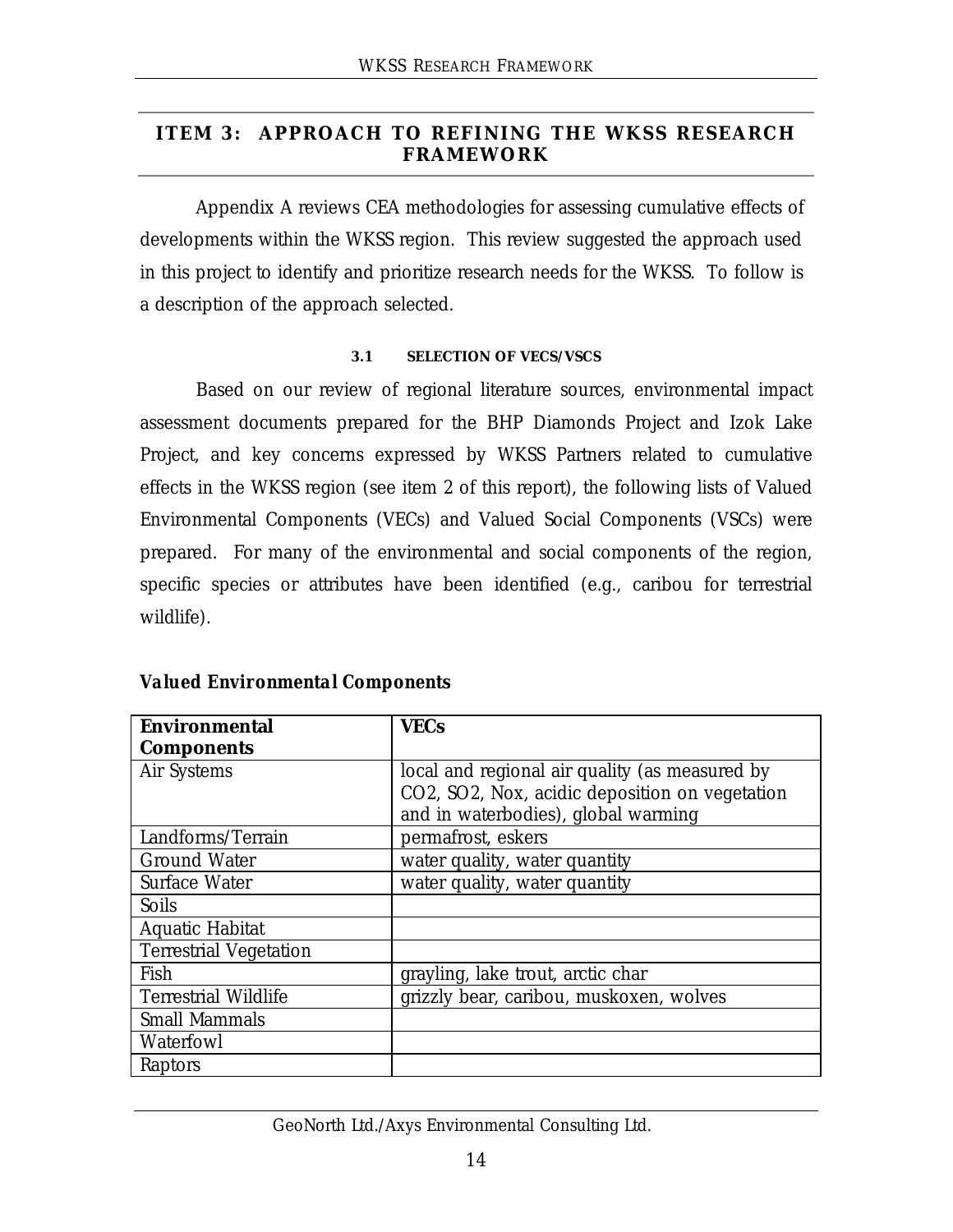| <b>Social Components</b>  | <b>VSCs</b>                                     |
|---------------------------|-------------------------------------------------|
| Aboriginal Land Use       | cultural and spiritual activities               |
| Aboriginal Resource Use   | trapping, hunting, plant collecting, fishing    |
| Commercial Land Use       | outfitting, tourism, oil/gas operations, mining |
| Cultural / Historic Sites |                                                 |
| Human Health              |                                                 |

### *Valued Social Components*

The VSC list is limited to those components for which there is a direct link between an activity and the impact on the component, as discussed in Appendix A. There has been very little work done to develop impact hypotheses for other social and economic components for which the impact may be indirect (e.g. impacts of new employment opportunities on social conditions in the community).

However, perhaps a more appropriate technique for these social and economic components is to choose indicators which provide information about the component. For instance, hiring associated with a development activity may affect a community (through an increase in average income) and result in fewer number of people per household, as more people can afford to obtain their own housing. This approach has been used in the BHP Socio-Economic Agreement; in order to monitor changes to community well-being resulting from the mine, particular indicators have been chosen (Appendix D).

#### **3.2 DEVELOPMENT TYPES AND PROJECT ACTIVITIES**

A number of types of developments currently exist or are anticipated in the WKSS Region over the next 15 years. These include:

- mineral exploration camps
- mine developments
- all-weather roads

GeoNorth Ltd./Axys Environmental Consulting Ltd.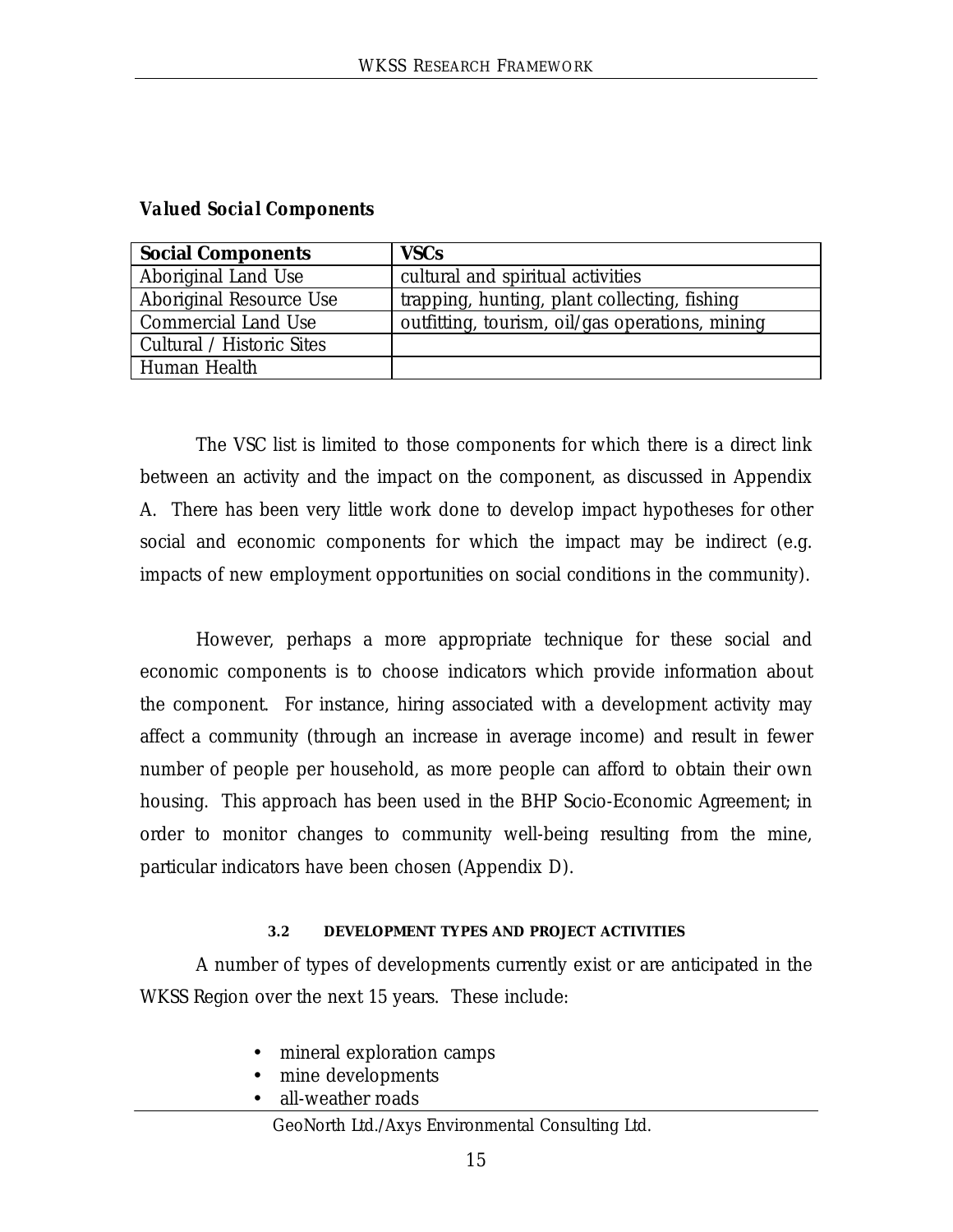- winter roads
- community developments
- tourism
- hydroelectric developments
- transmission line developments
- outfitting camps

Associated with each of these developments are a number of specific activities that could potentially have an effect on the biophysical and socio-economic environments of the region. These are listed on the matrix tables. Identification of each activity was based largely on development scenarios and generic footprints developed by Bernard *et al*. (1995).

#### **3.3 IDENTIFICATION AND RANKING OF INTERACTIONS BETWEEN PROJECT ACTIVITIES AND VECS/VSCS**

Based on a review of the following documents and professional judgement, potential interactions between specific development activities and the VECs/VSCs were identified.

- generic footprints developed by Bernard *et al*. (1995)
- impact hypotheses developed by Bernard *et al.* (1995)
- impact hypotheses developed for the IZOK Mine EIA

Each potential interaction between a specific development activity and VEC/VSC was recorded on a series of interaction matrices for each type of development indicated above (Appendix E). As a means of identifying those interactions that are likely to be most significant, each interaction was then ranked based on a preliminary consideration of the extent, magnitude and duration of the potential impact.

- Extent: the area that may be affected by the development activity, defined as local, regional, provincial or national
- Duration: the period of time that is required for an environmental/social component to recover from an impact, rated as short (less than 1 year), moderate (1-10 years), and long term (10 years or more)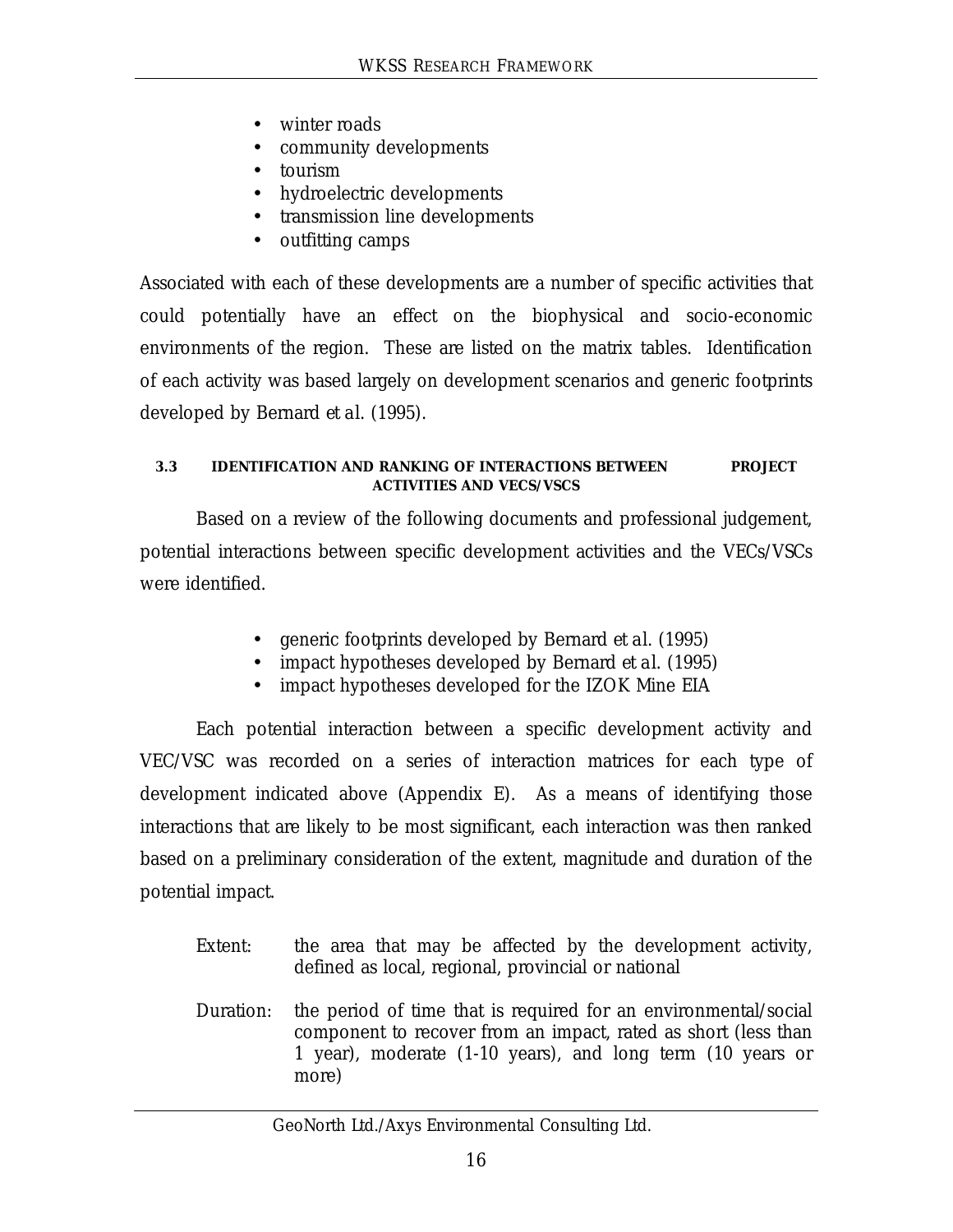Magnitude: the portion of the resource that may be affected by a development activity, rated as less than 10 percent, or 10 percent or more.

Potential interactions were ranked on a scale of 1 to 5, where a ranking of one indicates that an interaction of minor consequence is reasonably expected to occur between the environmental/social component and the development activity. A ranking of 5 is considered to represent a very important interaction.

| <b>Duration</b> | <b>Magnitude</b> |              |          | <b>Extent</b>     |                 |
|-----------------|------------------|--------------|----------|-------------------|-----------------|
| (years)         |                  | <b>Local</b> | Regional | <b>Provincial</b> | <b>National</b> |
| $\leq$ 1        | ${<}10%$         |              | تم       |                   |                 |
|                 | $>10\%$          | ∼            |          |                   |                 |
| $1 - 10$        | $< 10 \%$        | ພ            | w        |                   |                 |
| $1 - 10$        | $>10\%$          |              |          |                   | 5               |
| >10             | $< 10 \%$        |              |          |                   | b               |
| >10             | $>10\%$          |              |          |                   |                 |

All interactions with rankings of 3 or greater (moderately important potential interaction) were considered to deserve further attention in terms of:

- 1. the information required to address the potential interaction;
- 2. important information deficiencies that might hamper assessment of the interaction; and
- 3. research needs to address the identified information gap.

Interactions that received a ranking of 3 or greater are highlighted within the interaction matrices (i.e., shading) to assist in their identification.

These ratings reflect only the potential importance of the interactions between development activities and environmental/social components, and are not intended to indicate an assessment of the significance of any potential impacts.

### **3.4 PRESSURES AND EFFECTS**

A "master list" of these pressures and effects associated with all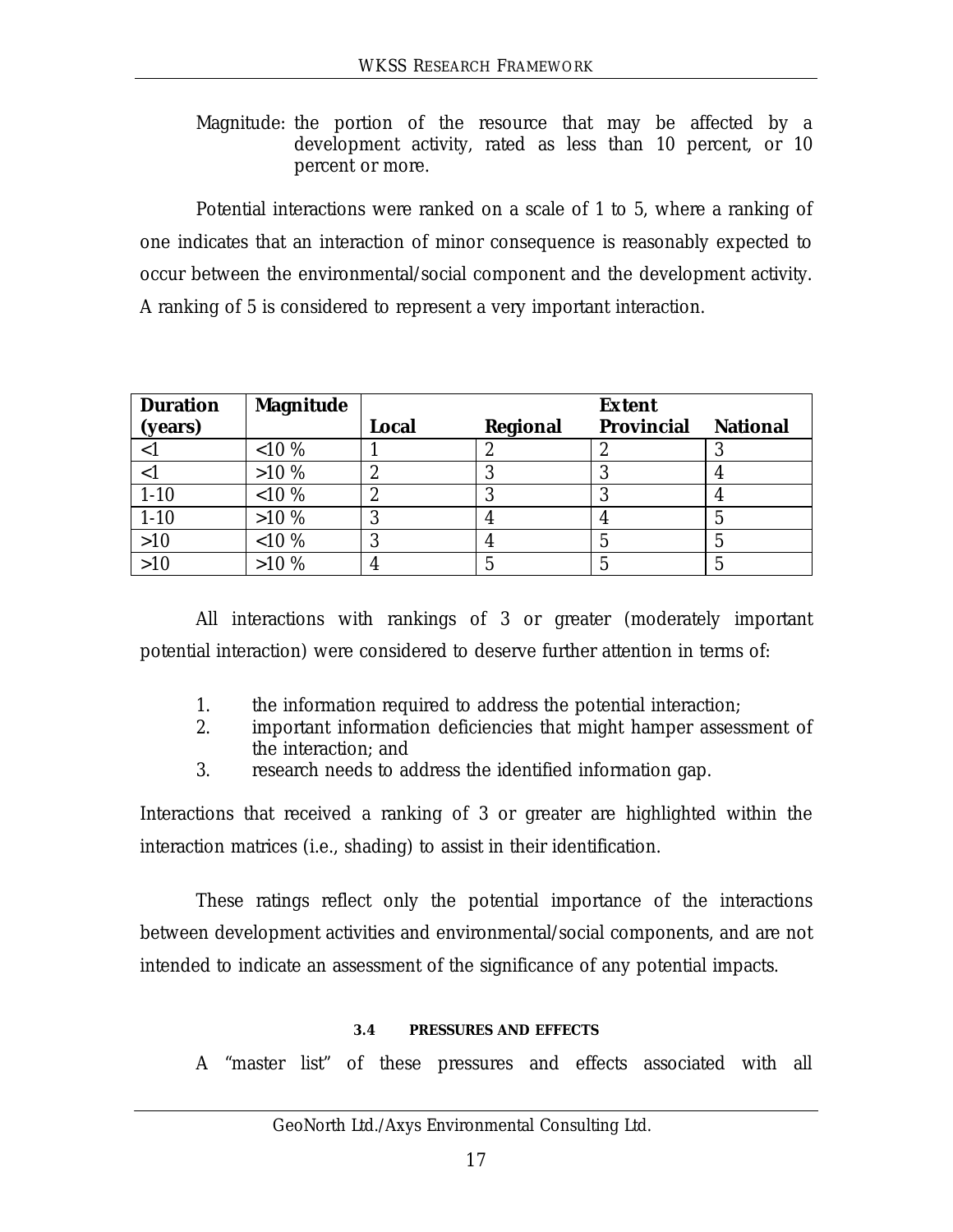development activities was developed. This pressure-effect list attempts to summarise the major pressures exerted by the various development activities, as well as the effects of these pressures.

At the workshop, this "master list" was used to guide a discussion on cumulative impacts. A particular pressure - effect relationship may become considerably more important when it is considered that there may be several related pressures being exerted on the environment, either over a particular space or time period. The level of importance (i.e., high, medium, or low) was assigned to each pressure - effect relationships to focus further discussion regarding research needs.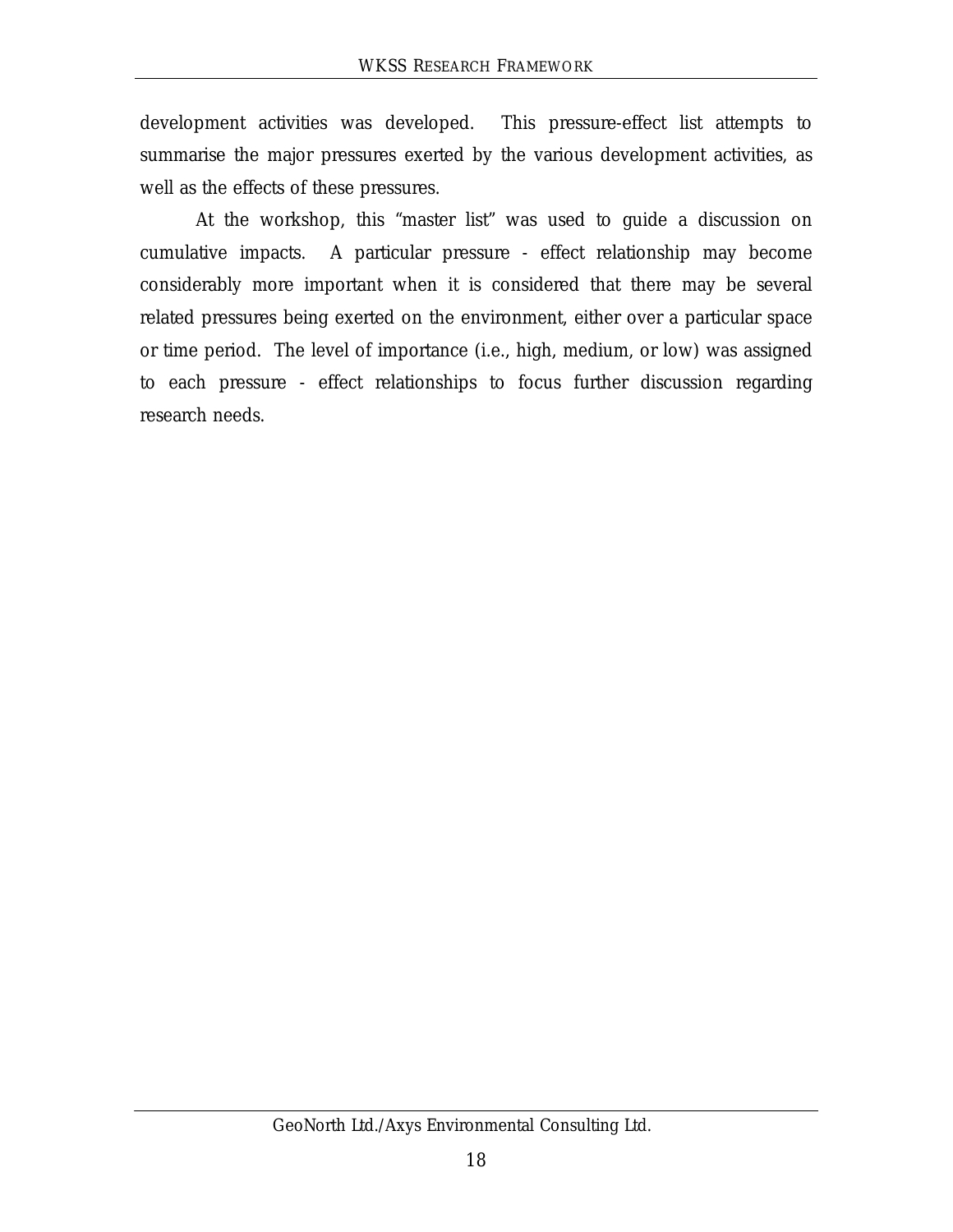## **ITEM 4: INFORMATION GAPS**

During the establishment of the WKSS, many of the Partners shared their thoughts on important information gaps in the study area through workshops, meetings and correspondence with the study office. Throughout the environmental assessment of the BHP Diamonds Project several intervenors, including some WKSS Partners, provided submissions highlighting other information which was required for the assessment, but not available for the region.

There are also other documents that review available information for the region, and in some cases these identify information gaps. Of particular note is the report by Cizek *et. al.* (1995), which reviewed existing information to assist the WKSS in focusing on information gaps in the region.

For this project, about 30 documents were reviewed to generate a list of information gaps for the region. An attempt was made to extract from the literature not only the topic for which there is a deficiency of information, but also the specific questions which still need to be addressed. All Partners were provided the opportunity to review the first draft of this list to ensure it was complete. The final draft of this list in provided in Appendix F .

The process described in the section 3 assisted the Partners in the identification of those the interactions likely to have a significant effect on a VEC or VSC and to form questions that need to be addressed in order to assess these interactions. The remaining step involved ensuring that the questions to be asked by the WKSS have not already been answered (i.e., data is not already available). The results from the analysis described in the section 3, when compared with this list of information gaps, allowed the Partners to match research needs with the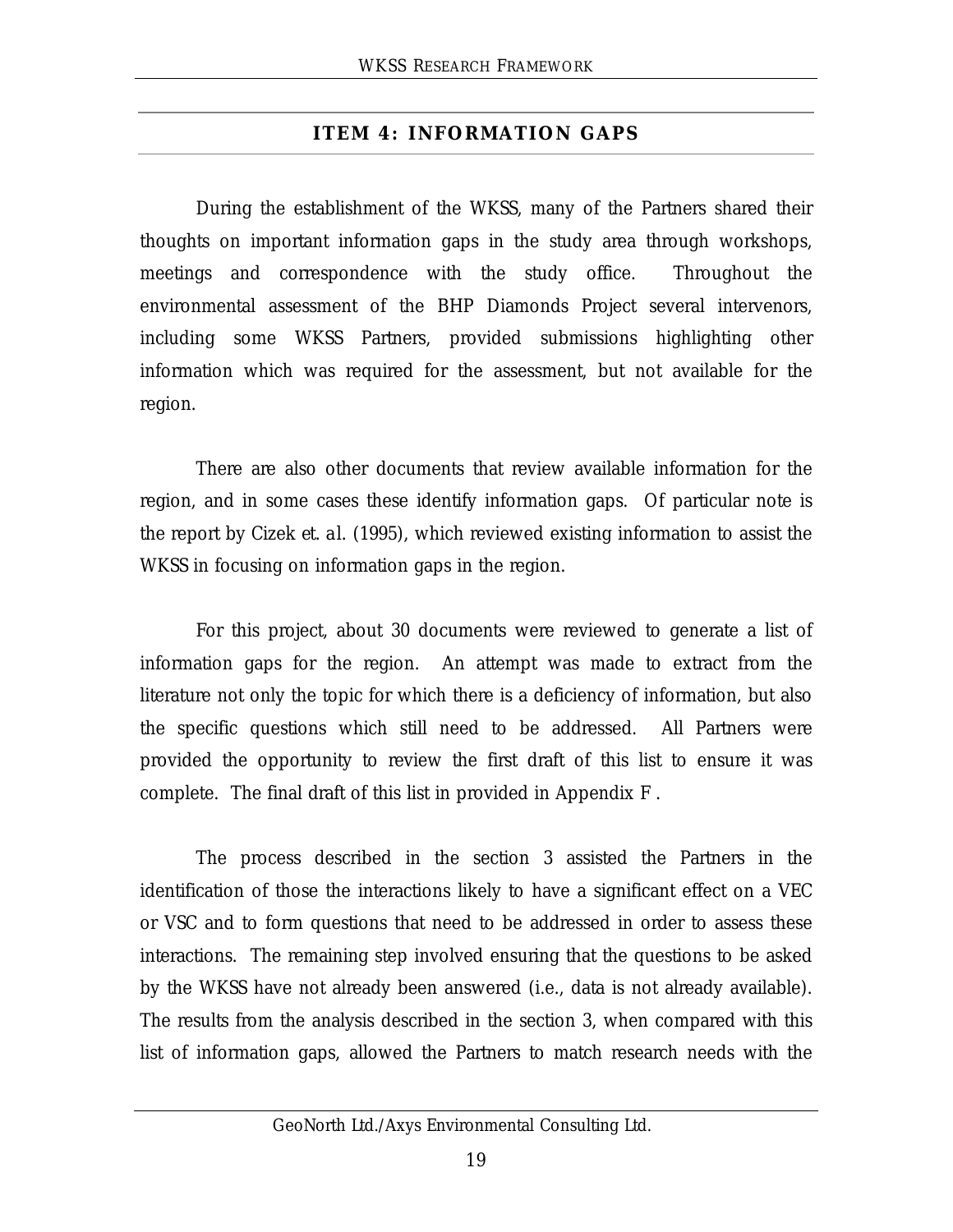topics and specific questions which need more information before such an assessment could be completed.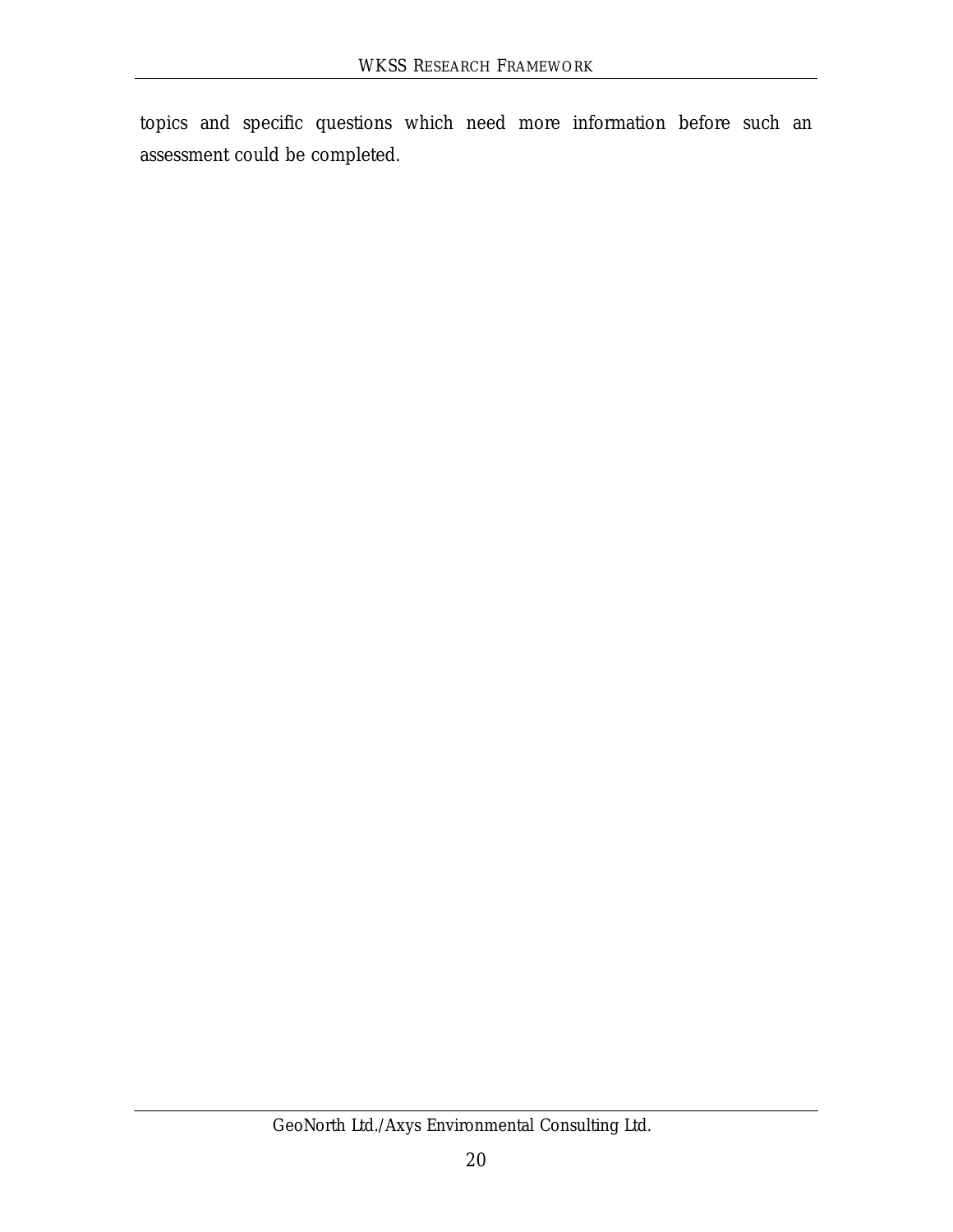#### **ITEM 5: FOCUSING ON SPECIFIC RESEARCH QUESTIONS**

#### **5.1 THE NEED TO PRIORITIZE**

The process for developing a research framework for the WKSS has, to this point, enabled the identification of research questions focusing on areas where there is not enough information on particular issues which are important in terms of their value to the Partners, and in contributing towards assessing cumulative effects in the WKSS region. Due to the limited time and resources afforded the WKSS, prioritization of research needs funded by WKSS was necessary.

#### **5.2 RECOMMENDED APPROACH**

Our team recommended the WKSS develop a set of questions to guide research, as the most appropriate method for forming the WKSS research framework. This approach was used and proven effective by the Northern River Basins Study.

In addition, the Partners had the tools required to formulate these questions: the key ecosystem components (VECs/VSCs); the activities likely to occur in the region; the impact these activities may have on the VECs/VSCs; the most significant of these VEC/VSC - activity interactions; and, the information deficiencies related to these interactions.

Identification of priority research needs was accomplished by ranking the most important interactions between the development activities and VSCs/VECs, through the use of interaction matrices. This assisted in identifying those interactions of greatest importance and for which there is insufficient information to adequately assess the significance of the impact. From this, the Partners developed specific research questions to provide the information needed to assess this impact. The workshop and a follow-up meeting provided an opportunity for all Partners to provide input and participate in the development of these questions.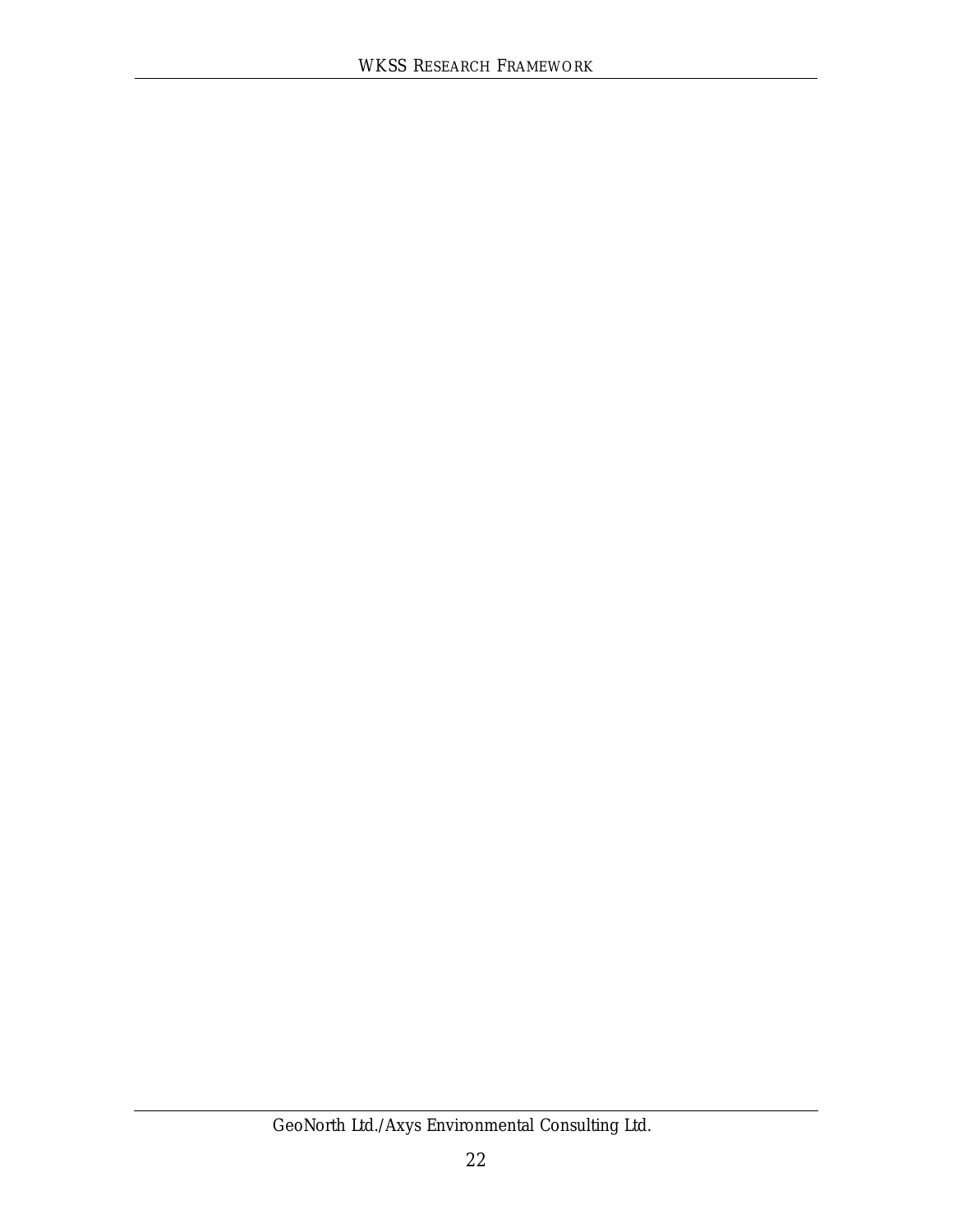## **ITEM 6: PROJECT RESULTS**

#### **6.1 RESEARCH FRAMEWORK WORKSHOP AT TRAPPERS LAKE**

A two day workshop was held November  $5<sup>th</sup>$  and  $6<sup>th</sup>$  at Trappers Lake Spirituality Centre, near Yellowknife, to prioritize elements of the WKSS research framework and develop research questions(see section 1.3 for the workshop agenda). The facilitators from GeoNorth and Axys spent the first morning reviewing some of the process and work that had gone into preparing for the workshop, and obtaining consensus from the Partners and the WKSS staff on the direction the project team had taken.

### *Pressures and Effects:*

In two working groups, the participants focused on a preliminary "master list" of pressures and effects that was developed by the project team. Both groups generally agreed with what the team had prepared, however, some amendments and additions were made (see Appendix G for the final pressures - effects list).

## *Prioritizing:*

Workshop participants undertook the difficult task of prioritizing the effects and designating key areas for research. The project team presented the revised list of pressures - effects, as well as some potential criteria that the participants could use to assist in setting research priorities. These criteria were: timing of the activity; geographic scope; magnitude; duration; frequency; and, risk. The participants added a "level of public concern" criteria and a column for overall of priority of the effect.

After breaking into two working groups, one on socio-economic effects and one on environmental effects, the participants rated each of the effects as high, medium or low against each of the criteria. The participants also spent

### GeoNorth Ltd./Axys Environmental Consulting Ltd.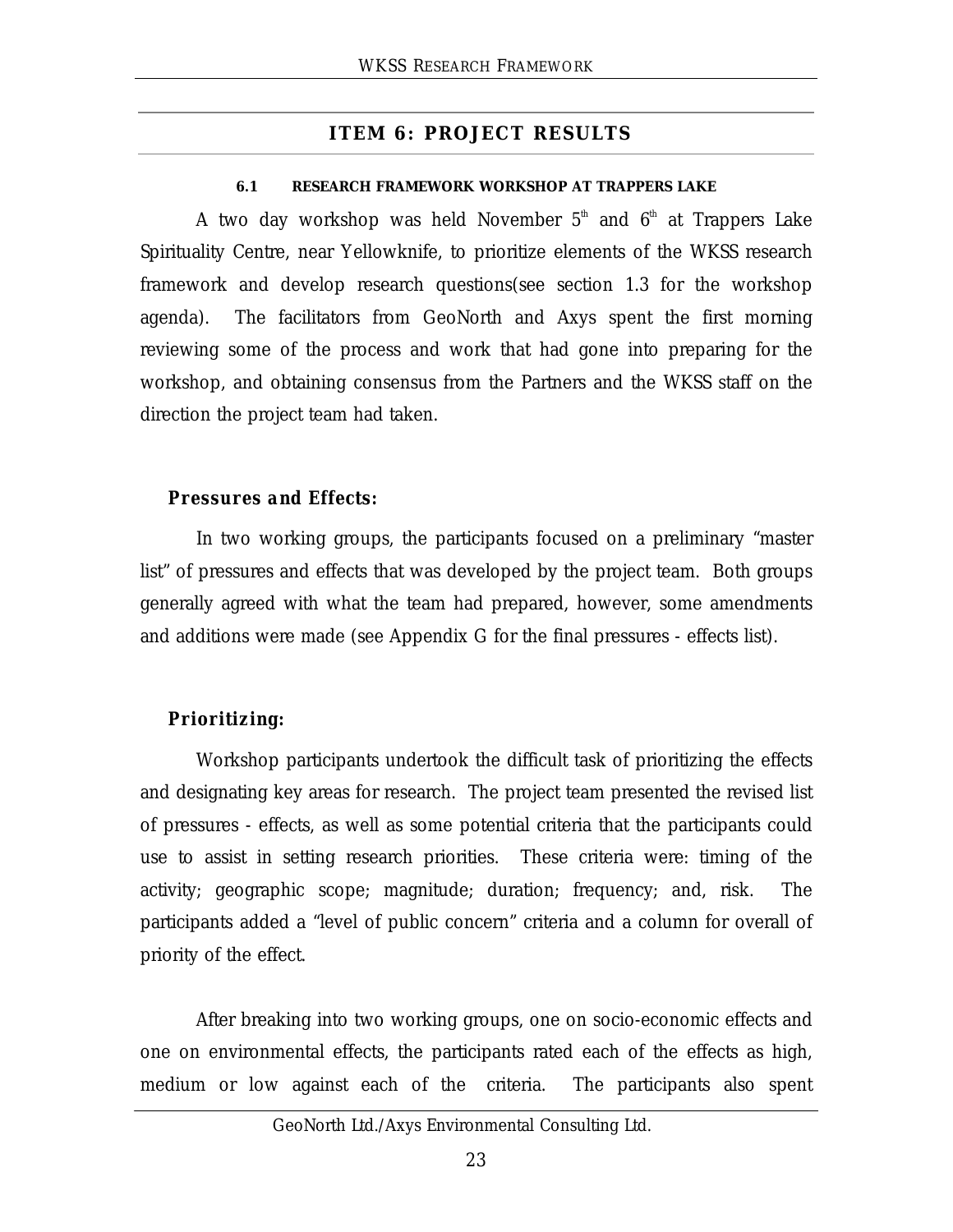some time defining the groups responsible for taking actions on each of the effects. This assisted in identifying the high priority effects which are considered important for the WKSS to study and those which could be dealt with by other groups (see Appendix H). The following table summarises the effects considered as high priority and for which WKSS has at least a partial responsibility to study:

| <b>Environmental Effects:</b>      | Socio - economic Effects:              |
|------------------------------------|----------------------------------------|
| Alteration of Surface Drainage     | Contaminants in the Food Chain         |
| Loss of Eskers                     | Changes in Human Health                |
| Direct Loss of Wildlife Habitat    | Decreased water quality                |
| <b>Habitat Alienation/Sensory</b>  | Changes in Harvesting                  |
| <b>Disturbance</b>                 |                                        |
| Disruption of Wildlife Movements   | Changes in Land Use/Hunting            |
|                                    | Routes                                 |
| Habitat Fragmentation/Connectivity | <b>Economic Opportunities</b>          |
| Increased Wildlife Mortality       | Increased Economic Variability         |
| Change in Water Quality            | <b>Altered Communication/Education</b> |

## *Research Needs:*

The next step for the working groups was to attempt to provide some details on research to be done to address the high priority effects. Although considerable progress was made in developing areas on which WKSS research should focus, the time available did not allow either group to develop any definitive research questions for the WKSS. In the following plenary session, the importance of considering the Partner's values in determining research questions was discussed and each Partner had a chance to outline their priorities. It was decided that the project team would work on developing a draft set of questions for the WKSS Partners to review at a later date.

#### **6.2 WORKSHOP FOLLOW-UP**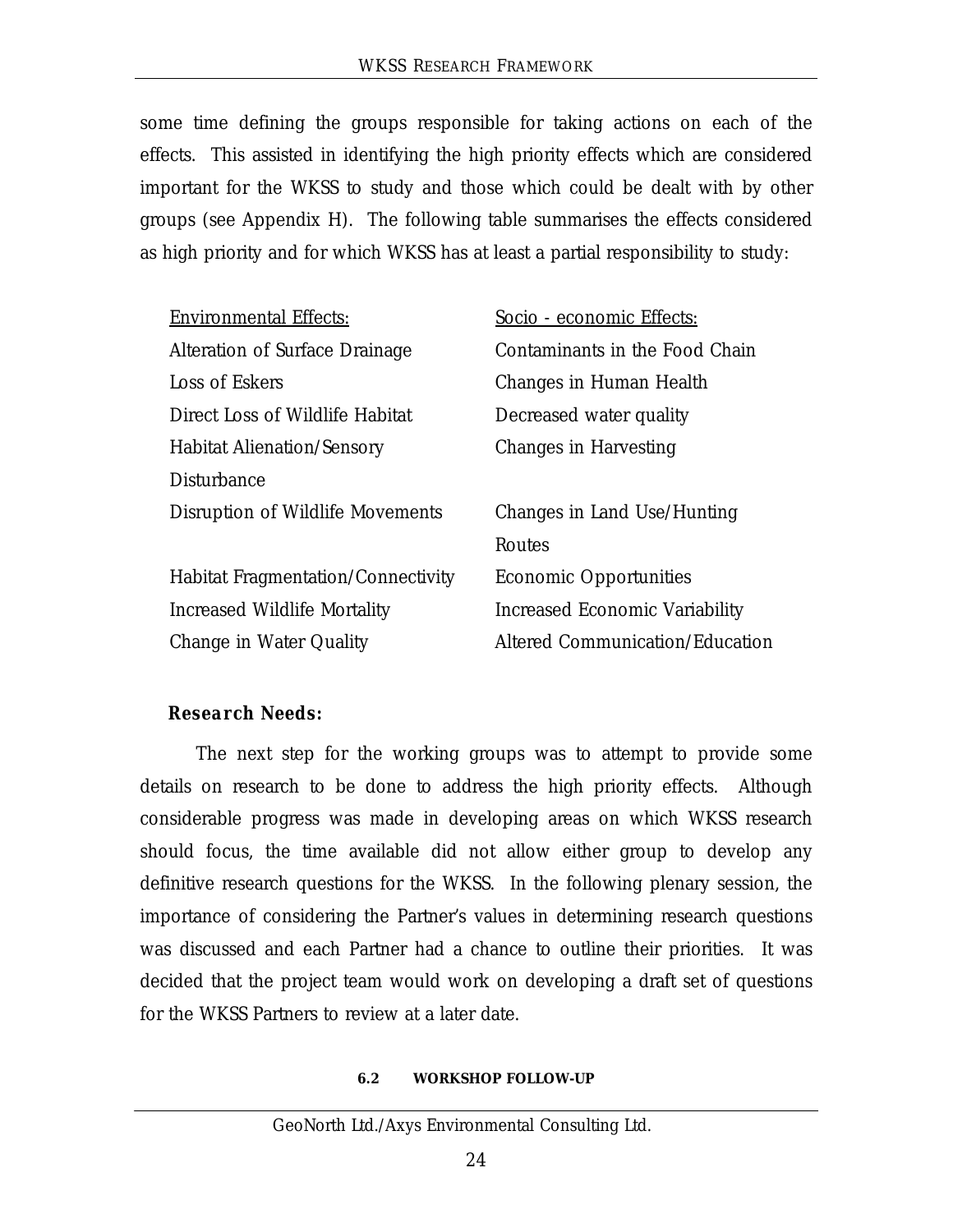Following the workshop, the project team examined the results of the workshop prioritization exercise (Appendix H), research priorities developed during the working groups, the Partners' research priorities, and the information gaps (Appendix F). From this information, a set of draft research questions for the WKSS was formulated. The team also evaluated current WKSS - funded research projects, as well as research proposals received, but not yet reviewed, by the WKSS (see the workshop report).

## *Research Questions:*

It was decided to hold a follow-up, one day meeting on January  $8<sup>th</sup>$ , 1997, with the WKSS Partners and staff to complete the task of formulating research questions. The group began with a round table providing some general direction on the nature of the questions. Generally, the group felt the questions needed to:

- be as specific as possible;
- address baseline information needs;
- avoid duplication between questions; and
- link all questions to the impacts of development.

Following this, the group worked through the questions, suggesting improvements to wording, indicating support for questions, combining questions and, in some instances, attaching a level of priority to questions. After the meeting, the draft research questions were edited, according to the group's direction, and a final set of research questions was prepared. These are shown in the following tables:

| <b>RESEARCH QUESTIONS</b>      | <b>WKSS</b><br><b>PRIORITY</b> | <b>PARTNERS'</b><br><b>PRIORITIES</b> |
|--------------------------------|--------------------------------|---------------------------------------|
| <b>SOCIO-ECONOMIC RESEARCH</b> |                                |                                       |
| A. Traditional Economy:        |                                |                                       |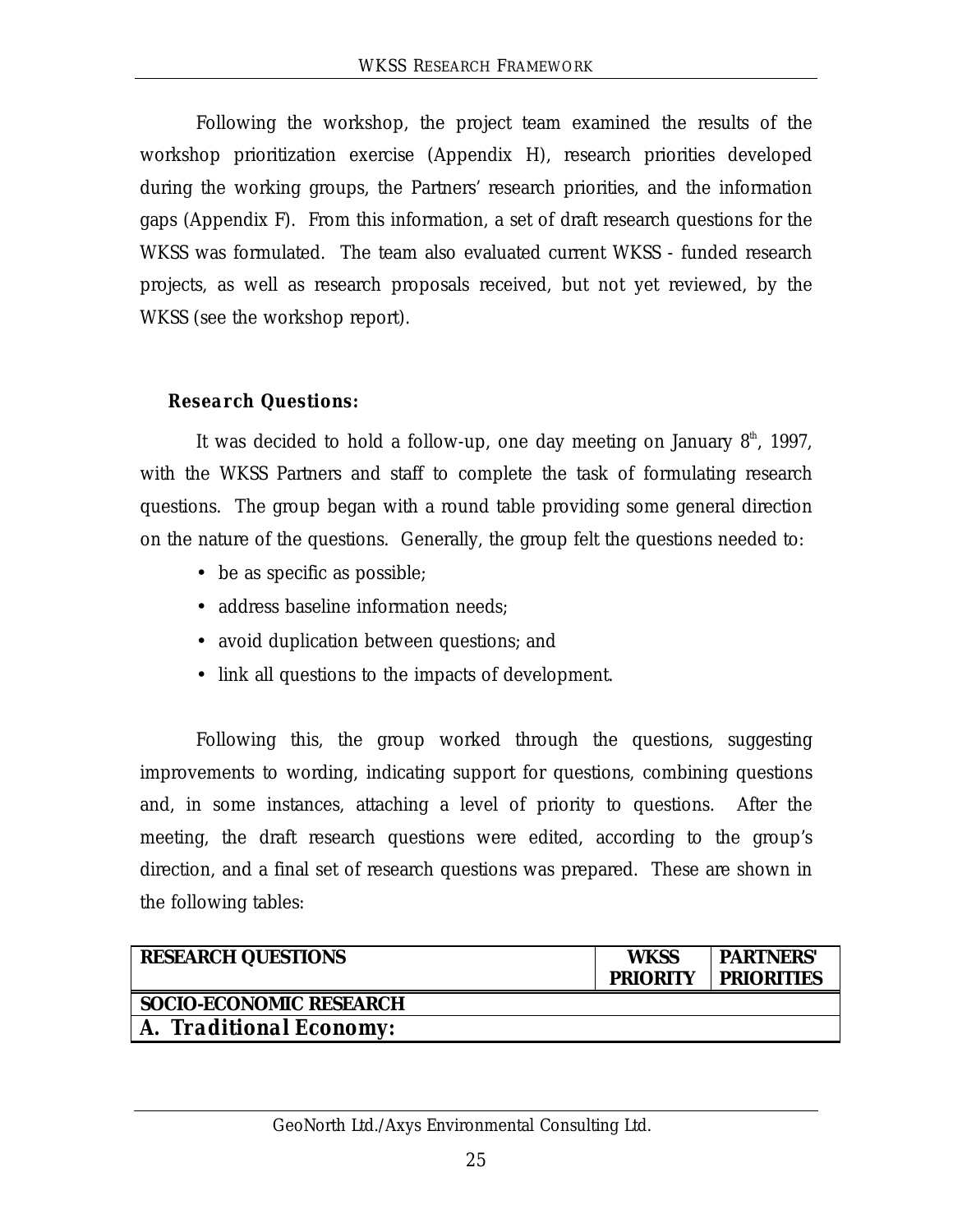| 1. What is the baseline information about the      |      | Chamber of          |
|----------------------------------------------------|------|---------------------|
| nature of the traditional economy for the          |      | <b>Mines</b>        |
| region, specifically:                              | High | <b>Metis Nation</b> |
| a) Using conventional and traditional knowledge,   |      | - NWT               |
| what are the existing patterns for each            |      | Nunavut Co-         |
| community of:                                      |      | mgmt.               |
| i) natural resource use?                           |      | Federal Govt.       |
| ii) harvesting patterns, particularly for caribou? | High | NEC (TK)            |
| b) Using conventional and traditional knowledge,   |      |                     |
| what is the value of the traditional economy:      |      |                     |
| i) in terms of dollars?                            |      |                     |
| ii) in terms of the subsistence value (local       |      |                     |
| consumption, cultural well-being)?                 |      |                     |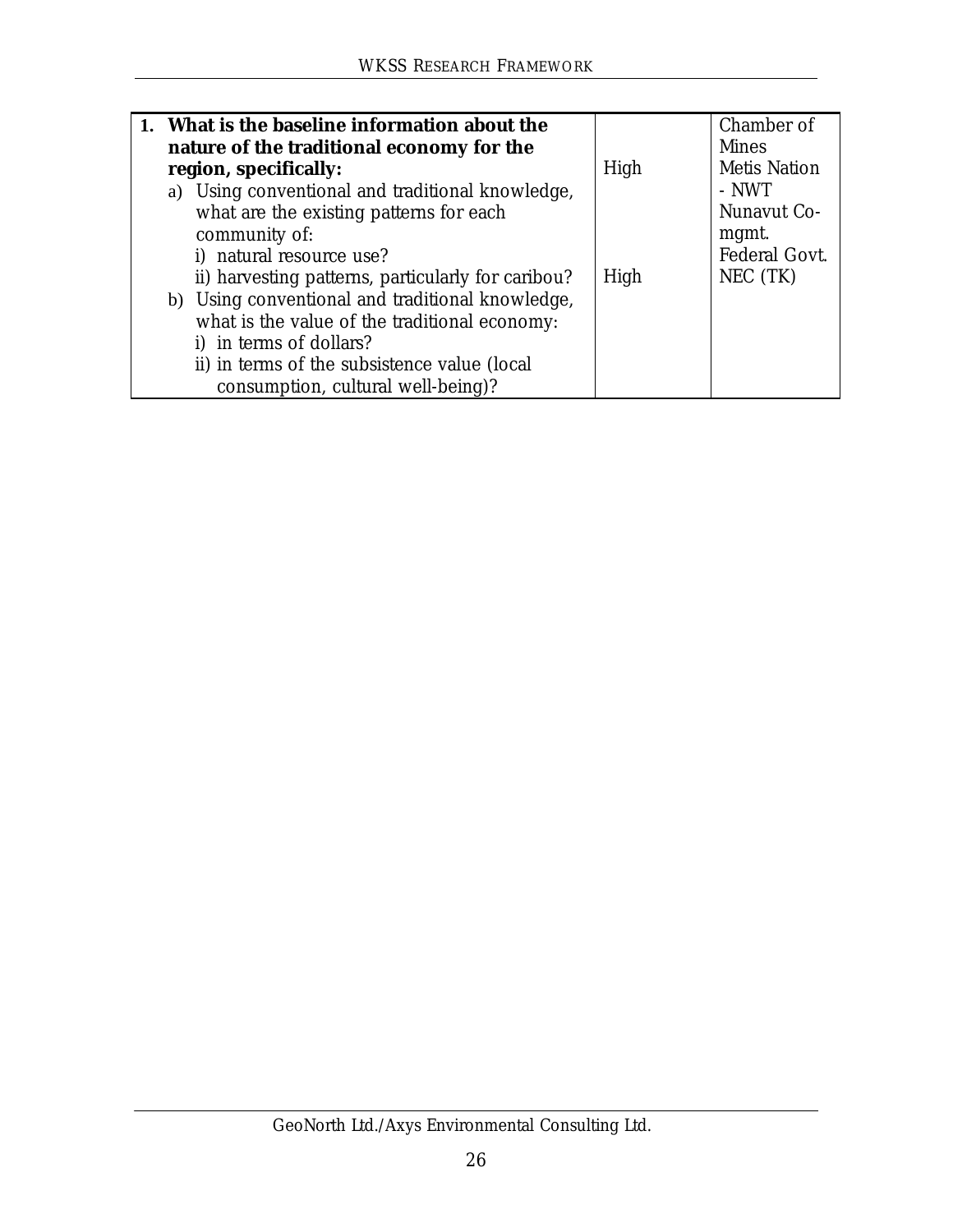| <b>B.</b> Social and Economic Benefits / Dis- |                                                           |      |                     |  |  |
|-----------------------------------------------|-----------------------------------------------------------|------|---------------------|--|--|
| <b>benefits</b>                               |                                                           |      |                     |  |  |
|                                               | 2. What are the social and economic benefits and          | High | Dogrib              |  |  |
|                                               | dis-benefits of development to communities?               |      |                     |  |  |
|                                               | a) Social Benefits / Dis-benefits:                        | Low  | Lutselk'e,          |  |  |
|                                               | i) Which indicators are the most appropriate              |      | Fed. Govt.,         |  |  |
|                                               | for monitoring changes in social wellness?                |      | <b>NEC</b>          |  |  |
|                                               | ii) What is the baseline information concerning           |      |                     |  |  |
|                                               | social wellness for each community, using                 |      |                     |  |  |
|                                               | community based indicators? In particular,                |      |                     |  |  |
|                                               | what is the baseline information concerning               |      |                     |  |  |
|                                               | family related issues (e.g., violence),                   |      |                     |  |  |
|                                               | substance abuse, services and infrastructure,             |      |                     |  |  |
|                                               | and economic disparity between and within                 |      |                     |  |  |
|                                               | communities?                                              |      |                     |  |  |
|                                               | iii) What is the traditional knowledge about              |      |                     |  |  |
|                                               | social wellness?                                          |      |                     |  |  |
|                                               | iv) What are the socio-economic and human                 |      |                     |  |  |
|                                               | health trends and effects of development,                 |      |                     |  |  |
|                                               | using community based and environmental                   |      |                     |  |  |
|                                               | indicators?                                               |      |                     |  |  |
| b)                                            | Economic Benefits / Dis-benefits:                         | Low  | Federal             |  |  |
|                                               | What is the baseline information concerning<br>$\ddot{1}$ |      | Govt., NEC,         |  |  |
|                                               | economic conditions for each community,                   |      | <b>Metis Nation</b> |  |  |
|                                               | using community based indicators?                         |      | - NWT               |  |  |
|                                               | ii) What is the indigenous knowledge about                |      |                     |  |  |
|                                               | community economic conditions?                            |      |                     |  |  |
|                                               | iii) What is the indigenous knowledge about               |      |                     |  |  |
|                                               | the socio-economic and human health                       |      |                     |  |  |
|                                               | effects of non-traditional economic                       |      |                     |  |  |
|                                               | development?                                              |      |                     |  |  |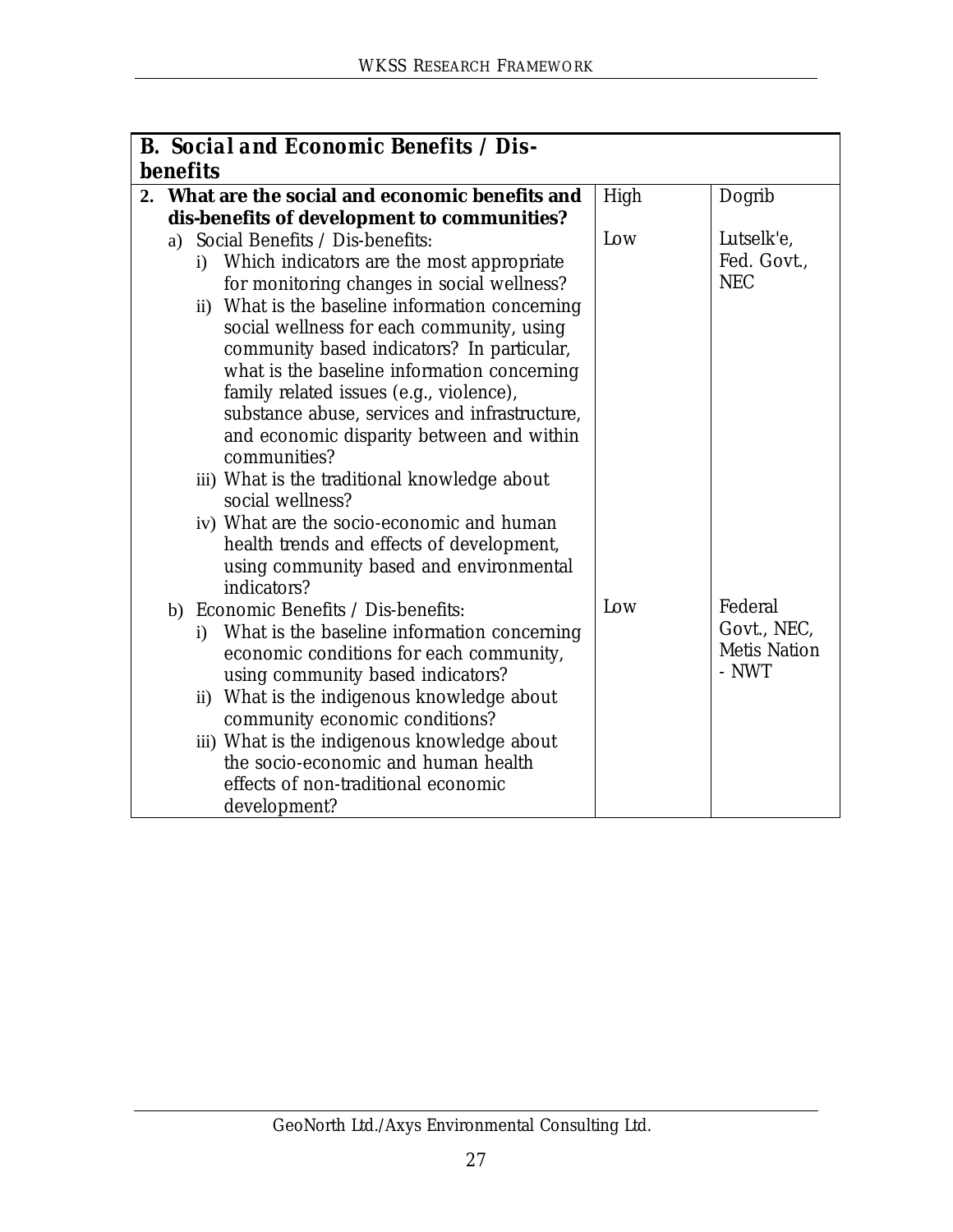| PHYSICAL AND ENVIRONMENTAL RESEARCH                 |      |               |  |
|-----------------------------------------------------|------|---------------|--|
| C. Water Quality:                                   |      |               |  |
| 3. What is the baseline water quality for the       |      | Lutselk'e     |  |
| region, specifically:                               |      | Dogrib        |  |
| a) What are the key parameters for water quality    | High | Nunavut Co-   |  |
| from a perspective of:                              |      | Mgmt          |  |
| i) socio-economic / human health                    |      | Federal Govt. |  |
| ii) ecological health                               |      | NEC (TK)      |  |
| b) What are the baseline conditions with respect to | High |               |  |
| these parameters?                                   |      |               |  |
| c) Where should these parameters be measured?       | High |               |  |
| d) What is the distribution, cause and magnitude    | High |               |  |
| of poor water quality with respect to key           |      |               |  |
| parameters                                          | High |               |  |
| e) Where should poor water quality be measured?     | High |               |  |
| What is the traditional knowledge about water<br>f) |      |               |  |
| quality?                                            |      |               |  |
| 4. What are the effects of contamination on the     | Low  |               |  |
| cultural, spiritual, and emotional health of        |      |               |  |
| people?                                             |      |               |  |
|                                                     |      |               |  |

| <b>D. Surface Drainage:</b>                      |     |                      |  |
|--------------------------------------------------|-----|----------------------|--|
| 5. What are the regional patterns and variations | Low | Federal              |  |
| in surface water flow:                           |     | Govt.,<br>Lutselk'e, |  |
| a) from a scientific perspective?                |     |                      |  |
| b) from a traditional knowledge perspective?     |     | NEC (TK)             |  |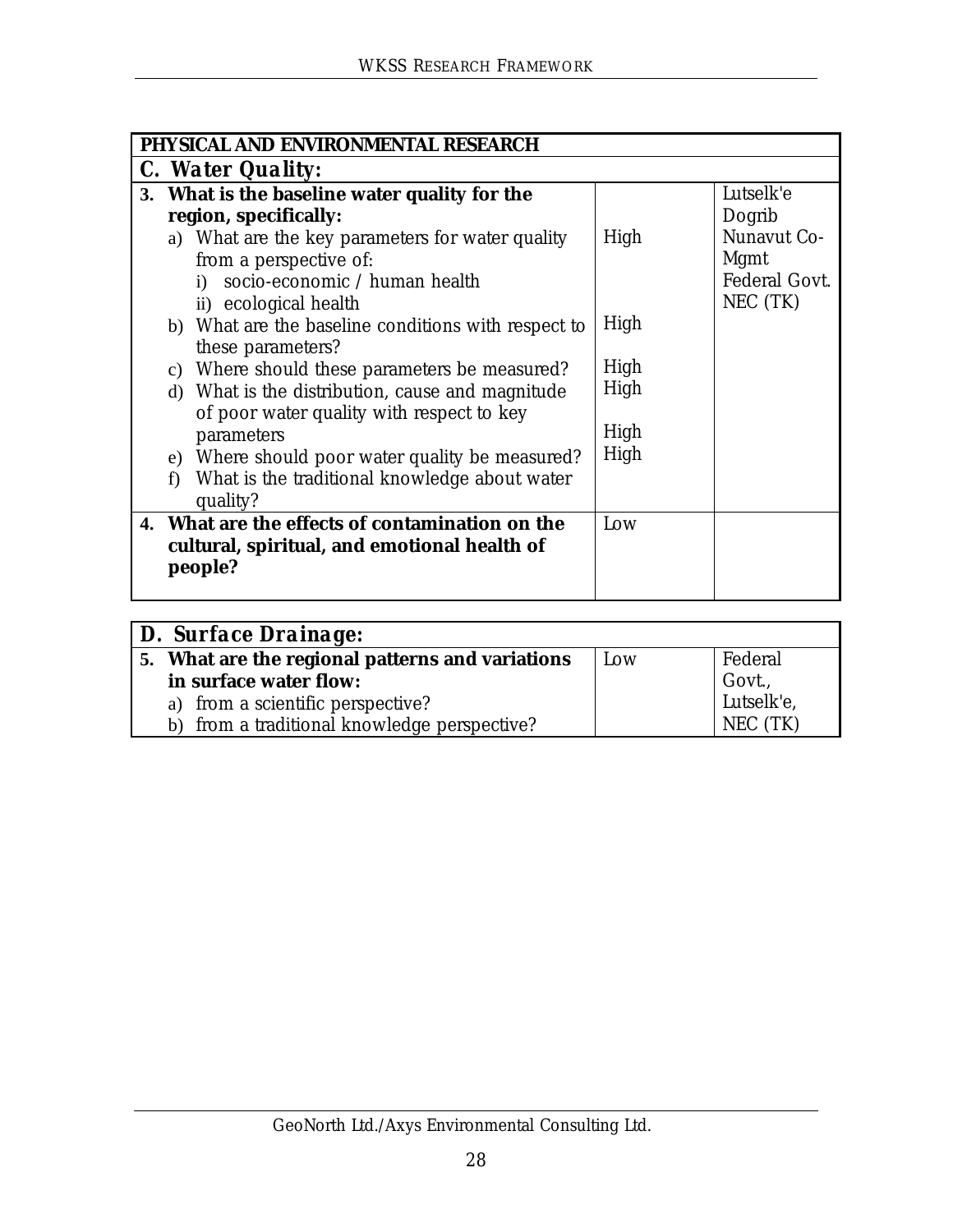|    | <b>E. Baseline Habitat and Land Use:</b>        |      |               |
|----|-------------------------------------------------|------|---------------|
| 6. | What is the baseline information about habitat  |      | Lutselk'e     |
|    | for the region, specifically:                   |      | Dogrib        |
|    | a) what is the distribution of:                 | High | <b>GNWT</b>   |
|    | i) soil types?                                  |      | Federal Govt. |
|    | ii) terrain types, especially eskers?           |      | NEC (TK)      |
|    | iii) vegetation communities?                    |      |               |
|    | b) how are these habitats used by key species   | High |               |
|    | such as humans, grizzly bear, caribou, wolves,  |      |               |
|    | and moose?                                      | High |               |
|    | c) How does this use vary seasonally?           | High |               |
|    | d) For these key species, what are the:         |      |               |
|    | most significant habitats?<br>i)                |      |               |
|    | ii) critical areas?                             |      |               |
|    | iii) migration routes?                          |      |               |
|    | 7. What is the traditional knowledge about      |      |               |
|    | habitat, specifically:                          | High |               |
|    | a) the distribution of:                         |      |               |
|    | i) soil types?                                  |      |               |
|    | ii) terrain types, especially eskers?           |      |               |
|    | iii) vegetation communities?                    | High |               |
|    | b) how are these habitats used by key species   | High |               |
|    | such as humans, grizzly bear, caribou, wolves   | High |               |
|    | and moose?                                      |      |               |
|    | c) how this use vary seasonally?                |      |               |
|    | d) For these key species, what are the:         |      |               |
|    | i) most significant habitats?                   |      |               |
|    | ii) critical areas?                             |      |               |
|    | iii) migration routes?                          |      | Federal Govt. |
| 8. | What is the distribution of human facilities in | Low  |               |
|    | the region, such as:                            |      |               |
|    | mines                                           |      |               |
|    | camps                                           |      |               |
|    | cabins                                          |      |               |
|    | trails                                          |      |               |
|    | communities                                     |      |               |
|    | seasonal roads                                  |      |               |
|    | other infrastructure?                           |      |               |
| 9. | What is the traditional knowledge about land    | Low  |               |
|    | use, including the location of:                 |      |               |
|    | cabins                                          |      |               |
|    | trails                                          |      |               |
|    | cultural, heritage and sacred sites?            |      |               |

GeoNorth Ltd./Axys Environmental Consulting Ltd.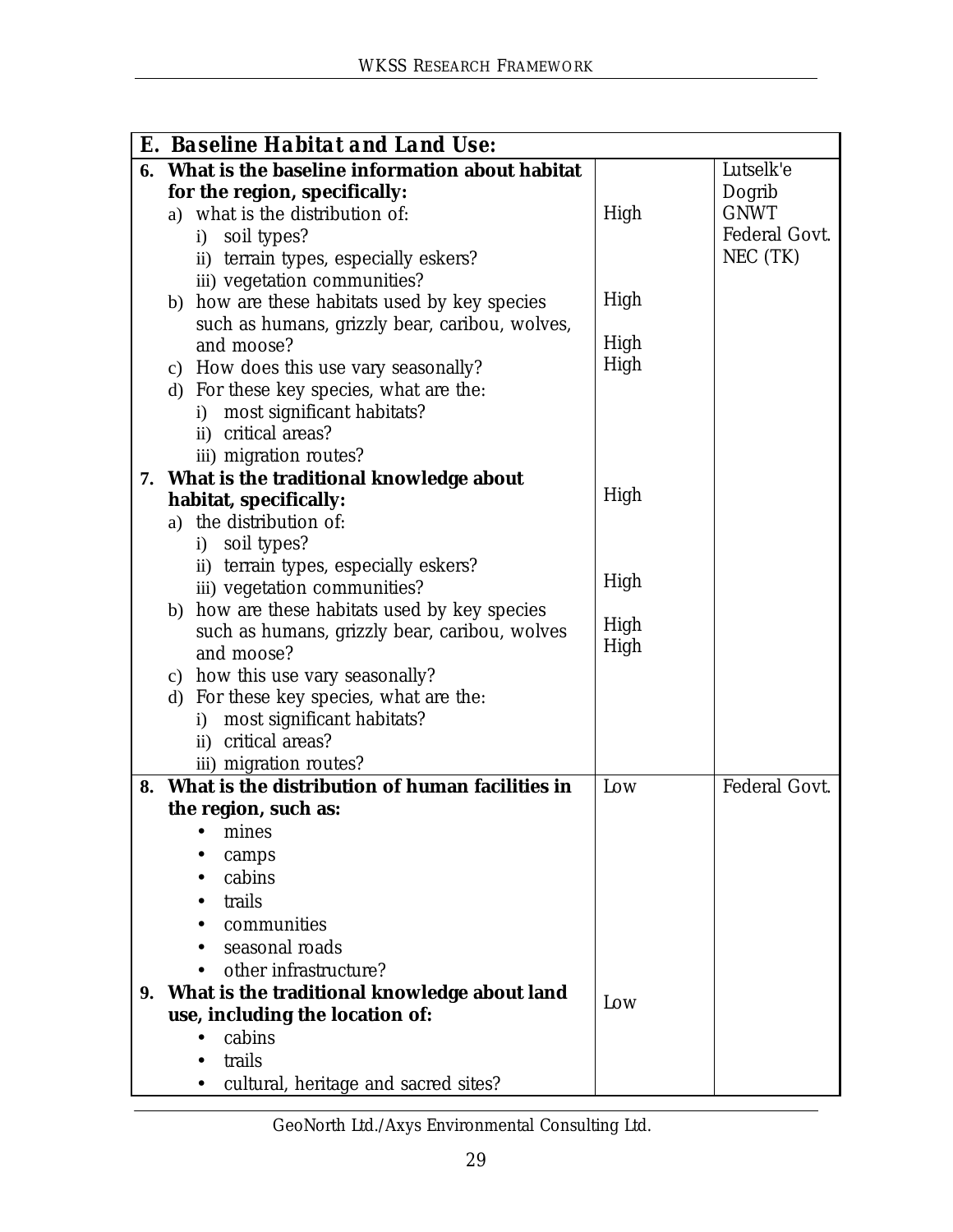| <b>F.</b> Habitat Loss / Fragmentation /<br><b>Alienation:</b>                                                                                                                                                                                                                                                              |            |                                      |  |
|-----------------------------------------------------------------------------------------------------------------------------------------------------------------------------------------------------------------------------------------------------------------------------------------------------------------------------|------------|--------------------------------------|--|
| 10. How are human facilities and infrastructure<br>likely to impact:<br>a) key species, such as grizzly bear, caribou, and<br>moose, in a way that is detrimental to the<br>ecosystem and / or human well-being?<br>b) endangered or threatened species?                                                                    | Low        | Lutselk'e<br>Dogrib<br>Federal Govt. |  |
| 11. What is the indigenous knowledge about the<br>responses and behaviour and the extent of<br>habitat loss around human facilities to:<br>a) key species, such as grizzly bear, caribou, and<br>moose, in a way that is detrimental to the<br>ecosystem and / or human well-being?<br>b) endangered or threatened species? | Low        |                                      |  |
| 12. What mitigation methods are effective in<br>minimizing the effects of human facilities on<br>the movements and behaviour of wildlife,<br>particularly caribou?<br>13. What is the indigenous knowledge about<br>mitigation methods which are effective in<br>minimizing the effects of human facilities on              | Low<br>Low | Dogrib                               |  |
| the movements and behaviour of wildlife,<br>particularly caribou?                                                                                                                                                                                                                                                           |            |                                      |  |

| <b>G.</b> Wildlife Mortality:                  |     |  |
|------------------------------------------------|-----|--|
| 14. What is the magnitude and distribution of  | Low |  |
| mortality to caribou, grizzly bear and         |     |  |
| waterfowl from human causes, including         |     |  |
| recreational and subsistence hunting, vehicle- |     |  |
| wildlife collision and killing of "nuisance"   |     |  |
| animals?                                       |     |  |
|                                                |     |  |

**Note:**

- •What is the traditional knowledge about effective communication and consultation?, and
- •What are the most effective strategies to inform communities on the outcome of

GeoNorth Ltd./Axys Environmental Consulting Ltd.

Other issues re: communication and education were raised as potential areas for WKSS research:

<sup>•</sup>What are effective, meaningful communication methods and consultation, including community based indicators which reflect the meaning and value of communication and consultation?,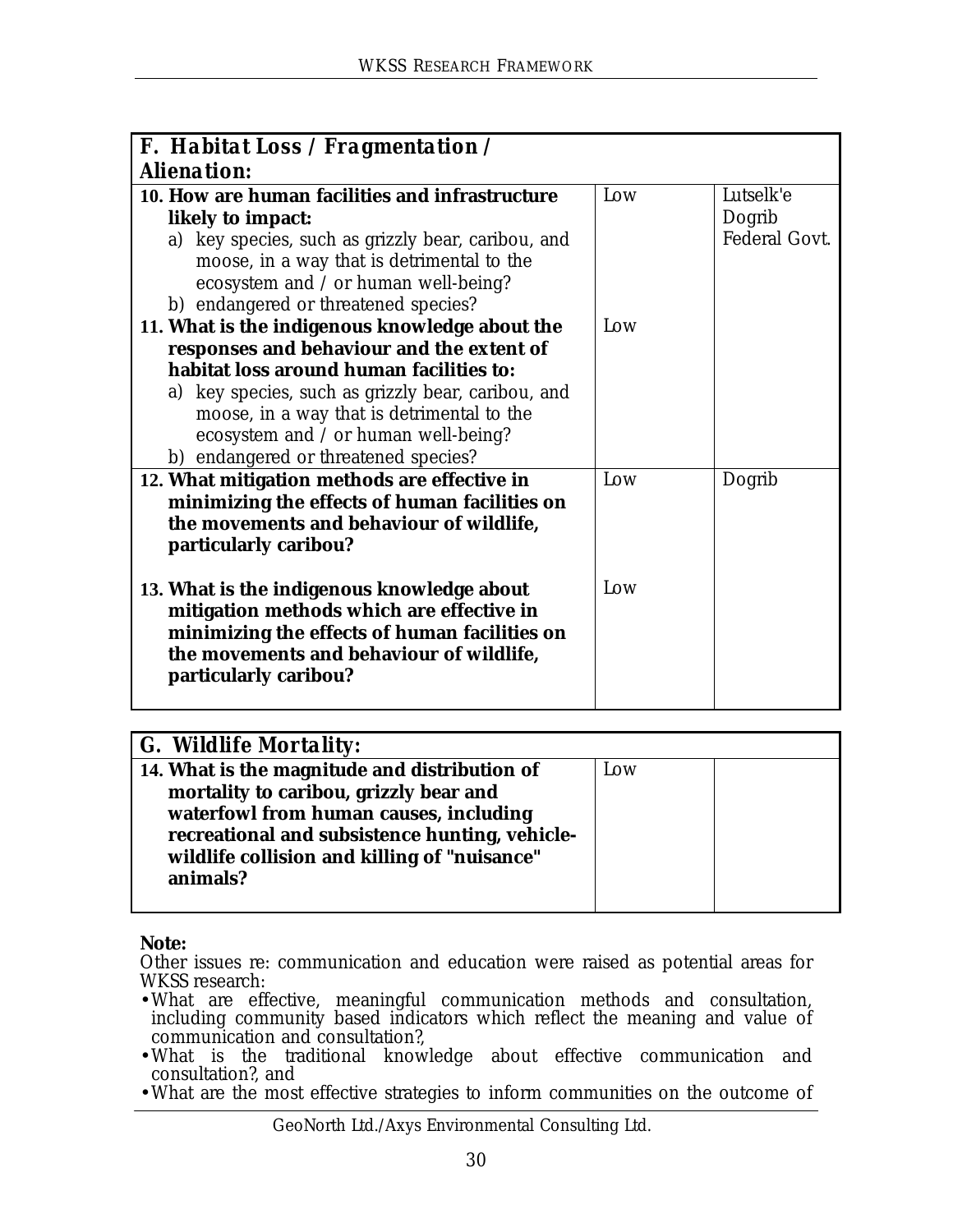### WKSS research projects?

While these questions do not contribute directly to WKSS' goal to collect information to assist informed decision making, they do address WKSS' ability to provide that information. They are important issues and need to be considered as things WKSS needs to do, apart from the questions listed above. Some of these issues are already being addressed by the WKSS Communications Strategy.

## *Funding:*

During the follow-up meeting, the WKSS Partners and staff discussed the issue of establishing funding envelopes for the major categories of questions. The purpose of setting these envelopes is to ensure that the key research areas are funded in a balanced way, so that one area of research does not get funded at the expense of another research area.

The group focused on answering three major questions:

- 1. Is it preferable to allocate all research money to research areas, or to withhold a reserve amount?
- 2. How should the WKSS categorize research areas in order to allocate funds?
- 3. How should the WKSS determine the amount to allocate to each category?

The Partners approved of the flexibility involved in withholding a reserve from the funding allocation, although no decisions were made as to the dollar amount of such a reserve.

The Partners felt that envelopes should be set based on both research area and type of research, so that a two by two matrix is formed.

|                | Traditional<br>Knowledge | Scientific | <b>Total</b> |
|----------------|--------------------------|------------|--------------|
| Socio-Economic |                          |            |              |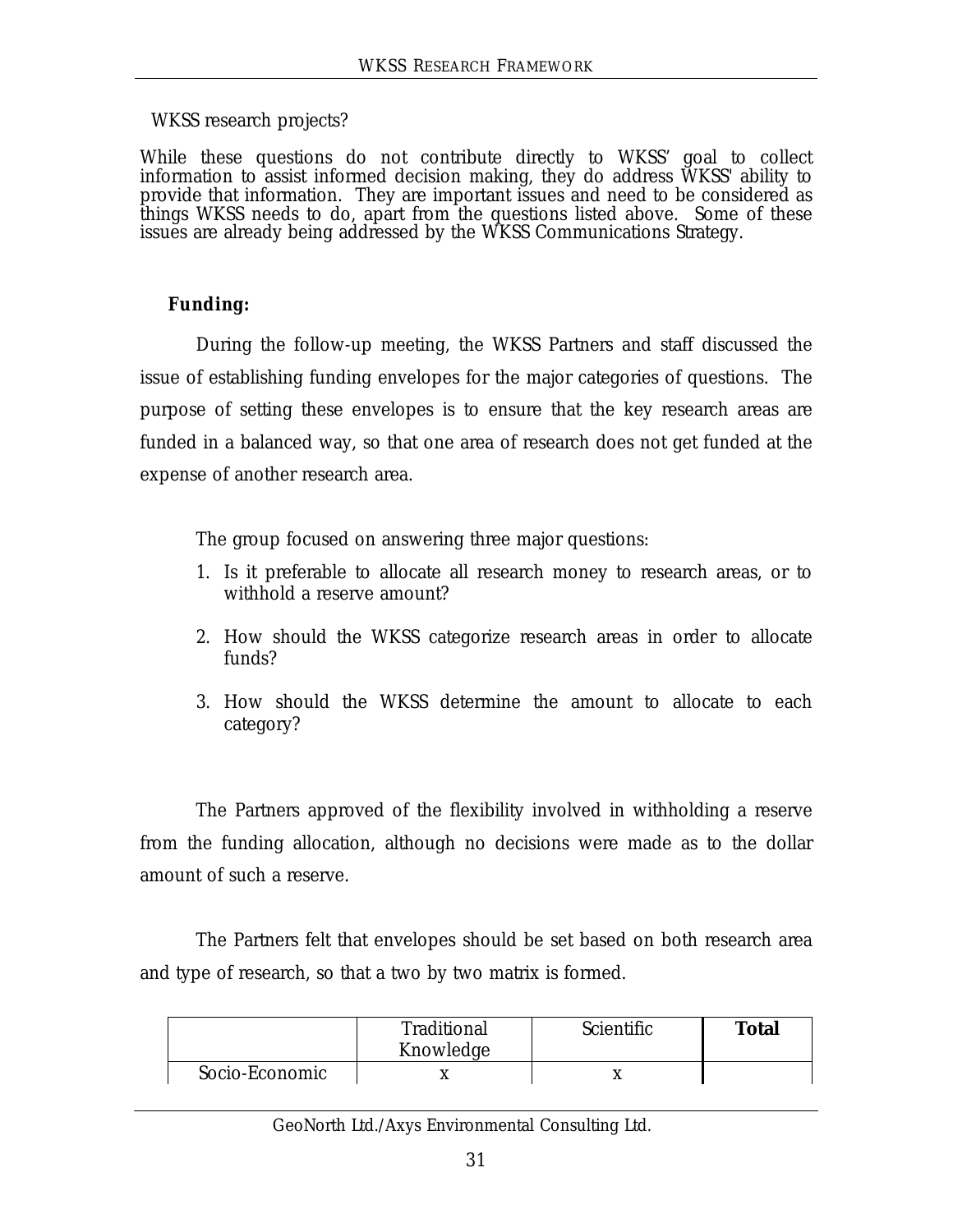| Physical-     | ◢ | ◢ |                   |
|---------------|---|---|-------------------|
| Environmental |   |   |                   |
| <b>Total</b>  |   |   | <i><b>100</b></i> |

Although some options for levels of funding for each category were discussed at the meeting, the Partners felt further discussions were warranted. It was suggested, however, that funding allocations should be considered as targets to be met over the life of the study, not necessarily from year to year.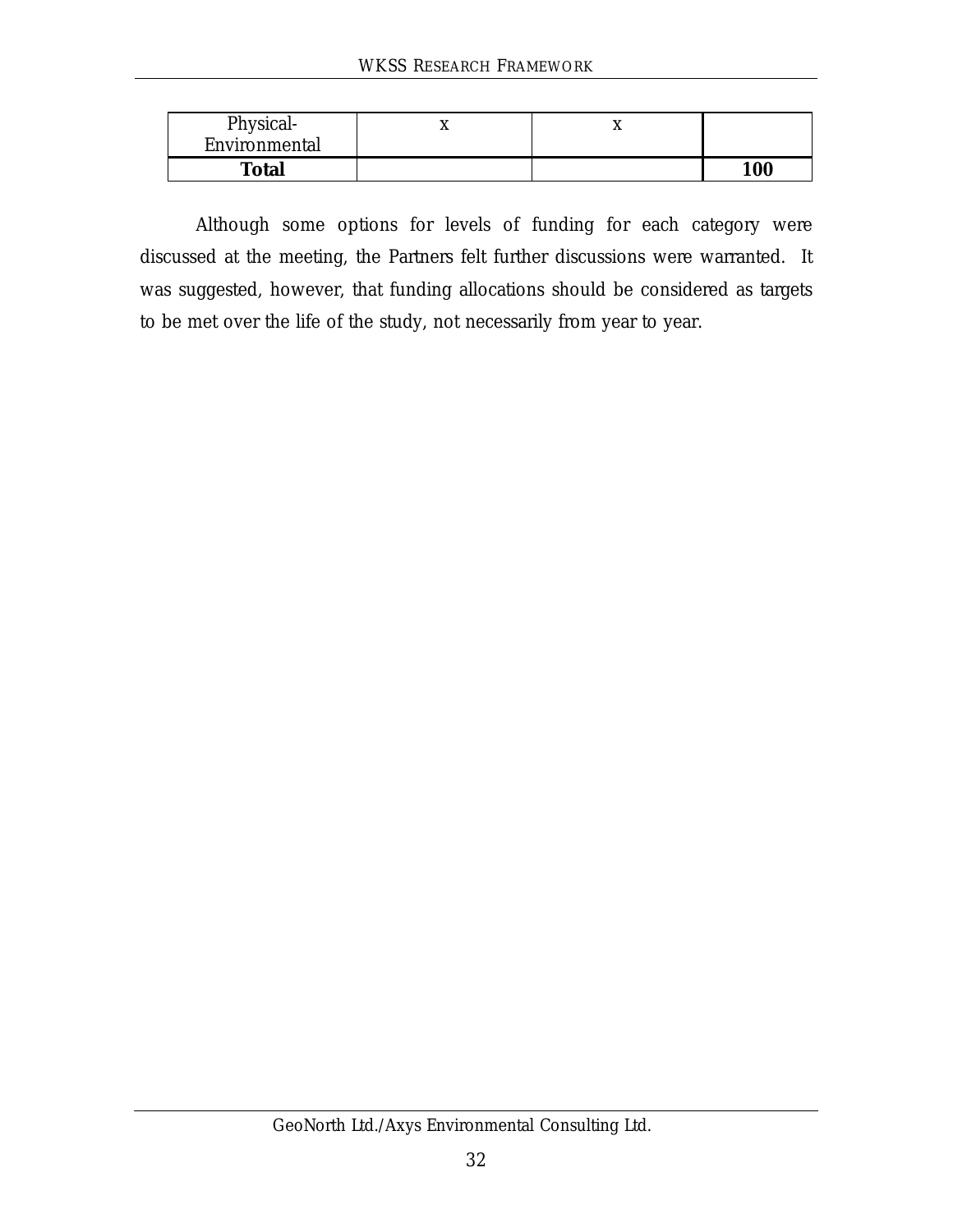## **ITEM 7: NEXT STEPS FOR THE WKSS**

The formulation of questions to guide WKSS research activities is a large step forward and will allow other study design tasks to proceed. The development of a research workplan for the WKSS requires determining the existing information on the research questions, consideration of the sequencing of research, funding levels for each of the areas of research, and procedures for updating the workplan. By developing a workplan with these elements, the WKSS can assist the committees reviewing research project proposals and progress by providing them with direction on these issues.

## *Existing Information on Research Questions:*

With precise research questions now established, WKSS should review the body of existing information to determine whether or not the research questions have already been adequately answered. This will ensure WKSS does not duplicate efforts made by other researchers or organizations, and will contribute to cost-effectiveness.

## *Sequencing of Research:*

A crucial part of the development of the workplan is recognising that it may be more appropriate to begin answering some questions before others. Some considerations to be made in this process are:

- Will linking related research projects assist the study in achieving costeffectiveness?
- Do some questions have to be answered in order to better define other questions?
- Will some projects require several years to achieve useful results?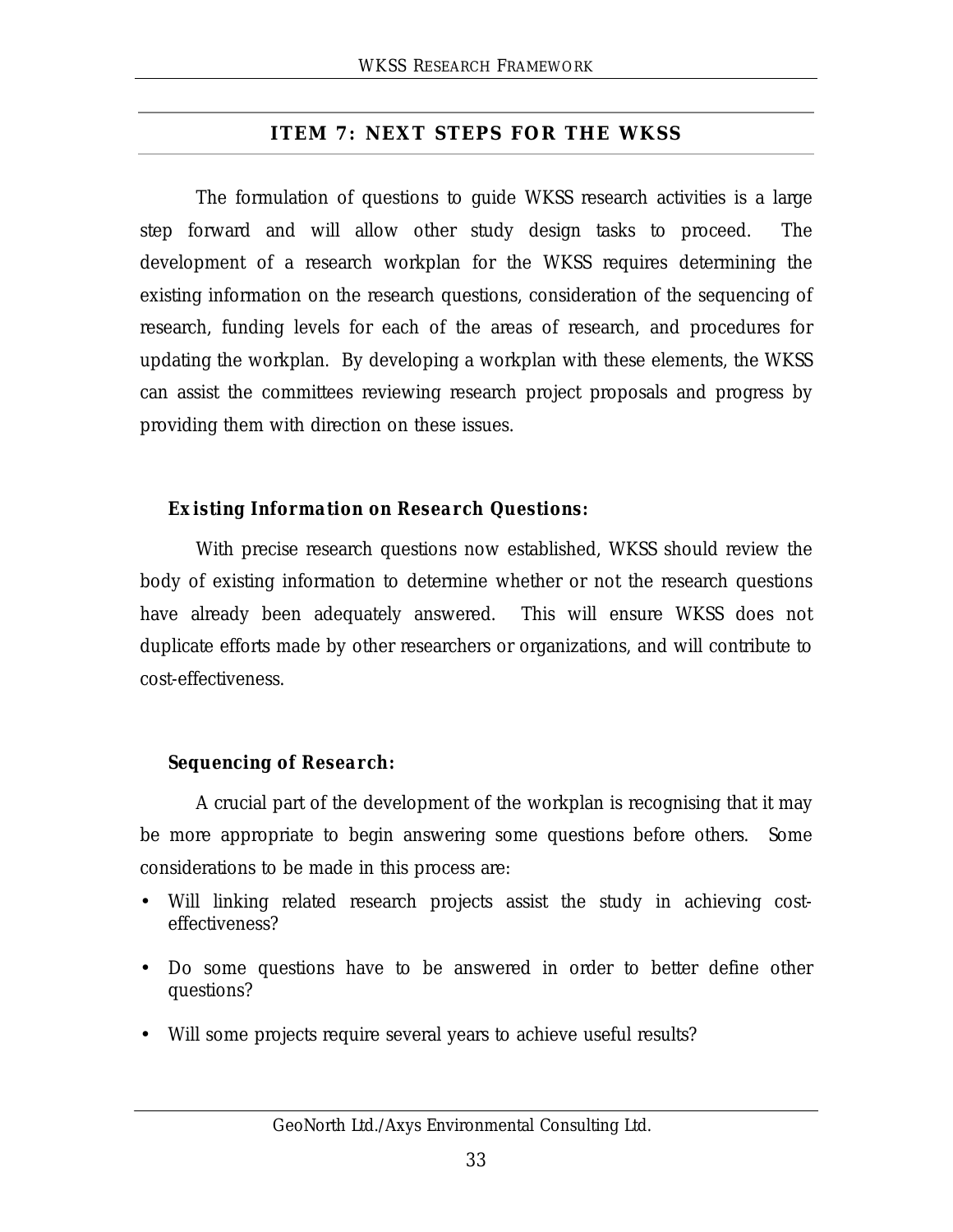## *Funding levels:*

Resources for the study are limited, and expenses for one large research project can quickly cut funding available for other projects. The Partners have recognised this and are proceeding towards establishing funding envelopes (see section 6.2) for research categories. In developing a workplan, the Partners may wish to discuss setting these funding envelopes as targets for the life of the study, as well as how and when to evaluate if these targets are being achieved.

## *Updating the Workplan:*

The workplan should be able to adapt to new ideas, issues and knowledge brought to the table by the WKSS Partners or through the results of research projects. For instance, it may be best to terminate a study if review of the results indicate that the predicted influence of an activity is not significant.

The Partners should decide on a process to ensure the workplan is flexible and able to adapt to these changes in information. This will likely include a regular review and update of the workplan, to estimate how the study is progressing in achieving its objectives and make necessary adjustments.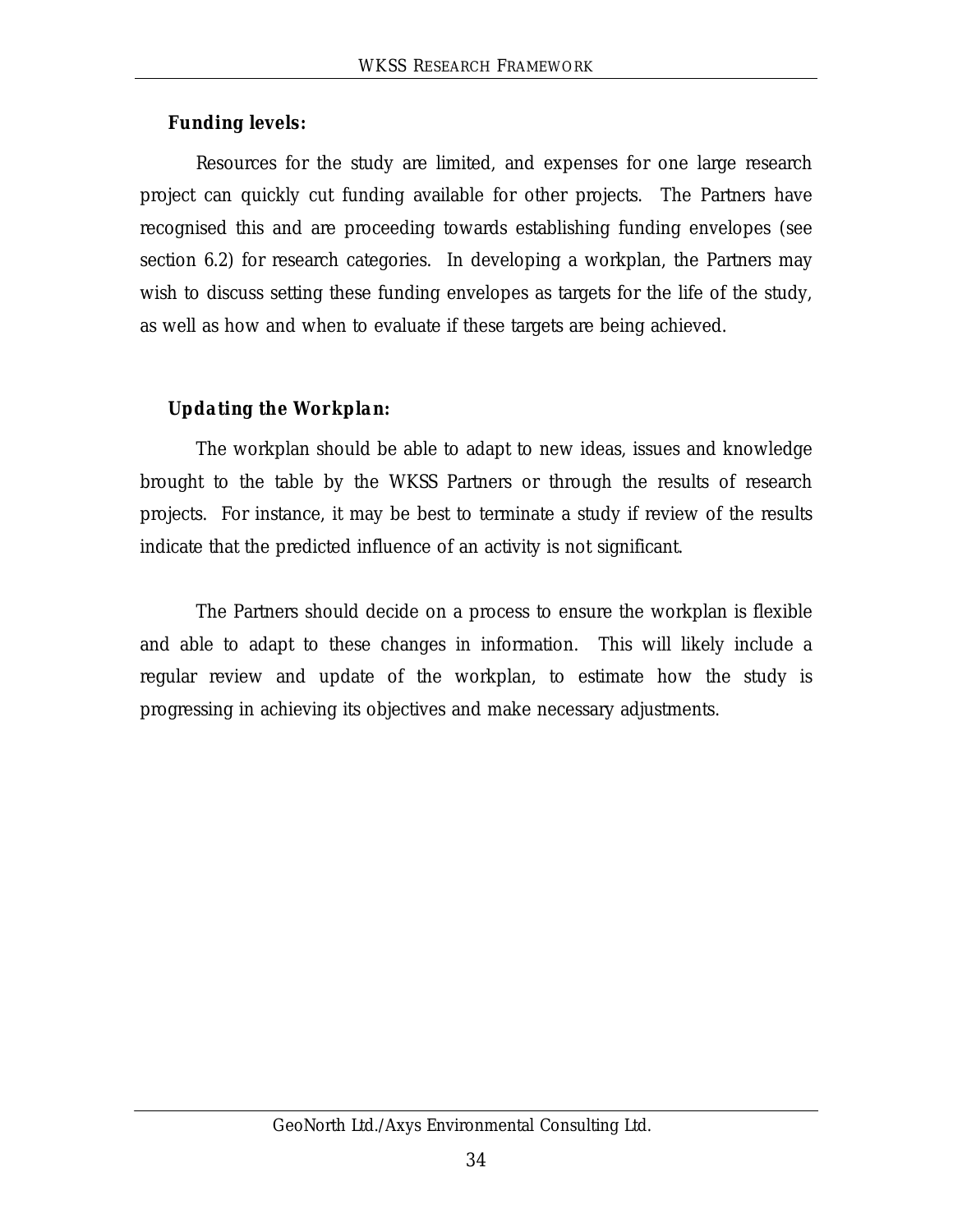## **ITEM 8: REFERENCES**

- *1.* Anonymous, May 1994. *Community Indicators for the Northwest Territories*
- 2. Axys Environmental Consulting Ltd. 1994. *Beaufort Region Environmental Assessment and Monitoring Program. Final Report for 1993/94. An Annotated Guide to the Final Reports of BEMP, MEMP and BREAM*. Prepared for Indian and Northern Affairs Canada, Environment Canada, and Department of Fisheries and Oceans Canada. 208 pp.
- 3. Bain, M. S., J. S. Irving and R. D. Olsen. 1986. *Cumulative Impact Assessment: Evaluating the Environmental Effects of Multiple Human Developments*. Argonne National Laboratory, Energy and Environmental Systems Division, Argonne.
- 4. Beanlands, G. 1992. *Cumulative Effects and Sustainable Development.* Paper presented at UN University International Conference on the Definition and Measurement of Sustainability: the Biophysical Foundations.
- 5. Beanlands, Gordon E and Peter N Duinker. 1983. *An Ecological Framework for Environmental Impact Assessment in Canada***.** Institute for Resource and Environmental Studies, Dalhousie University.
- 6. Bernard, D.P., M.E. MacCullum, S.B. England, R. Hornal, and W. Bryant. 1995. *Tools for Assessing Cumulative Environmental Effects in the Slave Geological Province, N.W.T.: Development Scenarios, Ecological Footprints, Impact Hypotheses, and Procedural Framework*. Prepared for Department of Indian and Northern Affairs Canada, Yellowknife, NWT. 112 pp.
- *7.* BHP Diamonds Inc., July 1995. *NWT Diamonds Project: Environmental Impact Statement.*
- 8. Boyce, M. S. 1993. *Population Viability Analysis: Adaptive Management for Threatened and Endangered Species*. Trans. 58th N. A. Wildl. and Natur. Resour. Conf.: 520-527.
- 9. Bromely, Marianne and Laurie Buckland, August 1995. *Biological Information for the Slave Geological Province*. Prepared for Government of the NWT, 39 pp.
- 10. Bunch, J. N. and R. R. Reeves (ed.). 1992. *Proceedings of a Workshop on the Potential Cumulative Impacts of Development in the Region of Hudson and James Bays, 17-19 June 1992*. Department of Fisheries and Oceans, Physical and Chemical Sciences, Ottawa.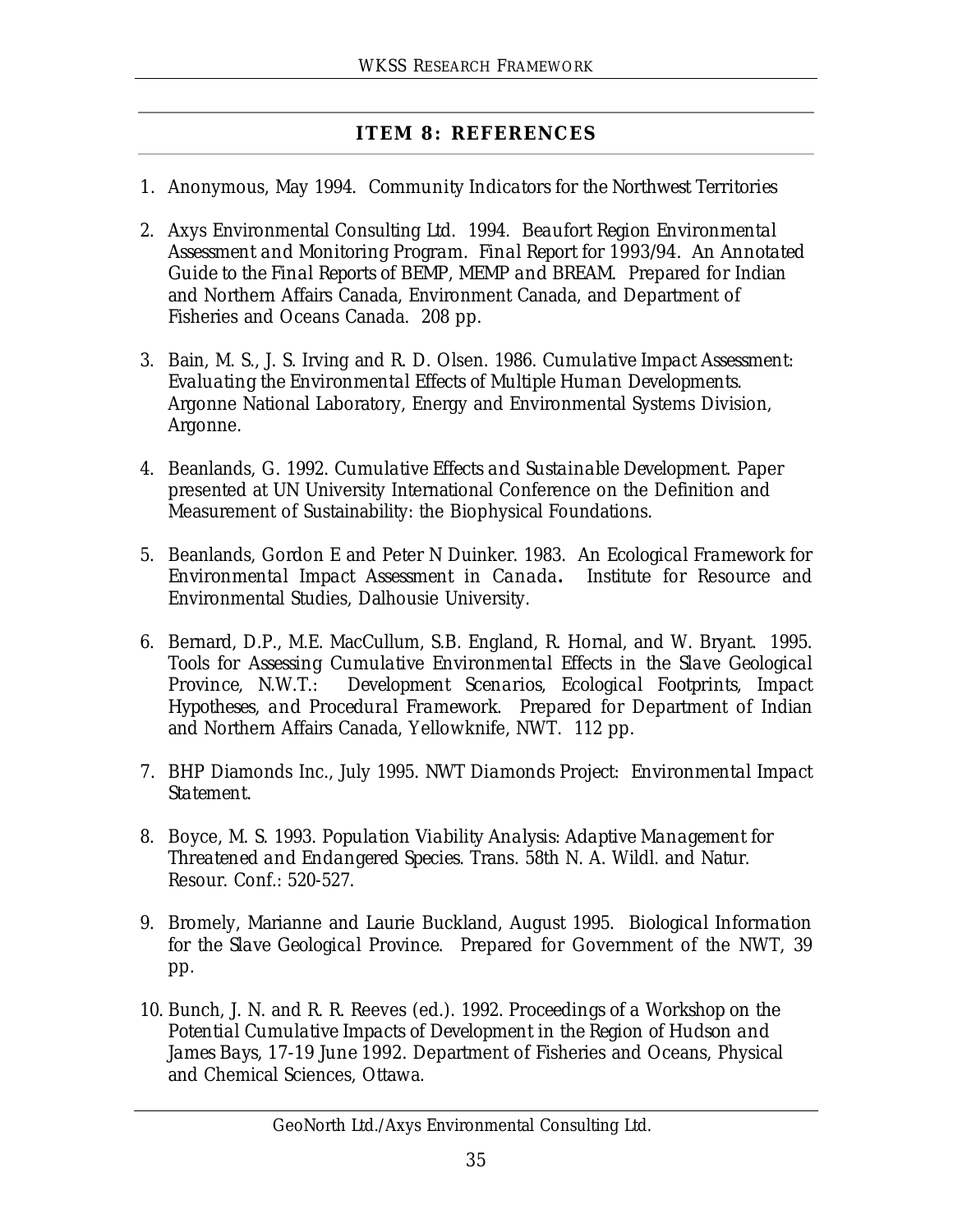- 11. Canadian Environmental Assessment Agency, June 1996*. NWT Diamonds Project: Report of the Environmental Assessment Panel.* 88 pp.
- 12. Cairns, J, B. R. Niederlehner and D. R. Orvos. 1992. *Predicting Ecosystem Risk*. Princeton Scientific Publishing, Princeton, New Jersey.
- 13. Canadian Environmental Assessment Research Council and U.S. National Research Council (NRC). 1986. *Cumulative Environmental Effects: A Binational Perspective*. CEARC, Hull, Quebec.
- 14. Canadian Environmental Assessment Research Council and U.S. National Research Council (NRC). 1987a. *Cumulative Effects Assessment: A Context for Further Research and Development*. CEARC, Hull, Quebec.
- 15. Canadian Environmental Assessment Research Council and U.S. National Research Council (NRC). 1987b. *Cumulative Effects Assessment in Canada: An Agenda for Action and Research*. CEARC, Hull, Quebec.
- 16. Canadian Environmental Assessment Research Council and U.S. National Research Council (NRC). 1991. *Integrating Cumulative Effects Assessment with Regional Planning.* CEARC, Hull, Quebec.
- 17. CEQ (Council on Environmental Quality). 1993. *Incorporating Biodiversity Considerations Into Environmental Impact Analysis Under the National Environmental Policy Act*. CEQ, Washington D. C.
- *18.*Cizek, Petr, Joanne Barnaby, Amit Saxena, Jerry Bentz, Aggie Brockman, Allice Legat, and Lois Little, 1995. *Inventory of Existing Environmental, Traditional Ecological Knowledge, and Socio-Economic Information in the West Kitikmeot / Slave Study Province, Volume I, Data Overview, Data Gaps, and Directions for Further Research.* Prepared for DIAND, Yellowknife, NWT.
- 19. Cocklin, C., S. Parker and J. Hay. 1992. Notes on Cumulative Environmental Change II: A Contribution to Methodology. *J. of Environmental Management* 35: 51-67.
- 20. Conover, S. A., K. Strong, T. Hickey and F. Sander. 1985. An Evolving Framework for Environmental Impact Analysis I: Applications. *J. of Environmental Management* 21: 359-374.
- 21. Contant, C.K. and L. L. Wiggins. 1991. Defining and Analyzing Cumulative Environmental Effects. *Environmental Impact Assessment Review* 11: 297-309.
- 22. Cooper, C. F. 1980. Ecological Assessment for Regional Development. *J. of Environmental Management* 10: 285-296.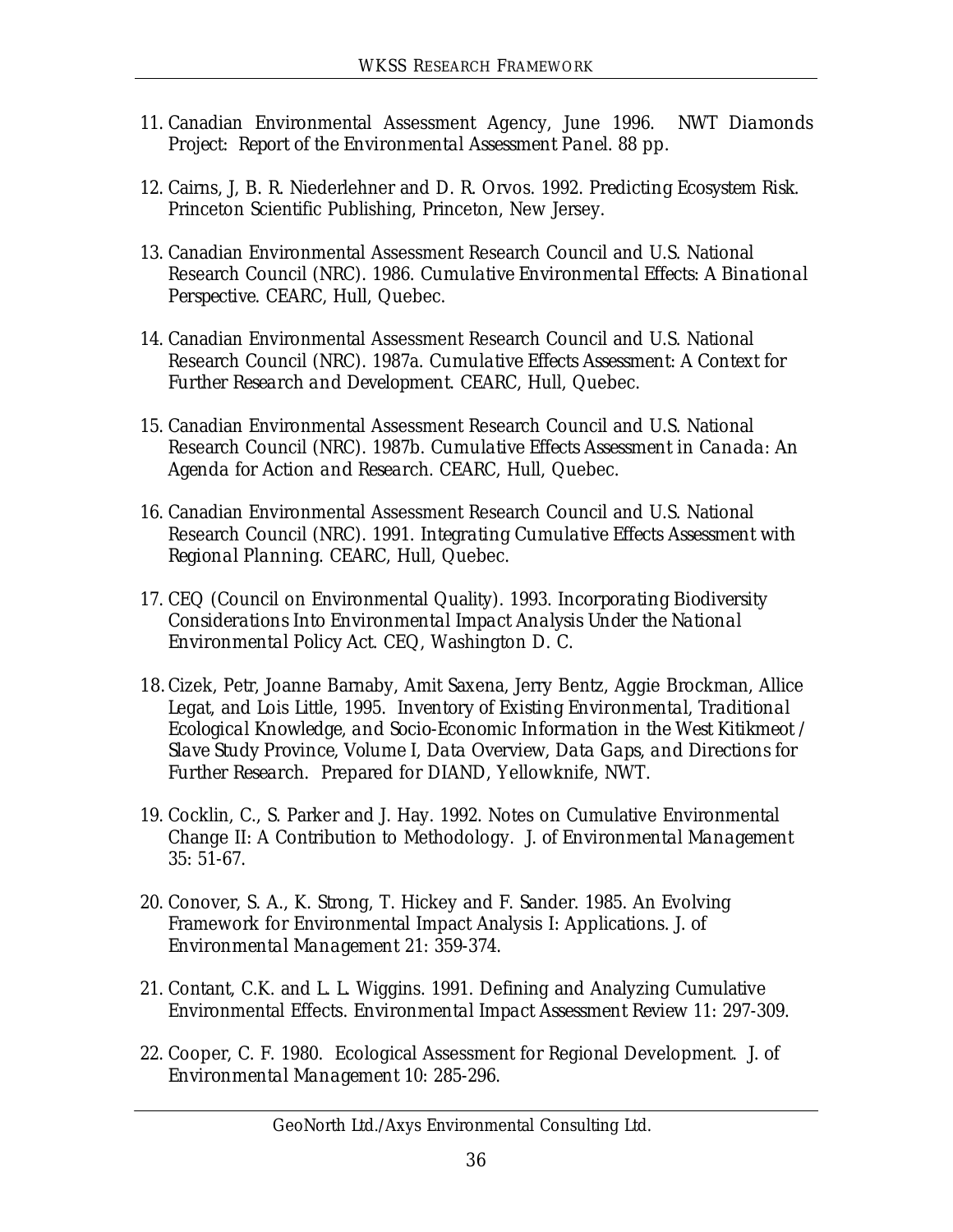- 23. Davies, K. 1991. *Towards Ecosystem-based Planning: A Perspective on Cumulative Environmental Effects*. Canadian Waterfront Resource Center, Toronto.
- *24.*DIAND, NRCan, DFO, DOE, 1995. *West Kitikmeot/Slave Study Federal Response - Preliminary Study Questions.*
- *25.*Dogrib Treaty 11 Council, 1995. *Position on the West Kitikmeot-Slave Study: Founding Partners' Workshop, Cambridge Bay, Sept. 26-28.*
- 26. Duval W. and P. Vonk. 1991*. A Semi-quantitative Procedure for Preparation of Initial Environmental Evaluations and Assessment of Potential Impact Significance*. Seakem Group Ltd., Vancouver.
- 27. Environmental Protection Agency. 1992. *A Synoptic Approach to Cumulative Impact Assessment; A Proposed Methodology.* U.S. EPA, Corvallis.
- *28.*ESSA Technologies Ltd., February 28, 1994. *Cumulative Effects of Development in the Slave Geological Province: Workshop Report.* Prepared for DIAND*.* 64 pp.
- 29. Environment Canada, November 1994. *Mackenzie Basin Impact Study: Interim Report # 2.*
- *30.* FEARO, May 1995. *Federal Environmental Assessment Review of the Proposed BHP Diamonds Inc. NWT Diamonds Project. Final Guidelines for the Preparation of an Environmental Impact Statement.*
- 31. FEARO (Federal Environmental Assessment Review Office). 1992a. *Assessing Cumulative Effects of Saskatchewan Uranium Mines Development*. FEARO, Ottawa.
- 32. FEARO (Federal Environmental Assessment Review Office). 1993. *Addressing Cumulative Environmental Effects: A Reference Guide for the Canadian Environmental Assessment Act.* FEARO, Hull, Quebec.
- *33.*GeoNorth, 1995. *Nunavut Environmental Information: A Guide to Knowledge and Resources.*
- *34.*Goodwin, Ross, Lynda Howard and Lynne Howard, 1995. *Inventory of Existing Environmental, Traditional Ecological Knowledge, and Socio-Economic Information in the West Kitikmeot / Slave Study Province, Volume II, Annotated Bibliography*. Prepared for DIAND, Yellowknife, NWT.
- 35. Government of Canada . 1995. *Canadian Environmental Assessment Act*. Ministry of Supply and Services, Hull.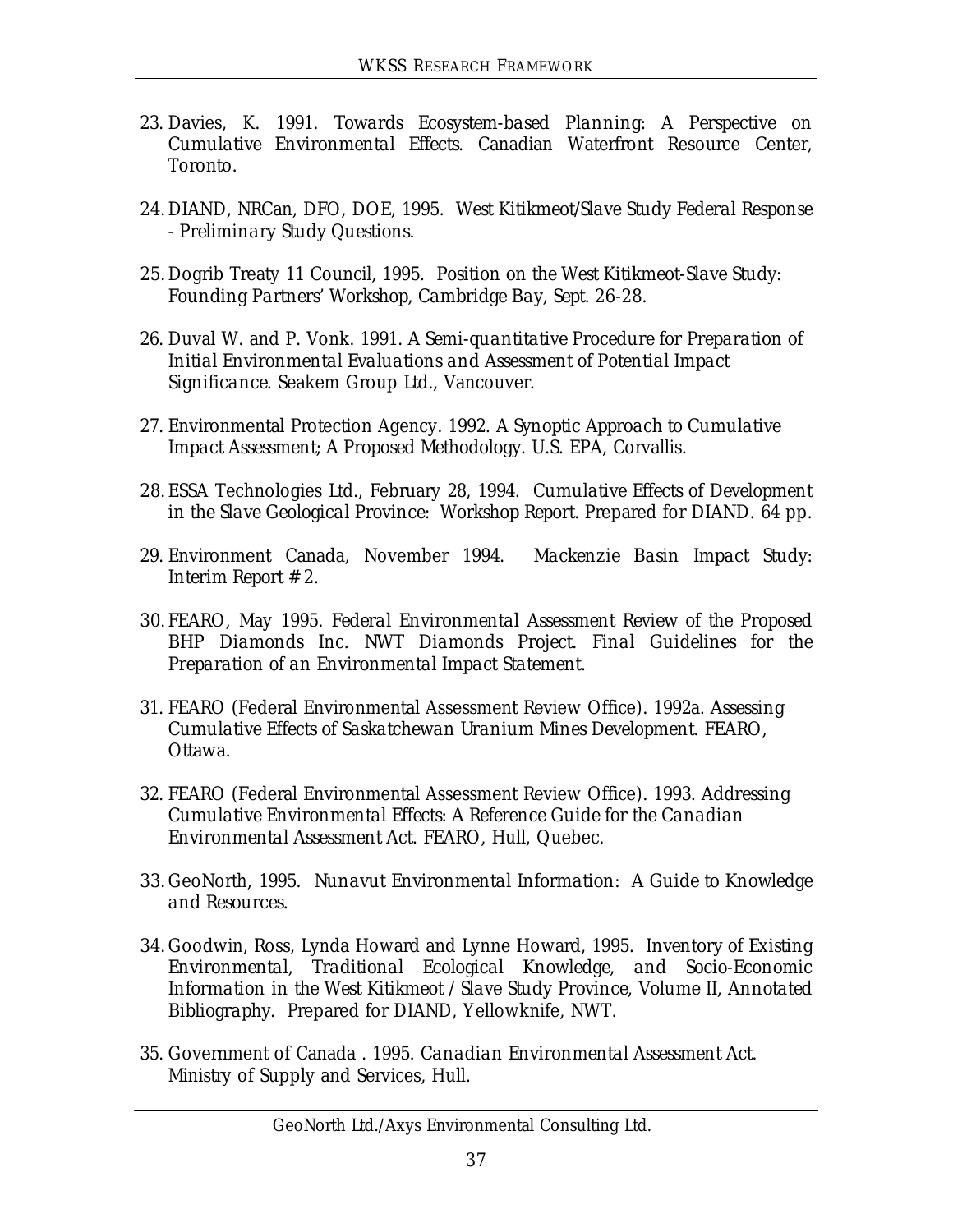- *36.*Government of NWT, date unknown. *Wildlife Management Projects to be Considered as part of the West Kitikmeot / Slave Study.*
- *37.*Government of NWT, March 1, 1994. *Renewed Partnerships: In response to Talking and Working Together…The final report of the Special committee on Health and Social Services.* 40 pp.
- *38.*Government of NWT-Health and Social Services, February, 1996. *Health and Social Aspects of the NWT Diamonds Project: Submission to the Socio-Economic Effects Technical Session BHP Diamond Mine Environmental Assessment Panel.*
- *39.*Government of NWT-Renewable Resources-Wildlife Management, October 26, 1994. *Wildlife Concerns and Projects in the Slave Geological Province Development Area.*
- 40. Hegmann, G. L. 1995. *Implementing Cumulative Effects Assessments*. Masters Thesis. Faculty of Environmental Design, The Univeristy of Calgary, Calgary, Alberta.
- 41. Hegmann, G. L. and G. A. Yarranton. 1995*. Cumulative Effects and the Energy Resources Conservation Board Review Process*. University of Calgary, Environmental Research Centre, Calgary, Alberta.
- 42. Holling, C. S. (ed.). 1978. *Adaptive Environmental Assessment and Management.* John Wiley and Sons, Toronto.
- *43.*Howard, Lynda, Ross Goodwin and Lynne Howard (eds.), April 1994. *Indigenous Knowledge in Northern Canada: An Annotated Bibliography, Draft.*
- 44. Horak, G. C., E. C. Vlachos and E. W. Cline. 1983. *Methodological Guidance for Assessing Cumulative Impacts on Fish and Wildlife*. U.S. Fish and Wildlife Service, Eastern Energy and Land Use Team.
- 45. Irwin, F. and B. Rodes. 1992. *Making Decisions on Cumulative Environmental Impacts: A Conceptual Framework*. WWF (World Wildlife Fund), Washington D.C.
- 46. Kennedy, A. J. (ed.). 1994. *Cumulative Effects Assessment in Canada: From Concept to Practice.* Hignell Printing Ltd.
- 47. Lane, P. A., R. R. Wallace, R. L. Johnson and D. Bernard. 1988. *Reference Guide, Feasibility Study, and Overview of Institutions Interested in Cumulative Effects Assessment: Volume 1: Reference Guide to Cumulative Effects Assessment in Canada*. CEARC (Canadian Environmental Assessment Council), Ottawa.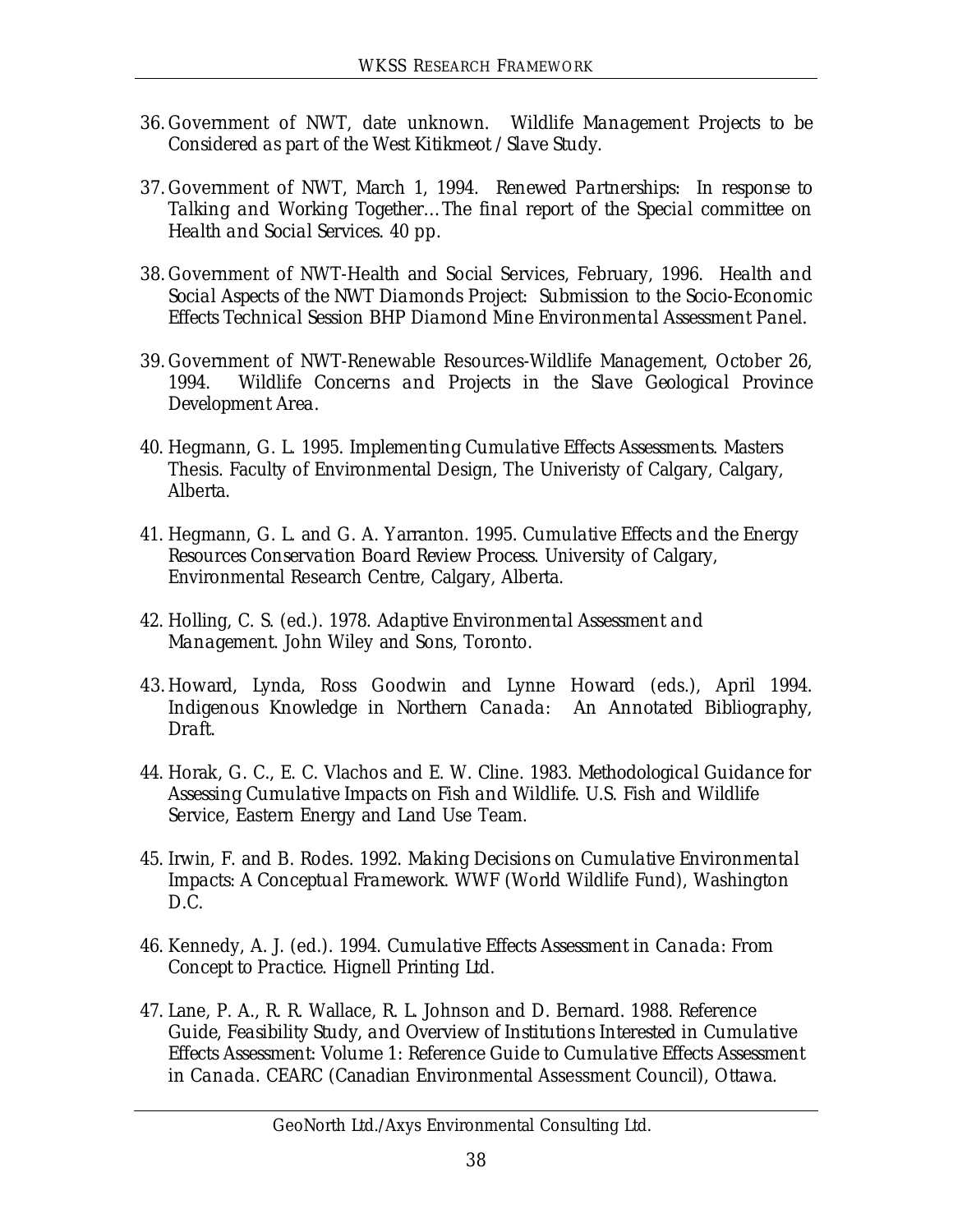- 48. Leibowitz, S. G. *et al*., 1992. ,*A Synoptic Approach to Cumulative Impact Assessment: A Proposed Methodology* . Covallis: US Environmental Protection Agency.
- 49. Loucks, O. L., 1985. Looking for Surprise in Managing Stressed Ecosystems. *Bioscience* 35 (7): 428-432.
- 50. Ludwig, D., R. Hilborn and C. Walters. 1993. Uncertainty, Resource Exploitation, and Conservation: Lessons from History. *Science*, 260 (2).
- 51. MacDonald Environmental Sciences Ltd., 1994. *A Discussion Paper on the Development of Ecosystem Maintenance Indicators for the Transboundary River Systems within the Mackenzie River Basin: Slave, Liard, and Peel Rivers*. DIAND, Yellowknife NWT.
- 52. Mackenzie River Basin Committee, 1981. *Mackenzie River Basin Study Report.*
- *53.* Metall Mining Corporation, Dec., 1993. *Environmental Evaluation of the Izok Project, submission to the Regional Environmental Review Committee.*
- *54.* Mills, Hal, and John McCullum, September 1995. *West Kitikmeot / Slave Study, Workshop Report, Partners Workshop # 2, September 26-28, 1995, Cambridge Bay, NT.*
- *55.*Natural Resources Canada, September 1995. *Sustainable Development and Minerals and Metals.*
- 56. Northern Environmental Coalition, September 1995. *Report on Caucus Meeting for the West Kitikmeot-Slave Study*
- 57. Noss, R. F. 1983. A Regional Landscape Approach to Maintain Diversity. *Bioscience* 33 (11): 700-706.
- 58. Northern River Basins Study. 1992. *Northern River Basins Study Guiding Questions: What the Study will be Doing to Answer Them.* Northern River Basins Study Office, Edmonton.
- 59. Northern River Basins Study. 1993. *Annual Report 1992-93. Northern River Basins Study Office*, Northern River Basins Study Office, Edmonton.
- *60.*Nunavut Planning Commission Transition Team, 1996. *Final Report on Resource Management Planning in West Kitikmeot*
- 61. Ontario Ministry of Environment and Energy. 1992. *Workshop for EA Administrators on Cumulative Environmental Assessment (CEA)* . Toronto: Ontario Ministry of the Environment.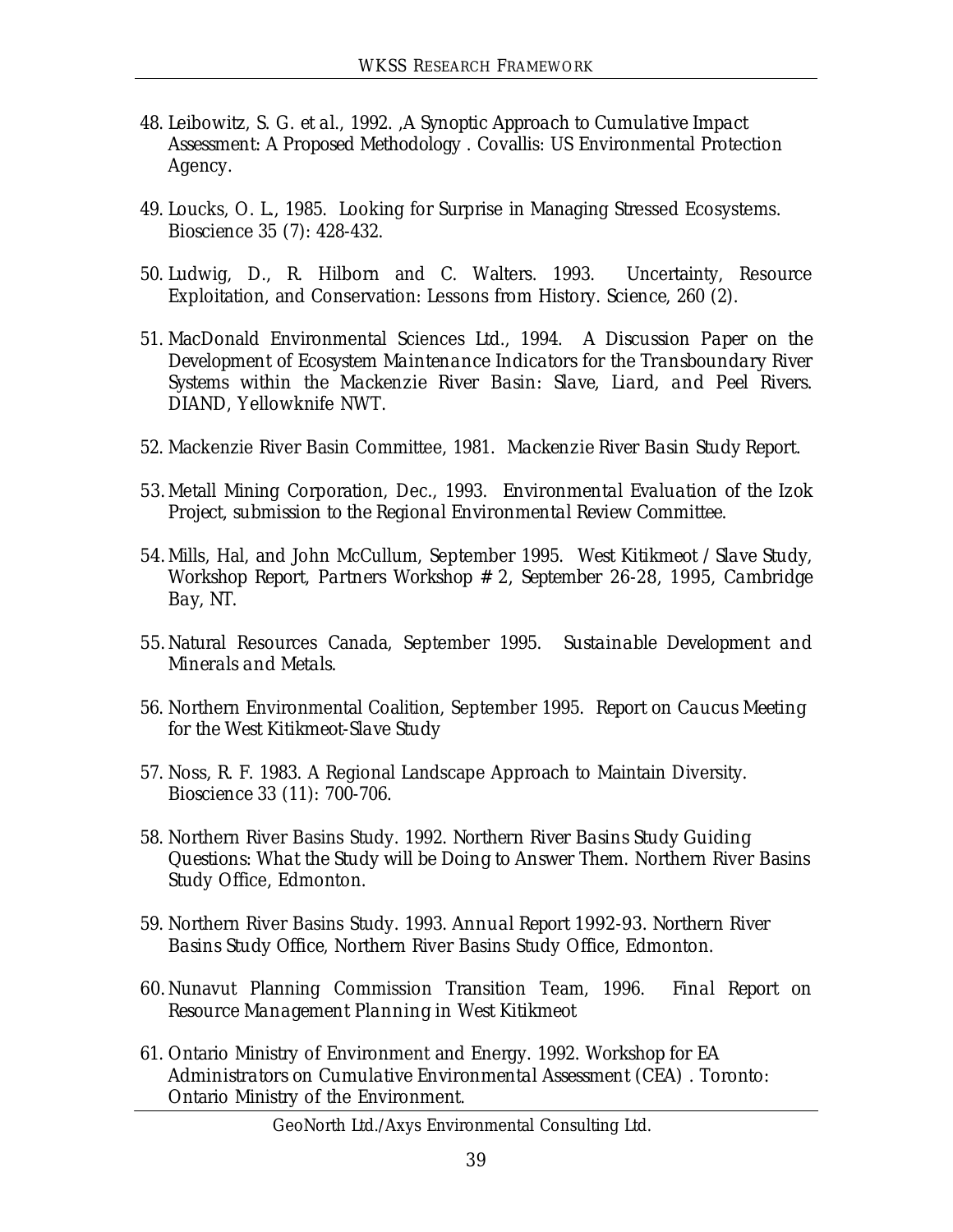- 62. Oak Ridges Moraine Technical Working Committee. 1994. *The Oak Ridges Moraine Area Strategy for the Greater Toronto Area: An Ecological Approach to the Protection and Management of the Oak Ridges Moraine*. Ministry of Natural Resources, Toronto.
- 63. Spencer Environmental Management Services Ltd. 1995*. Environmental Assessment and Effective Communication Techniques Manual***.** DIAND, Yellowknife NWT.
- *64.*Various authors, 1995. *West Kitikmeot / Slave Study Notes.*
- *65.*Various authors, 1995. *Submissions to the BHP NWT Diamonds Project Environmental Assessment Panel: General and Technical Sessions.*
- 66. Vlachos, E. 1985. Assessing Long-range Cumulative Impacts. Pages 49-80 In Covello V. T. (ed.) *Environmental Impact Assessment, Technology Assessment, and Risk Analysis*. Springer Verlag, Berlin.
- 67. Weaver, J. L., R. Escano, D. Mattson, T. Puchlerz and D. Despain. 1985. A Cumulative Effects Model for Grizzly Bear Management in the Yellowstone Ecosystem. Pages 234-246 In *Proceedings - Grizzly Bear Habitat Symposium*. U.S. Forest Service, Ogden, Utah.
- 68. West Kitikmeot / Slave Study, various dates. Minutes from meetings and correspondence.
- 69. West Kitikmeot / Slave Study, 1996. *Discussions with Partners regarding Research Framework Workshop.*
- *70.*West Kitikmeot / Slave Study, June 25, 1996. *Guiding Research Questions for WKSS - Draft.*
- *71.*West Kitikmeot / Slave Study, 1996. *Final Report on the Research Strategy Workshop, Yellowknife, NWT, February 27th to March 1st, 1996.*
- *72.*West Kitikmeot / Slave Study, 1996. *Research Strategy and Project Proposal Guidelines, 16 May, 1996.*
- 73. Yarranton, G. A. and R. E. Rowell. 1991. Highwood River Riparian Vegetation Study: Volume II: Instream Flow Needs. Alberta Environment, Calgary.
- 74. Sallenave, J.D. (ed.), 1994. *Towards the Assessment of Cumulative Impacts in Hudson Bay.* Canadian Arctic Resources Committee and Municipality of Sanikiliuaq, Hudson Bay Programme, Ottawa.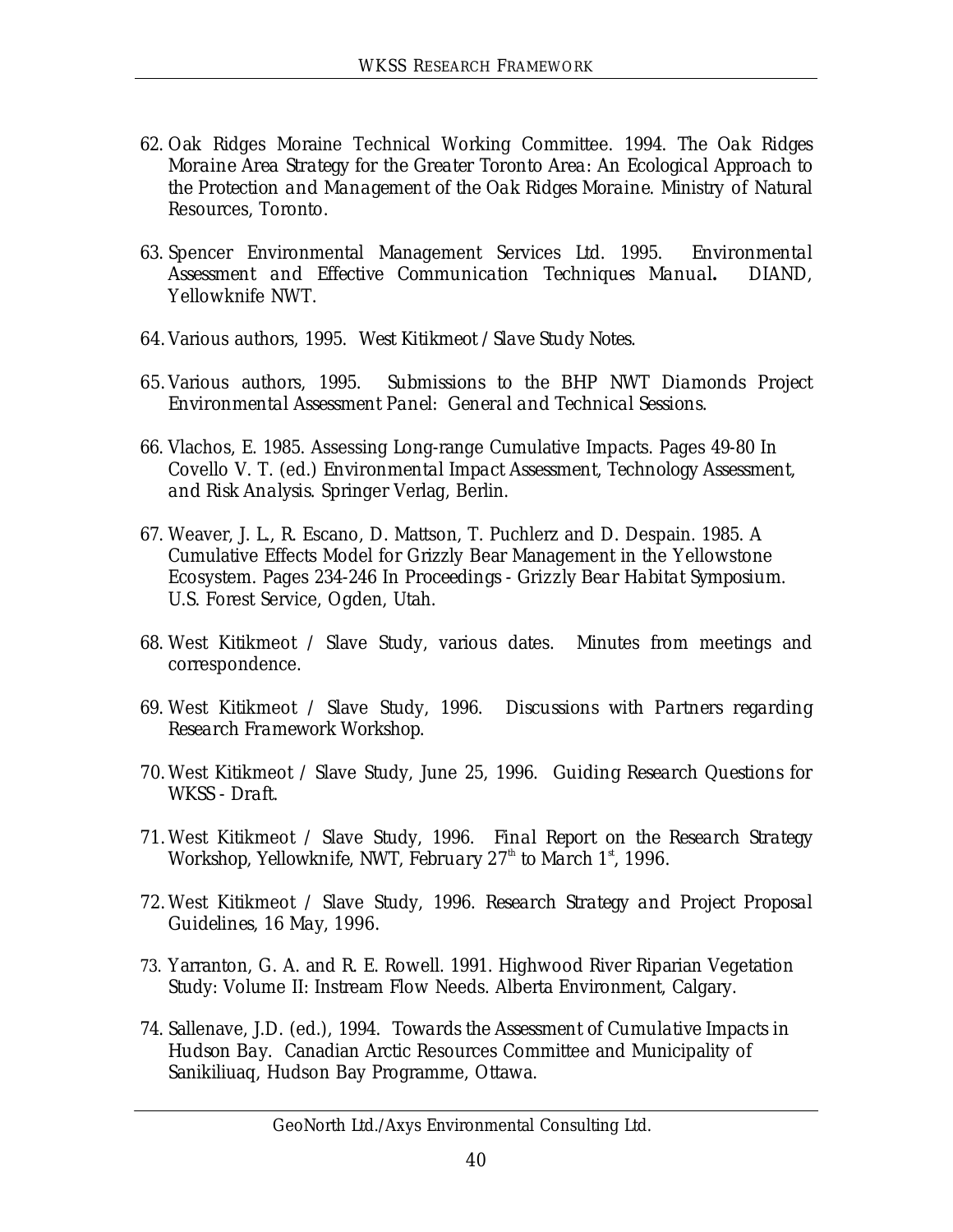### **APPENDIX A**

#### **CEA METHODOLOGIES FOR ASSESSING CUMULATIVE EFFECTS OF DEVELOPMENTS WITHIN THE WKSS REGION**

#### **A-1 THE ORIGINS OF CEA**

Environmental Impact Assessments (EIAs), under provincial or federal legislation, have been done in Canada for more than 20 years. During this time, EIA methods have slowly improved, and the legislation and regulations under which they are performed have changed to meet rising expectations on the accuracy and usefulness of assessments. Each of these assessments arose because a single development project was proposed. The EIAs assessed the effects on the natural environment, and sometimes the nearby human communities, that could occur as a direct result of that *single* project. The effects were assessed typically within an area that was quite close to the project, and in some cases, within only the project area itself.

Over time, it became apparent to decision makers and the public that this was not enough. There was a growing concern that the old way of doing EIAs would "hide" the combined effects of many projects within the region and that only many years later after the projects were in operation would the natural or human environment surprise us with severe problems. There was also the realisation that there was another way of doing assessments. Instead of on a project-by-project basis, assessments could be part of regional planning, to be done *before* any projects may occur, in the hope that serious environmental problems could be avoided. This approach immediately required the need to look at very large areas and at many projects at the same time. Consequently, the expectations of project-specific or regional planning assessments became the same: to "become larger" by considering a larger geographic area, such as an administrative region, and by considering many existing projects, possibly along with projects yet to occur in the future.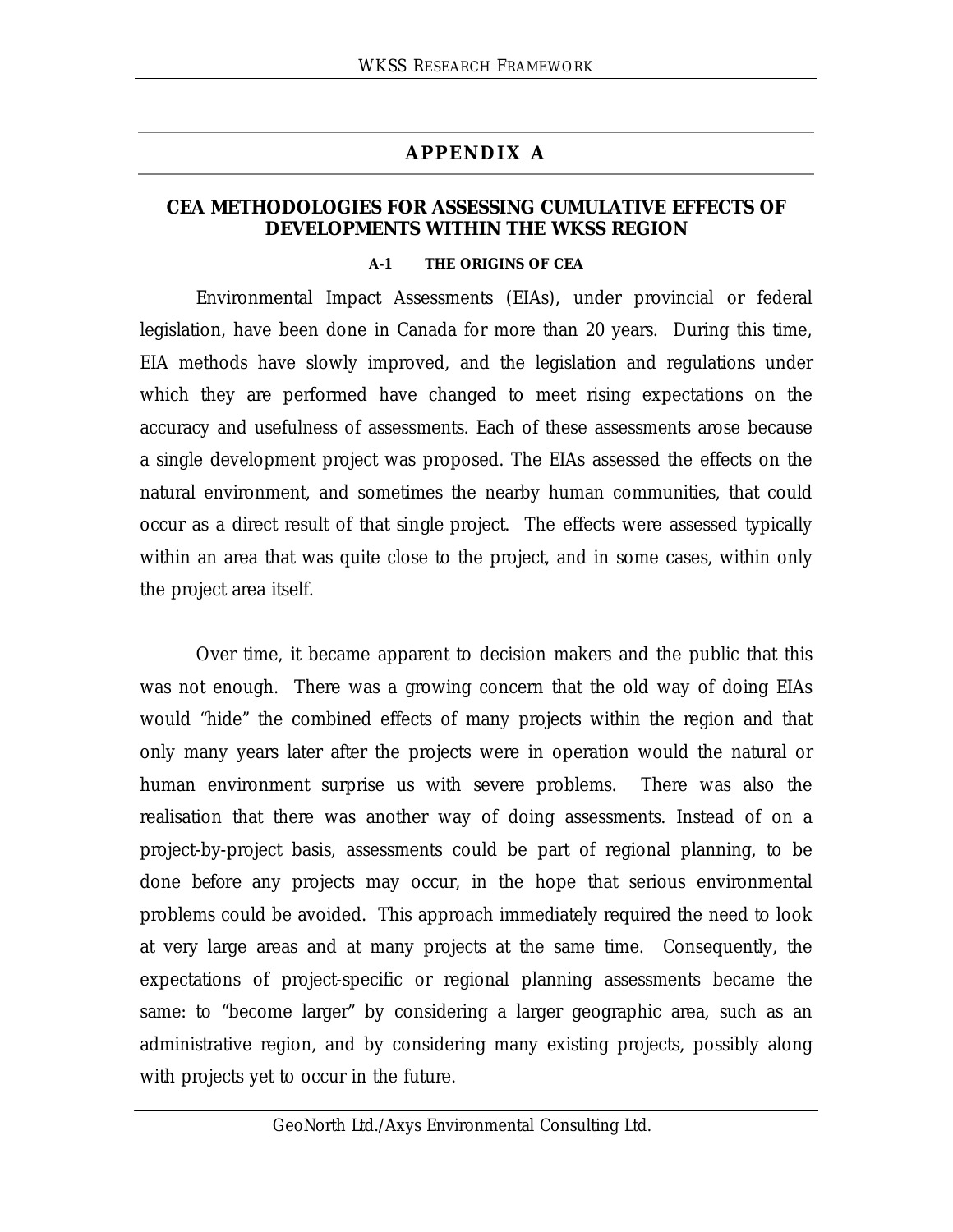What happened, particularly over the last few years, was that "Cumulative Effects" began to appear in environmental assessment legislation. For example, the federal *Canadian Environmental Assessment Act* (CEAA) review process requires consideration of "any cumulative environmental effects that are likely to result from the project in combination with other projects or activities that have been or will be carried out" for any "screening or comprehensive study" (Government of Canada, 1995, s. 16.1).

EIAs must now also consider "cumulative effects", and to many people a Cumulative Effects Assessment (CEA) (often, provided as a unique and separate document to the EIA report) became the answer to this requirement. However, this legislative requirement was introduced without a clear understanding of how cumulative effects were to be determined. The expectations that somehow a CEA would "answer all our questions" became common, along with the view that there exists in the world of assessment methodology, a unique and complete approach that would allow the assessment of the complex relationships between many projects in large areas.

However, a review of assessment practice (Hegmann and Yarranton 1995, Hegmann 1995) showed that assessors cannot answer all these questions, and that a single "magic" solution to performing CEAs does not exist. The following section summarises the assessment "State of the Art" as found in the literature (section 8). It includes methods unique to CEA, and those proven over time as dependable EIA approaches. Many unique CEA methods often are as complicated as what they are trying to assess, and in the end do not necessarily help decision makers in understanding what should be done. It is for this reason that we have proposed a recommended approach for use by WKSS that combines many EIA and CEA methodologies.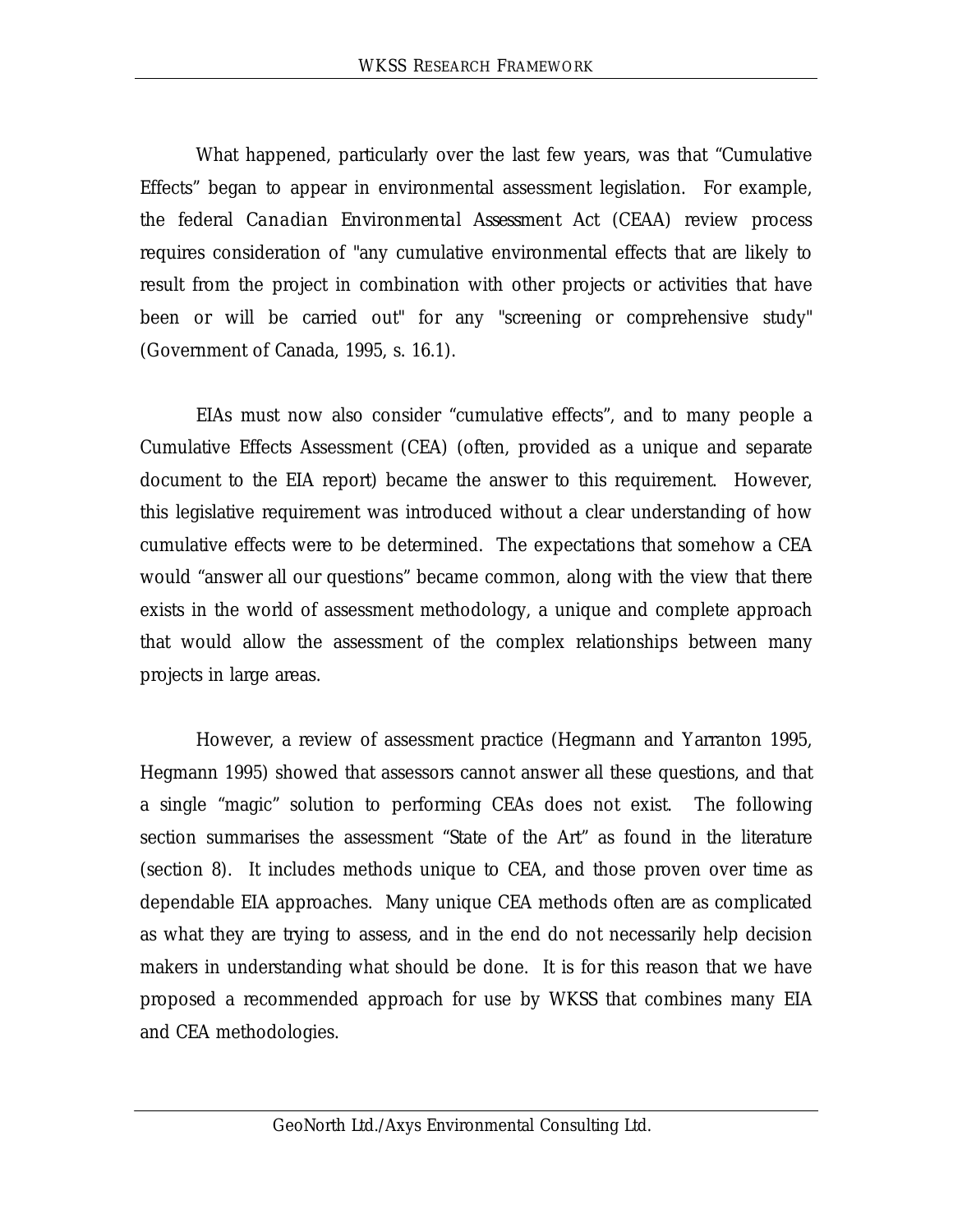#### **A-2 A REVIEW OF ASSESSMENT METHODS**

Selection of an appropriate CEA methodology for the WKSS region must be tailored to the specific needs of the WKSS Partners and the unique aspects of the region. There are many considerations that may assist in selecting the most appropriate method to address cumulative effects, including:

- 1. the quality of baseline environmental data;
- 2. the quality of available information on traditional ecological knowledge;
- 3. the level of detail available on existing stressors (development/human activities) in the region;
- 4. the scale of the region;
- 5. the purpose of the analysis;
- 6. available financial resources; and
- 7. the simplicity, flexibility and attention to detail of the CEA approach.

To assist in the selection of a CEA methodology for the WKSS region, a review of the state-of the-art of assessment methodologies for cumulative effects, describing their usefulness and limitations, was undertaken. This provided the direction for selecting an appropriate methodology and recommending an approach for use in the WKSS region.

# *A-2.1 Organising Methods to do CEAs*

Hegmann and Yarranton (1995) suggested that the many methods available could be organised within a "toolbox" of tools, organised in a way that matches the tools to the assessment needs. Some are just ideas that need another tool to be actually used in an assessment. For example, the theory of biogeography requires something to be put into practice. Geographic Information Systems are one specialised and technical tool that could do this. In this case, there is no *one* CEA method, but instead a *combination* of approaches that work together to help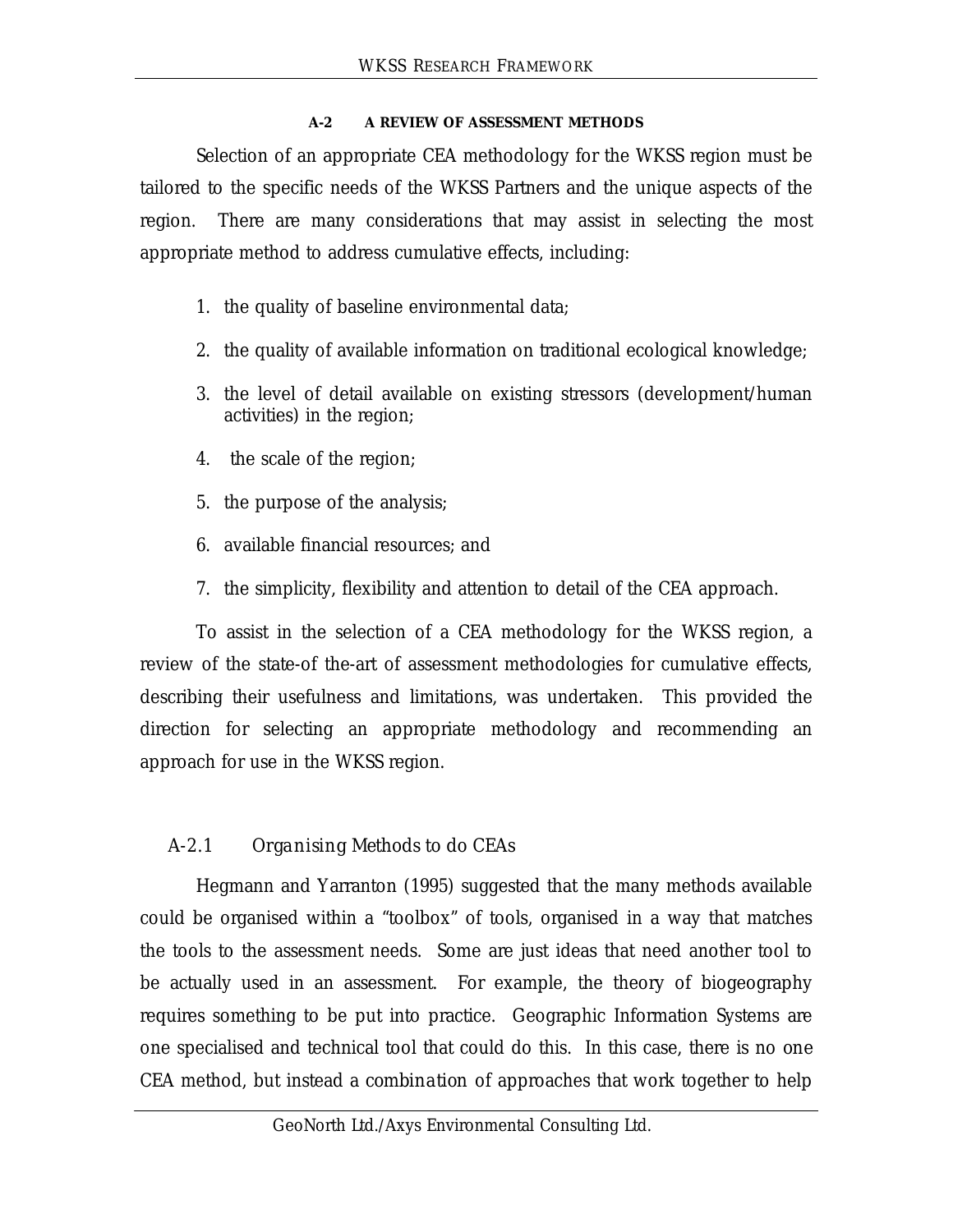complete the assessment. More than 130 tools were reviewed and organised to create this toolbox.

Some "methods" are basic instructions or general guidelines that provide a framework in which one can begin to assess very complex interactions between projects and the environment (the adaptive assessment approach along with the use of impact hypotheses is one such approach, and will be discussed later in more detail). More detailed methods for analysing specific project impacts and effects may also be required.

Figure 1 illustrates the "Toolbox" (Hegmann and Yarranton 1995). The following explains the toolbox contents:

- *Disciplines:* areas of knowledge and research or management (e.g., ecosystem management);
- *Concepts*: ideas used to represent complex environmental and socioeconomic systems (e.g., carrying capacity);
- *Frameworks*: simple step-by-step processes to guide CEA practitioners (e.g., CEAA's suggested approach);
- *Techniques*: specific qualitative or quantitative approaches that organise the collection and analysis of information to answer specific questions (e.g., environmental indices); and
- *Technical aids*: specialised models or numerical tools that can provide detailed analyses (e.g., water quality models).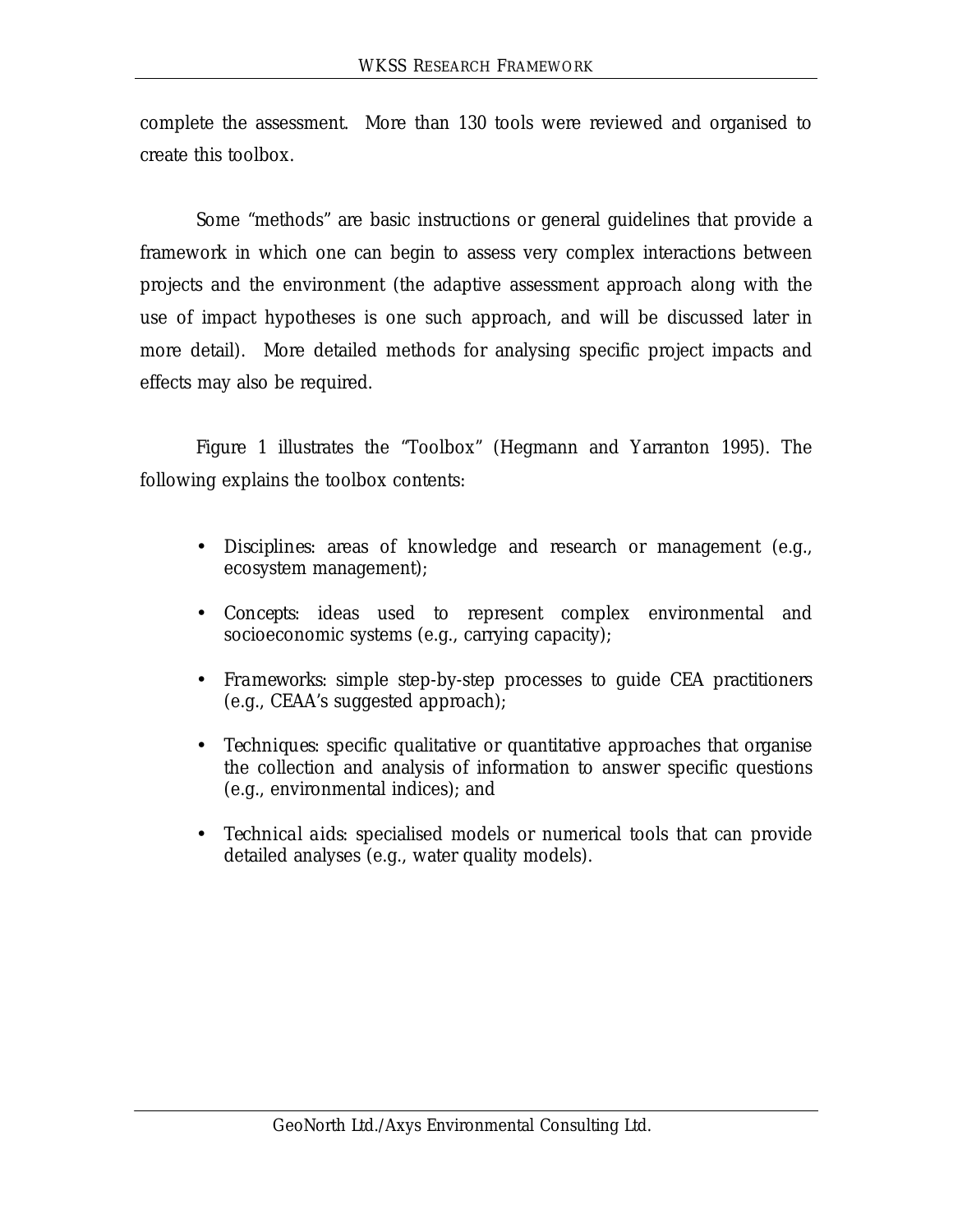

**Figure 1: Organization of Tools in the Method's Toolbox**

## *A-2.2 Understanding the Limitations of Assessment Methods*

The state-of the art of assessment practice is quite limited. We can only begin to try to answer some of the questions raised by cumulative effects. Certain expectations about what CEAs can do must be lowered. Consider the following as an example, in which the concerns and hopes as to what CEAs can do are expressed by regional planners and residents:

*"We know that, in our region, a new mine is being built. Two more are proposed in the next few years. We are concerned that caribou migration will change, and the waters fouled, by mines, new roads, and exploration activity all over the place. Surely, there must be some way to "add" the effects of all these together, and somehow find out if things have gone too far; that is, if we have already or may soon go beyond some threshold. If so, then the caribou may not come, and the fish may not taste good, and our lives will be for the worse."*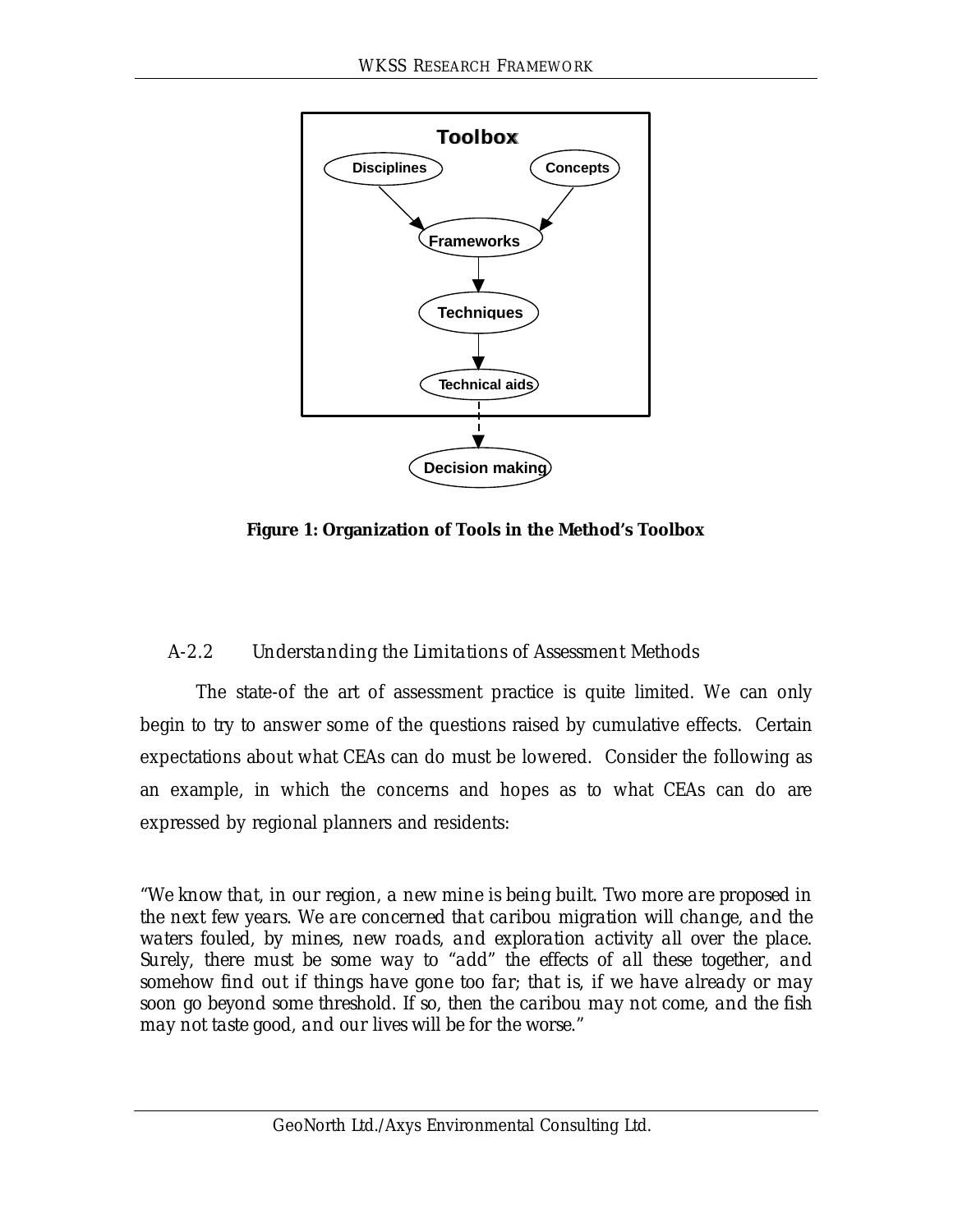Assessment techniques cannot answer all of these concerns with any great accuracy. Except in a few very specific cases for air and water pollution, the determination of so called "thresholds" is not possible. Furthermore, the assessment of many interactions can be so complex as to make any such attempt far too difficult. In addition, biologists still cannot determine with a high degree of certainty what the long-term effects of human disturbances will be on many aquatic and terrestrial species. What they may be able to tell you, for example, is what they observed when caribou where approached by helicopters. However, the scientists can only guess, based on scientific theory, on the more important question: how that disturbance may then influence calving and feeding, and hence the long-term population changes of the herds. The opinions of knowledgeable people, whether university scientists or local hunters, should not be underestimated in answering these questions. Even the most advanced models are often useless until a number is eventually provided based on the opinion of such people.

Unless risk and best professional judgement are considered in such assessments, the ability of numerical techniques to model ecosystems reliably has been questioned (Hegmann and Yarranton 1995; Ludwig *et al.*, 1993; Yarranton and Rowell, 1991; Loucks, 1985; Cooper, 1980). There is just not enough known, and any attempts to direct research to find that missing information must ensure its usefulness in assisting those involved in the consultation and assessment process.

## *A-2.3 Choosing a Method*

A method appropriate for the WKSS is found by identifying those approaches within the toolbox that would allow practical implementation of a cumulative effects assessment. Any approach should at least meet the following requirements by considering tools outlined below:

## *Goals for Approach*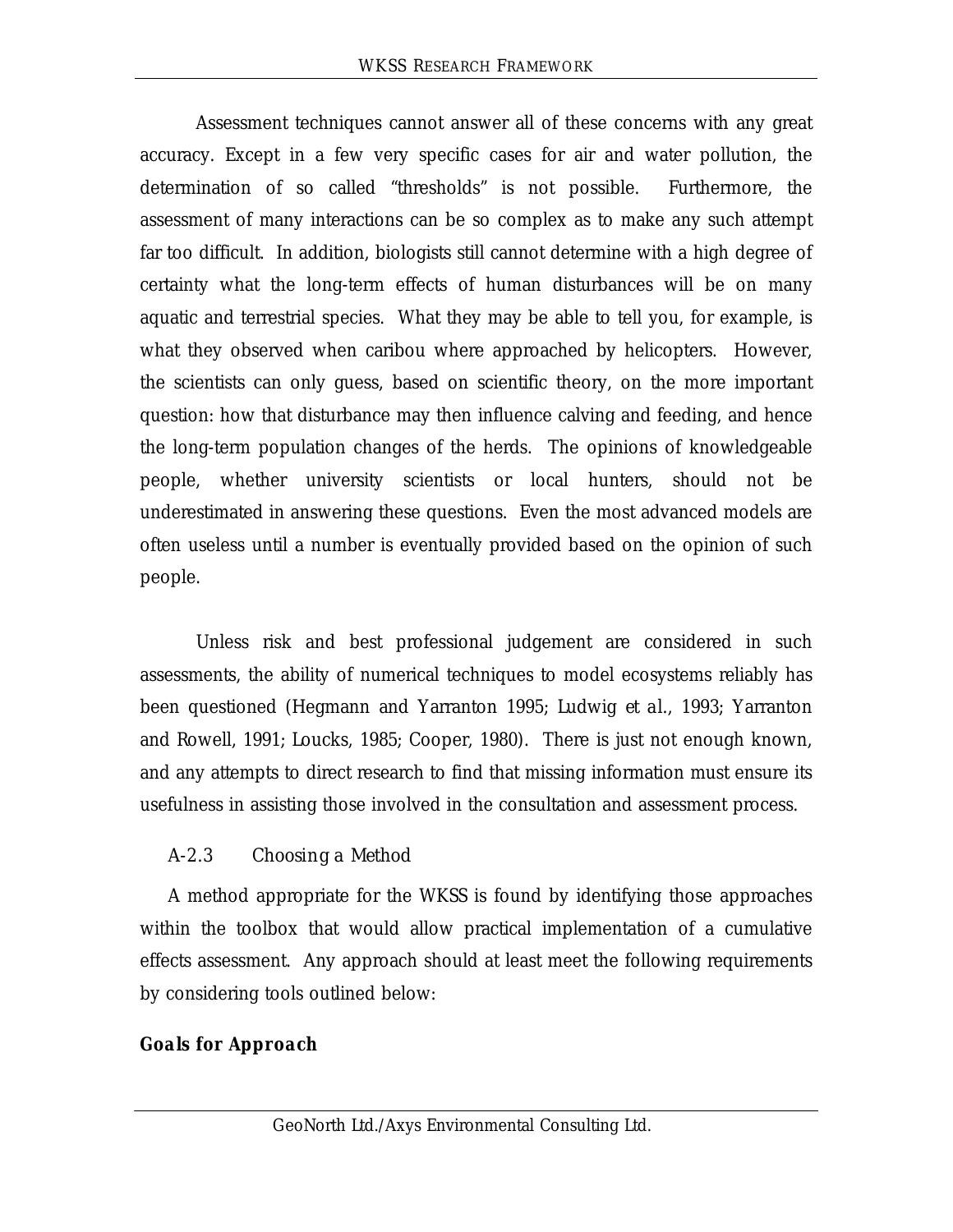- allows for the assessment of the specific types of projects and effects found in the region;
- allows the description of what is happening, and the understanding of what is known and not known;
- includes a formal way of obtaining information and hearing concerns from scientists, government agencies and community residents;
- allows the required information to be obtained and organized;
- provides a visual representation of complex interactions to, as simply as possible, communicate what is happening between the projects and environment; and
- provides for the analysis of specific interactions between the project and the environment.

## *Tools for Achieving the Goals*

- holding **workshops** to allow people to talk about their concerns and what they know;
- developing **diagrams or maps** that represent the relationships between projects and the environment;
- using **computer simulations or models**, if available and applicable, to assist in analysis;
- applying **best professional judgement** and considering risks when performing analysis and making decisions; and
- establishing **research programs** to obtain the missing information for further assessment.

It is important to understand that the above "package" of tools is, *together*, a CEA method. Therefore, there is no one approach, such as only relying on a *single* computer model to help complete a CEA. Instead, given the limitations of what can be analysed, there is no point in beginning with complicated models unless the types of project impacts and their effects on the environment are first well understood.

### *Examples of Similar Studies in Northern Canada*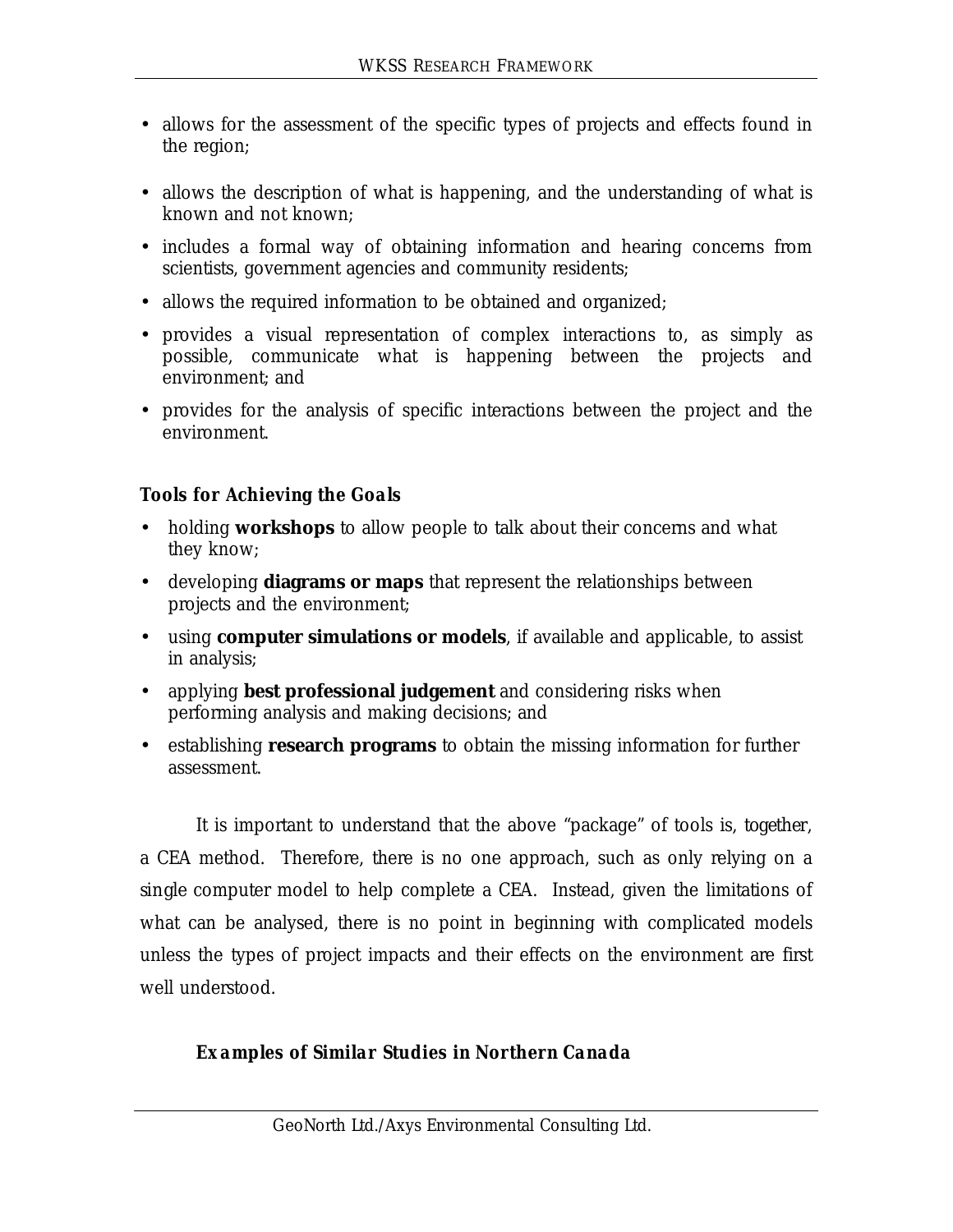Important lessons can be learned from what others have done. Of particular relevance to the WKSS is the Hudson Bay Programme and the Northern Rivers Basin Study (two regional based assessments in Canada's north). Both were referred to as cumulative effects studies, for which considerable research effort was made in understanding the interactions in the arctic, particularly in water (lakes, rivers, and oceans) and wildlife. Public consultation, particularly the use of Traditional Ecological Knowledge (TEK), was a fundamental part of the studies.

The Hudson Bay Programme is an excellent example of this. The Programme identified the types of impacts, reviewed a wide range of environmental components, identified data gaps, utilised workshops, incorporated Traditional Ecological Knowledge, and used impact hypotheses and adaptive assessment to move the assessment ahead.

The two studies are described in Appendix B (excerpted from Hegmann and Yarranton 1995). Readers of this report are encouraged to obtain and review the referenced literature for more information.

## *A-2.4 Moving Ahead to a Recommended Approach*

A CEA method that is suitable for the WKSS should be approached in two steps as shown below in Table A-1. In combination, however, the two steps satisfy many of the CEA requirements previously mentioned. The first step involves a start to understanding the effects of various projects on the environment. This step is mostly subjective as it relies on personal knowledge and experience to perform an assessment. The second step, only completed after the first step has accomplished its goals (as determined by the people involved in the assessment and consultation), is to apply more quantitative (i.e., numerical) tools. This step provides more detailed information on interactions, such as the effects of mine drainage on rivers and the effects of roads on hunting and herds of game species.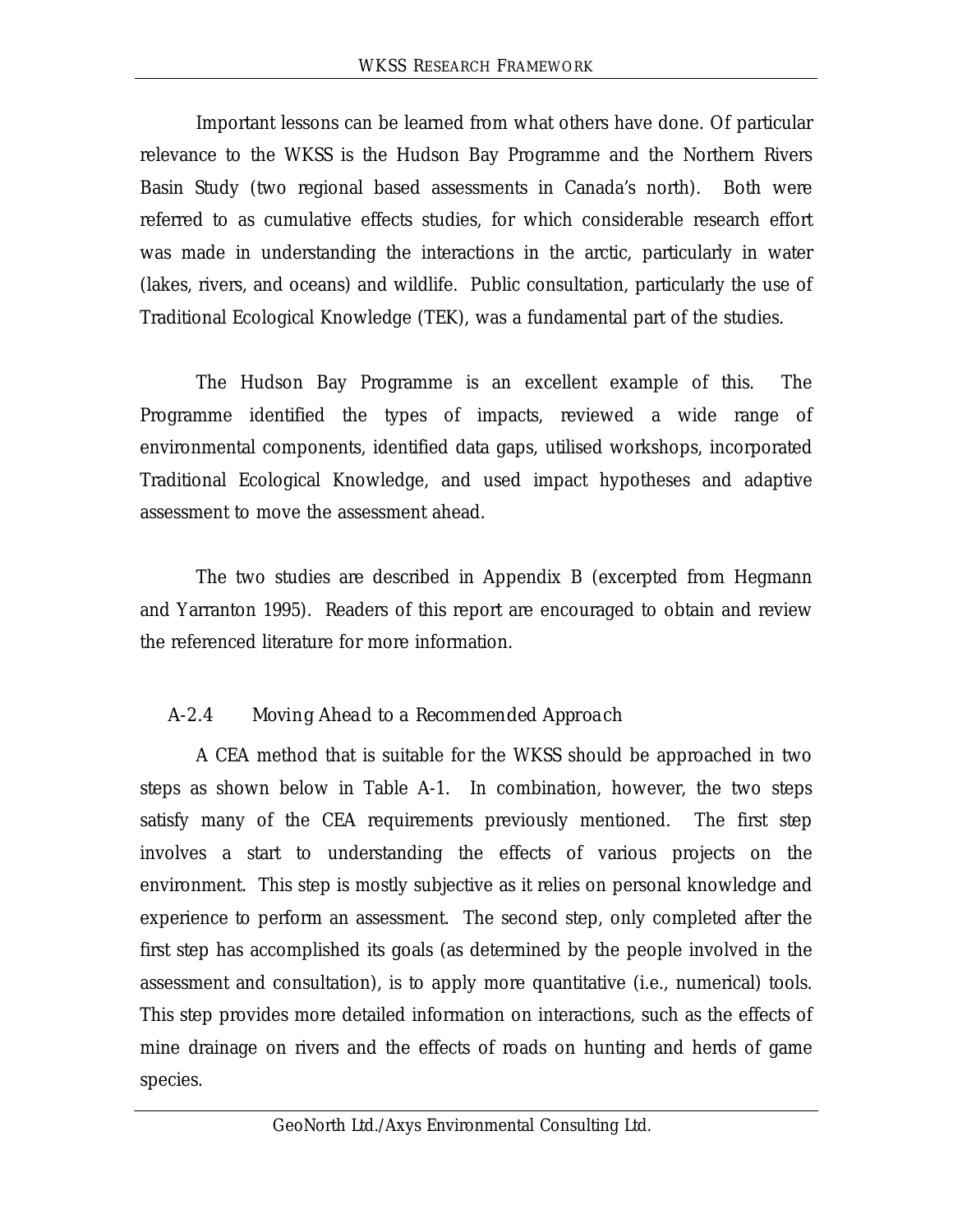It is important to understand that Step 2 does not have to be done to have a successful CEA. In many cases, some of the options in Step 2 cannot be used because the data is not available, or the analysis cannot be done. Completion of Step 1 may be adequate to provide enough information to the WKSS to allow decisions to be made on future research studies. What will finally be done will be decided based on how the assessment process proceeds and the quality of information gathered.

| Tool                                      | <b>Description</b>                                                                                                                                                                       |
|-------------------------------------------|------------------------------------------------------------------------------------------------------------------------------------------------------------------------------------------|
|                                           | Step 1: Starting to Understand the Environment                                                                                                                                           |
| <b>Adaptive Assessment</b>                | assessment results are re-evaluated based on new data                                                                                                                                    |
| Impact Hypotheses                         | analysis of details in cause-effect relationships by assessing a<br>scientific hypothesis                                                                                                |
| <b>Impact Matrices</b>                    | organization and ranking of relationships between activities (e.g.,<br>construction, operation) and environmental components (e.g., air,<br>water, soils, fish, wildlife)                |
| Indicators                                | use of an environmental component which can be monitored to<br>represent changes in the environment due to disturbances                                                                  |
| Professional Judgment                     | use of personal knowledge and experience on which one bases their<br>decisions                                                                                                           |
| Risk Assessment                           | consideration of the likelihood and magnitude of an effect occurring                                                                                                                     |
| Scenario Building                         | use of different possible types and extent of projects to represent<br>future development options                                                                                        |
| <b>Step 2: Detailed Analysis</b>          |                                                                                                                                                                                          |
| <b>Cost-Benefit Analysis</b>              | determining financial loss and gain due to a project                                                                                                                                     |
| <b>Habitat Evaluation</b>                 | determining the type and quality of wildlife habitat before and after<br>development                                                                                                     |
| <b>Environmental Indices</b>              | use of numbers to represent the state of the environment                                                                                                                                 |
| <b>Interaction Coefficients</b>           | use of numbers to represent the magnitude of disturbance on an<br>environmental component due to disturbances                                                                            |
| <b>Interaction Matrices</b>               | a matrix that shows the relationships amongst different linkages<br>between various projects                                                                                             |
| Network Diagrams                          | a diagram that illustrates the relationships between all project impacts<br>and effects                                                                                                  |
| Population Viability                      | determining if disturbances may result in a decrease or loss of a<br>species population                                                                                                  |
| <b>Simulation Modelling</b>               | computer simulations of impacts, effects and linkages in which each<br>are assigned a number and the numbers are changed to represent<br>different project and environmental conditions* |
| <b>Water/Air Quality</b><br><b>Models</b> | computer simulations of the concentration of water and air<br>contaminants in the environment                                                                                            |

**Table A-1: The Two Steps to a CEA Approach for the WKSS**

GeoNorth Ltd./Axys Environmental Consulting Ltd.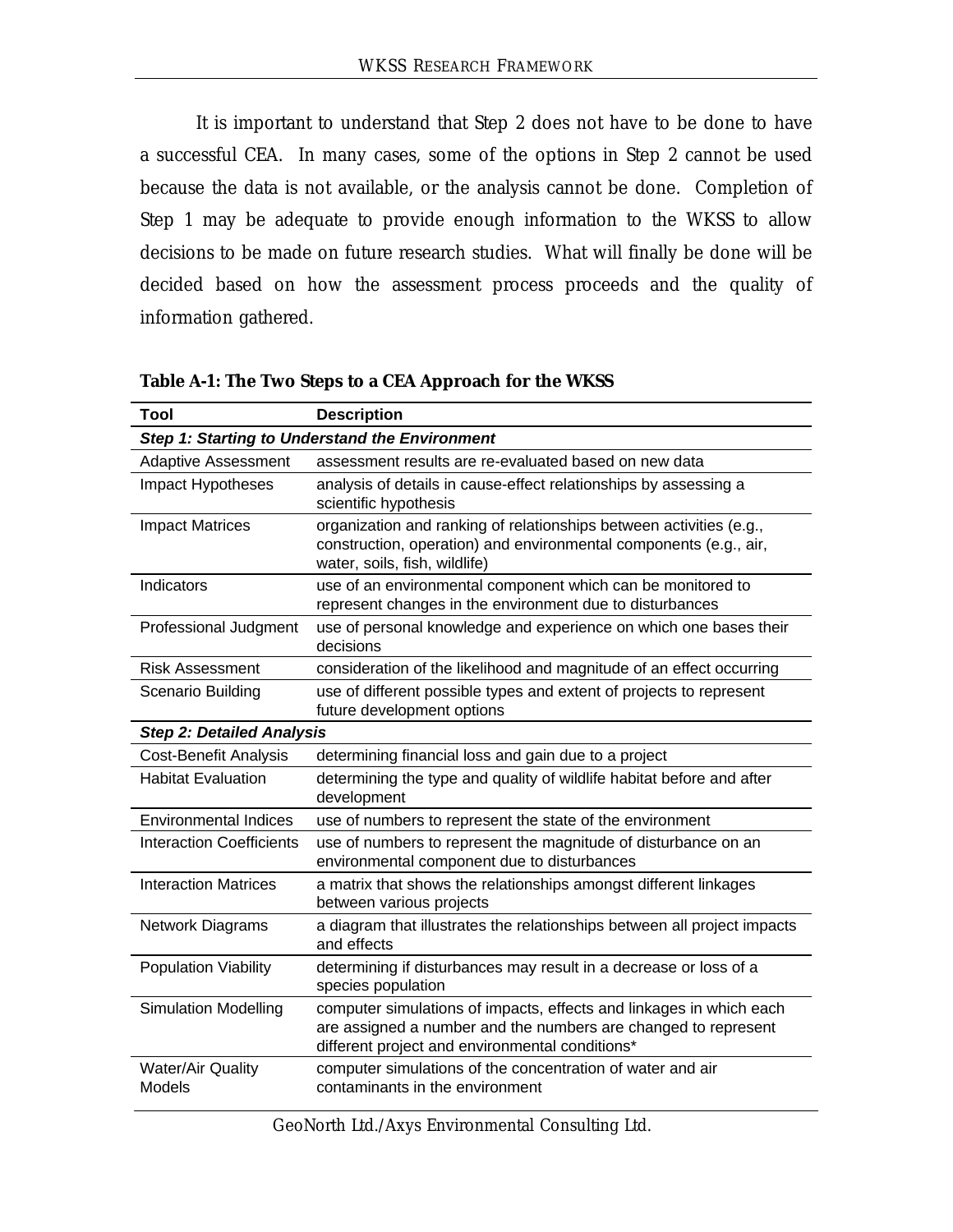| Zones of Influence | a specific distance beyond a disturbance, within which the project is |
|--------------------|-----------------------------------------------------------------------|
|                    | likely to adversely affect all or certain environmental components    |

#### **A-3 A POSSIBLE APPROACH TO CEA FOR THE WKSS REGION**

#### *A-3.1 Important Aspects of the Impact Hypothesis Approach*

A substantial amount of work has already gone into development of an analytical framework for identification of potential cumulative environmental effects in the Slave Geological Province (Bernard *et al*. 1995). Central to this framework is the concept of impact hypotheses to focus the assessment on significant environmental questions/issues related to regional development.

Specifically, this study adopted a set a tools to assist in identifying and evaluating the significance of potential cumulative environmental effects in the WKSS region. These included:

- 1. realistic scenarios of how development may proceed in the region (high, moderate and low) over a 15-year timeframe;
- 2. generic "footprints" for each major project/activity represented within the scenarios, which describe the probable extent of effects both in time and space; and
- 3. a series of impact hypotheses that link development activities or disturbances with their effects in the biophysical environment.

While it is recognised that these tools are still in a developmental stage (Bernard *et al.* 1995), these tools nonetheless provide a solid building block from which further refinements tailored to the specific needs of the WKSS can be made. Suggestions for future development work on the CEA methodology are discussed later.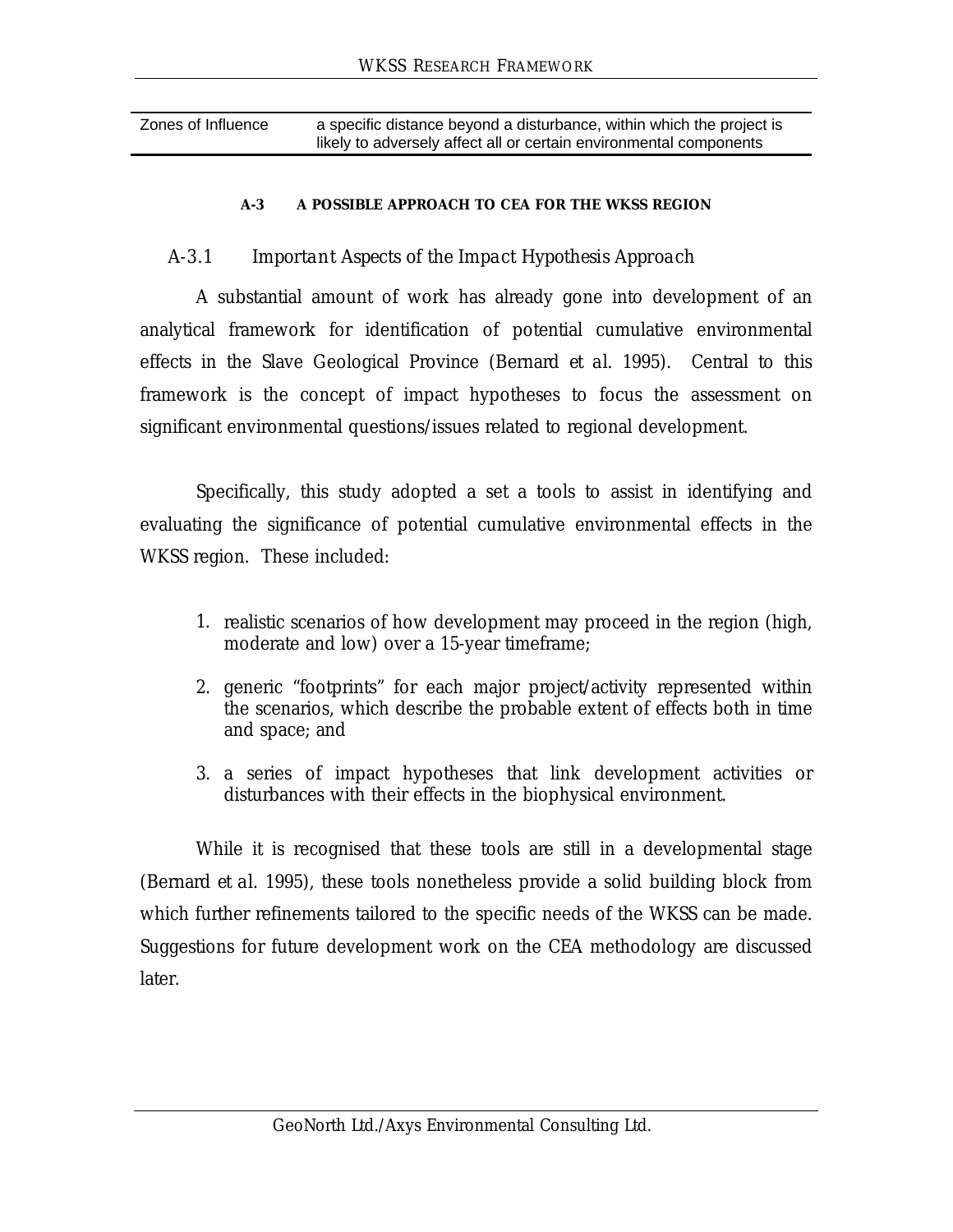There are a number of important and, in some cases, unique aspects of this framework that warrant consideration when selecting the most effective, practical CEA approach for the WKSS region. These are summarised below.

### *Impact Hypotheses*

The impact hypothesis concept has been used extensively for conducting EIAs, and more recently, has been recognised as a useful tool for assessing cumulative effects. Some of the reasons for this are because use of impact hypotheses:

- focuses the assessment on key issues of concern and, thereby, eliminates the need to assess every possible interaction between development activities/disturbances and the environment;
- forces one to think in interdisciplinary, dynamic terms related to interactions between development/human activities and the environment;
- provides the mechanism for identifying and eliminating those impact pathways that do not act interact;
- provides general principles on which a qualitative analysis can be made if more quantitative analyses are not available; and
- does not rely exclusively on a model or computer-based technique for assessing cumulative effects but does provide the opportunity to integrate quantitative assessment tools into the process.

Impact hypothesis analysis relies on the use of "pathway diagrams" to illustrate various cause-effect relationships and their linkages that occur as a result of a development impact on the environment. Figure 2 gives an example of a pathway diagram for the interaction between caribou and construction activities around mining sites. The advantages of using graphical illustrations is two-fold. Firstly, it presents often complex interactions of impacts in a more easily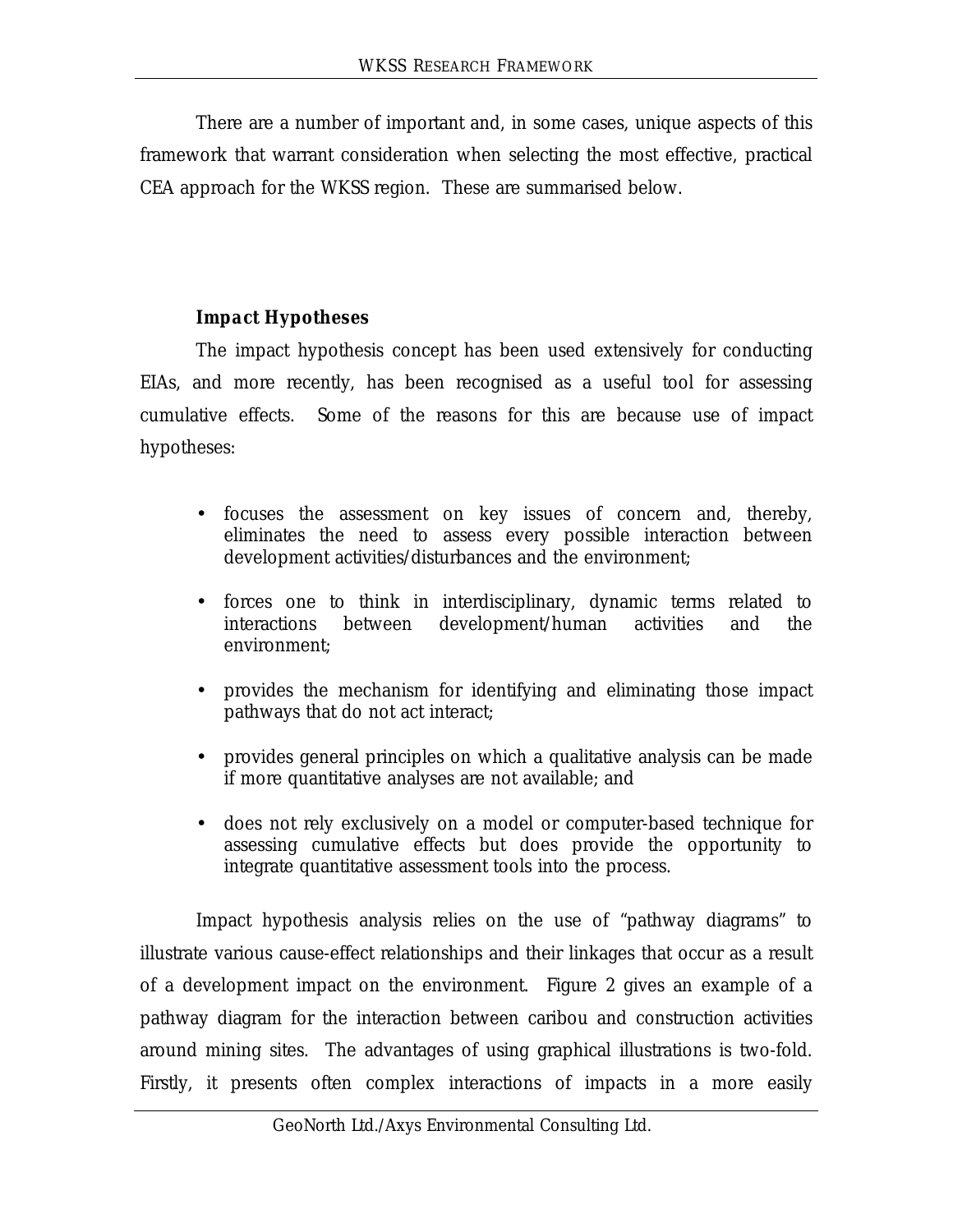understood manner. Some impact pathways may be simple, involving only one or two linkages. However, other pathways may be more complex and comprise several linkages. Secondly, it highlights those cause-effects relationships within an impact pathway that can be quantitatively assessed through modelling or other analytical means.

One of the greatest strengths of this CEA framework is its flexibility in adapting and responding to changes in development scenarios as well as to new information on baseline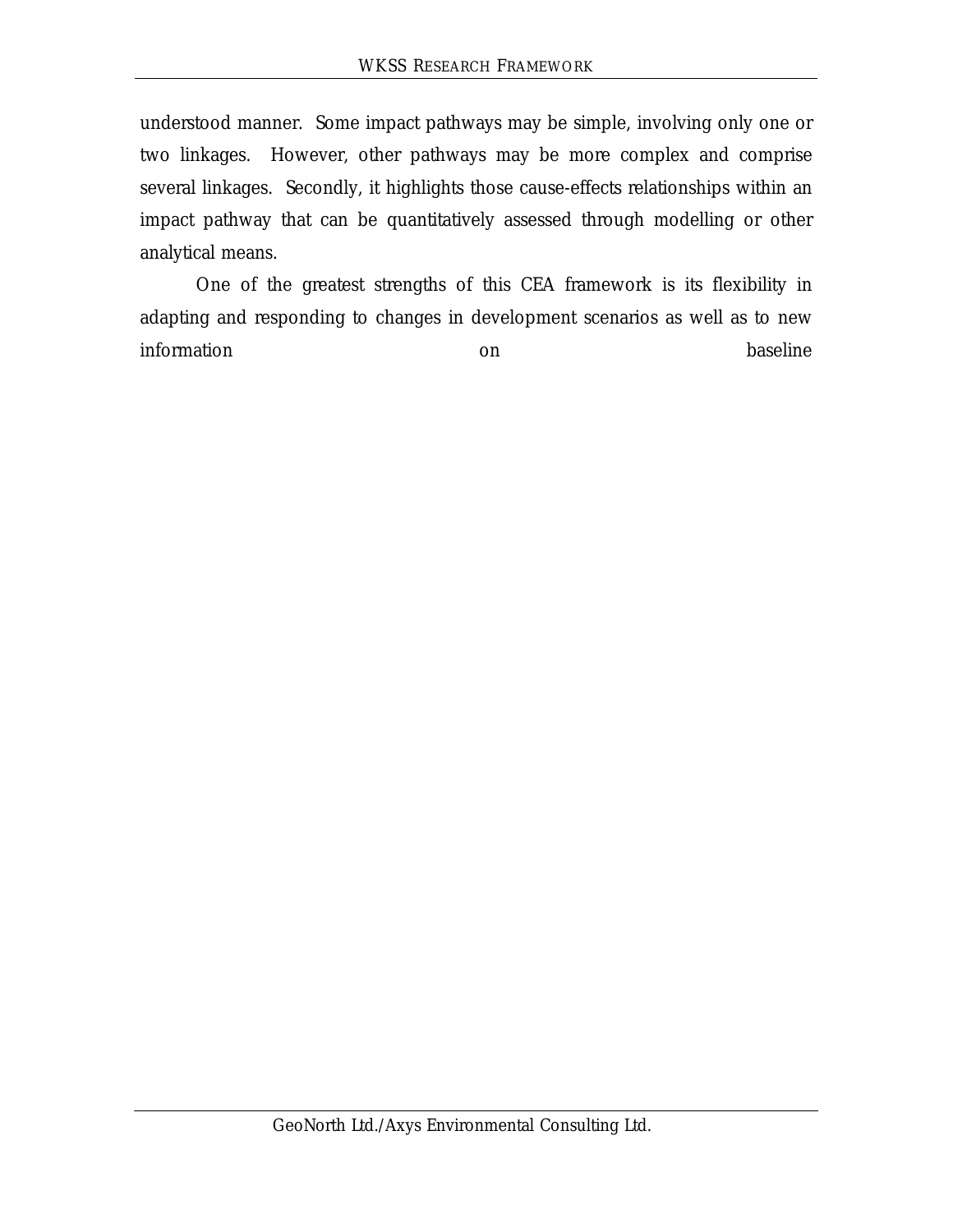Figure 2: Pathway Diagram illustrating the Interactions between Caribou and Mine Construction (Bernard *et al.*, 1995)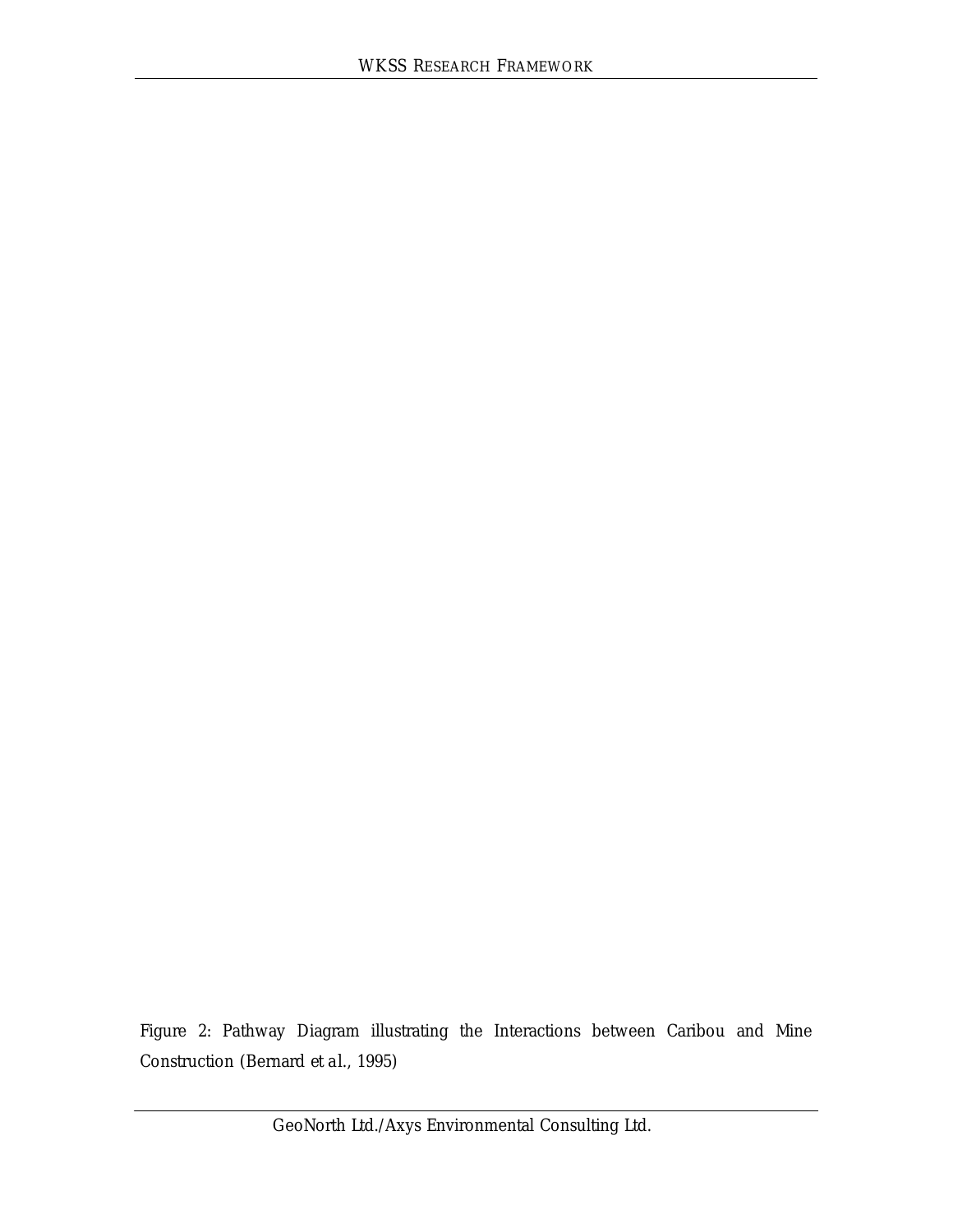conditions, ecological processes and impact response mechanisms. This is considered an essential attribute of any CEA approach used for the WKSS region given the fast pace at which development (particularly mining) is proceeding in the region, the limited information base that exists on the biophysical and socioeconomic environments, and the need to include traditional ecological knowledge.

### *Adaptive Assessment*

Over the past two years, there has been significant growth in mineral exploration and pre-development activity in the WKSS region. This CEA approach is capable of adapting to these changes by re-focussing existing impact hypotheses or formulating additional hypotheses to address concerns related to new or probable future development activities.

The framework also allows for the incorporation of new information gained through scientific and community research into the assessment of cumulative effects and their significance. Re-evaluation of impact hypotheses provides the mechanism for review of new research in the context of Cumulative Environmental Effects (CEE) and the incorporation of relevant new data into the assessment. This re-evaluation can be an on-going, regular process, which will provide direction to the WKSS related to regional planning initiatives and research and monitoring initiatives to address cumulative effects in the region. Specifically, it can provide WKSS with the information necessary to:

- 1. validate/invalidate specific issues and concerns that could not be previously assessed due to inadequate baseline data;
- 2. validate concerns with a higher degree of confidence;
- 3. reduce the degree of concern for specific impacts or issues; or
- 4. identify unanticipated impacts that need to be addressed through the process.

### *Workshops*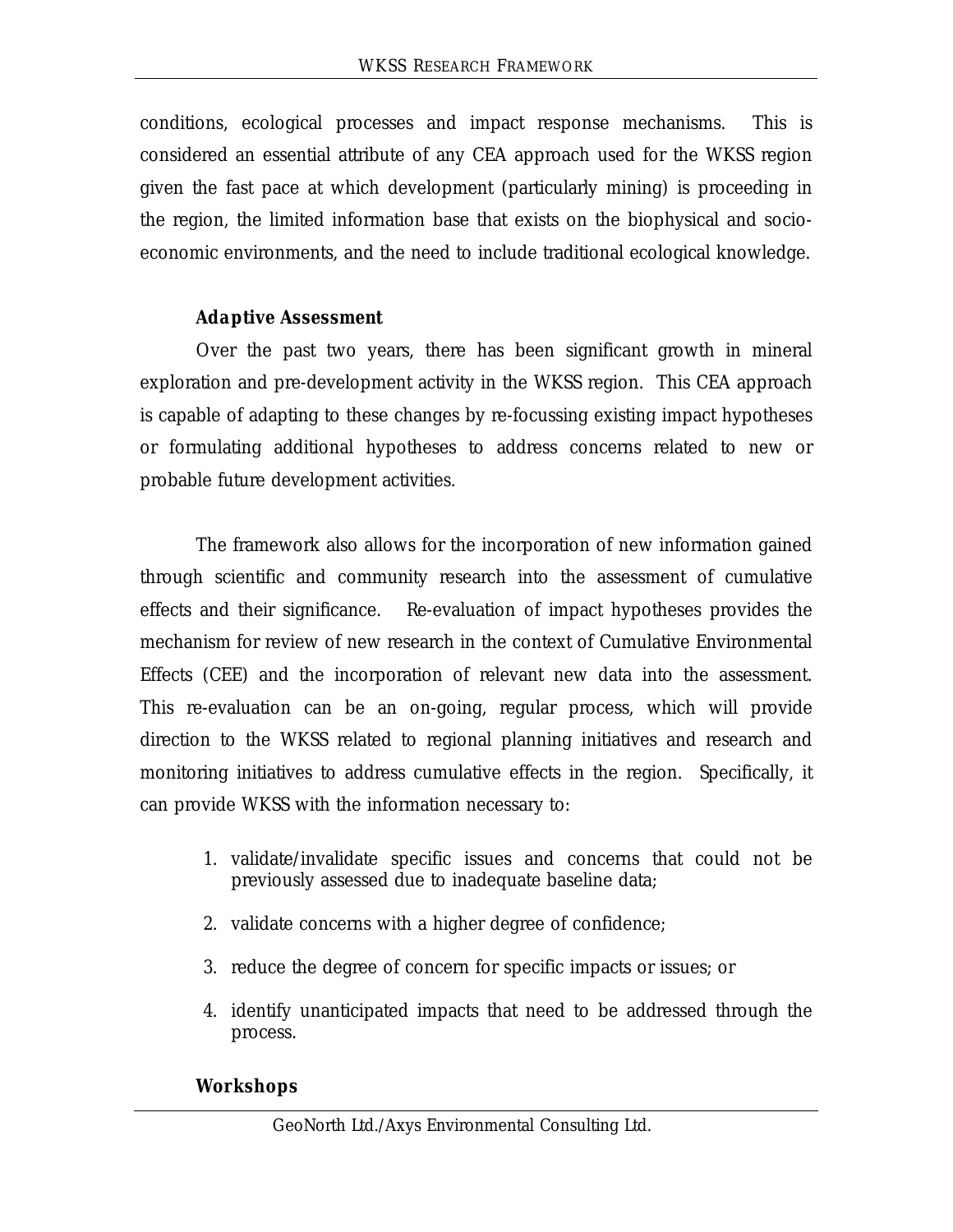Central to the impact hypothesis approach is the use of workshops to foster consensus building amongst a broad range of stakeholders, and to collect knowledge from local community members and scientific experts. The value of conducting multi-disciplinary workshops as part of the EIA and CEA processes is well recognised by Aboriginal groups, industry, government and the scientific community because they:

- 1. provide a neutral ground for the discussion and resolution of environmental and socioeconomic issues; and
- 2. provide the opportunity for participation by community representatives to ensure that community concerns and traditional ecological knowledge (TEK) are incorporated into the assessment.

This latter point is considered one of the most important features of the impact hypothesis approach in that it allows for the integration of both traditional ecological knowledge and western scientific information into a cumulative effects assessment. The integration of both of these streams of knowledge into the assessment process is a significant undertaking, and one which can be accomplished through a workshop environment. This is not meant to imply that testing of impact hypotheses necessarily provide direction for collection or analysis of TEK, but rather provide the bridge between science and TEK, which is an essential part of addressing cumulative effects.

## *Impact Scoping*

As in any EIA, it is important to adopt some form of impact scoping into the CEA process. The impact hypothesis approach relies on the identification of VECs/VSCs to focus the assessment on the greatest concerns/issues related to regional development while also defining quantitative measurements by which impacts can be assessed (e.g., numbers of animals, quantity of harvest). The VECs/VSCs also provide the focal points for assessing interactions amongst various developments and important components of the biophysical or socio-economic environments.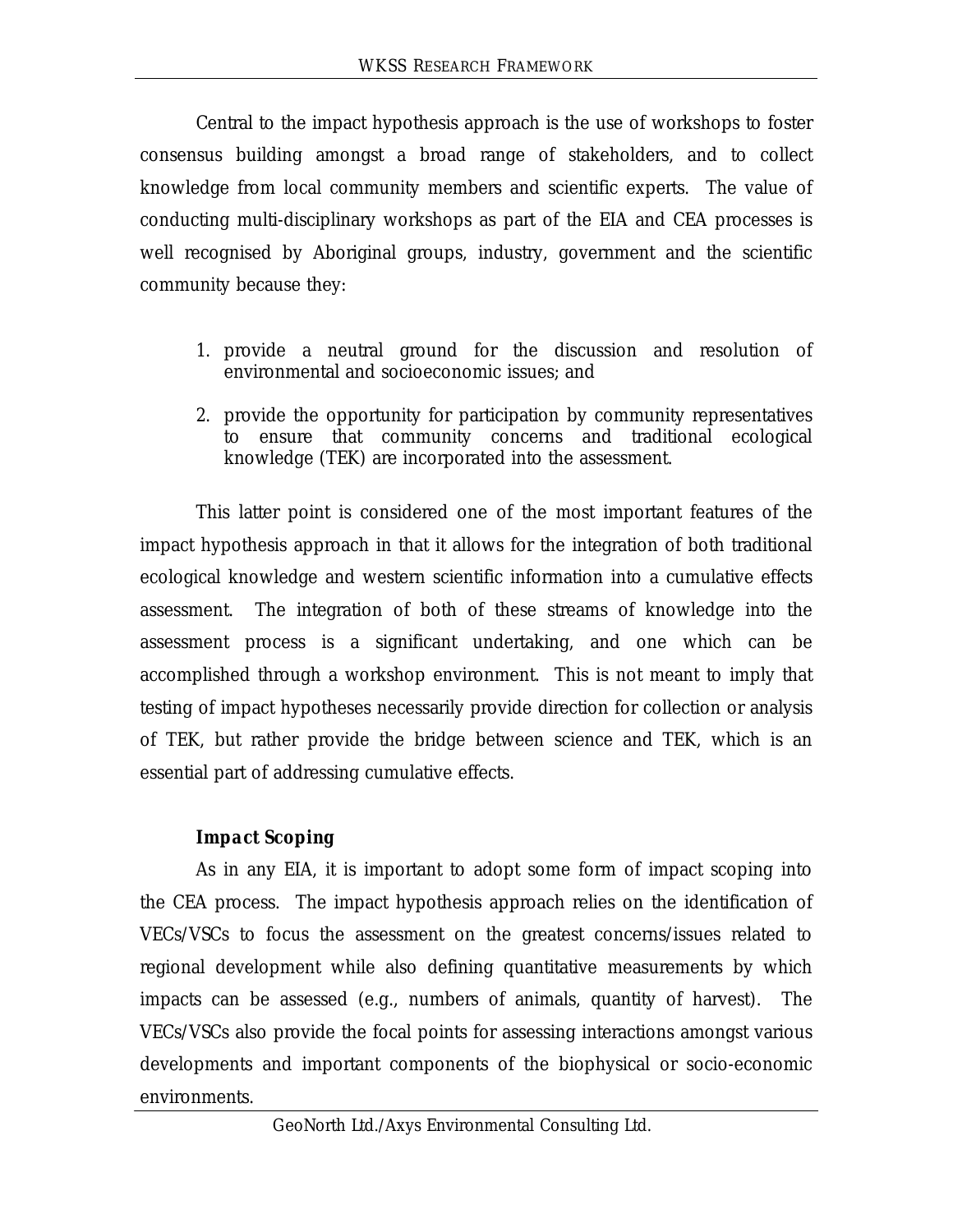## *Identification of Research and Monitoring Needs*

One of the strengths of the impact hypothesis approach is that it provides a mechanism for focussing finite funding for research and monitoring on those needs of greatest community and scientific concern related to assessing and managing cumulative environmental effects. All too often, research has been initiated on the basis of individual preferences, desires of stakeholders or individual researchers without defensible rationale for its implementation or usefulness. This process provides a decision-making tool for setting priorities for future research initiatives by:

- 1. identifying information deficiencies related to baseline conditions, ecological processes and impact response mechanisms that hinder assessment of specific cause-effect relationships;
- 2. identifying where new information gained through scientific and community research has resolved specific issues/concerns or revealed new issues that need to be addressed; and
- 3. providing a feedback mechanism for decision-making regarding the need to continue or stop a research program (i.e., has the research adequately addressed the information need or is further study required?).

It is recognised that a substantial amount of fundamental research may be required to adequately address the issue of cumulative effects within the WKSS region. While it may not be necessary, at this time, to actually assess cumulative effects in order to identify/prioritise these research needs, selection of VECs and formulation of impact hypotheses will certainly help in scoping these needs. Impact hypothesis analysis, through an ongoing workshop process, may provide a useful means by which future research initiatives can be identified or ongoing programs can be re-defined on the basis of research results.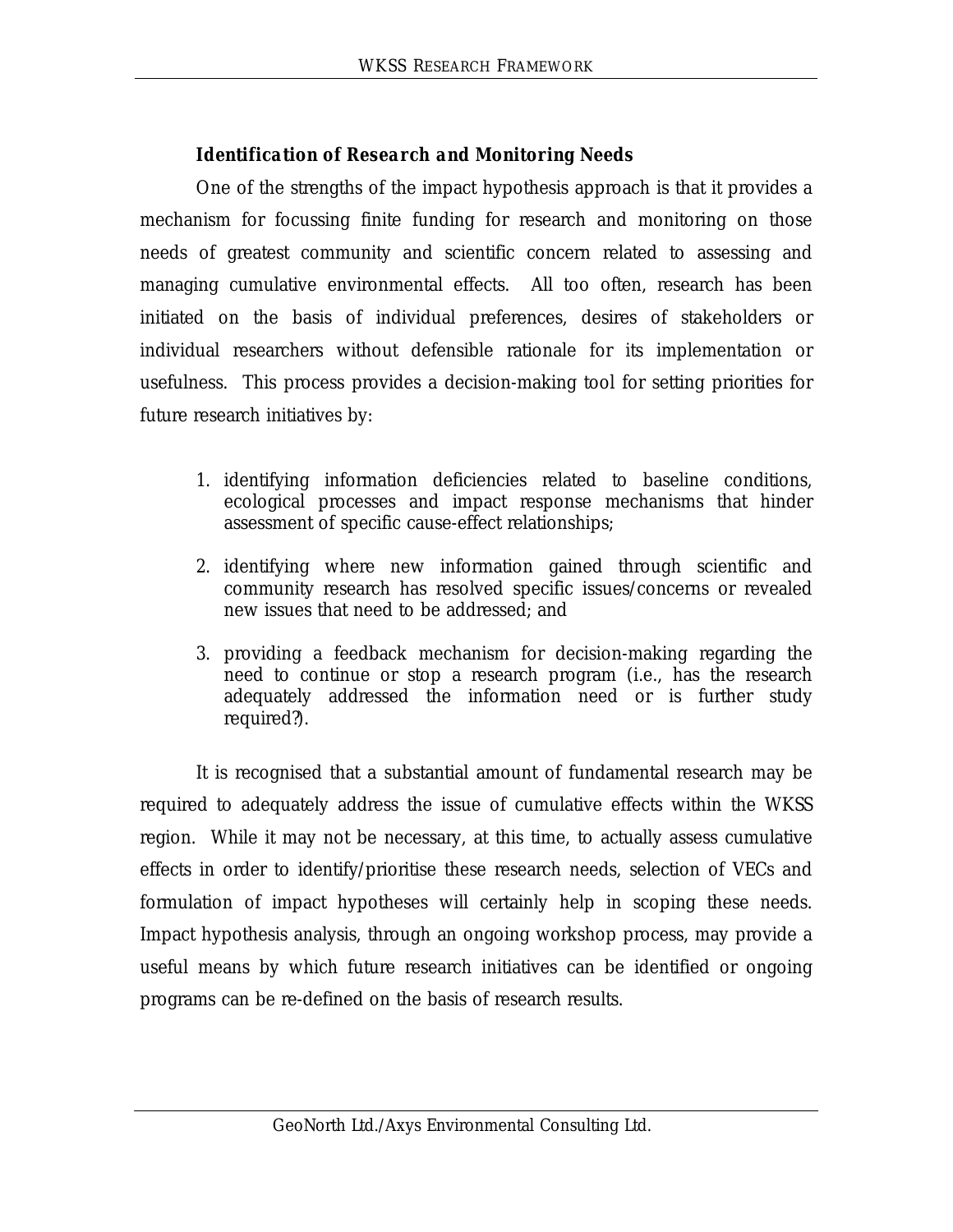#### *A-3.2 Limitations of the CEA Framework*

#### *Socioeconomic Issue and Concerns*

One of the previous significant shortcomings of this CEA framework was its limitations in addressing socioeconomic issues. The impact hypothesis approach lends itself to addressing environmental issues as well as social issues that arise directly as a result of impacts on natural resources (e.g., resource harvesting). However, there are several concerns related to the cumulative effects of regional developments outside resource harvesting issues that tend to be excluded from the process. It has often been recognised that this approach does not adequately deal with social/cultural/economic effects. The Beaufort Region Environmental Assessment and Monitoring Program (BREAM) is a good example of the complexity of this (Appendix C). Consequently, EIAs and CEAs that have utilised this approach have often dealt with these issues separately with more conventional means of qualitative and quantitative discussion-based assessments.

Bernard *et al.* (1995) acknowledge this shortcoming of the framework and recommends that a parallel effort be undertaken to more fully address social/economic/cultural cumulative effects.

#### *Complexity of Addressing Cumulative Effects*

While the impact hypothesis approach is relatively easy to follow in assessing project-specific impacts (EIA), it becomes somewhat more unwieldy in assessing cumulative effects. In theory, assessing each single impact and VEC from all hypotheses seems straight forward provided a clear "audit trail" (or record of decisions, assumptions and uncertainties) is maintained during the assessment. However, in practise, this exercise becomes more complex with the number of VECs, VSCs and development activities being examined.

The use of a well chosen indicator species, for example, is a practical solution to assessing complex and regional effects and is a common approach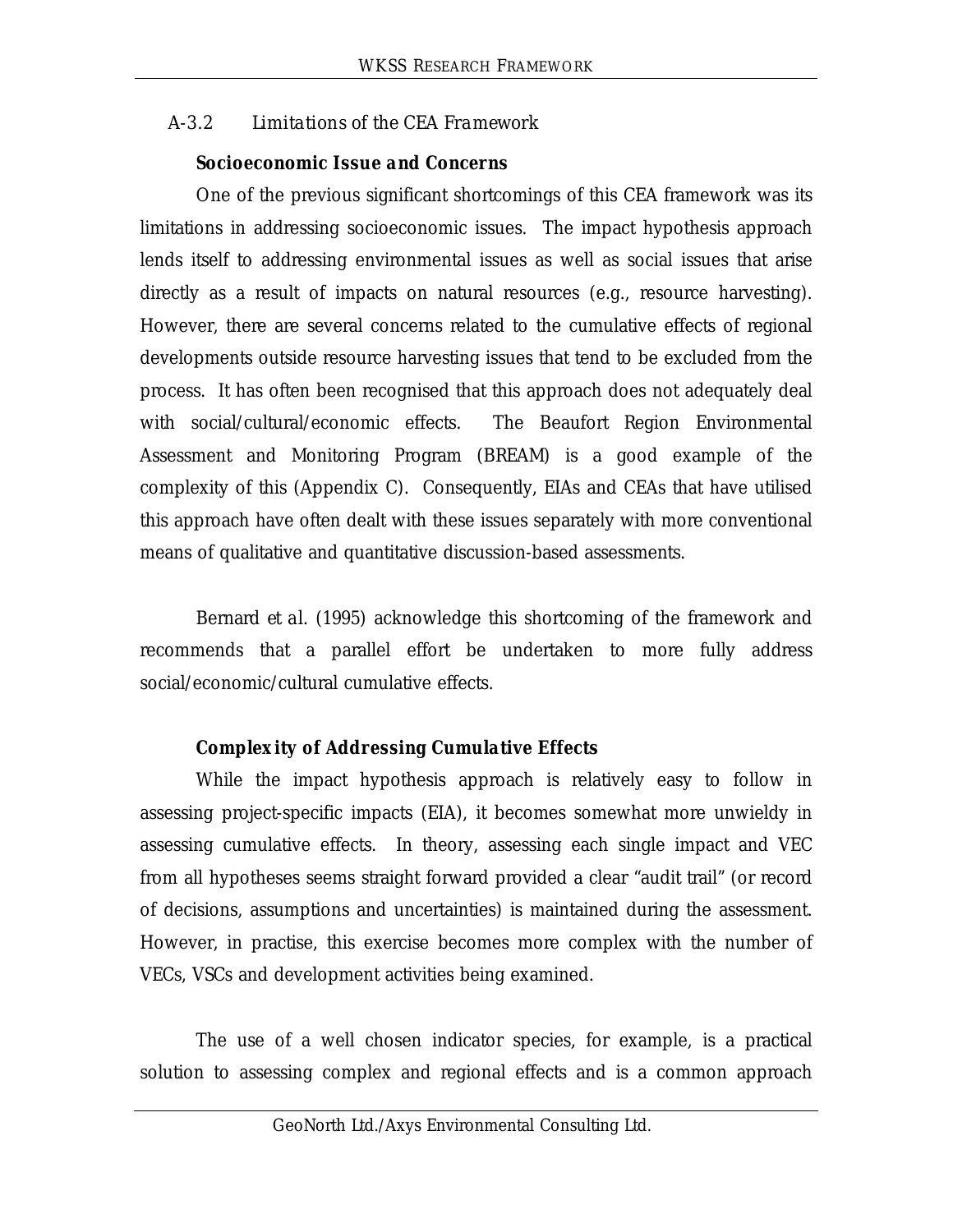used in comprehensive EIAs and CEAs. Such species provide the focus for the assessment because they are assumed or known to provide a response that reflects the magnitude of disturbance. These species may also be used as "umbrella" species, that is, species whose responses may be indicative of responses of other species that have similar habitat, food and cover requirements.

#### **A-4 HOW TO BUILD ON THE CEA FRAMEWORK**

As noted by Bernard *et al.* (1995), many of the tools developed for the CEA framework for the WKSS region are still in a preliminary form and will require refining before the methodology can be effectively applied to any assessment of cumulative effects. The WKSS will help to provide the information to further develop some of these tools. This will involve:

- updating the scenarios to include any industrial and human activities occurring or likely to occur in the region that may not have been originally considered (e.g., fishing, trapping, air traffic);
- collecting more detailed information related to existing and future stressors in the region and refining the development footprints as necessary; and
- refining the impact hypotheses based on the list of issues and concerns identified as part of the present study.

However, even as these tasks are completed, it would be difficult to implement this assessment framework on a species-specific basis due to a current lack of detailed information related to resources and resource use in the region. Instead, it is suggested that a set of regional indicators be selected to focus the assessment on particular environmental components (e.g., caribou, water quality). Selection of the final suite of indicators should be based, at least in part, on the level of concern related to the potential cumulative effects of regional

GeoNorth Ltd./Axys Environmental Consulting Ltd.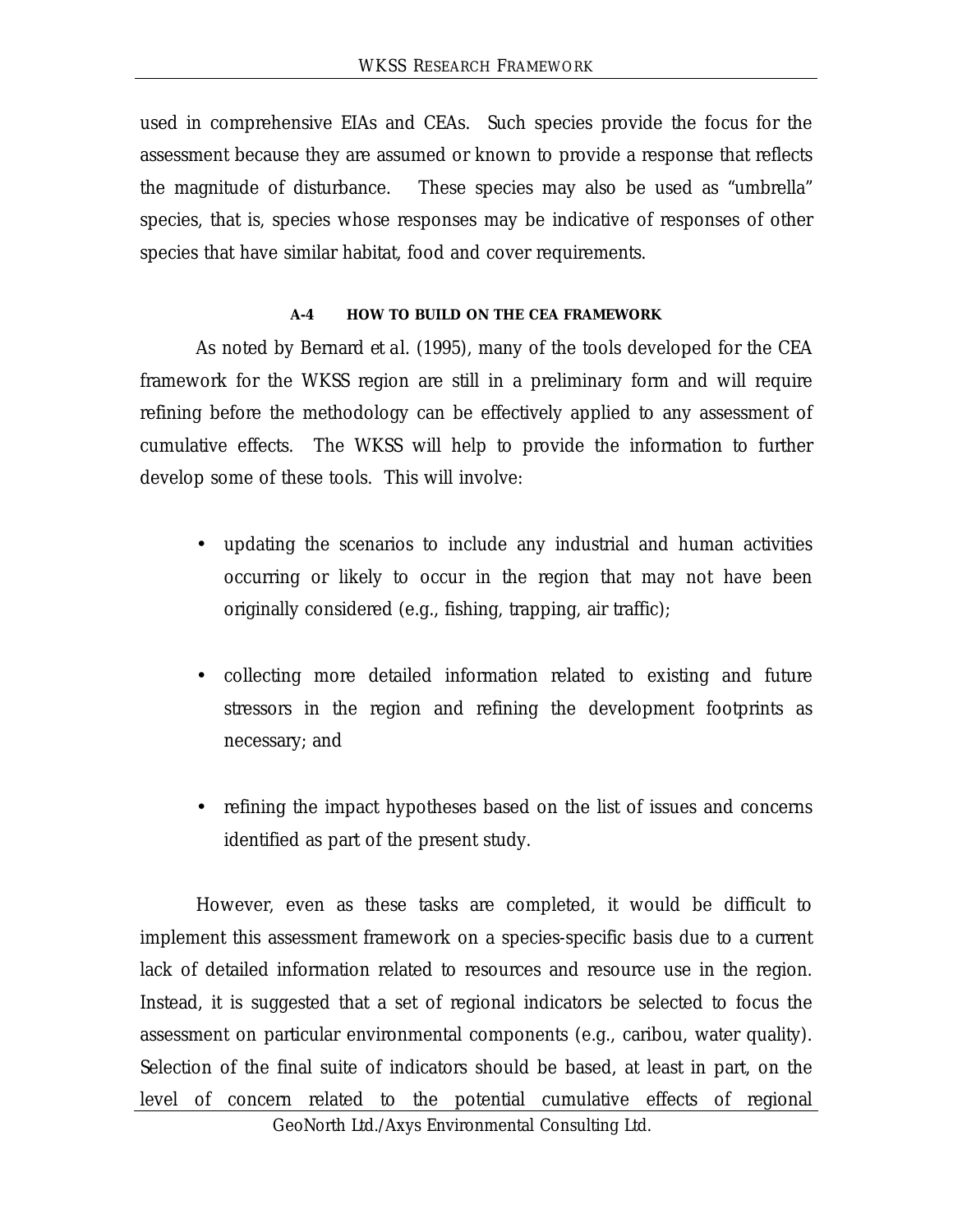development on the identified VEC/VSC, the quality of baseline information that is available, and its usefulness in assisting in interpretation of regional trends. For each of the chosen indicators, a set of impact hypotheses can be developed (or refined if already existing) to describe the major impact pathways that are believed to be occurring as a result of regional development. As new information/data emerges from scientific and community research programs, the scope of the CEA can be expanded to include additional VECs/VSCs and impact hypotheses for evaluation, as appropriate.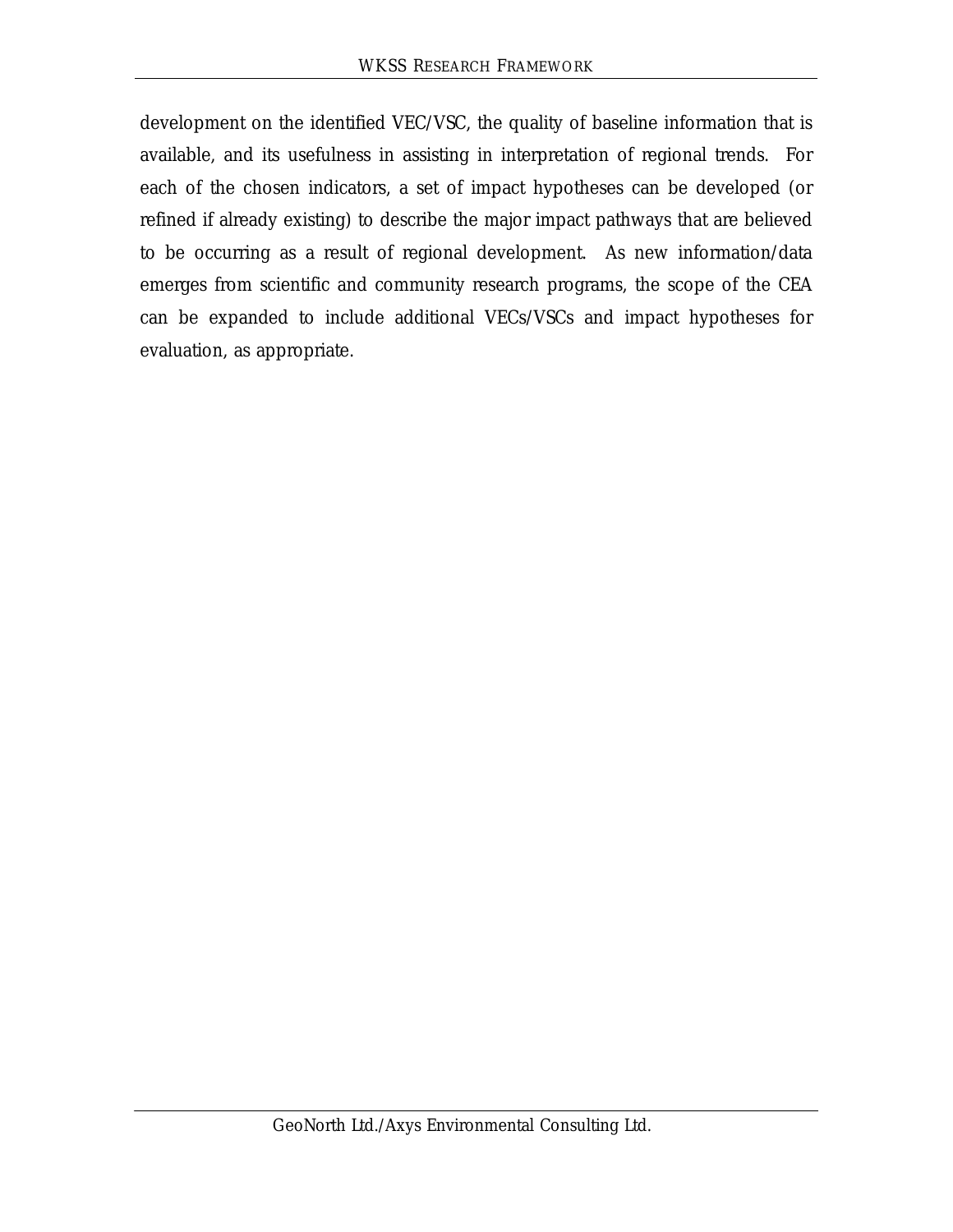## **APPENDIX B**

#### **OTHER SIMILAR STUDIES USING CEA METHODOLOGIES**

#### *Hudson Bay Programme*

Initiated in 1992, the Hudson Bay Programme was a three-year study led by the Canadian Arctic Resources Committee (CARC), Rawson Academy of Aquatic Science and the Environmental Committee of Sanikiluaq. The Programme included two parts: (1) identification of impacts on aquatic systems and determination of cumulative significance of each impact (principally from hydroelectric developments); and (2) development of sustainable development practices amongst regional stakeholders. A cumulative effects approach was necessary to examine the many projects affecting the watersheds surrounding Hudson Bay.

The study did not include data collection, but instead used known data and focussed on selecting VECs and the use of traditional (aboriginal) knowledge. A guiding principle was "to link cumulative effects evaluation with other policy processes in a coordinated and manageable fashion" (Sallenave, 1994, p.3).

The Programme objectives were to identify data gaps, determine effects of economic activities, identify and determine significance and magnitude of trends, and encourage inter-jurisdictional cooperation to develop long-term goals (Sallenave, 1994). The study approach was to identify "ecosystem components or processes which are deemed to be under stress or undergoing change" and then to "evaluate the ecosystem's stress/susceptibility to the cumulative impacts of past and present development" (Sallenave, 1994, p. 18).

To accomplish this, research priorities (e.g. effect of arctic haze, energy flows in Hudson Bay ecosystem) and indicators (e.g. human health, bioaccumulation of toxic substances in top-level marine predators) were determined.

GeoNorth Ltd./Axys Environmental Consulting Ltd.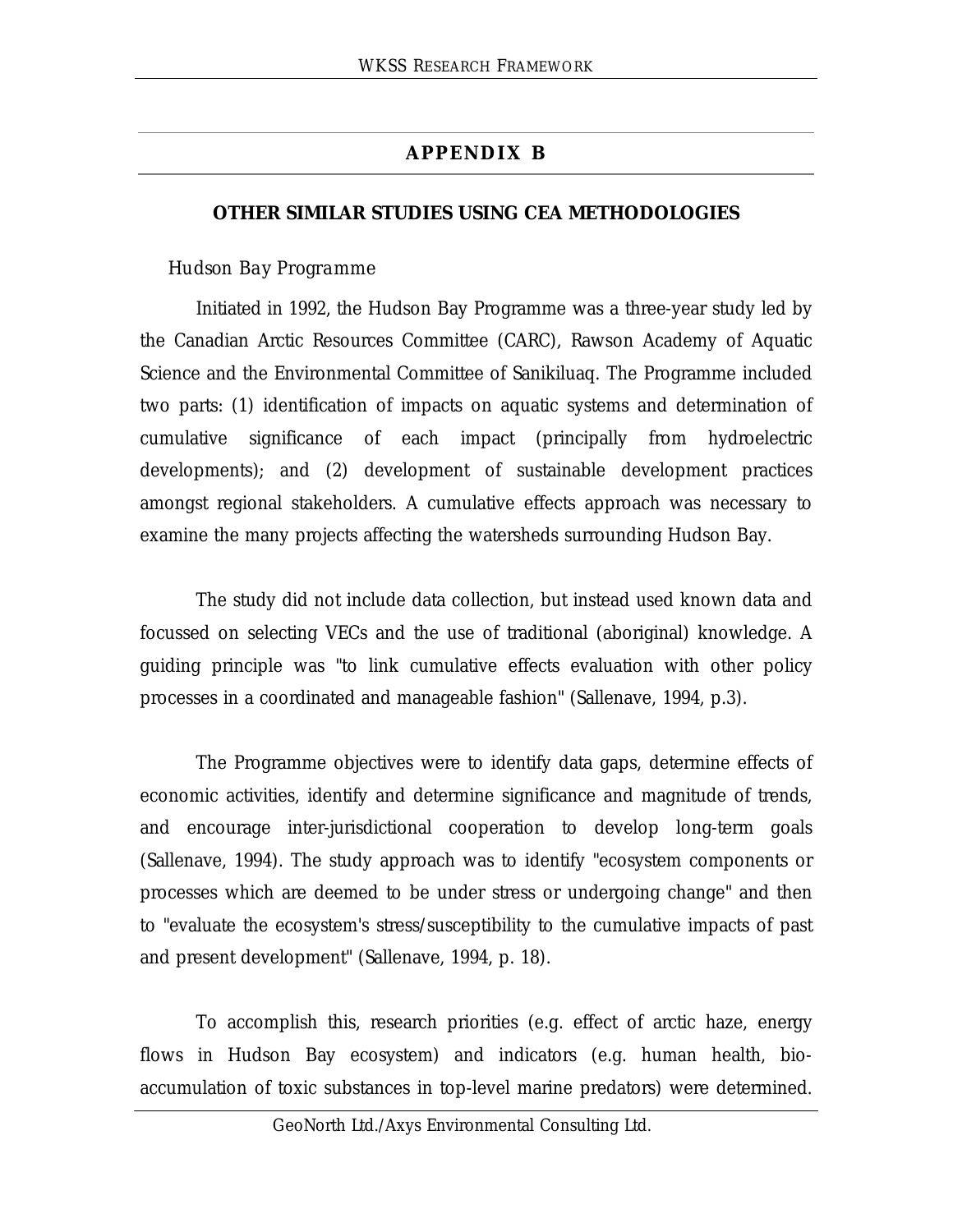Research papers were commissioned, addressing a wide variety of topics such as effects of stress on human health, physical and biological processes in estuaries, and shifts in native subsistence economies.

In 1992, the Department of Fisheries and Oceans also sponsored a workshop on cumulative impacts of development in the Hudson Bay region (Bunch and Reeves, 1992). This was based on the examination of a series of cause/effect hypotheses similar in format to that used for the Beaufort Environmental Monitoring Program. Although not directly an initiative of the Hudson Bay Programme, this workshop is of interest because it was quite rigorous in developing a cumulative effects methodology.

Each hypothesis was judged on the degree of importance, scope (e.g. local or regional), and availability of data to test the hypothesis. Precedents from other similar projects were used. The hypotheses were provided for the following basic categories:

- *physics* (e.g. in summer, decreased freshwater flow into the bays will increase nutrient inflows to the surface layer);
- *inorganic nutrient, organic carbon and suspended matter fluxes* (e.g. impoundment of terrestrial drainage will reduce the amount of biologically available organic carbon);
- *mercury and other contaminants* (e.g. increased body burdens of mercury and other contaminants can affect the health of fish and marine mammals); and
- *biological resources* (e.g. flow alteration will modify salinity and temperature regimes in estuaries, which will, in turn, affect marine mammals and other biota).

The workshop concluded with the admission that only a limited set of hypotheses was examined; however, an adaptive approach was accepted because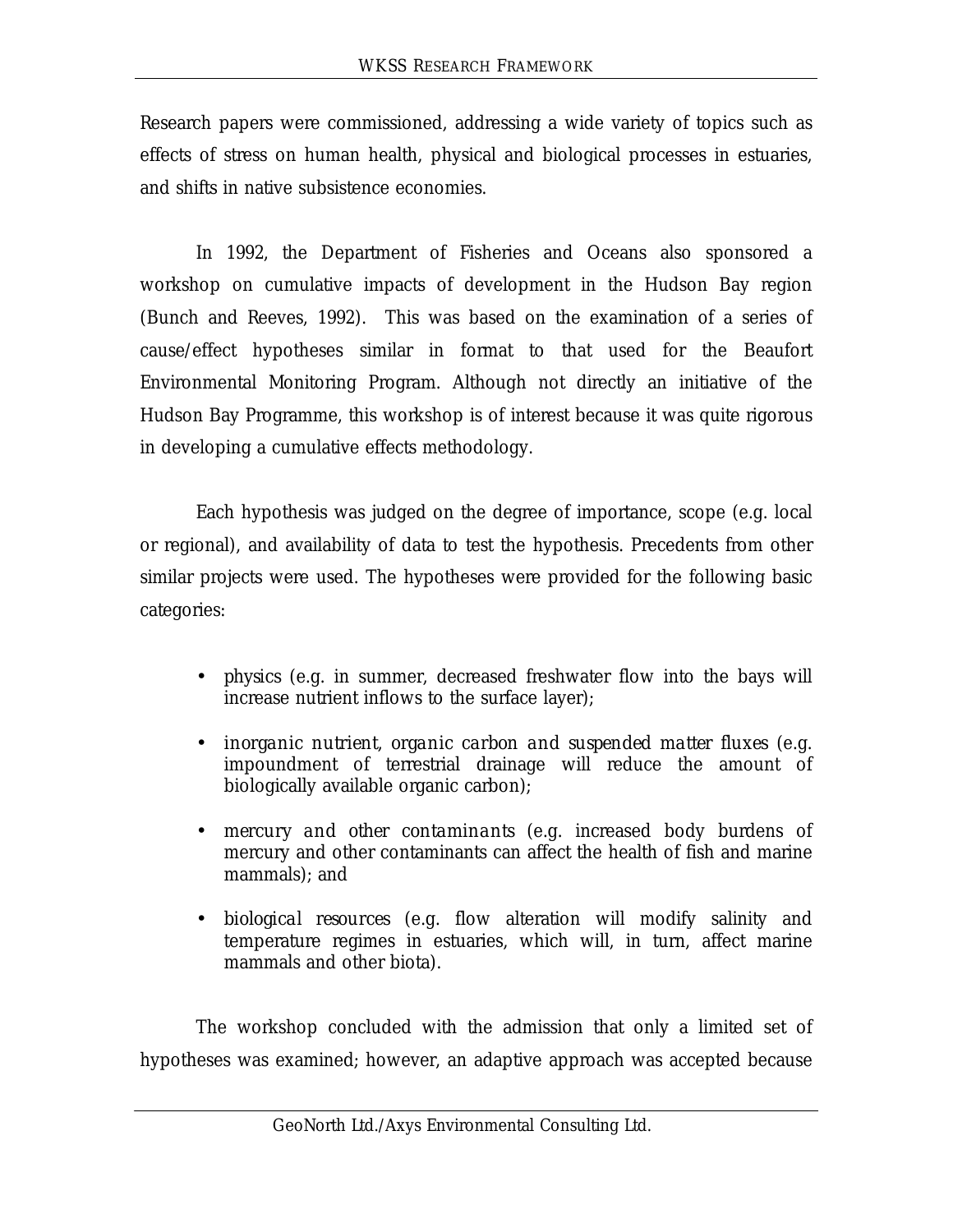"unanticipated impacts are likely to be revealed as more research effort is applied" (Bunch and Reeves, 1992, p. 26).

#### *Northern River Basins Study*

The Northern River Basins Study (NRBS) was started in 1990 to "examine the relationships between development and the Peace, Athabasca and Slave River Basins" (NRBS, 1993, p. 1), an area that includes much of northern Alberta. This 3 1/2 year, \$12.3 million project, under the provisions of the *Canada Water Act*, is jointly funded by the Government of Canada and the Province of Alberta, with involvement of the Northwest Territories Government. Operations were coordinated by a study board representing various regional stakeholders, with assistance from a science advisory committee.

The study grew out of recommendations for more regionally-based scientific data from the joint provincial and federal environmental assessment review board that reviewed the proposal for the Alberta-Pacific Forestry Industries pulp mill. The panel was concerned that impacts from future projects might adversely impact the region's watersheds. A major part of the study was a public consultation process with residents throughout the region (e.g. at native community gatherings).

The NRBS Board coordinated various research projects to identify data gaps, provided an environmental baseline database (e.g. on contaminant levels), developed models to assess how cumulative effects of development might affect the aquatic environment, and assisted future regional planning efforts. Projects attempted to answer questions such as "How can the ecosystem be protected from the effects of [toxic] compounds?" and "What predictive tools are required to determine the cumulative effects of man-made discharges on the water and aquatic environment?" (NRBS, 1992, p. 7).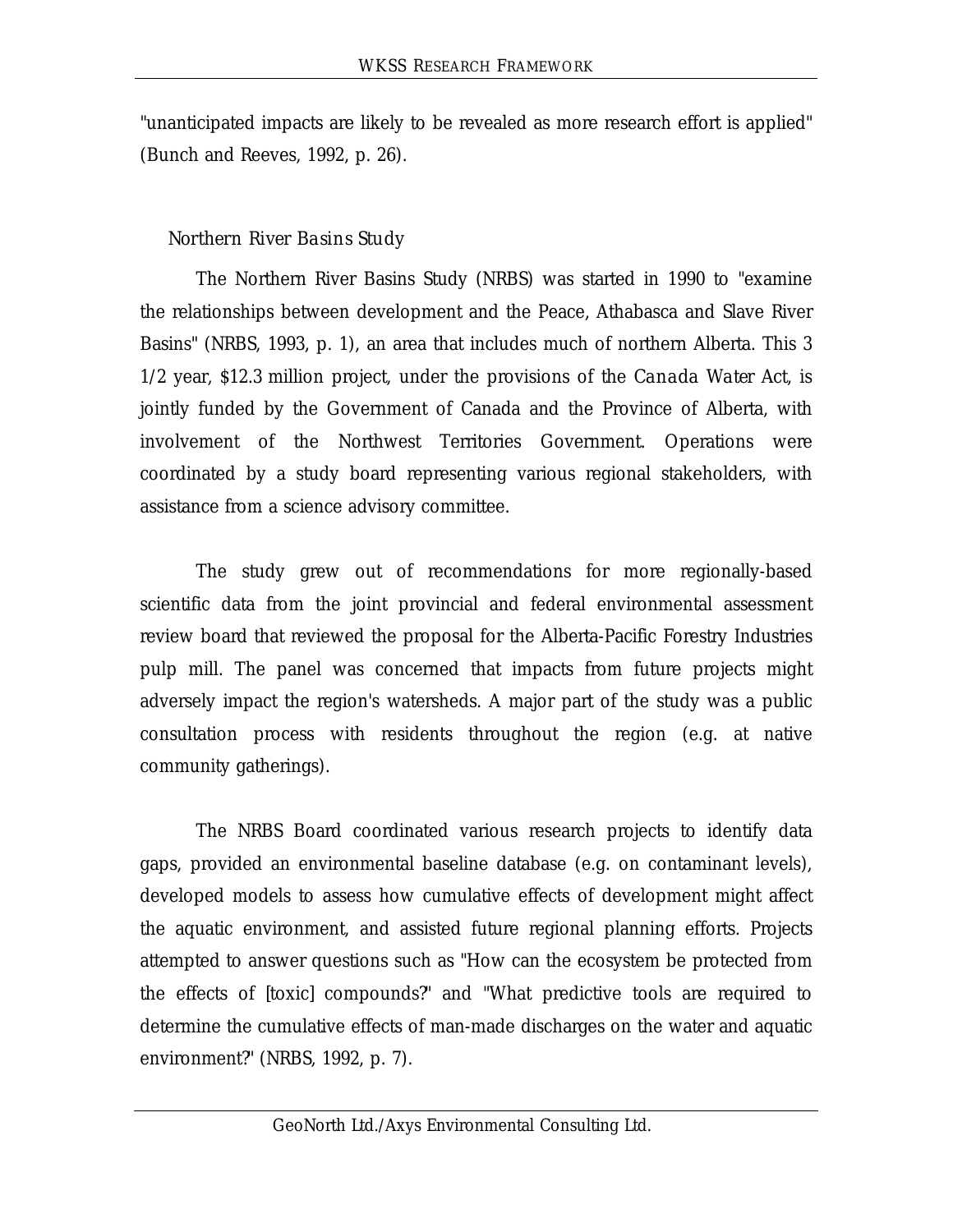Achievement of these objectives was guided by five "components" of research:

- *physical processes* (e.g. hydrology/hydraulics and sediment transport);
- *biological and chemical components and processes* (e.g. nutrients, contaminants and food chain in fish habitat, riparian vegetation/wildlife);
- *resource uses* (e.g. drinking water, fishing);
- *integrated analysis and prediction* (e.g. modelling, use of geographic information systems); and
- traditional knowledge (NRBS, 1993).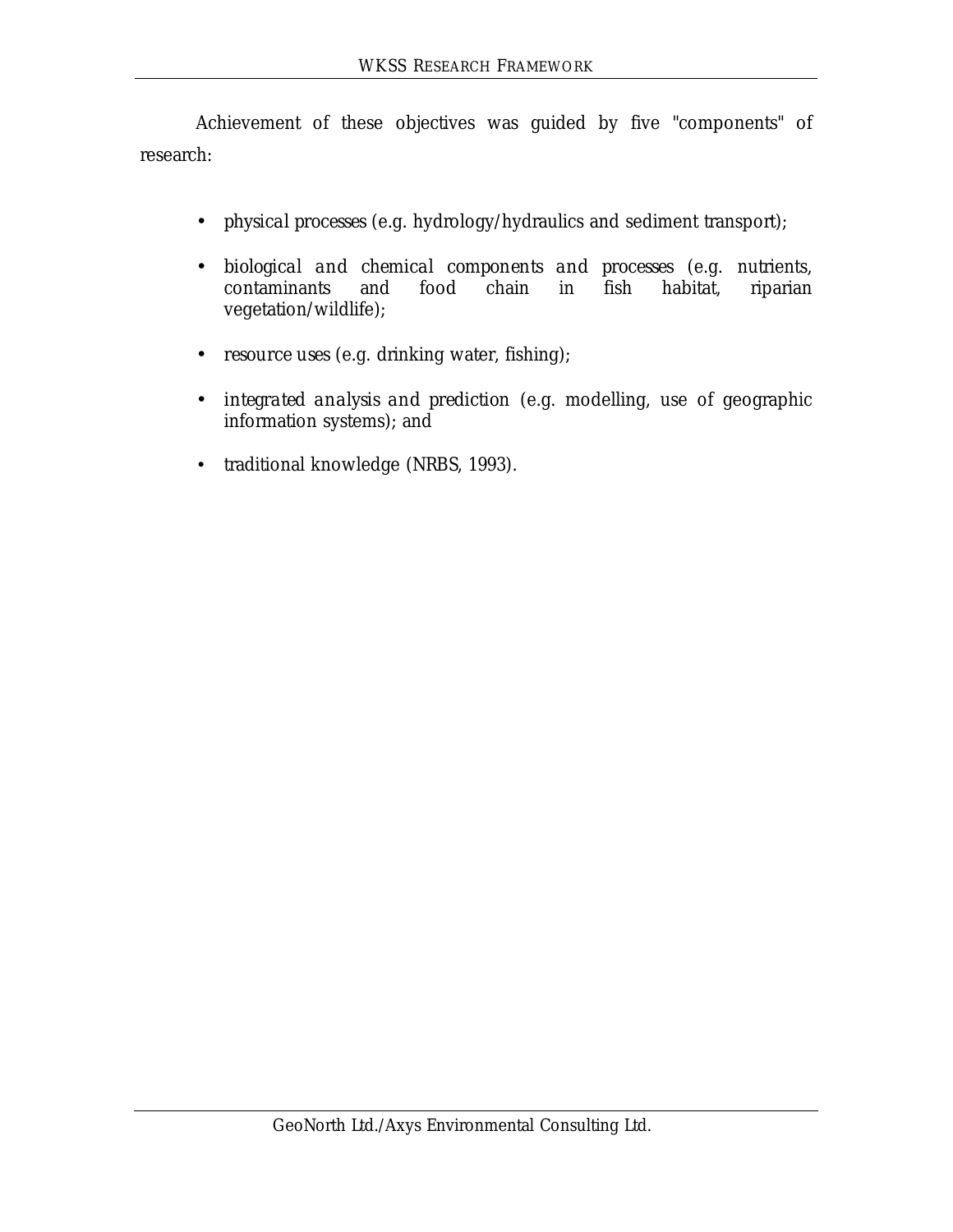## **APPENDIX C**

#### **RESEARCH AND MONITORING CASE STUDY: BEAUFORT REGION ENVIRONMENTAL ASSESSMENT AND MONITORING PROGRAM (BREAM)**

The Beaufort Region Environmental Assessment and Monitoring Program (BREAM) was initiated in 1991 by Indian and Northern Affairs, Environment Canada, and the Department of Fisheries and Oceans to assist in the planning component of the Northern Oil and Gas Action Program (NOGAP). Its objectives were to establish research and monitoring priorities related to future oil and gas development and transportation in the Beaufort Sea, Mackenzie Delta and Mackenzie Valley, and to assist in assessing potential impacts of these future developments on the environment, its resources and resource use by northerners. This program combined and built on the efforts of two earlier projects - the Beaufort Environmental Monitoring Program (BEMP) and the Mackenzie Environmental Monitoring Program (MEMP). Like these projects, BREAM was initiated to ensure that environmental research was integrated with industry's plans for exploration and development and to assist in identifying where further information gained through research was needed to assess the impacts of development in the region.

The BEMP, MEMP and BREAM projects utilised the Adaptive Assessment approach (Hollings 1978) to assist in identifying important research and monitoring needs. This involved development of a series of tools, including:

• VECs - this was a critical tool as it focussed discussion of impact hypotheses and research/monitoring needs on those resources and biophysical processes of greatest concern relative to hydrocarbon development and defined quantities for which the impact hypotheses would provide predictions over time.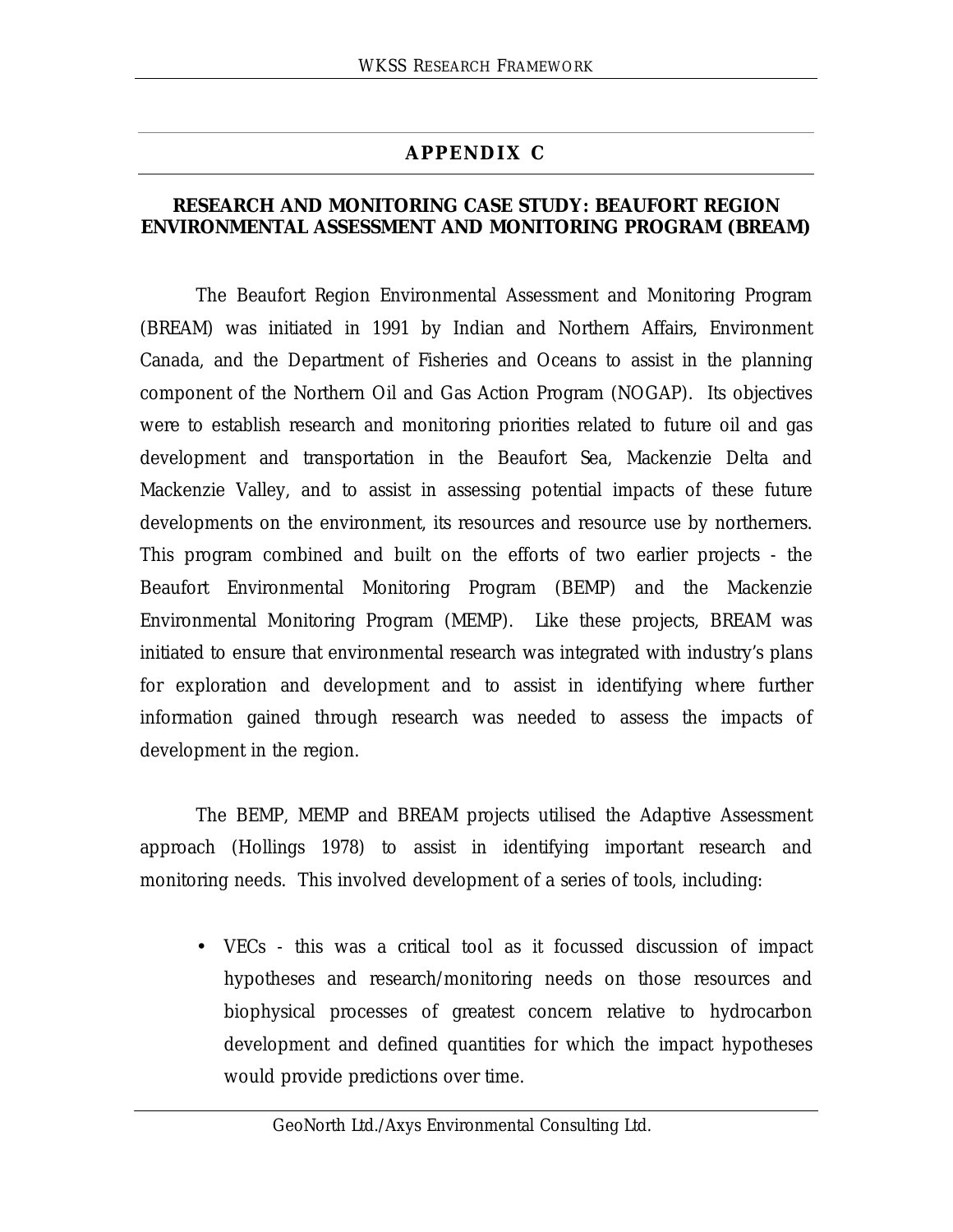- Development scenarios these identified the likely nature, extent and duration of potential development activities in the region and thus assisted in defining the casual chain or impact hypothesis linking specific activities to a particular VEC or group of VECs.
- Impact hypotheses these provided the framework for identifying and assessing specific cause-effect relationships involved in linkages between development activities and effects on VECs, and making recommendations related to information needs and mitigative measures.

### *Lessons Learned*

Over the 10 years of the BEMP, MEMP and BREAM projects (1983-1994) numerous workshops and technical meetings were held to provide ongoing evaluation of the success of research and monitoring initiatives in addressing information deficiencies, and to adapt the process to new information and changes in the most likely scenario for hydrocarbon development. Through the enormous efforts undertaken during this time, a number of important lessons were learned regarding the usefulness and effectiveness of the process in meeting the objectives of the program.

### *Research*

The BEMP, MEMP and BREAM programs provided a wealth of information on ecosystem processes and impact response mechanisms, which has been useful in the implementation of other regional studies (e.g., Arctic Environmental Protection Strategy, Mackenzie River Basin Study). A substantial amount of research and monitoring initiatives were funded through NOGAP as a direct result of the recommendations made through these programs, which ultimately helped in addressing many of the unknowns related to how hydrocarbon development would affect the northern environment and its resources.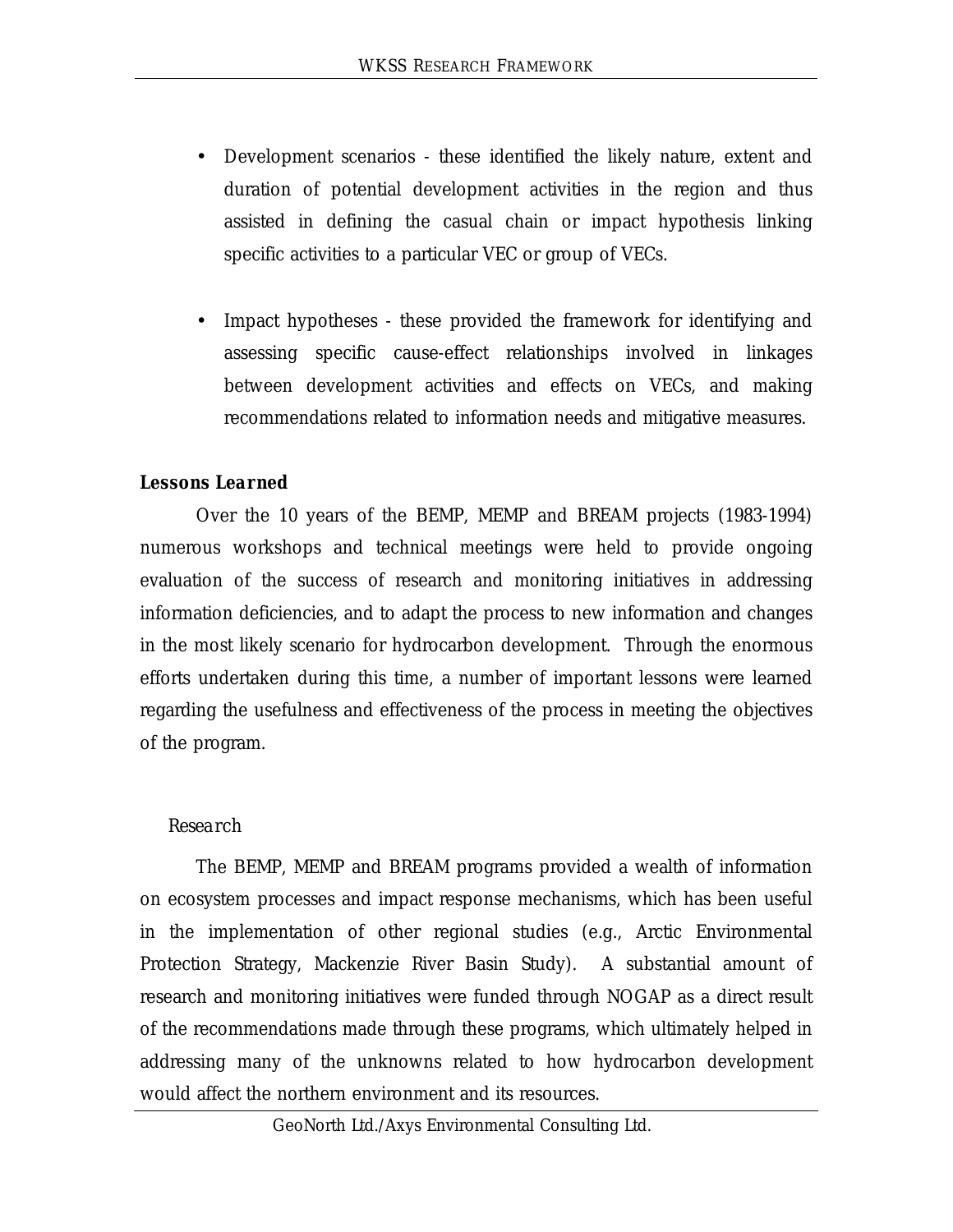In many cases, results of new research showed that concerns for impacts had been overstated. For example, a study on the effects of ice-breaker traffic on ice stability indicated that icebreaker tracks quickly refroze and stabilised and therefore were unlikely to hamper hunter travel over the landfast ice during the period when polar bears are harvested (Axys 1994). In other instances, it was concluded that, although, the issue/concern was valid, it was impossible or too difficult to prove with additional research. This was most evident in addressing the possible effects of industrial activities on the western Arctic population of bowhead whales. Over the 10-year period, considerable financial resources were directed at examining the potential for exclusion of these whales from feeding areas as a result of the cumulative effects of underwater noise. However, despite this huge effort, it became apparent that this question could not be fully answered through research and no further initiatives were supported.

## *Community-based Concerns*

With exception to the initial planning years of BEMP and BREAM, representatives of the major aboriginal organisations and communities within the Mackenzie Valley and Delta and the Beaufort Sea participated in all technical meetings and workshops. Participation by these community representatives provided the opportunities to incorporate community concerns into the identification of issues and the development of impact hypotheses, as well as to use community-based information in the evaluation of the hypotheses. Community-based concerns represented a large portion of the issues addressed through these programs. However, these issues were restricted to resource-based issues. While social concerns were recognised as being important, it was felt that these could be more appropriately addressed through some other process.

During the BREAM program, it was recognised that more could and should be done to address community-based environmental concerns. In response to

GeoNorth Ltd./Axys Environmental Consulting Ltd.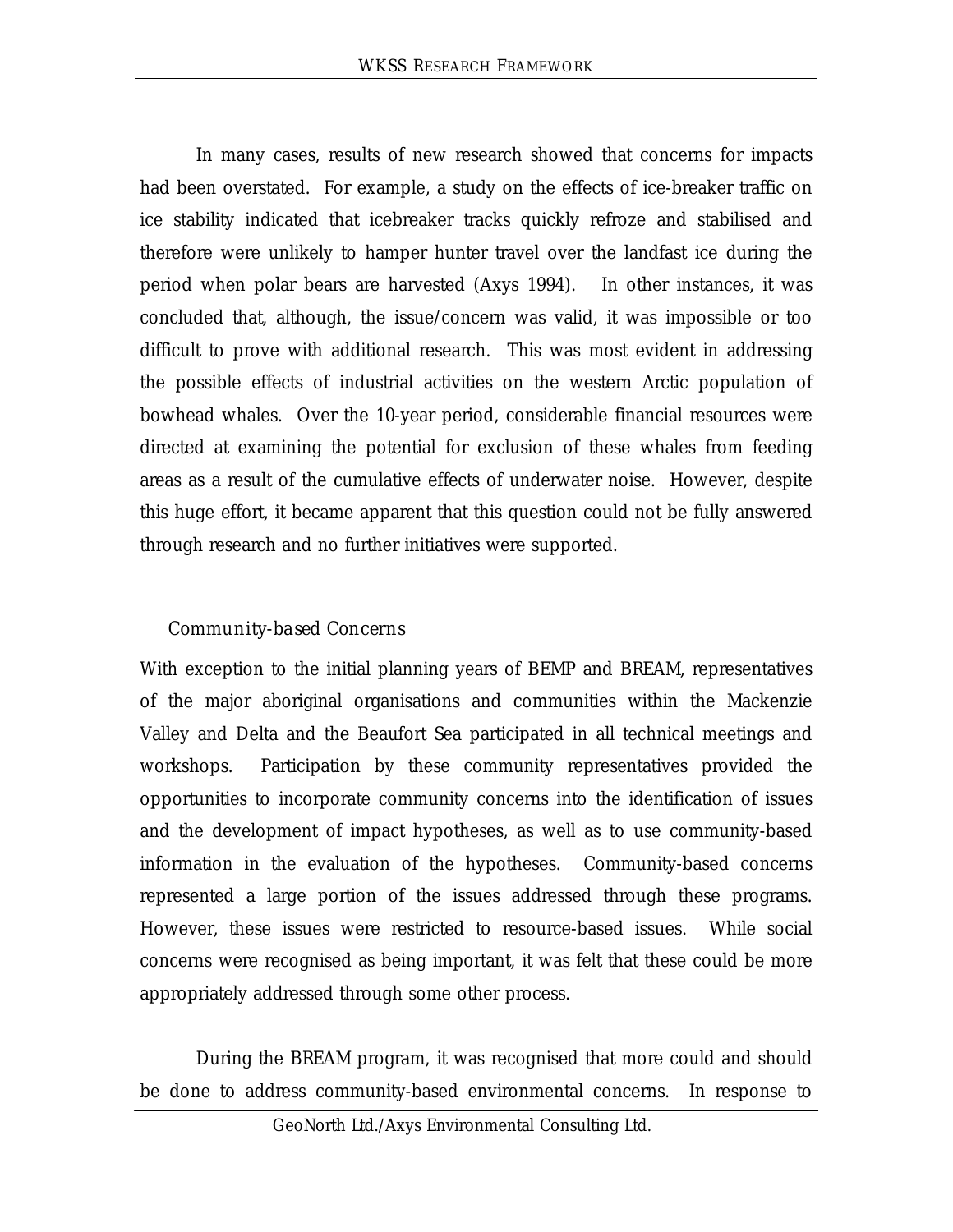this, a technical working group was established with the task of identifying concerns of northern residents and developing processes for incorporating local and traditional knowledge. Nevertheless, the single most outstanding issue expressed by community representatives was the restriction of the program in dealing with social and economic concerns related to hydrocarbon development. While it was argued that BREAM may not be effective in evaluating non-ecological questions, it was apparent that a new initiative was needed to address potential social, cultural and economic impacts.

## *Traditional Ecological Knowledge*

The BEMP, MEMP and BREAM programs fostered the use of TEK in most aspects of the evaluation and assessment processes, and in the development and implementation of research and monitoring programs. While the value of this information may not have been recognised by some scientific participants early on in the process, there was a growing recognition of its importance and the value of collecting and integrating TEK with the scientific database.

## *Communication of Results*

During the BREAM program, a series of newsletters were published for distribution within the communities to communicate the results of the impact assessment process and research and monitoring activities. However, it was felt by many community representatives that these newsletters were not particularly informative or useful given their limited distribution and their presentation. It was clear that a public consultation process was needed to provide a better forum for community input and communication of information back into the communities.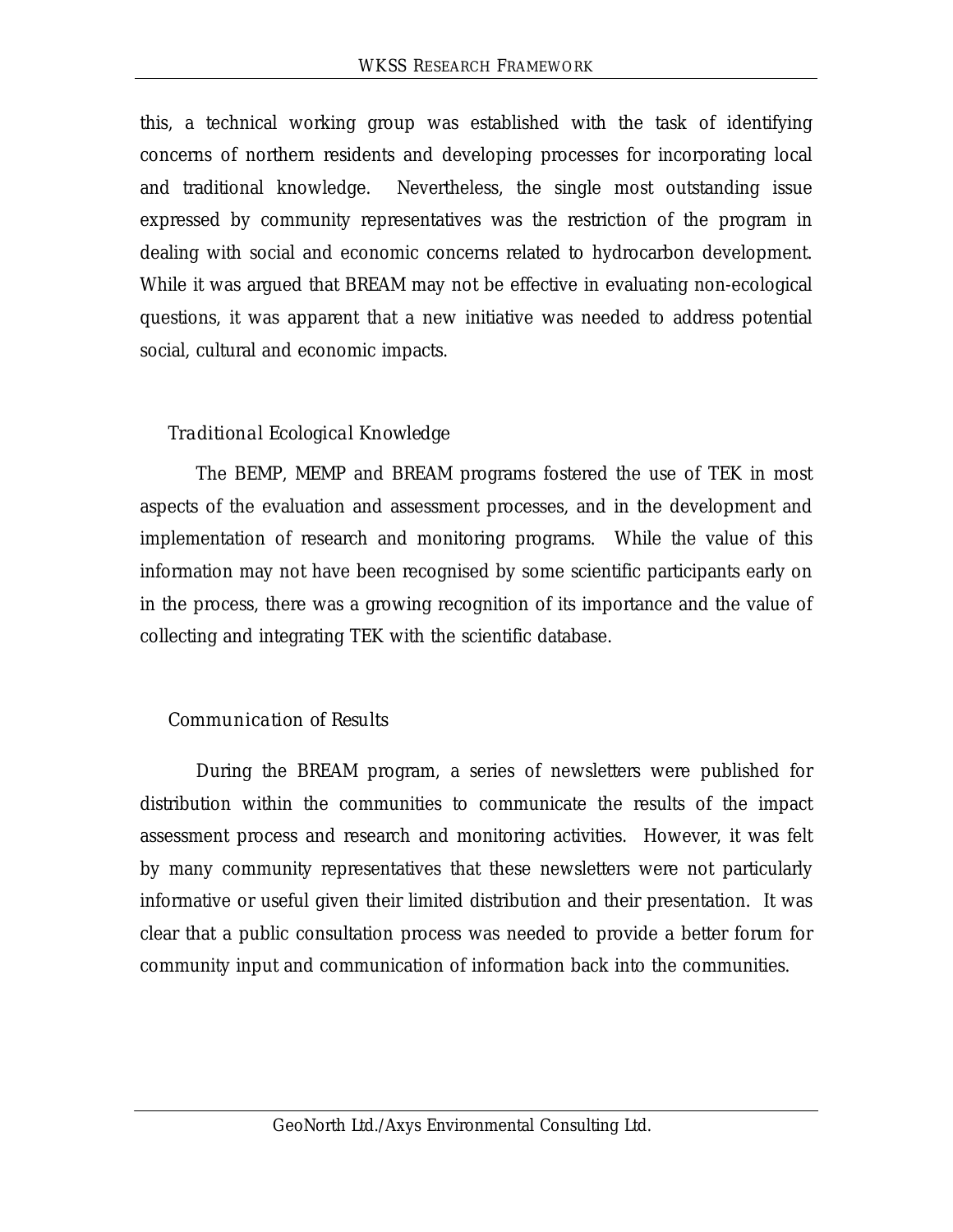#### INDICATORS OF COMMUNITY HEALTH AND WELLNESS

The parties agree that the Project will impact on the socio-economic conditions of the Point of Hire" communities. As well, it is recognized that communities are currently undergoing significant social change. To assess the impact of change the GNWT has agreed to monitor selected indicators. Information gained from the monitoring process will be used, in cooperation with communities, to identify activities which strengthen benefits and mitigate negative impacts of social change.

- 1.0 The following listing of selected indicators will be used in the monitoring process in Point of Hire" communities:
	- − Average income of residents
	- − Employment levels and participation rates
	- − Rates of High School Completion

− Housing indicators (number of dwellings, average number of persons per dwelling, average number of people per bedroom, percentage of units with full plumbing and heating systems, etc.)

- − Teen birth rates
- − Number of children in care
- − Number of suicides
- − Number of injuries
- − Number of potential years of life lost
- − Number of communicable diseases
- − Social Assistance cases
- − Number of alcohol and drug related crimes
- − Number of property crimes
- − Number of complaints of family violence
- 2.0 It is understood that the information collected will be shared with the community governments of the Point of Hire" communities.
- 3.0 The listing of indicators may be adjusted, from time to time, based on discussions with the Point of hire" communities and the Parties to this agreement.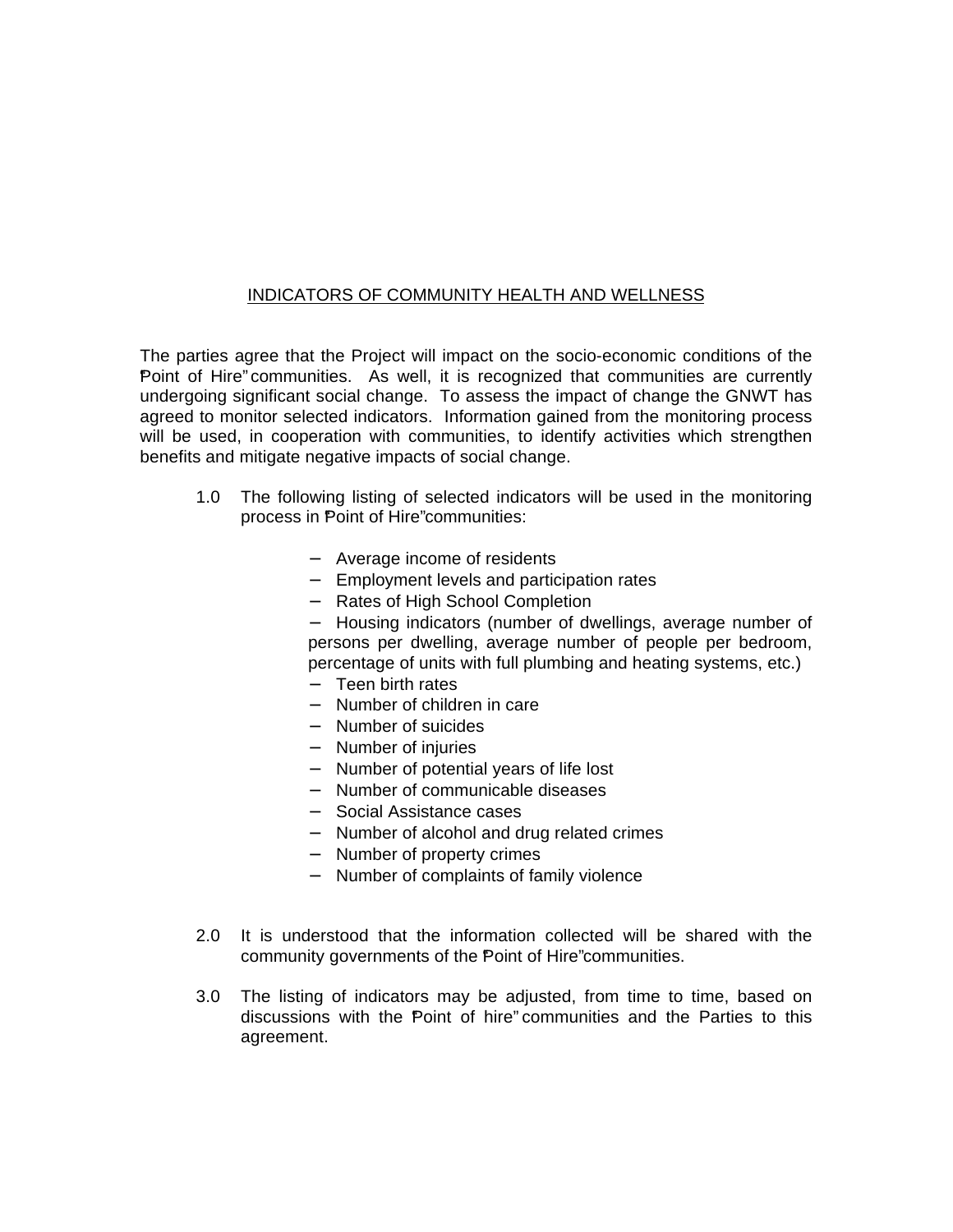## **APPENDIX E**

## **INTERACTION MATRICES**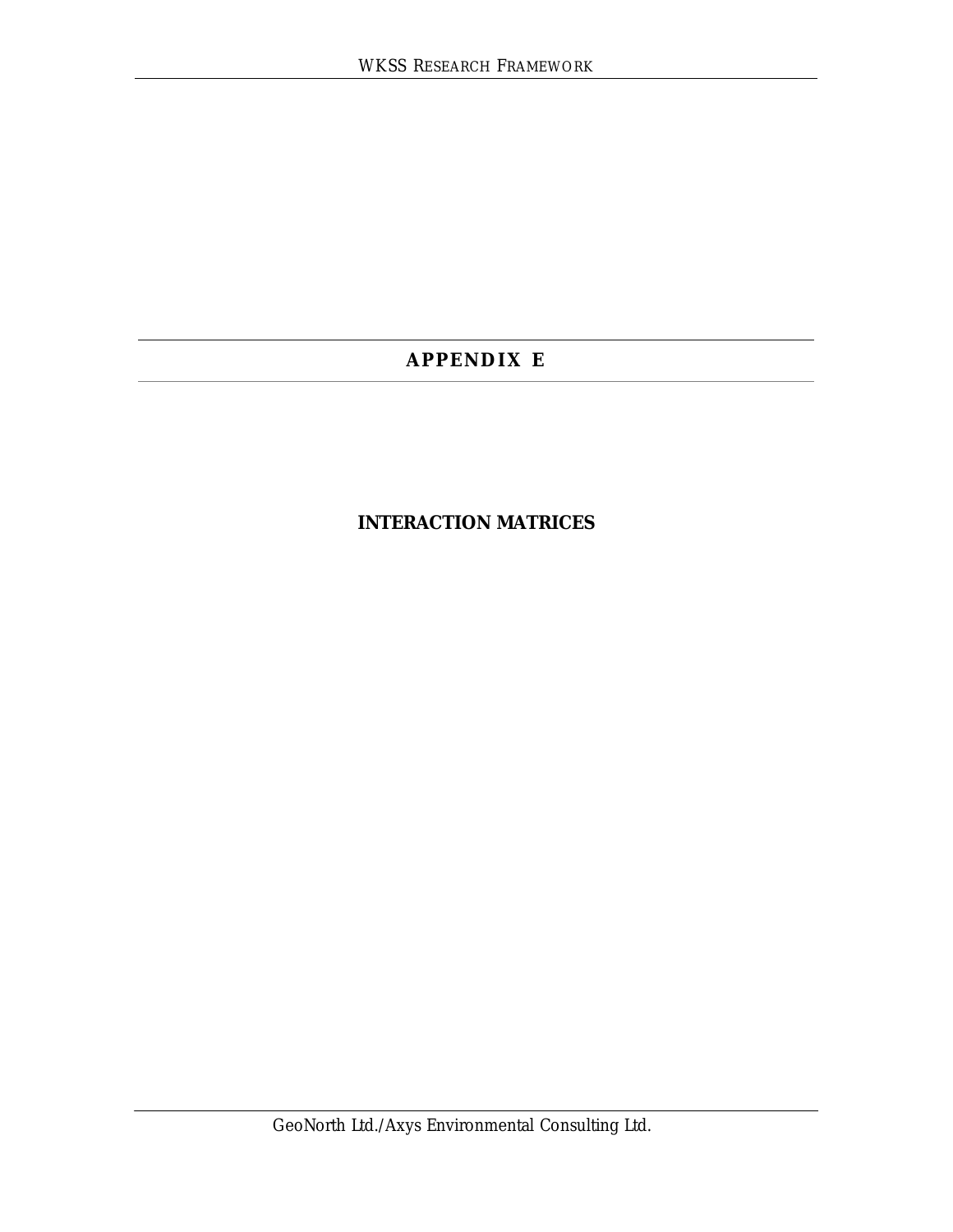#### **Interaction Matrix Mineral Exploration Camp**

|                              |                   | <b>Environmental Components</b> |                |                |                |                    |                        |                |                |                |                |                                      |
|------------------------------|-------------------|---------------------------------|----------------|----------------|----------------|--------------------|------------------------|----------------|----------------|----------------|----------------|--------------------------------------|
| <b>Exploration Camp</b>      | Landforms/Terrain | Soils                           | Surface Water  | Ground water   | Systems<br>Αir | Aquatic Vegetation | Terrestrial Vegetation | Fish           | Raptors        | Water fow      | Small Mammals  | Caribou & other Terrestrial Wildlife |
| Clearing of drill sites/camp | $\overline{2}$    | $\overline{2}$                  | 1              | $\mathbf{1}$   | 1              | $\overline{2}$     | 3                      | $\overline{2}$ | $\overline{2}$ | $\overline{2}$ | $\overline{2}$ | 3                                    |
| Development of facilities    | $\overline{2}$    | 3                               | $\overline{2}$ |                | 1              | 1                  | 3                      | $\overline{2}$ | $\overline{2}$ | $\overline{2}$ | $\overline{2}$ | $\overline{2}$                       |
| Road (Constr & Access)       | 3                 | 3                               | 3              |                | 3              | $\overline{2}$     | 3                      | $\overline{2}$ | 3              | 3              | 3              | 3                                    |
| Air Transportation           |                   | 1                               | 1              |                | 3              | $\overline{2}$     | $\overline{2}$         | $\overline{2}$ | $\overline{2}$ | $\overline{2}$ | $\overline{2}$ | $\overline{2}$                       |
| Workforce                    | 1                 | 1                               |                |                |                |                    | $\overline{2}$         | $\overline{2}$ | 1              | $\overline{2}$ | $\overline{2}$ | $\overline{2}$                       |
| Test trenches or pits        | 3                 | 3                               | $\overline{2}$ | 3              | $\overline{2}$ | $\overline{2}$     | 3                      | $\overline{2}$ | $\overline{2}$ | $\overline{2}$ | $\overline{2}$ | $\overline{c}$                       |
| Placement of gravel          | $\overline{2}$    | $\overline{2}$                  | 1              |                |                | 1                  | 3                      | 1              | 1              |                | $\overline{2}$ | $\overline{2}$                       |
| Accidental spills            | 1                 | $\overline{2}$                  | 3              | $\overline{2}$ |                | 3                  | $\overline{2}$         | $2 - 4$        | $3 - 4$        | $2 - 4$        | $2 - 4$        | $3 - 4$                              |
| Drilling                     | $\overline{2}$    | $\overline{2}$                  | 3              | $\overline{2}$ | 1              | 1                  | 3                      | 1              | $\mathbf{1}$   | 1              | 1              | $\mathbf{1}$                         |
| <b>Water Use</b>             |                   |                                 | $\overline{2}$ | 1              |                | $\overline{2}$     |                        | $\overline{2}$ |                |                |                |                                      |
| <b>Accidental Fires</b>      | 2                 | $2 - 3$                         | 1              |                | $\overline{2}$ | 1                  | $3 - 4$                | 1              | $3 - 4$        | $3 - 4$        | $3 - 4$        | $3 - 4$                              |
| <b>Waste Treatment</b>       |                   | 3                               | 3              | 3              |                | $\overline{2}$     | $\overline{2}$         | 3              | 1              | 2              | $\overline{2}$ | $\overline{2}$                       |
| Equipment                    | 1                 | $\overline{2}$                  | $\overline{2}$ |                | 1              | $\overline{2}$     | $\overline{2}$         | $\overline{2}$ | $\overline{2}$ | $\overline{2}$ | $\overline{2}$ | $\overline{2}$                       |

|                              | <b>Social Components</b> |                           |                     |                             |                |  |
|------------------------------|--------------------------|---------------------------|---------------------|-----------------------------|----------------|--|
| <b>Exploration Camp</b>      | Aboriginal Land Use      | w Aboriginal Resource Use | Commercial Land Use | Historical & Cultural Sites | Human Health   |  |
| Clearing of drill sites/camp | $\overline{\mathbf{c}}$  |                           | $\overline{c}$      | $\mathbf{3}$                |                |  |
| Development of facilities    | $\overline{2}$           | $\overline{2}$            | $\overline{2}$      | $\overline{2}$              |                |  |
| Road (Constr & Access)       | 3                        | 3                         | 3                   | 3                           |                |  |
| Air Transportation           | $1 - 2$                  | $\overline{2}$            | 1                   |                             | 2              |  |
| Workforce                    | $\overline{2}$           | 3                         | $\overline{2}$      |                             | 1              |  |
| Test trenches or pits        | $\overline{2}$           | $\overline{2}$            | $\overline{2}$      | 3                           |                |  |
| Placement of gravel          | 2                        | 2                         | $\overline{2}$      | 3                           | 1              |  |
| Accidental spills            | $\overline{2}$           | $3 - 4$                   | $\overline{c}$      | $\overline{c}$              | $2 - 4$        |  |
| Drilling                     | $\overline{2}$           | $\overline{2}$            | $\overline{c}$      | $\overline{c}$              | 1              |  |
| <b>Water Use</b>             | $\overline{2}$           | $\overline{2}$            | $\overline{2}$      | $\overline{2}$              |                |  |
| <b>Accidental Fires</b>      | $2 - 4$                  | $2 - 4$                   | $2 - 4$             | $2 - 4$                     | $2 - 4$        |  |
| <b>Waste Treatment</b>       | 3                        | 3                         | 2                   |                             | 3              |  |
| Equipment                    | $\overline{c}$           | $\overline{c}$            |                     |                             | $\overline{1}$ |  |

#### **Assumptions:**

\* camp erected to conduct a winter drilling program beginning in 1996 and continuing in winter 1997

- \* Access by float plane and winter road
- \* water required for drilling
- \* culvert required for trail construction
- \* blasting required for excavation
- \* gravel pad necessary for camp base
- \* drill holes left unplugged
- \* leaching from exposed mineral cores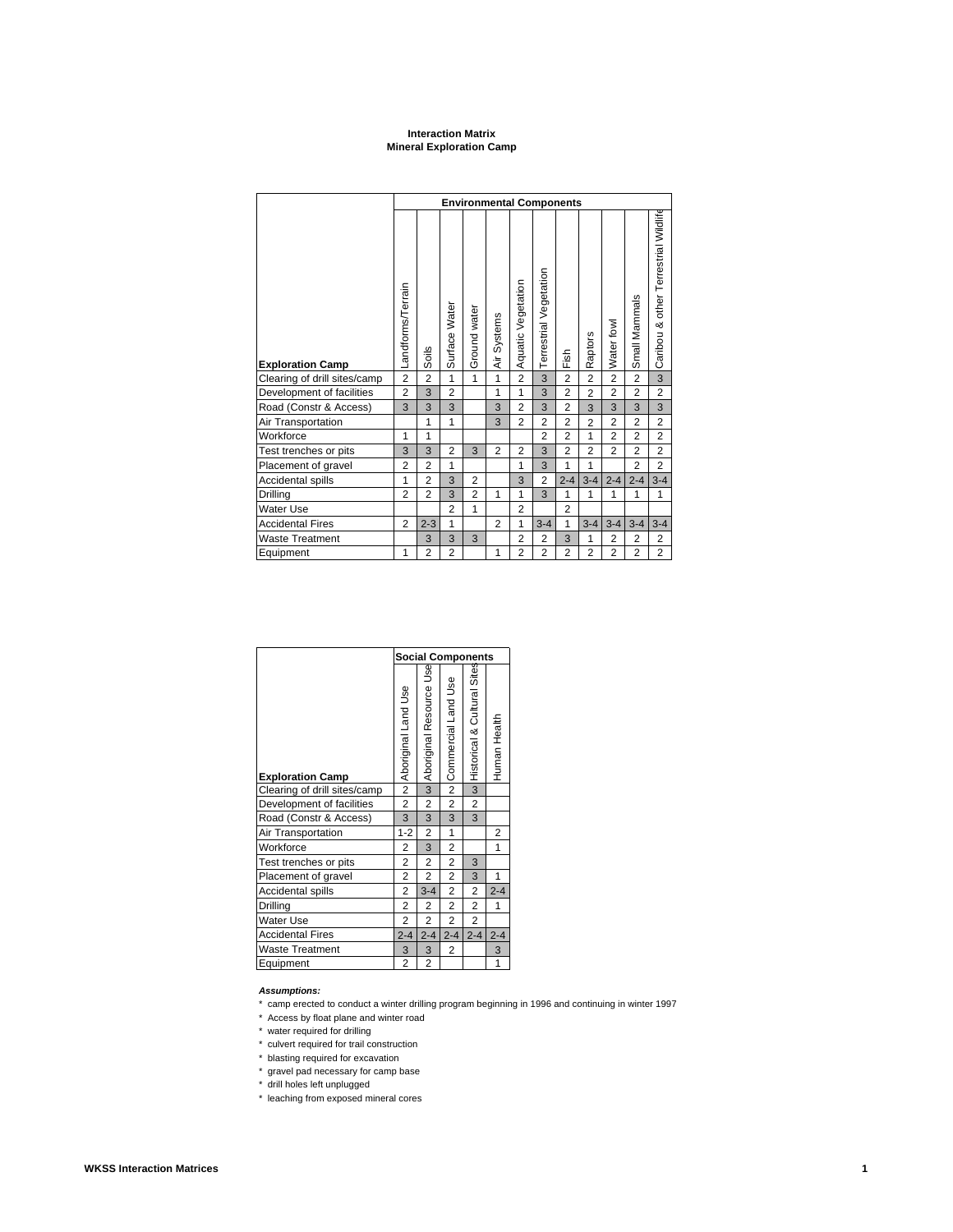### **Interaction Matrix Mine Development**

| <b>Environmental Components</b> |                     |                                  |                         |                                  |                |                    |                       |                |                |                         |                  |                                     |
|---------------------------------|---------------------|----------------------------------|-------------------------|----------------------------------|----------------|--------------------|-----------------------|----------------|----------------|-------------------------|------------------|-------------------------------------|
| <b>Mine Development</b>         | Landforms/Terrain   | Soils                            | Surface Water           | Ground Water                     | Air Systems    | Aquatic Vegetation | errestrial Vegetation | isi<br>Fisi    | Raptors        | Waterfowl               | Mammals<br>Small | Caribou & otherTerrestrial Wildlife |
| Road (Constr & Access)          | $\overline{3}$      | 3                                | 3                       |                                  | 3              | $\overline{c}$     | $\overline{3}$        | $\overline{c}$ | 3              | $\overline{3}$          | 3                | 3                                   |
| Air Transportation              |                     | 1                                | 1                       |                                  | 3              | $\overline{c}$     | $\overline{2}$        | 2              | $\overline{2}$ | $\overline{2}$          | $\overline{2}$   | $\overline{c}$                      |
| Clearing of Plant Site          | 3                   | 3                                | $\overline{c}$          |                                  | 1              | 2                  | 3                     | 2              | 3              | 3                       | 3                | 3                                   |
| <b>Trenchs/Pits</b>             | 3                   | 3                                | 3                       | 1                                | 1              | $\overline{c}$     | 3                     | $\overline{2}$ | 3              | 3                       | 3                | 3                                   |
| <b>Borrow Pits</b>              | 3                   | 3                                | $\overline{c}$          | 1                                | $\overline{2}$ | 1                  | 3                     | 1              | 2              | $\overline{c}$          | 2                | $\overline{2}$                      |
| <b>Stream Diversion</b>         | 3                   | 3                                | 3                       | 1                                |                | 3                  | 3                     | $\overline{2}$ | 1              | 1                       | 1                | 1                                   |
| Draining/Filling of Lakes       | 3                   | 3                                | 3                       | 3                                |                | 3                  | 1                     | 3              | $\overline{2}$ | $\overline{c}$          | $\overline{2}$   | $\overline{2}$                      |
| Plant                           | 3                   | 3                                | 3                       |                                  | 3              |                    | 3                     |                | $\overline{2}$ | $\overline{2}$          | 3                | 3                                   |
| Tailings Impoundments           | $\overline{c}$      | 3                                | 3                       | $\overline{2}$                   | 3              | 3                  | 3                     | 3              | 3              | 3                       | 3                | 3                                   |
| <b>Electrical Facilities</b>    | 1                   | $\overline{2}$                   | $\overline{c}$          |                                  | 1              | 1                  | 3                     | 1              | $\overline{2}$ | $\overline{c}$          | 3                | 3                                   |
| <b>Waste Rock Piles</b>         | 3                   | 3                                | 3                       | 3                                |                | 3                  | 3                     | $\overline{2}$ | $\overline{2}$ | $\overline{2}$          | $\overline{2}$   | $\overline{2}$                      |
| Camp                            | 1                   | $\overline{2}$                   | $\overline{c}$          | $\overline{2}$                   |                | 1                  |                       | 1              | $\overline{2}$ | $\overline{2}$          | $\overline{2}$   | $\overline{2}$                      |
| Workforce                       | 1                   | 1                                |                         |                                  |                | 1                  | 2                     | 3              | 1              | 3                       | $\overline{c}$   | 3                                   |
| <b>Accidental Spills</b>        | $\overline{1}$      | $\overline{2}$                   | 3                       | $\overline{2}$                   |                | $\overline{3}$     | $\overline{2}$        | $2 - 4$        | $3 - 4$        | $2 - 4$                 | $2 - 4$          | $3 - 4$                             |
| Domestic Waste                  |                     | 3                                | 3                       | 3                                |                | 3                  | 3                     | 3              | 3              | $\overline{c}$          | 3                | 3                                   |
| <b>Accidental Fires</b>         | $\overline{2}$      | $2 - 3$                          | 1                       |                                  | 2              | 1                  | $3 - 4$               | 1              | $3 - 4$        | $3 - 4$                 | $3 - 4$          | $3 - 4$                             |
| Removal of Plant & Facilit      | 1                   | 2                                | 1                       |                                  | $\overline{2}$ | 1                  | 1                     | 1              | 1              | 1                       | 1                | 1                                   |
| Removal of Roads                | 1                   | $\overline{c}$                   | 1                       |                                  | 1              | $\overline{c}$     | 3                     | 1              | 3              | $\overline{\mathbf{c}}$ | 3                | 3                                   |
| Reclamation                     | $\overline{2}$      | $\overline{2}$                   | 1                       |                                  | 1              | 1                  | 3                     | 1              | 3              | 3                       | 3                | 3                                   |
|                                 |                     | <b>Social Components</b>         |                         |                                  |                |                    |                       |                |                |                         |                  |                                     |
| <b>Mine Development</b>         | Aboriginal Land Use | Resource Use                     | <b>Se</b>               | Sites                            |                |                    |                       |                |                |                         |                  |                                     |
| Road (Constr & Access)          |                     | Aboriginal                       | Commercial Land         | <b>Historical &amp; Cultural</b> | Human Health   |                    |                       |                |                |                         |                  |                                     |
|                                 | 3                   | 3                                | 3                       | 3                                | 1              |                    |                       |                |                |                         |                  |                                     |
| Air Transportation              |                     | $\overline{2}$                   |                         |                                  |                |                    |                       |                |                |                         |                  |                                     |
| Clearing of Plant Site          | $\overline{c}$      | 3                                | $\overline{c}$          | 3                                | 1              |                    |                       |                |                |                         |                  |                                     |
| <b>Trenchs/Pits</b>             | $\overline{2}$      | $\overline{c}$                   | $\overline{2}$          | 3                                | 1              |                    |                       |                |                |                         |                  |                                     |
| <b>Borrow Pits</b>              | $\overline{2}$      | $\overline{2}$                   | $\overline{2}$          | 3                                | 1              |                    |                       |                |                |                         |                  |                                     |
| <b>Stream Diversion</b>         |                     | $\overline{2}$                   | 1                       |                                  | 1              |                    |                       |                |                |                         |                  |                                     |
| Draining/filling of Lakes       |                     | 3                                | $\overline{c}$          |                                  | 1              |                    |                       |                |                |                         |                  |                                     |
| Plant                           | 2                   | 3                                | 1                       | 3                                | 1              |                    |                       |                |                |                         |                  |                                     |
| Tailings Impoundments           | 3                   | 3                                | 1                       | 3                                | $\overline{c}$ |                    |                       |                |                |                         |                  |                                     |
| <b>Electrical Facilities</b>    | $\overline{2}$      | 3                                | $\overline{2}$          |                                  | 1              |                    |                       |                |                |                         |                  |                                     |
| <b>Waste Rock Piles</b>         | 3                   | 3                                | 3                       | 3                                | 3              |                    |                       |                |                |                         |                  |                                     |
| Workforce                       | $\overline{2}$      | 3                                | $\overline{2}$          |                                  | $\overline{2}$ |                    |                       |                |                |                         |                  |                                     |
| Domestic Waste                  | 3                   | 3                                | $\overline{2}$          |                                  | 3              |                    |                       |                |                |                         |                  |                                     |
| <b>Accidental Fires</b>         | $2 - 4$             | $2 - 4$                          | $2 - 4$                 | $2 - 4$                          | $2 - 4$        |                    |                       |                |                |                         |                  |                                     |
| <b>Accidental Spills</b>        | $\overline{c}$      | $3 - 4$                          | $\overline{\mathbf{c}}$ | 2                                | $2 - 4$        |                    |                       |                |                |                         |                  |                                     |
| Removal of Plant & Facil        | 1                   | 1                                | 1                       |                                  |                |                    |                       |                |                |                         |                  |                                     |
| Removal of Roads<br>Reclamation | $\overline{2}$<br>1 | $\overline{c}$<br>$\overline{1}$ | $\overline{c}$<br>1     |                                  | 2              |                    |                       |                |                |                         |                  |                                     |

### **Assumptions:**

\* construction over 1-year time frame

- \* site consists of a residential camp, a mill, an airstrip and a tailings pond (created from 2 natural ponds)
- \* access by winter road until all-weather road is complete
- \* filling of some waterbodies necessary to form stable surface

\* stream re-routed around drained lake

- \* no smelting or roasting operations at mine
- \* stockpiled waste rock subject to leaching
- \* lake drained to access part of mineral deposit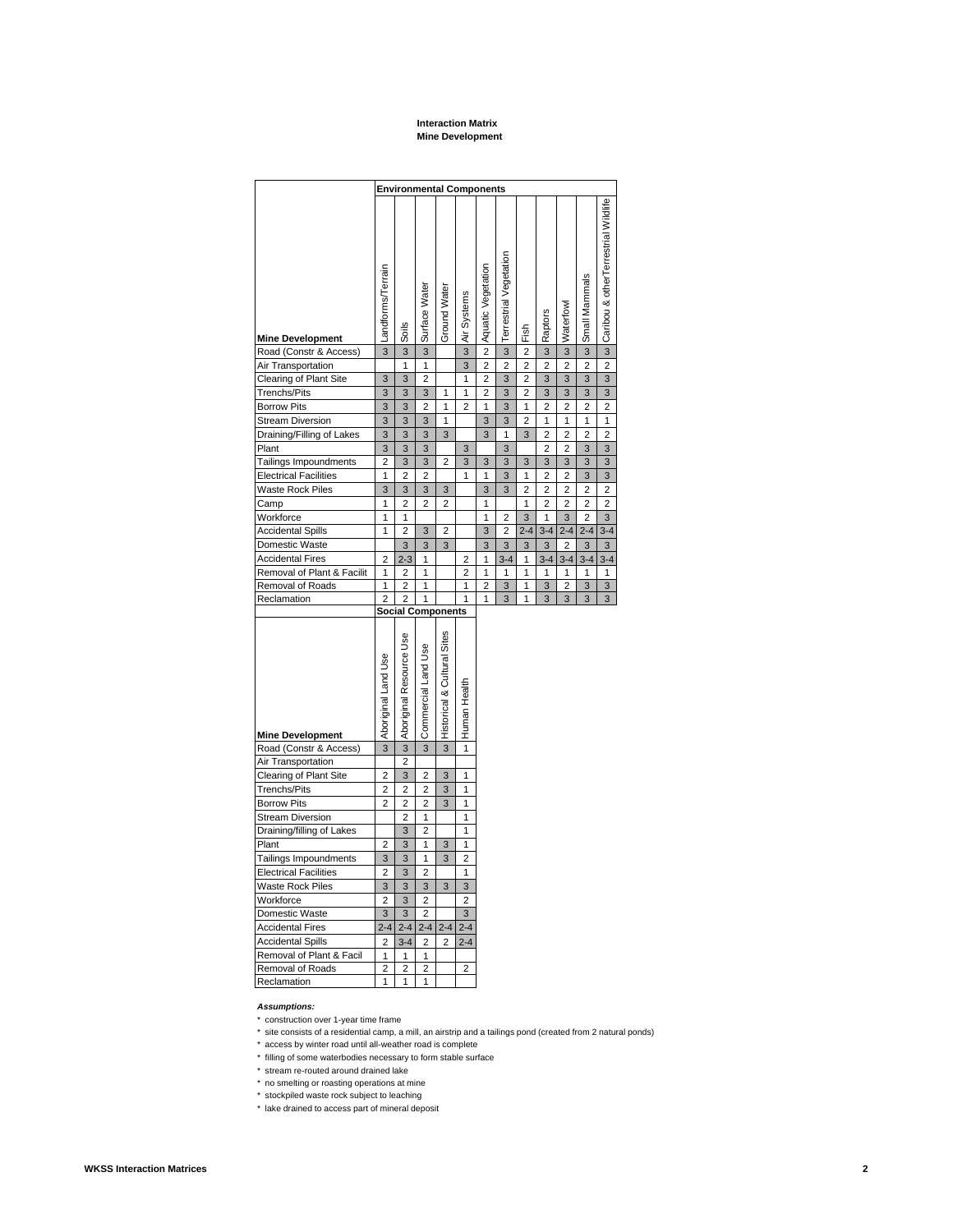## **Interaction Matrix Winter Road**

|                                | <b>Environmental Components</b> |                |                |                |                |                    |                        |                |                |                |                |                                      |  |  |
|--------------------------------|---------------------------------|----------------|----------------|----------------|----------------|--------------------|------------------------|----------------|----------------|----------------|----------------|--------------------------------------|--|--|
| <b>Winter Road</b>             | andforms-Terrain                | Soils          | Surface Water  | Ground Water   | Systems<br>Är  | Aquatic Vegetation | Terrestrial Vegetation | Fish           | Raptors        | Water fowl     | Small Mammals  | Caribou & Other Terrestrial Wildlife |  |  |
| <b>Construction, Operation</b> |                                 |                |                |                |                |                    |                        |                |                |                |                |                                      |  |  |
| Clearing                       | $\overline{2}$                  | $\overline{2}$ | 1              | 1              |                | 1                  | $\overline{2}$         | 1              | $\overline{2}$ | 1              | $\overline{2}$ | $\overline{2}$                       |  |  |
| <b>Borrow Pits</b>             | 3                               | 3              | $\overline{2}$ | 1              | 1              | 1                  | $\overline{2}$         | 1              | 1              |                | $\overline{2}$ | $\overline{2}$                       |  |  |
| <b>Placement of Gravel</b>     | $\overline{2}$                  | 3              | $\overline{2}$ |                | 1              | $\overline{2}$     | 3                      | $\overline{2}$ | $\overline{2}$ | 1              | $\overline{2}$ |                                      |  |  |
| <b>Construction Camp</b>       | $\overline{2}$                  | $\overline{2}$ | $\overline{2}$ | $\overline{2}$ |                | $\overline{2}$     | 3                      | $\mathbf{1}$   | 1              |                | 1              | 3                                    |  |  |
| Equipment-Vehicles             | 1                               | 1              | 1              |                | $\overline{2}$ | $\overline{2}$     | 3                      | $\overline{2}$ | $\overline{2}$ | 1              | $\overline{2}$ | 3                                    |  |  |
| Workforce                      | $\overline{2}$                  | 1              | 1              |                |                |                    | $\overline{2}$         | 1              | 1              | 1              | 1              | 3                                    |  |  |
| Domestic Waste                 |                                 | 1              | 1              | $\overline{2}$ | 1              | $\overline{2}$     | $\overline{2}$         | $\overline{2}$ | $\overline{2}$ | $\overline{2}$ | $2 - 3$        | $2 - 3$                              |  |  |
| Access                         | $\mathbf{1}$                    | 1              | 1              | 1              | $\overline{2}$ | $\overline{2}$     | $\overline{2}$         | 3              | 1              |                | 3              | 3                                    |  |  |
| <b>Accidental Spills</b>       | 1                               | 3              | 3              | $\overline{2}$ | 1              | 3                  | 3                      | 3              | $\overline{2}$ | 2              | $\overline{2}$ | $\overline{2}$                       |  |  |

|                                | <b>Social Components</b> |                         |                     |                           |              |  |  |  |  |  |
|--------------------------------|--------------------------|-------------------------|---------------------|---------------------------|--------------|--|--|--|--|--|
|                                | Aboriginal Land Use      | Aboriginal Resource Use | Commercial Land Use | Cultural-Historical Sites | Human Health |  |  |  |  |  |
| <b>Construction, Operation</b> |                          |                         |                     |                           |              |  |  |  |  |  |
| Clearing                       | 3                        | 3                       | 2                   | 3                         | 1            |  |  |  |  |  |
| <b>Borrow Pits</b>             | 3                        | 2                       | $\overline{2}$      | 3                         | 1            |  |  |  |  |  |
| <b>Placement of Gravel</b>     | 3                        | 1                       | 1                   | 3                         | 1            |  |  |  |  |  |
| <b>Construction Camp</b>       | 2                        | 1                       | $\overline{2}$      | 3                         | 1            |  |  |  |  |  |
| Equipment-Vehicles             | 2                        | 3                       | 3                   | 2                         | 2            |  |  |  |  |  |
| Workforce                      | 2                        | 3                       | 1                   | 1                         | 1            |  |  |  |  |  |
| Domestic Waste                 | 1                        | 1                       | $\overline{2}$      |                           | 2            |  |  |  |  |  |
| Access                         | 3                        | 3                       | $\overline{2}$      | 3                         | 1            |  |  |  |  |  |
| <b>Accidental Spills</b>       | 3                        | 3                       | 1                   |                           | 2            |  |  |  |  |  |

### **Assumptions:**

\* portages require smoothing- 8m. width of gravel is placed on ground surface..

\* the borrow pit is 1 sq. km./ km.

- \* increased access to wilderness will be 50 km. wide in the winter.
- \* 1 spill/yr.
- \* raised road traverses migration route.
- \* improper treatment of garbage or waste can affect species 20 km. away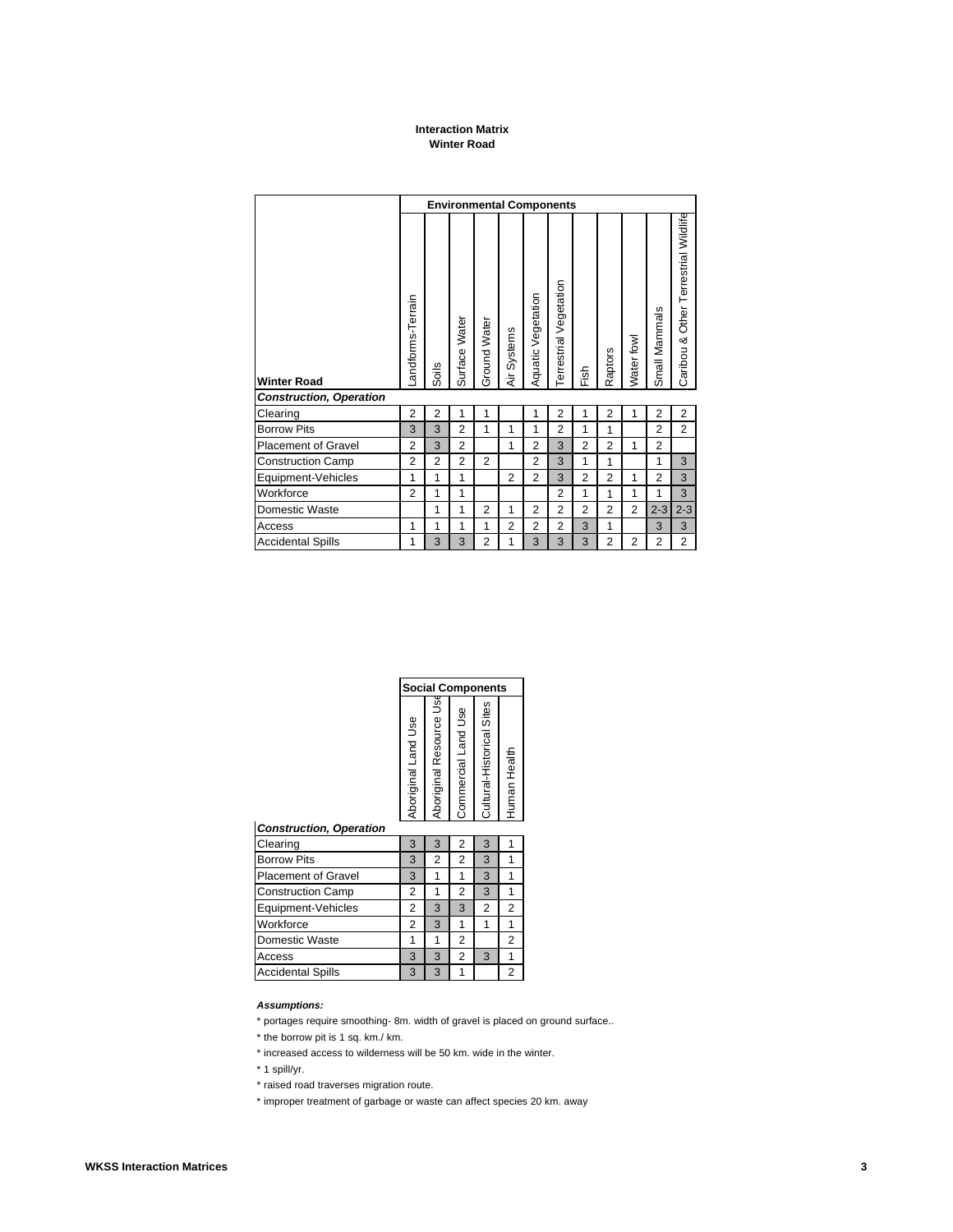#### **Interaction Matrix All-weather Road**

#### **Environmental Components** Caribou & Other Terrestrial Wildlife Caribou & Other Terrestrial Wildlife **Terrestrial Vegetation** Terrestrial Vegetation Air Systems<br>Aquatic Vegetation all-weather Road<br>All-weather Road<br>All-weather Road Aquatic Vegetation Small Mammals Surface Water Ground Water Waterfowl Raptors Soils Fish **Construction, Operation** Culvert Placement 2 2 2 2 2 2 1 1<br>Filling of water bodies 2 4 3 4 3 1 2 1 1 Filling of water bodies 2 4 3 4 3 1 2 1 1<br>Borrow Pits 4 2 2 1 1 1 2 1 1 2 2 2 Borrow Pits 4 2 2 1 1 1 2 1 1 2 2 Placement of Gravel  $2 \mid 4 \mid 2 \mid 1 \mid 1 \mid 2 \mid 4 \mid 2 \mid 1 \mid 2 \mid 3 \mid 3$ Clearing of RoW 3 3 3 2 1 1 1 1 3 1 2 2 3 3 3 4 Equipment 2 2 2 2 1 2 1 2 1 1 1 1 2 3 Workforce 1 1 2 1 1 1 2 Domestic Waste 2 2 2 2 1 2 3 2 3 3 Construction Camp 2 2 1 2 2 2-3 Water Use 2 1 1 2 2 1 1 1 1 Accidental Spills 2 2 2 2 2 2 1 1 2 2-3 2 2 2 2 Vehicles 1 2 1 2 1 1 2 3 3 2 3 2 3 4 3 4 Access 1 1 2 3 4 2 3 4 2 3 4 2 3 4 Road Maintenance 2 2 2 1 1 1 2 1 1 1 2 3

|                                |                         |                         | <b>Social Components</b> |                           |                |
|--------------------------------|-------------------------|-------------------------|--------------------------|---------------------------|----------------|
| All-weather Road               | Aboriginal Land Use     | Aboriginal Resource Use | Commercial Land Use      | Cultural-Historical Sites | Human Health   |
| <b>Construction, Operation</b> |                         |                         |                          |                           |                |
| <b>Culvert Placement</b>       | 3                       | $\overline{2}$          |                          | 3                         |                |
| Filling of water bodies        | 3                       | 3                       | 3                        |                           | 1              |
| <b>Borrow Pits</b>             | 3                       | 3                       | 3                        | 3                         | $\overline{1}$ |
| <b>Placement of Gravel</b>     | $\overline{\mathbf{4}}$ | $\overline{4}$          | $\overline{4}$           | $\overline{\mathbf{A}}$   | $\overline{a}$ |
| Clearing of RoW                | $\overline{\mathbf{4}}$ | $3 - 4$                 | $\overline{2}$           | 3                         |                |
| Equipment                      | 2                       | $2 - 3$                 | $\overline{2}$           |                           | 1              |
| Workforce                      | $\overline{2}$          | 2                       | $\overline{1}$           | 3                         | $\overline{2}$ |
| Domestic Waste                 | $\overline{2}$          | $\overline{2}$          | $\overline{2}$           |                           | $\overline{2}$ |
| <b>Construction Camp</b>       | $\overline{2}$          | $\overline{2}$          | $\overline{a}$           | 3                         |                |
| Water Use                      | 1                       | 1                       |                          |                           |                |
| <b>Accidental Spills</b>       | $\overline{a}$          | $\overline{2}$          | $\overline{2}$           |                           | $\overline{2}$ |
| Vehicles                       | $3 - 4$                 | $3 - 4$                 | 3                        |                           | $3 - 4$        |
| Access                         | $3 - 4$                 | $3 - 4$                 | $3 - 4$                  | 3                         | 3              |
| Road Maintenance               |                         | $3-4$ 3-4               | $\overline{2}$           |                           | 3              |

### **Assumptions:**

\* borrow pits of 1 sq. km./km.

- \* culverts (1m. in diameter) placed approx. every 20 Km.
- \* appox. 1 ha. of water bodies are filled in.
- \* gravel of 8m. in width is placed on ground surface
- \* CaCl used to control dust.
- \* 1.1 spills/yr.
- \* raised road traverses migration route.
- \* increased access to wilderness 50m.
- \* degradation & diversity changes in vegetation at 20m. width along the road.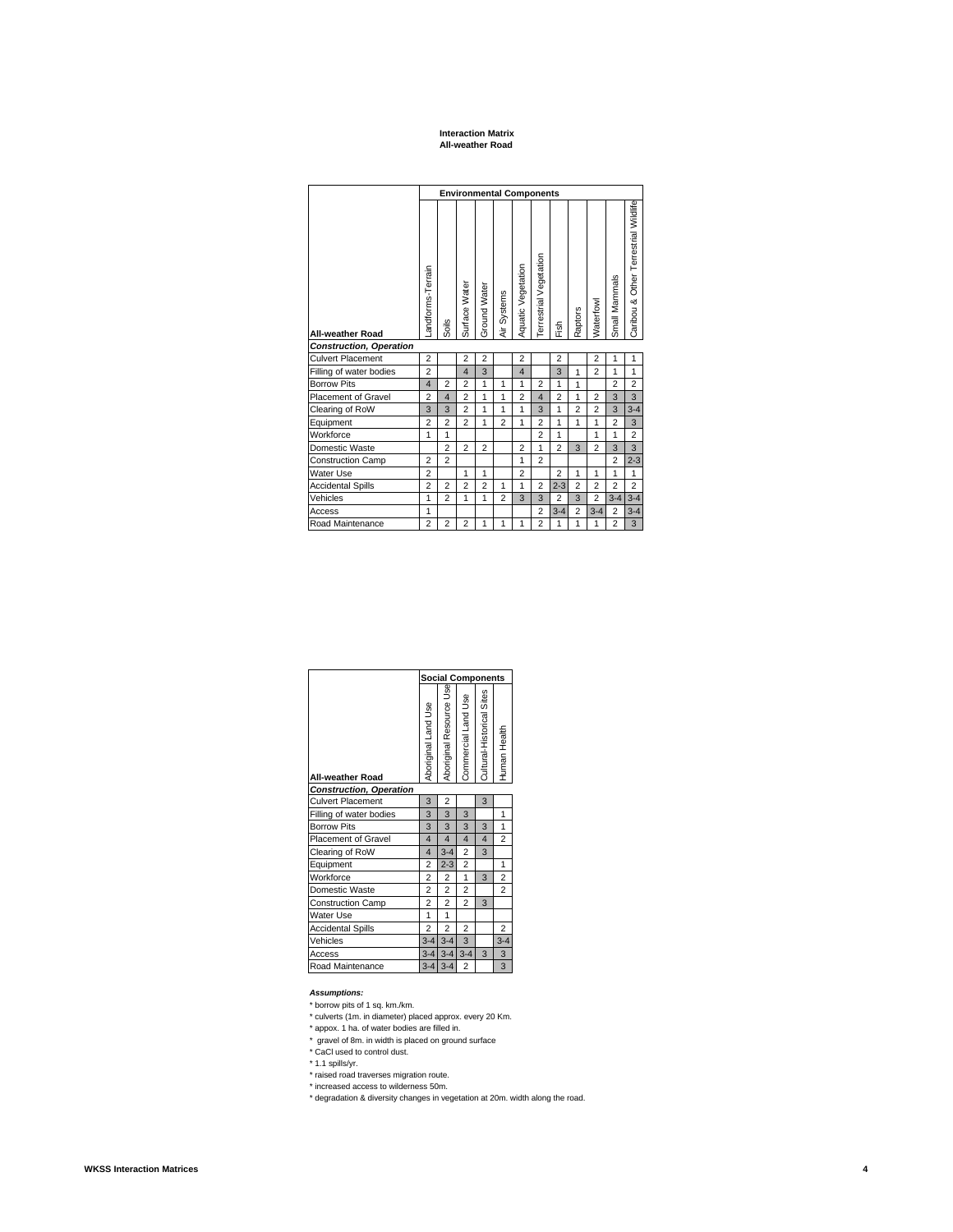### **Interaction Matrix Community Development**

|                           | <b>Environmental Components</b> |                |                |                |                |                    |                        |                |                |                |                |                                     |  |  |
|---------------------------|---------------------------------|----------------|----------------|----------------|----------------|--------------------|------------------------|----------------|----------------|----------------|----------------|-------------------------------------|--|--|
| <b>Community Devel.</b>   | Landforms/Terrain               | Soils          | Surface Water  | Ground Water   | Systems<br>Αiτ | Aquatic Vegetation | Terrestrial Vegetation | Fish           | Raptors        | Waterfowl      | Small Mammals  | Caribou & otherTerrestrial Wildlife |  |  |
| Clearing of land          | 3                               | 3              | 3              | 1              | 3              | 3                  | $2 - 3$                | $\overline{2}$ | $\overline{2}$ | $\overline{2}$ | 3              | 3                                   |  |  |
| Filling of waterbodies    | 3                               | 1              | 3              | 1              |                | 3                  | $\mathbf{1}$           | 3              | 3              | 3              | 3              | 3                                   |  |  |
| Construction (Roads/Bldg) | 3                               | 3              | 3              | 1              | $\overline{2}$ | $\overline{2}$     | 3                      | $\overline{2}$ | $\overline{2}$ | $\overline{2}$ | $\overline{2}$ | $\overline{2}$                      |  |  |
| <b>Water lines</b>        | 1                               | $\overline{2}$ | $\overline{2}$ |                | 1              | 1                  | $\overline{2}$         | 1              | $\overline{2}$ | $\overline{2}$ | $\overline{2}$ | $\overline{2}$                      |  |  |
| <b>Borrow Pits</b>        | 3                               | 3              | $\overline{2}$ | 1              | $\overline{2}$ | 1                  | 3                      | 1              | $\overline{2}$ | $\overline{2}$ | $\overline{2}$ | $\overline{2}$                      |  |  |
| Workforce                 | 1                               | 1              |                |                |                |                    | $\overline{2}$         |                | 3              | 3              | 3              | 3                                   |  |  |
| Equipment                 | 1                               | $\overline{2}$ | $\overline{2}$ |                | $\mathbf{1}$   | $\overline{2}$     | $\overline{2}$         |                | 1              | 1              | 1              | $\mathbf{1}$                        |  |  |
| <b>Culvert Placement</b>  | 1                               | 3              | 3              |                | 1              | 3                  | $\overline{2}$         | 3              | 1              | 1              | 1              | 1                                   |  |  |
| <b>Accidental Spills</b>  | 1                               | $\overline{2}$ | 3              |                |                | 3                  | $\overline{a}$         | $2 - 4$        | $3 - 4$        | $2 - 4$        | $2 - 4$        | $3 - 4$                             |  |  |
| <b>Accidental Fires</b>   | $1 - 2$                         | $\overline{2}$ | 1              | 1              | $\mathbf{1}$   |                    | $3 - 4$                | $3 - 4$        | $3 - 4$        | $3 - 4$        | $3 - 4$        | $3 - 4$                             |  |  |
| <b>Water Use</b>          | 1                               |                | 3              | 3              |                | $\overline{2}$     |                        | 1              | $\mathbf{1}$   | 1              | 1              | $\mathbf{1}$                        |  |  |
| Road Access/Maintenance   | 1                               | $\overline{2}$ | 3              | $\mathbf{1}$   | 3              |                    | 3                      | 3              | 3              | 3              | 3              | 3                                   |  |  |
| <b>Human Activity</b>     | 1                               | $\mathbf{1}$   | 3              |                | 3              |                    | 3                      | 3              | 3              | 3              | 3              | 3                                   |  |  |
| Sewage Disposal           |                                 |                | 3              | $\overline{2}$ | 3              | 3                  |                        | 3              | 1              | 3              | 1              | $\mathbf{1}$                        |  |  |
| Solid Waste Disposal      | 3                               | 3              | 1              | 3              | 3              | $\overline{2}$     | 3                      | $\overline{2}$ | $\overline{2}$ | 1              | 3              | 3                                   |  |  |

|                           | <b>Social Components</b> |                         |                     |                             |                |  |  |  |
|---------------------------|--------------------------|-------------------------|---------------------|-----------------------------|----------------|--|--|--|
| <b>Community Devel.</b>   | Aboriginal Land Use      | Aboriginal Resource Use | Commercial Land Use | Historical & Cultural Sites | Human Health   |  |  |  |
| Clearing of land          | 3                        | $\overline{3}$          | 3                   | 3                           | 1              |  |  |  |
| Filling of waterbodies    | 3                        | 3                       |                     | 3                           | 1              |  |  |  |
| Construction (Roads/Bldg) | 3                        | 3                       | 3                   | 3                           | 1              |  |  |  |
| <b>Borrow Pits</b>        | 3                        | 3                       | 3                   | 3                           | 1              |  |  |  |
| Workforce                 | 2                        | 3                       | 2                   |                             | 3              |  |  |  |
| Equipment                 | $\overline{a}$           | $\overline{2}$          | $\mathbf{1}$        |                             | 1              |  |  |  |
| <b>Culvert Placement</b>  |                          | $\overline{2}$          | 1                   |                             |                |  |  |  |
| <b>Accidental Spill</b>   | $\overline{c}$           | $3 - 4$                 | $\overline{2}$      | $\overline{2}$              | $2 - 4$        |  |  |  |
| <b>Accidental Fires</b>   | $2 - 4$                  | $2 - 4$                 | $2 - 4$             | $2 - 4$                     | $2 - 4$        |  |  |  |
| <b>Water Use</b>          |                          | 3                       | 1                   |                             | $\overline{c}$ |  |  |  |
| Road Access/Maintenance   | 3                        | 3                       | 3                   |                             |                |  |  |  |
| <b>Human Activity</b>     | $\overline{c}$           | 3                       | 3                   |                             | 2              |  |  |  |
| Sewage Disposal           | 2                        | 3                       | 3                   |                             | 1              |  |  |  |
| Solid Waste Disposal      | 3                        | 3                       | 3                   |                             | 1              |  |  |  |

### **Assumptions:**

- \* parts of waterbodies filled to establish stable surface
- \* water and CaCL required for dust control
- \* damage to permafrost
- \* new plants introduced by residents
- \* continuous growth of community
- \* community accesses wilderness for recreational and development purposes
- \* continuous traffic and hunting pressures
- \* gravel required for road construction
- \* erosion of fill around culverts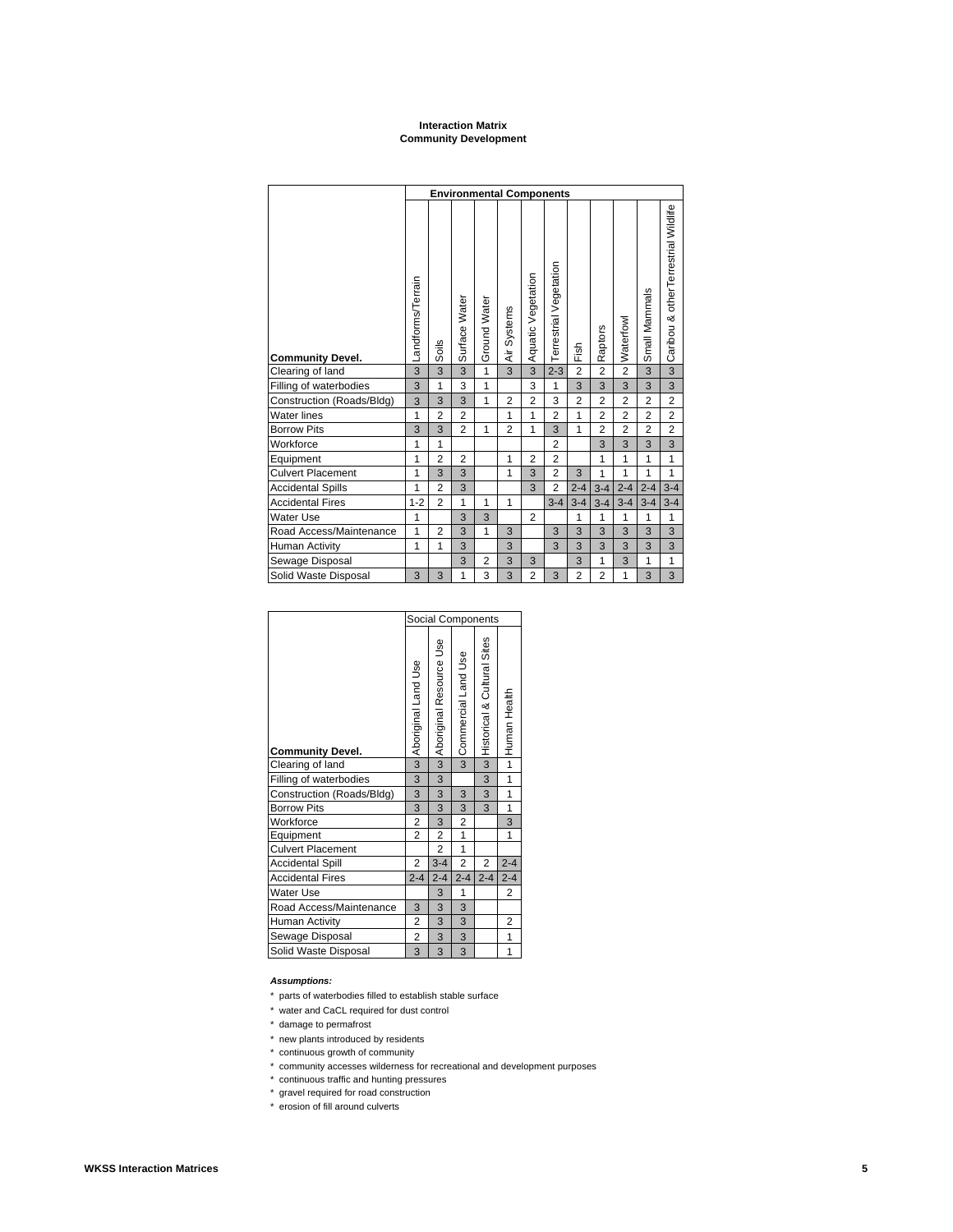## **Interaction Matrix Tourism**

|                                                  | <b>Environmental Component</b> |                |                |                |                |                    |                        |                         |                |                |                |                                      |  |
|--------------------------------------------------|--------------------------------|----------------|----------------|----------------|----------------|--------------------|------------------------|-------------------------|----------------|----------------|----------------|--------------------------------------|--|
| <b>Tourism</b><br><b>Construction, Operation</b> | Landforms-Terrain              | Soils          | Surface Water  | Ground Water   | Systems<br>ä   | Aquatic Vegetation | Terrestrial Vegetation | Fish                    | Raptors        | Water fowl     | Small Mammals  | Caribou & Other Terrestrial Wildlife |  |
| Clearing (Lodges & Bldgs)                        | 3                              | 1              | 1              | 1              | 1              | 1                  | 3                      | 1                       | $\overline{2}$ | 1              | $\overline{2}$ | 2                                    |  |
| Equipment                                        | $\overline{2}$                 | $\overline{2}$ | 1              | 1              | $\overline{2}$ | 3                  | 3                      | $\overline{2}$          | 1              | 1              | $1 - 2$        | $1 - 2$                              |  |
| <b>Accidental Spill</b>                          | 1                              | $\overline{2}$ | $\overline{2}$ | $\overline{2}$ | 1              | $\overline{2}$     | $\overline{2}$         | $\overline{2}$          | $\overline{2}$ | 1              | $1 - 2$        | $1 - 2$                              |  |
| Workforce                                        | $\overline{2}$                 | $\overline{2}$ | 1              | 1              | 1              | 1                  | $\overline{2}$         | 1                       | 1              | 1              | 1              | 1                                    |  |
| <b>Water Use</b>                                 | 1                              | $\overline{2}$ | $\overline{2}$ | $\overline{2}$ | 1              | $3 - 4$            | $\overline{2}$         | $3 - 4$                 | $\overline{2}$ | $3 - 4$        | $\overline{2}$ | $\overline{c}$                       |  |
| Vehicles                                         | 3                              | 3              | 1              | 1              | $2 - 3$        | 1                  | $2 - 3$                | $\mathbf{1}$            | $\overline{2}$ | 1              | $\overline{2}$ | 3                                    |  |
| Human Activity                                   | 3                              | 3              | $\overline{2}$ | $\overline{2}$ | $\overline{2}$ | 3                  | 3                      | $\overline{\mathbf{4}}$ | $\overline{2}$ | $\overline{4}$ | 3              | $\overline{\mathbf{4}}$              |  |
| <b>Accidental Fires</b>                          | 1                              | $2 - 3$        | $\overline{2}$ | $\overline{2}$ | $2 - 3$        | $\overline{2}$     | 3                      | $\overline{2}$          | 3              | $\overline{2}$ | 3              | 3                                    |  |
| Sewage Disposal                                  | 1                              | $\overline{2}$ | 3              | 3              | 1              | $\overline{2}$     | 1                      | $\overline{2}$          | 1              | $\overline{2}$ | 1              | $\mathbf{1}$                         |  |
| <b>Waste Disposal</b>                            | 1                              | $\overline{2}$ | $\overline{2}$ | $\overline{2}$ | $\overline{2}$ | $\overline{2}$     | $\overline{2}$         | $\overline{2}$          | $\overline{2}$ | $\overline{2}$ | 3              | 3                                    |  |

|                                | <b>Social Components</b> |                         |                     |                           |                |  |  |  |  |  |
|--------------------------------|--------------------------|-------------------------|---------------------|---------------------------|----------------|--|--|--|--|--|
| <b>Tourism</b>                 | Aboriginal Land Use      | Aboriginal Resource Use | Commercial Land Use | Cultural-Historical Sites | Human Health   |  |  |  |  |  |
| <b>Construction, Operation</b> |                          |                         |                     |                           |                |  |  |  |  |  |
| Clearing (Lodges & Bldgs)      | 4                        | 3                       | 1                   | 3                         | $\overline{2}$ |  |  |  |  |  |
| Equipment                      | 2                        | 1                       | $1 - 2$             |                           | 1              |  |  |  |  |  |
| <b>Accidental Spill</b>        | 1                        | $\overline{2}$          | 1                   | 1                         | 1              |  |  |  |  |  |
| Workforce                      | 2                        | $\overline{2}$          |                     | 1                         | 2              |  |  |  |  |  |
| Water Use                      | 1                        | 1                       | 1                   | 1                         | $\overline{2}$ |  |  |  |  |  |
| Vehicles                       | 3                        | 1                       | 1                   |                           | 1              |  |  |  |  |  |
| Human Activity                 | 4                        | $3 - 4$                 | 2                   |                           | $3 - 4$        |  |  |  |  |  |
| <b>Accidental Fires</b>        | 4                        | 3                       | 1                   | $4 - 5$                   | $3 - 4$        |  |  |  |  |  |
| Sewage Disposal                | 1                        | 2                       | 1                   |                           | 2              |  |  |  |  |  |
| <b>Waste Disposal</b>          | $1 - 2$                  | 1                       | 1                   | 1                         | 1              |  |  |  |  |  |

## **Assumptions:**

\* small camp used only in summer.

\* CaCl is used to control dust of road and gravel paths.

\* damage to peat layer with increased access to wilderness.

\* raised road traverses migration route.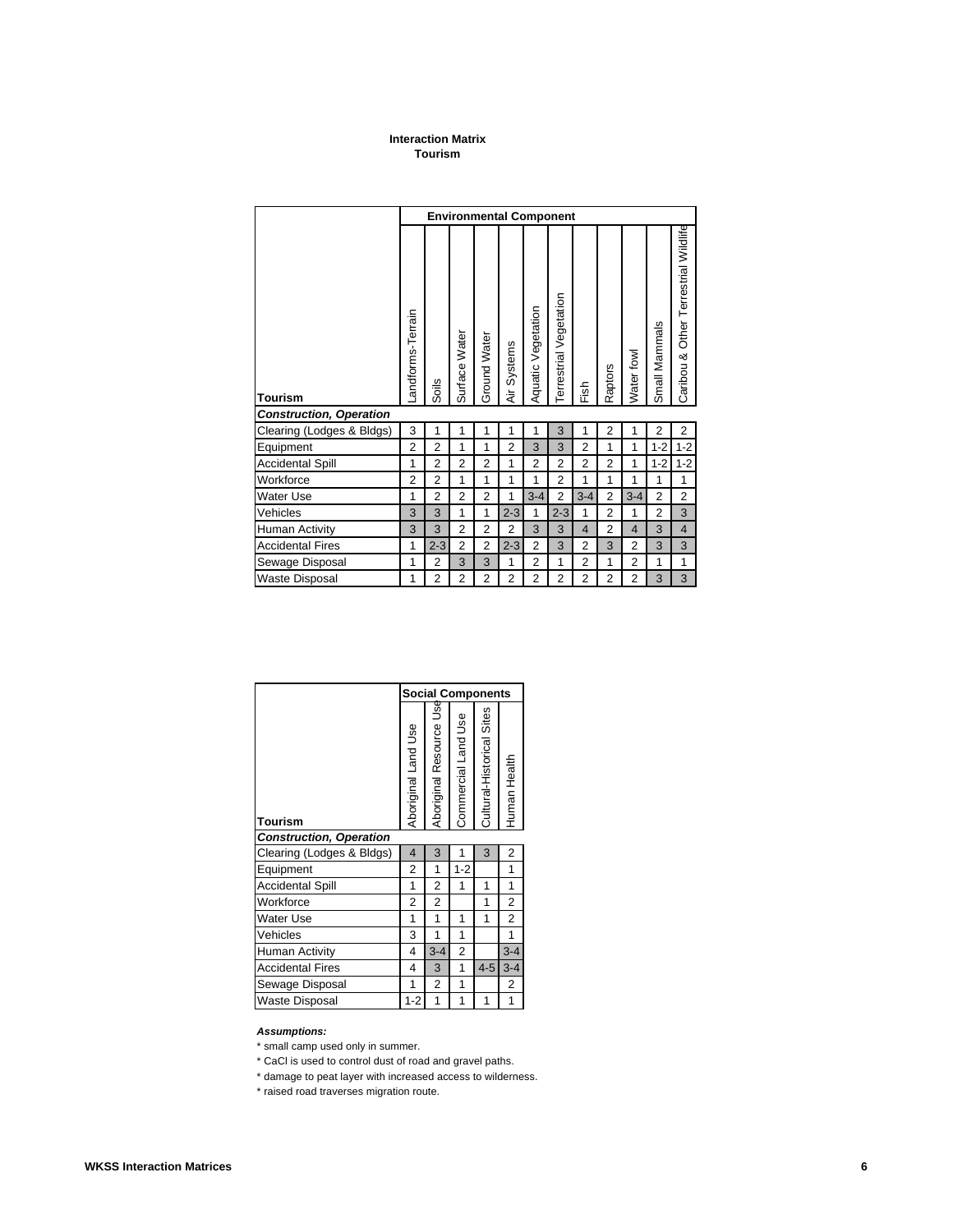### **Interaction Matrix Hydroelectric Development**

|                                | <b>Environmental Components</b> |                         |                |                |                |                    |                        |                |                |                |                |                                     |  |
|--------------------------------|---------------------------------|-------------------------|----------------|----------------|----------------|--------------------|------------------------|----------------|----------------|----------------|----------------|-------------------------------------|--|
| <b>Hydroelectric Devel.</b>    | andforms-Terrain                | Soils                   | Surface Water  | Ground Water   | Systems<br>Αir | Aquatic Vegetation | Terrestrial Vegetation | Fish           | Raptors        | Water fowl     | Small Mammals  | Caribou & OtherTerrestrial Wildlife |  |
| <b>Construction, Operation</b> |                                 |                         |                |                |                |                    |                        |                |                |                |                |                                     |  |
| <b>Stream Diversion</b>        | 3                               | 3                       | $\overline{4}$ | $\overline{4}$ |                | $\overline{4}$     | $\overline{4}$         | $\overline{4}$ | 1              | $\overline{4}$ | $\overline{2}$ | $\overline{2}$                      |  |
| Flooding                       | $\overline{4}$                  | $\overline{\mathbf{4}}$ | 5              | 5              | $\overline{4}$ | 5                  | 5                      | 5              | $\overline{4}$ | $\overline{4}$ | 5              | $\overline{4}$                      |  |
| Clearing                       | 3                               | $\overline{2}$          | $\overline{2}$ | $\overline{2}$ | 1              | 1                  | 3                      | 1              | $\overline{2}$ | 1              | $\overline{2}$ | $\overline{2}$                      |  |
| <b>Borrow Pits</b>             | 3                               | 3                       | $\overline{2}$ | 1              | 1              | 1                  | $\overline{2}$         | 1              |                |                | $\overline{2}$ | $\overline{2}$                      |  |
| <b>Construction Equipment</b>  | $\overline{2}$                  | 1                       | 1              | 1              | 3              | 1                  | 1                      | 1              | $\overline{2}$ | 1              | $\overline{2}$ | $\overline{c}$                      |  |
| <b>Accidental Spills</b>       | $\overline{2}$                  | $\overline{2}$          | 3              | 3              | $\overline{2}$ | $\overline{2}$     | $\overline{2}$         | 3              | $\overline{2}$ | 1              | $\overline{2}$ | $\overline{2}$                      |  |
| Workforce                      | $\overline{2}$                  | 1                       | 1              | 1              | 1              | 1                  | $\overline{2}$         | $\overline{2}$ | 1              | $\overline{2}$ | 1              | $\overline{2}$                      |  |
| <b>Waste Disposal</b>          | 1                               | $\overline{2}$          | 1              | $\overline{2}$ | 1              | $\overline{2}$     | $\overline{2}$         | $\overline{2}$ | 3              | 3              | 3              | 3                                   |  |
| Access Road                    | $\overline{2}$                  | 1                       | 1              | 1              | 3              | 1                  | $\overline{2}$         | 1              | 1              | $\overline{2}$ | $\overline{2}$ | 3                                   |  |
| Drawdown-Filling               | $4 - 5$                         | $4 - 5$                 | $\overline{4}$ | $\overline{4}$ |                | 5                  | $3 - 4$                | 3              | 3              | 2              | $\overline{2}$ | $\overline{2}$                      |  |
| Reservoir                      | 3                               | 3                       | $\overline{4}$ | $\overline{4}$ | 1              | 5                  | $\overline{4}$         | 5              | 1              | 3              | $\overline{2}$ | 3                                   |  |

|                                | <b>Social Components</b> |                          |                     |                           |                |  |  |  |  |  |
|--------------------------------|--------------------------|--------------------------|---------------------|---------------------------|----------------|--|--|--|--|--|
| <b>Hydroelectric Devel.</b>    | Aboriginal Land Use      | ڱ<br>Aboriginal Resource | Commercial Land Use | Cultural-Historical Sites | Human Health   |  |  |  |  |  |
| <b>Construction, Operation</b> |                          |                          |                     |                           |                |  |  |  |  |  |
| <b>Stream Diversion</b>        | $\overline{2}$           | $\overline{2}$           | $\overline{2}$      | 3                         | 1              |  |  |  |  |  |
| Flooding                       | 5                        | 5                        | 5                   | 5                         | $4 - 5$        |  |  |  |  |  |
| Clearing                       | $\overline{2}$           | 3                        | $\overline{2}$      | $\overline{4}$            | $\overline{2}$ |  |  |  |  |  |
| <b>Borrow Pits</b>             | 2                        | 2                        | 1                   | $\overline{\mathbf{A}}$   | 1              |  |  |  |  |  |
| <b>Construction Equipment</b>  | $\overline{2}$           | $\overline{2}$           | $\overline{2}$      |                           | 1              |  |  |  |  |  |
| <b>Accidental Spills</b>       | 3                        | $\overline{2}$           | 1                   | 3                         | $\overline{2}$ |  |  |  |  |  |
| Workforce                      | 1                        | 1                        | 3                   |                           | 3              |  |  |  |  |  |
| <b>Waste Disposal</b>          | $\overline{2}$           | 3                        | $1 - 2$             |                           | 1              |  |  |  |  |  |
| <b>Access Road</b>             | 3                        | 2                        | $1 - 2$             | 3                         | 3              |  |  |  |  |  |
| Drawdown-Filling               | 1                        | 2                        | 1                   |                           |                |  |  |  |  |  |
| Reservoir                      | $\overline{4}$           | $\overline{\mathbf{4}}$  | 3                   | 3                         | 2              |  |  |  |  |  |

## **Assumptions:**

\* dams require water to be diverted from normal channel.

- \* must flood area of 5,000 ha in order to establish reservoir.
- \* 5 ha are cleared for project.
- \* borrow pits are 2 ha.
- \* degradation to vegetation over for 20m. along road width.
- \* no fish ladder constructed.
- \* road will provide access to wilderness approx. 50km. on either side.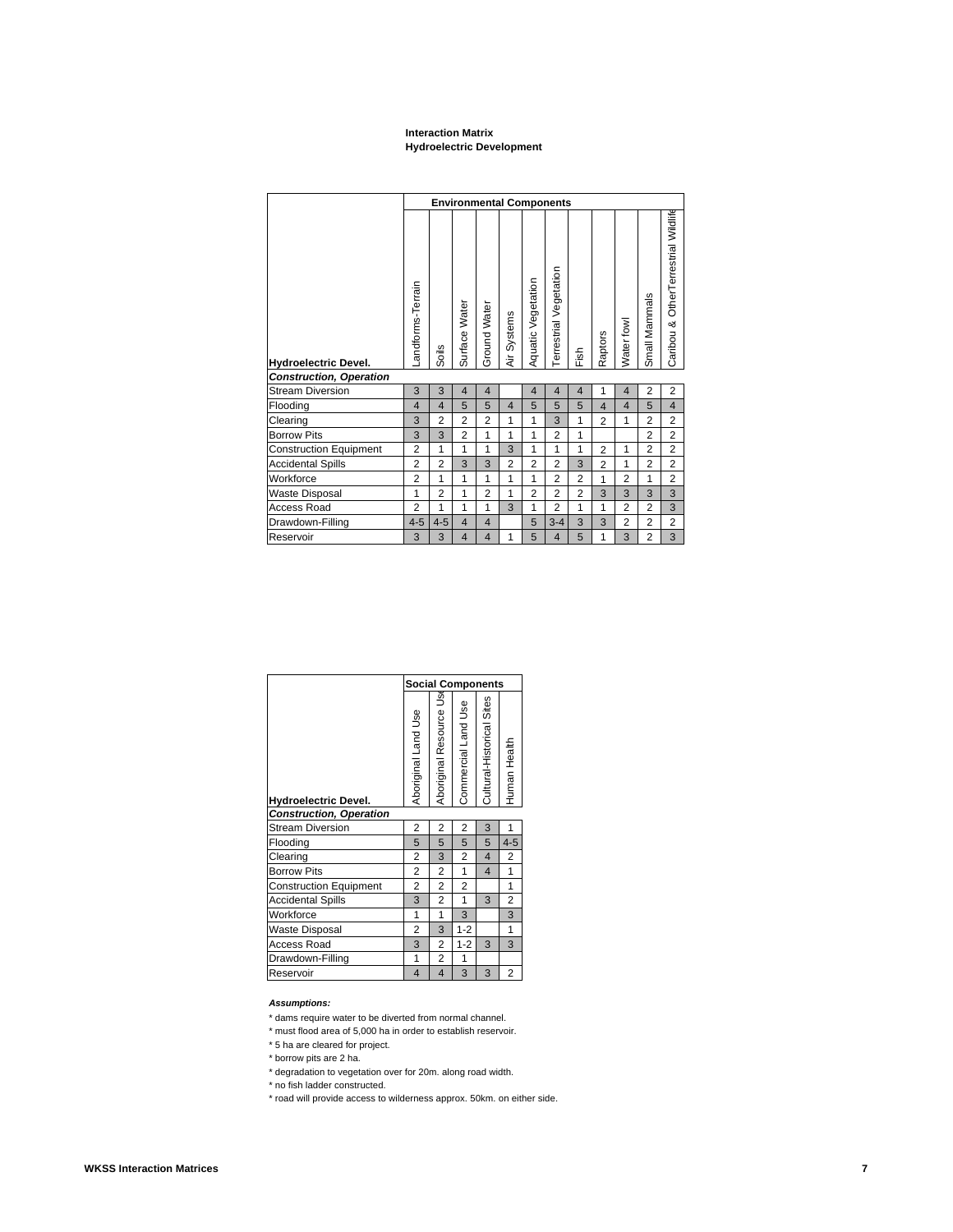# **Interaction Matrix Transmission Line**

|                             | <b>Environmental Component</b> |                |                  |              |                |                       |                           |                |                |           |                |                                          |  |
|-----------------------------|--------------------------------|----------------|------------------|--------------|----------------|-----------------------|---------------------------|----------------|----------------|-----------|----------------|------------------------------------------|--|
| <b>Transmission Line</b>    | andforms/Terrain               | Soils          | Water<br>Surface | Ground Water | Systems<br>Äίτ | Vegetation<br>Aquatic | Vegetation<br>Terrestrial | Fish           | Raptors        | Waterfowl | Small Mammals  | otherTerrestrial Wildlif<br>∞<br>Caribou |  |
| Equipment                   | $\overline{2}$                 | 2              | $\overline{2}$   |              | 1              | $\overline{2}$        | 2                         | $\overline{2}$ | $\overline{2}$ | 2         | $\overline{2}$ | $\overline{2}$                           |  |
| Cutline (clearing & maint.) | $\mathbf{1}$                   | 3              | 3                |              |                |                       | 3                         |                | 3              |           | 3              | 3                                        |  |
| Workforce                   | 1                              | 1              |                  |              |                |                       | 2                         | 2              | $\overline{2}$ | 2         | $\overline{2}$ | $\overline{2}$                           |  |
| Access                      | 1                              | 1              |                  |              |                | $\overline{2}$        | 1                         | 3              | 3              | 3         | 3              | 3                                        |  |
| <b>Transmission Line</b>    |                                | $\overline{2}$ | 2                |              |                |                       |                           |                | 3              | 3         |                |                                          |  |
| <b>Accidental Spill</b>     | 1                              | $\overline{2}$ | 3                |              |                | 3                     | $\overline{c}$            | $2 - 4$        | $3 - 4$        | $2 - 4$   | $2 - 4$        | $3 - 4$                                  |  |

|                             | <b>Social Components</b> |                         |                     |                             |              |  |  |  |  |
|-----------------------------|--------------------------|-------------------------|---------------------|-----------------------------|--------------|--|--|--|--|
| <b>Transmission Line</b>    | Aboriginal Land Use      | Aboriginal Resource Use | Commercial Land Use | Historical & Cultural Sites | Human Health |  |  |  |  |
| Equipment                   | $\overline{2}$           | $\overline{2}$          | 1                   |                             |              |  |  |  |  |
| Cutline (clearing & maint.) | 1                        | 3                       | 1                   | 3                           |              |  |  |  |  |
| Workforce                   | 2                        | 3                       | 2                   |                             | 2            |  |  |  |  |
| Transmission Line           | 1                        | 3                       | 2                   |                             |              |  |  |  |  |
| Access                      | 3                        | 3                       | 3                   | 3                           | 2            |  |  |  |  |
| <b>Accidental Spill</b>     | $\overline{2}$           | 3-4                     | 2                   | 2                           | $2 - 4$      |  |  |  |  |

## **Assumptions:**

- \* tranmission line required for mine development
- \* line is 100 km in length, located within a 20 m wide cleared corridor
- \* water required for drilling
- \* clear cutting necessary for installation of poles and lines
- \* cutline kept clear
- \* aerial lines are required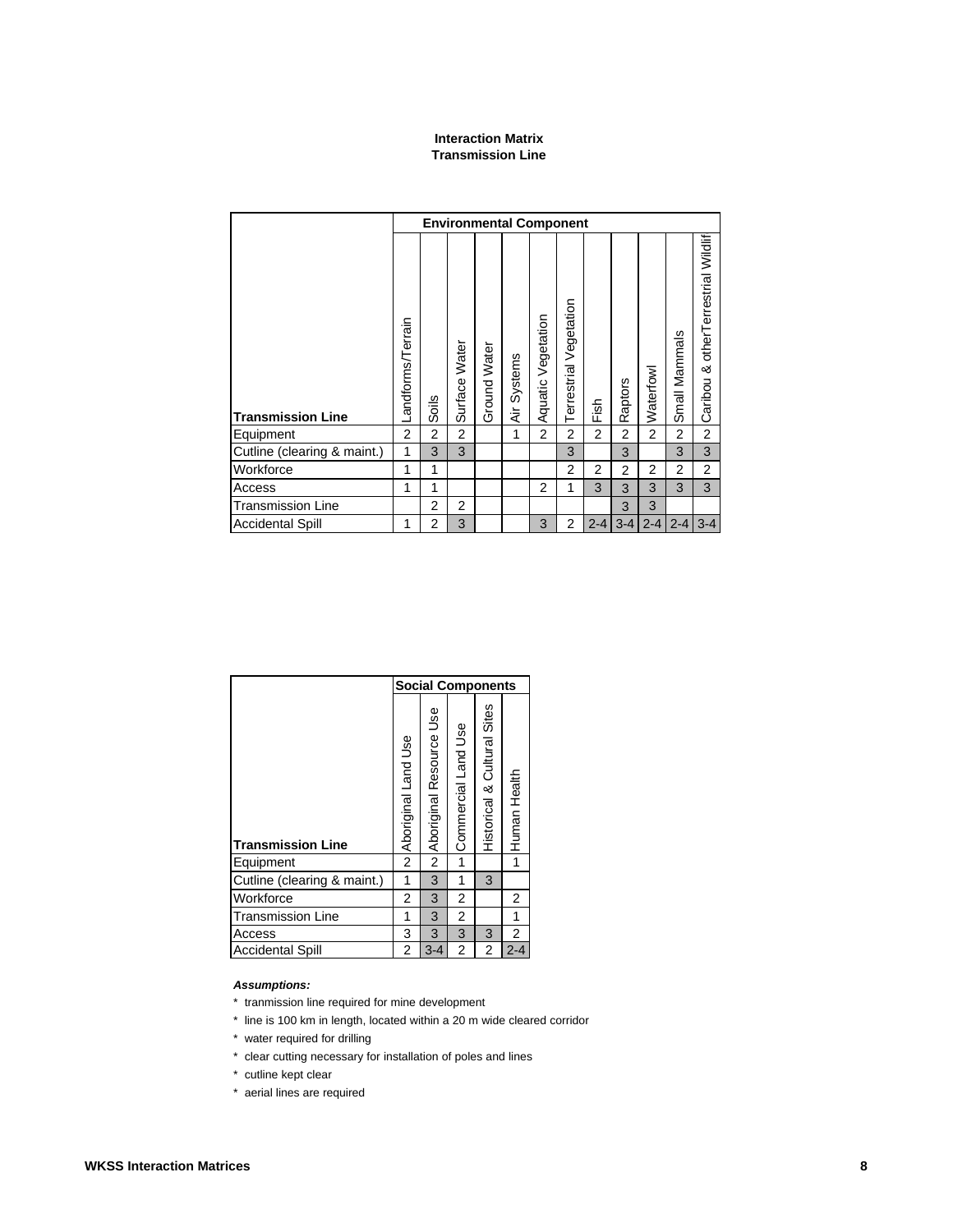### **Interaction Matrix Outfitting Camp**

|                                                  | <b>Environmental Component</b> |                |                |                |                |                    |                        |                |                |                |                |                                      |  |  |
|--------------------------------------------------|--------------------------------|----------------|----------------|----------------|----------------|--------------------|------------------------|----------------|----------------|----------------|----------------|--------------------------------------|--|--|
| <b>Outfitting Camp</b>                           | andforms-Terrain               | Soils          | Surface Water  | Ground Water   | Systems<br>È   | Aquatic Vegetation | Terrestrial Vegetation | Fish           | Raptors        | Waterfowl      | Small Mammals  | Caribou & Other Terrestrial Wildlife |  |  |
| <b>Construction, Operation &amp; Abandonment</b> |                                |                |                |                |                |                    |                        |                |                |                |                |                                      |  |  |
| <b>Site Clearing</b>                             | 3                              | $\overline{2}$ | $\overline{2}$ | $\overline{2}$ | 2              | 1                  | 3                      | 1              | 1              | 1              | 1              | 1                                    |  |  |
| Camp & Buildings                                 | $\overline{2}$                 | 1              | 1              | 1              | 1              |                    | $\overline{2}$         |                | 1              | 1              | 1              | 2                                    |  |  |
| <b>Accidental Spills</b>                         | $\overline{2}$                 | $\overline{2}$ | $\overline{2}$ | $\overline{2}$ | 1              | 1                  | $\overline{2}$         | 1              | 1              | 1              | 1              | 1                                    |  |  |
| Air Transportation                               | 1                              | 1              | 1              |                | 3              | $\overline{2}$     | $\overline{2}$         | $\overline{2}$ | $\overline{2}$ | $\overline{2}$ | $\overline{2}$ | 3                                    |  |  |
| Road Access                                      | $\overline{2}$                 | $\overline{2}$ | 1              | 1              | $\overline{2}$ | 1                  | 1                      | 3              |                | 3              | 3              | $\overline{4}$                       |  |  |
| <b>Accidental Fires</b>                          | $\overline{2}$                 | 3              | $\overline{2}$ | 1              | $\overline{2}$ | 3                  | 3                      | $\overline{2}$ | 1              | $\overline{2}$ | $\overline{2}$ | 1                                    |  |  |
| Domestic Waste                                   | 1                              | 1              | $\overline{2}$ | $\overline{2}$ | 1              | 1                  | 1                      | $2 - 3$        | 3              | 3              | 3              | 3                                    |  |  |
| <b>Fuel Incineration</b>                         | 1                              | 1              | $\overline{2}$ | 1              | 2              | 2                  | 2                      | 1              | 2              | $\overline{2}$ | 2              | $\overline{2}$                       |  |  |
| Removal of Camp & Bldg                           |                                |                |                |                | 1              | 1                  | 1                      |                | 1              | 1              | 1              | $\overline{2}$                       |  |  |

|                                                  |                     | <b>Social Components</b> |                     |                           |                |  |  |  |  |
|--------------------------------------------------|---------------------|--------------------------|---------------------|---------------------------|----------------|--|--|--|--|
| <b>Outfitting Camp</b>                           | Aboriginal Land Use | Aboriginal Resource Us   | Commercial Land Use | Cultural-Historical Sites | Human Health   |  |  |  |  |
| <b>Construction, Operation &amp; Abandonment</b> |                     |                          |                     |                           |                |  |  |  |  |
| Site Clearing                                    | 2                   | 3                        | 1                   | 5                         | 1              |  |  |  |  |
| Camp & Buildings                                 | 1                   | 1                        | 2                   | 1                         | 1              |  |  |  |  |
| <b>Accidental Spills</b>                         | 2                   | 2                        | 2                   | 1                         | 2              |  |  |  |  |
| Air Transportation                               |                     | 1                        | 2                   |                           | $\overline{2}$ |  |  |  |  |
| Road Access                                      | 2                   | 1                        | 2                   |                           | 1              |  |  |  |  |
| <b>Accidental Fires</b>                          | 2                   | 2                        | $\overline{2}$      | 5                         | 3              |  |  |  |  |
| Domestic Waste                                   | 1                   | 1                        |                     |                           | 2              |  |  |  |  |
| <b>Fuel Incineration</b>                         | 1                   | 1                        | 1                   |                           | 1              |  |  |  |  |
| Removal of Camp & Bldg                           |                     |                          | 1                   |                           |                |  |  |  |  |

## **Assumptions**

\* 5.1 ha required to build camp.

\* <1 ha vegetation lost when clearing.

\* normal heating, cooking and fugitive dust will effect air quality within 2 ha of camp.

\* oil/fuel spills due to impropoer storage and handling.

\* most outfitters use air travel to reach areas.

\* wildlife stress & alienation approx. 3km. radius of camp.

\* camp blocks of migratory movement.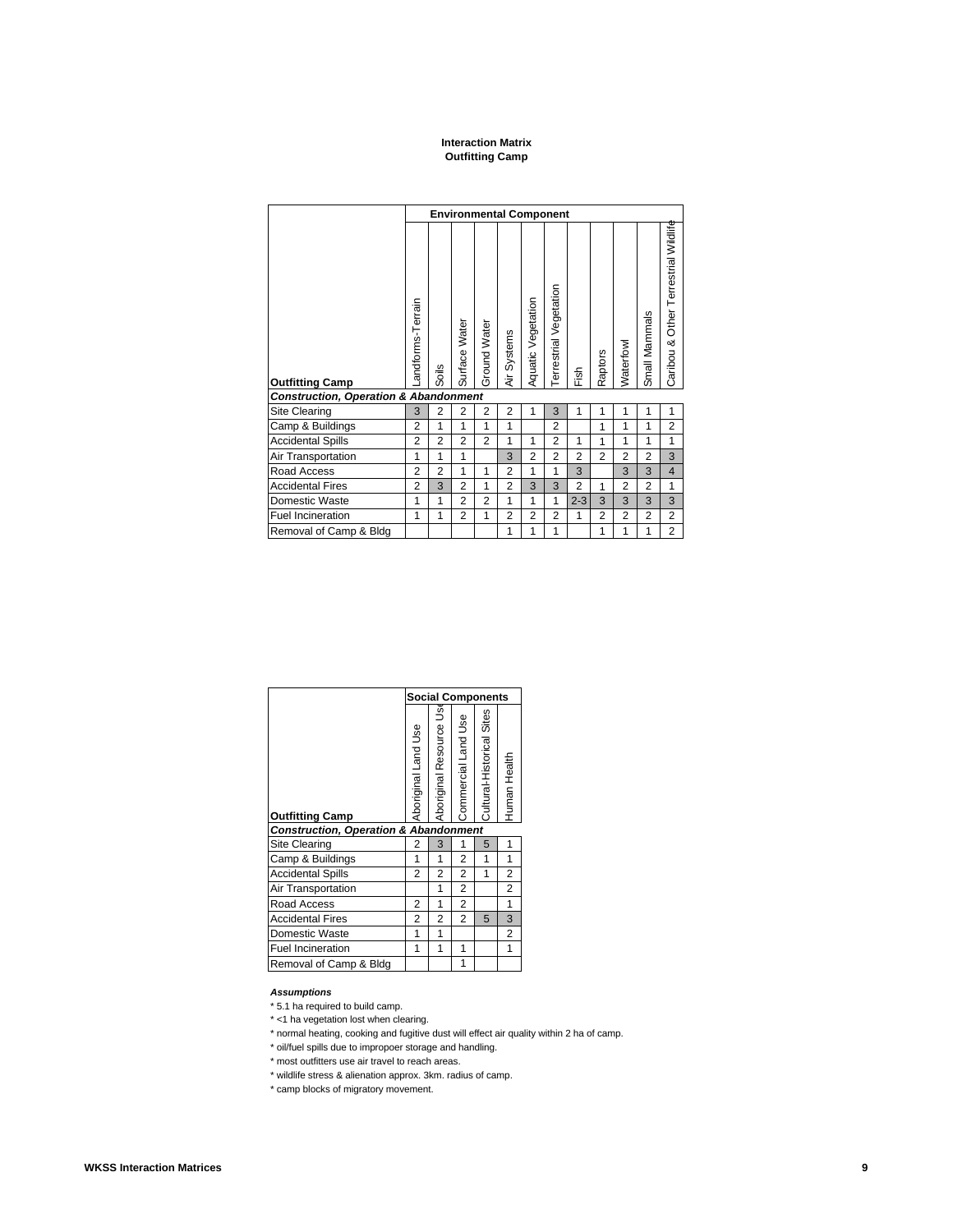# **APPENDIX F**

# **INFORMATION GAPS**

| <b>Topic</b>           | <b>Issues</b>                               | Source*         |
|------------------------|---------------------------------------------|-----------------|
|                        | <b>WILDLIFE AND HABITAT INFORMATION</b>     |                 |
| Caribou                | Ecology<br>٠                                | 18, 68          |
|                        | Calving grounds<br>٠                        | 71              |
|                        | Migration<br>٠                              | 9, 71, 68       |
|                        | Health of Bathurst herd<br>٠                | 71              |
|                        | habitat selection<br>٠                      | 9               |
|                        | Impact of development on                    | 24, 68          |
|                        | Harvesting data<br>٠                        | 71              |
|                        | Winter range variation<br>٠                 | 68              |
|                        | Ecosystem linkages<br>٠                     | 71              |
| <b>Grizzly Bear</b>    | Ecology<br>٠                                | 9, 18, 71       |
|                        | Impact of development on                    | 9, 24           |
|                        | Population                                  | 68              |
|                        | "problem" bear data                         | 9, 18, 39       |
|                        | Food                                        | 68              |
| Muskoxen               | population dynamics<br>٠                    | 18              |
|                        | update and assessment of conservation plan  | 18              |
|                        |                                             |                 |
| Wolverine              | Ecology<br>٠                                | 18              |
|                        | denning habitat<br>٠                        | 9               |
|                        | population dynamics<br>٠                    | 9               |
| <b>Wolves</b>          | distribution, population<br>٠               | 9,68            |
|                        | den site characteristics                    | 9               |
|                        | predation of muskoxen and caribou           | 18, 68          |
|                        | Impact of development on                    | 24              |
| Other furbearers       | Ecology                                     | $\overline{71}$ |
| Whales                 | Movement<br>٠                               | 68              |
| <b>Migratory Birds</b> | Critical habitats<br>٠                      | 56, 24          |
| Waterfowl, Geese       | Ecology<br>۰                                | 68, 71          |
|                        | breeding and staging areas<br>٠             | 9               |
|                        | effects of disturbance                      | 64              |
|                        | population dynamics                         | 9               |
| Raptors                | population dynamics                         | 9, 71           |
|                        | impact of disturbance on food source (small | 64              |
|                        | mammals)                                    |                 |
| Aquatic Life           | population dynamics<br>٠                    | 24              |
|                        | lake productivity<br>٠                      | 24              |
|                        | spawning areas                              |                 |
|                        | lake ecosystems<br>٠                        | 18, 24          |
| Wildlife Health        | monitoring                                  | 68              |
| Ecosystem Health       | ٠<br>development of indicators              | 18, 71          |
|                        | ۰                                           |                 |

GeoNorth Ltd./Axys Environmental Consulting Ltd.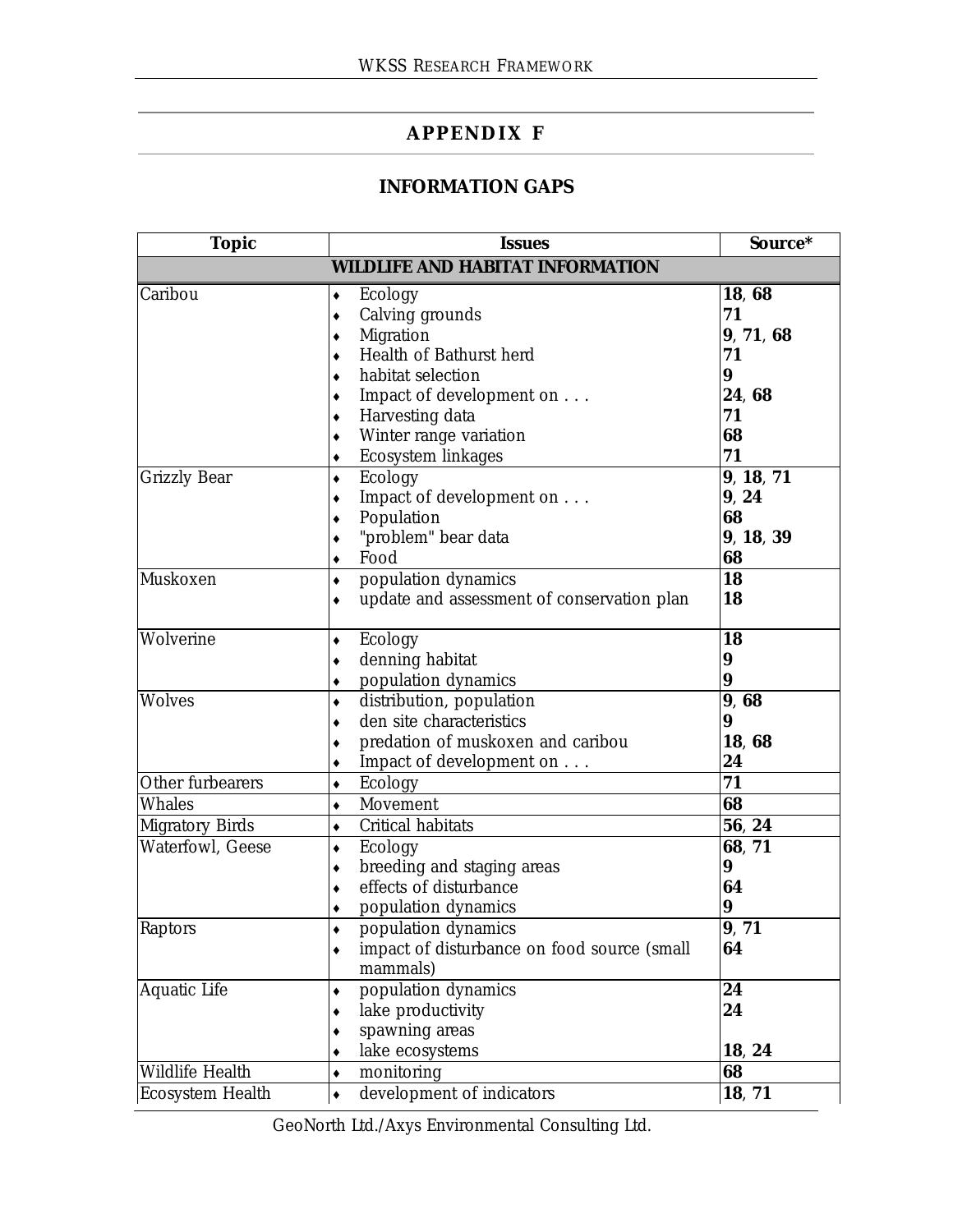|                       | description of healthy ecosystem<br>٠                            | 64              |
|-----------------------|------------------------------------------------------------------|-----------------|
| Critical Habitats/    | for protection<br>٠                                              | 9, 68, 56, 71   |
| Representative Areas  | aquatic habitat                                                  | 24              |
|                       | vegetation communities                                           | 24              |
|                       | habitat use by wildlife                                          | 68, 69          |
|                       | habitat use by aquatic life                                      | 69              |
| Wildlife conservation |                                                                  | 18              |
| Vegetation            | vegetation - habitat linkages and assessment                     | 68,71           |
|                       |                                                                  |                 |
| Development Impact    | habitat loss associated with mining<br>۰                         | 24, 39          |
|                       | sensitivity of valued habitats<br>٠                              | 24              |
|                       | marine transportation on marine mammals<br>٠                     | 64              |
|                       | roads and shipping on aquatic and marine<br>ecosystems           | 24, 64          |
|                       | health & environmental effects at abandoned<br>sites             | 25              |
|                       | cumulative effects of exploration activities on<br>٠<br>wildlife | 9               |
|                       | wildlife alienation to disturbed habitat                         | 24              |
|                       | direct and indirect mortality of large mammals                   | 24              |
|                       |                                                                  |                 |
|                       | food reduction                                                   | 39              |
|                       | caribou migration disruption from roads, mine                    | 39, 65          |
|                       | operations                                                       |                 |
|                       | impact on valued ecosystem components                            | 24              |
|                       | PHYSICAL ENVIRONMENT INFORMATION                                 |                 |
| Water                 | hydrologic data                                                  | 18, 28, 65      |
|                       | hydrologic inventory                                             | 18              |
|                       | effects of break-up<br>٠                                         | 24              |
|                       | small basin studies                                              | 18              |
|                       | lake sediments                                                   | 18              |
|                       | quantity                                                         | 18, 24, 28,     |
|                       | quality                                                          | 18, 25, 28, 71, |
|                       |                                                                  | 68              |
|                       | monitoring networks                                              | 18, 24          |
|                       | characteristics and wildlife use                                 | 68              |
|                       | physical river study<br>٠                                        | 24              |
| Climate               | meteorological data<br>۰                                         | 18, 24          |
|                       | monitoring networks                                              | 24              |
| Nutrient cycling      |                                                                  | 64, 71          |
| Permafrost            | regional mapping<br>٠                                            | 18              |
|                       | delineation of characteristics, ground thermal<br>regime         | 24              |
|                       | slope stability and terrain disturbance                          | 18, 24          |
|                       | effects on groundwater and hydrology                             | 18, 24, 64      |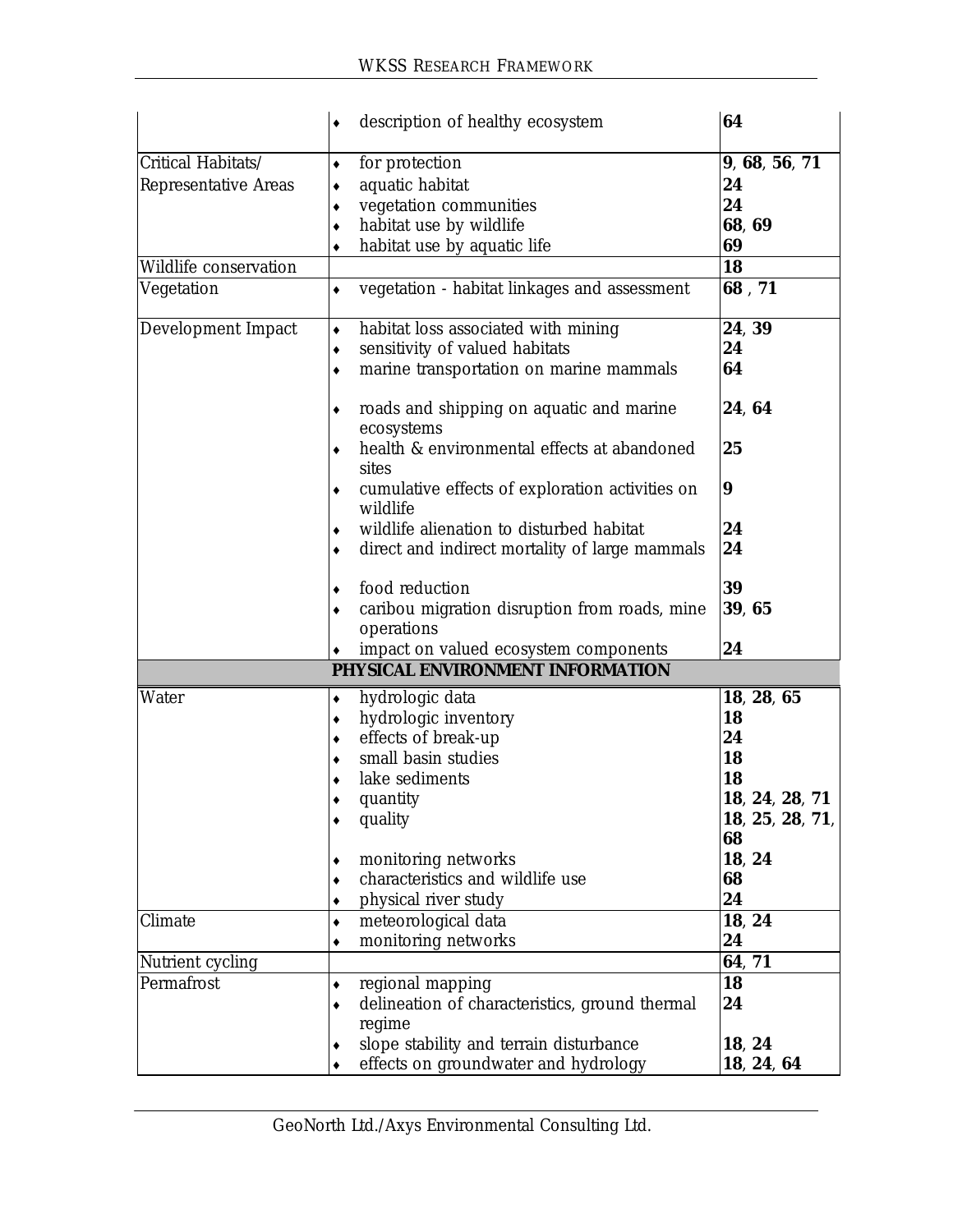| Landforms                          | mapping and description of physical features<br>٠                                 | 71               |
|------------------------------------|-----------------------------------------------------------------------------------|------------------|
| <b>Eskers</b>                      | habitat uses                                                                      | 71, 68           |
|                                    | historical sites                                                                  | 71               |
|                                    | resource uses                                                                     | 24, 71           |
| Geology                            | mineral distribution and potential                                                | 24, 68           |
|                                    | bedrock resources                                                                 | 24               |
|                                    | natural geochemistry                                                              | 24               |
| Air Quality                        |                                                                                   | 24               |
| Sea Ice                            | formation<br>۰                                                                    | 68<br>68         |
| Reclamation                        | use by humans and wildlife<br>٠<br>aquatic systems                                | 24, 54, 71       |
| and Rehabilitation                 | vegetation                                                                        | 71               |
| Contaminants                       | data collection and analysis<br>٠                                                 | 18               |
|                                    | sources and monitoring<br>۰                                                       | 68, 24           |
| Development Impact                 | industrial footprint case study of physical                                       | 24               |
|                                    | impacts                                                                           |                  |
|                                    | water quality                                                                     | 69               |
|                                    | <b>TRADITIONAL KNOWLEDGE INFORMATION</b>                                          |                  |
| Prioritization of TK               | based on identifying values of TK holders<br>۰                                    | 18, 64           |
| Ecology                            | community based studies on all ecological<br>$\bullet$                            | 18, 56, 71       |
|                                    | subjects                                                                          |                  |
|                                    | indicators of environmental change                                                | 18               |
|                                    | habitat, e.g denning areas, fish spawning areas,<br>bird habitat                  | 18, 25, 65, 68   |
|                                    | caribou                                                                           | 25.68            |
|                                    | water quality                                                                     | 18, 25           |
|                                    | water                                                                             | 68               |
| <b>Cultural and Heritage Sites</b> |                                                                                   | 18, 25           |
| <b>Traditional Use</b>             | how to behave in the right way toward the<br>٠                                    | 18               |
|                                    | land                                                                              |                  |
|                                    | land                                                                              | 71, 68           |
|                                    | vegetation                                                                        | 71               |
|                                    | wildlife<br>٠                                                                     | 71               |
| Development Impact                 | effectiveness of using traditional methods to<br>۰                                | $\boldsymbol{9}$ |
|                                    | divert caribou from developments                                                  |                  |
|                                    | impact of mine operations on wildlife<br>conditions prior to development, e.g. at | 65<br>18         |
|                                    | Rayrock                                                                           |                  |
|                                    | SOCIO-ECONOMIC AND CULTURAL INFORMATION                                           |                  |
| <b>Social Conditions</b>           | development of indicators of family and<br>۰                                      | 18, 38, 56, 65,  |
|                                    | community wellness, health, and sustainability                                    | 71               |
|                                    | monitoring of above indicators                                                    | 38, 65           |
|                                    | integration of data on social problems with                                       | 9,65             |
|                                    | community's attitudes and understanding of                                        |                  |

GeoNorth Ltd./Axys Environmental Consulting Ltd.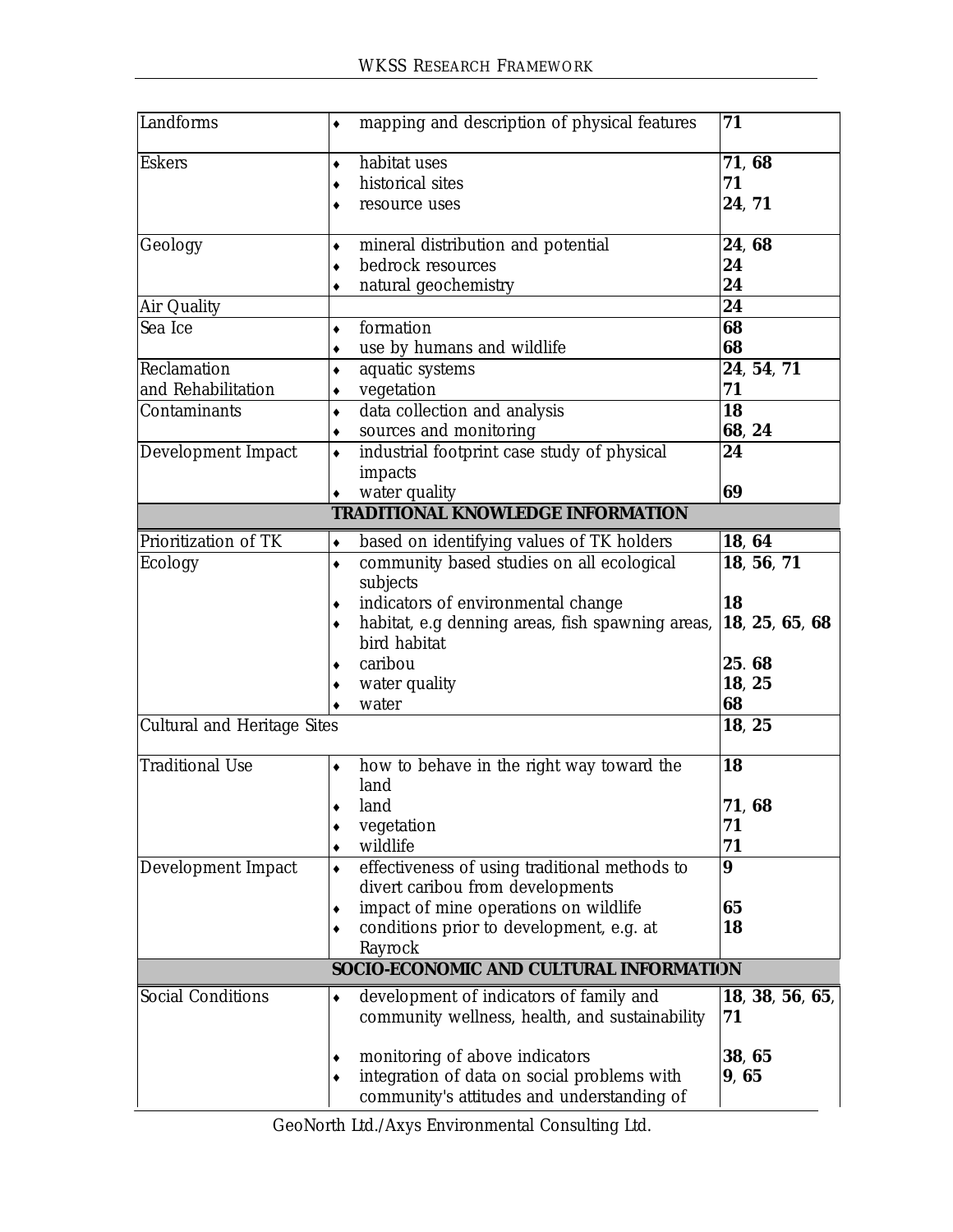|                              | how to solve the problems<br>data on substance abuse, family violence,<br>٠             | 18, 65        |
|------------------------------|-----------------------------------------------------------------------------------------|---------------|
|                              | disabilities, child care and development                                                |               |
| <b>Economic Issues</b>       | evaluation of economic strategies<br>٠                                                  | 18            |
|                              | evaluation of strategy of preferential hiring<br>٠                                      | 68            |
|                              | employment and training opportunities<br>٠                                              | 71            |
|                              | baseline data on family income                                                          | 65            |
|                              | alternative economic development<br>٠                                                   | 56            |
|                              | assessment of potential of cultural/eco-tourism<br>and arts & crafts                    | 18            |
| Macro-economics              | value of traditional economy<br>٠                                                       | 71, 68        |
|                              | value of outfitting business<br>٠                                                       | 68            |
|                              | value of tourism business<br>٠                                                          | 68            |
|                              | value of parks<br>٠                                                                     | 68            |
|                              | cost of doing business in communities<br>٠                                              | 68            |
| <b>Traditional Economy</b>   | comparison and relationship with wage<br>٠                                              | 9, 71         |
|                              | economy                                                                                 |               |
|                              | harvesting data<br>٠                                                                    | 69            |
|                              | profile of each community                                                               | 68            |
| Sustainable land use         |                                                                                         | 71            |
| Socio-cultural<br>importance | of water<br>۰                                                                           | 71            |
| <b>Cultural Studies</b>      |                                                                                         | 71            |
| Development Impact           | on community and family social conditions                                               | 9, 65, 71     |
|                              | of mine closure<br>٠                                                                    | 71            |
|                              | on traditional economy                                                                  | 68            |
|                              | social impact of boom-bust cycle                                                        | 24            |
|                              | on culture and heritage sites                                                           | 69            |
|                              | on land claims discussions                                                              | 69            |
|                              | on outfitting businesses                                                                | 28            |
|                              | of new transportation corridors<br>٠                                                    | 64            |
| Demographics                 | baseline data (specifically for N'dilo, Dettah,<br>٠<br>Bathurst Inlet and Omingmaktok) | 18, 7, 71, 68 |
|                              | baseline data on numbers and ages of children<br>٠                                      | 65            |
|                              | in families, families per household, numbers of<br>single-parent families               |               |
|                              |                                                                                         |               |
|                              | human resource inventory<br>٠                                                           | 18            |
| Socio-Economic               | baseline data - (not specified)                                                         | 9,65          |
|                              | gender specific baseline data and anlysis                                               | 65            |

• numbers correspond to numbers on reference list, item 8 of this report.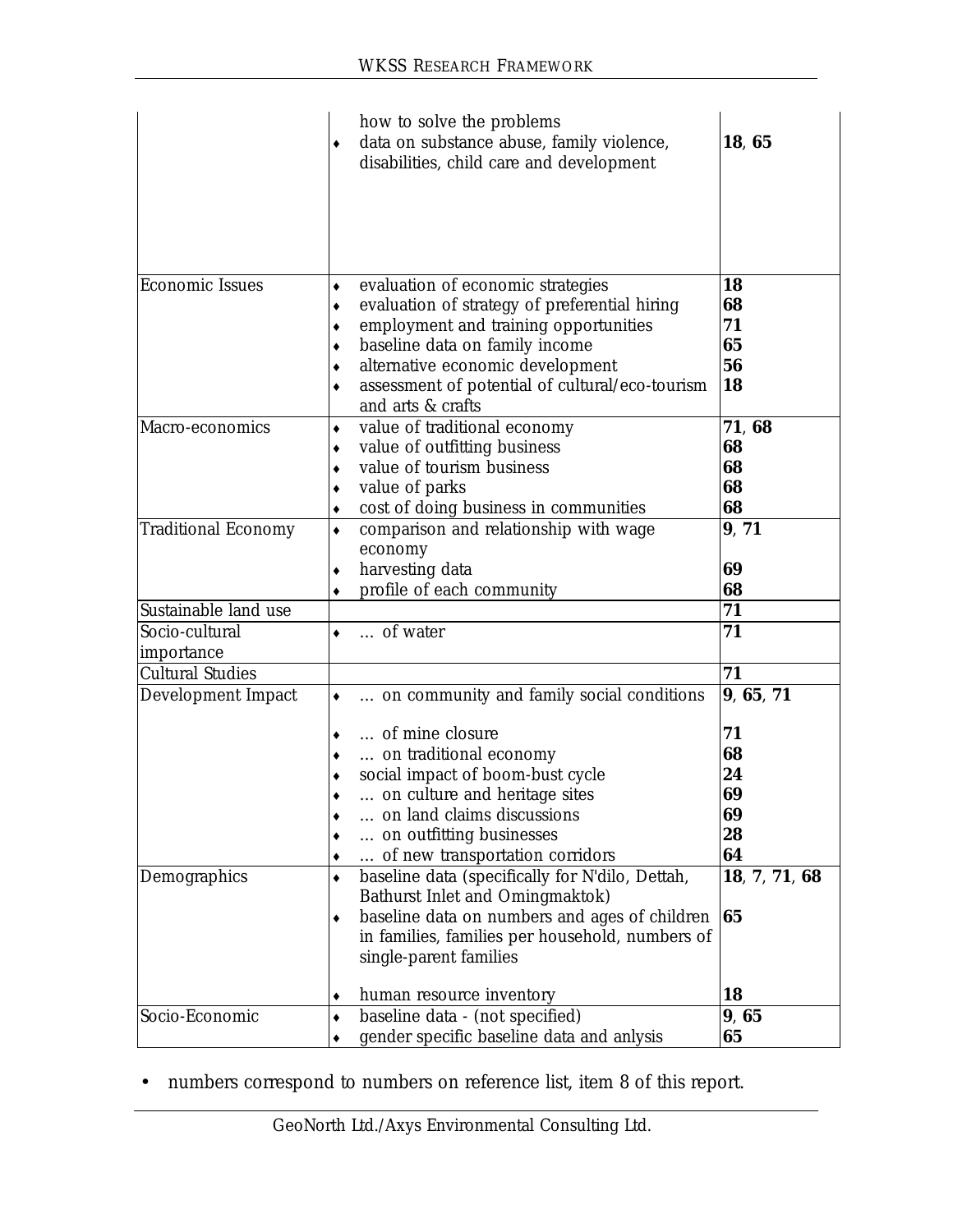# **APPENDIX G**

# **MASTER LIST OF PRESSURES AND EFFECTS**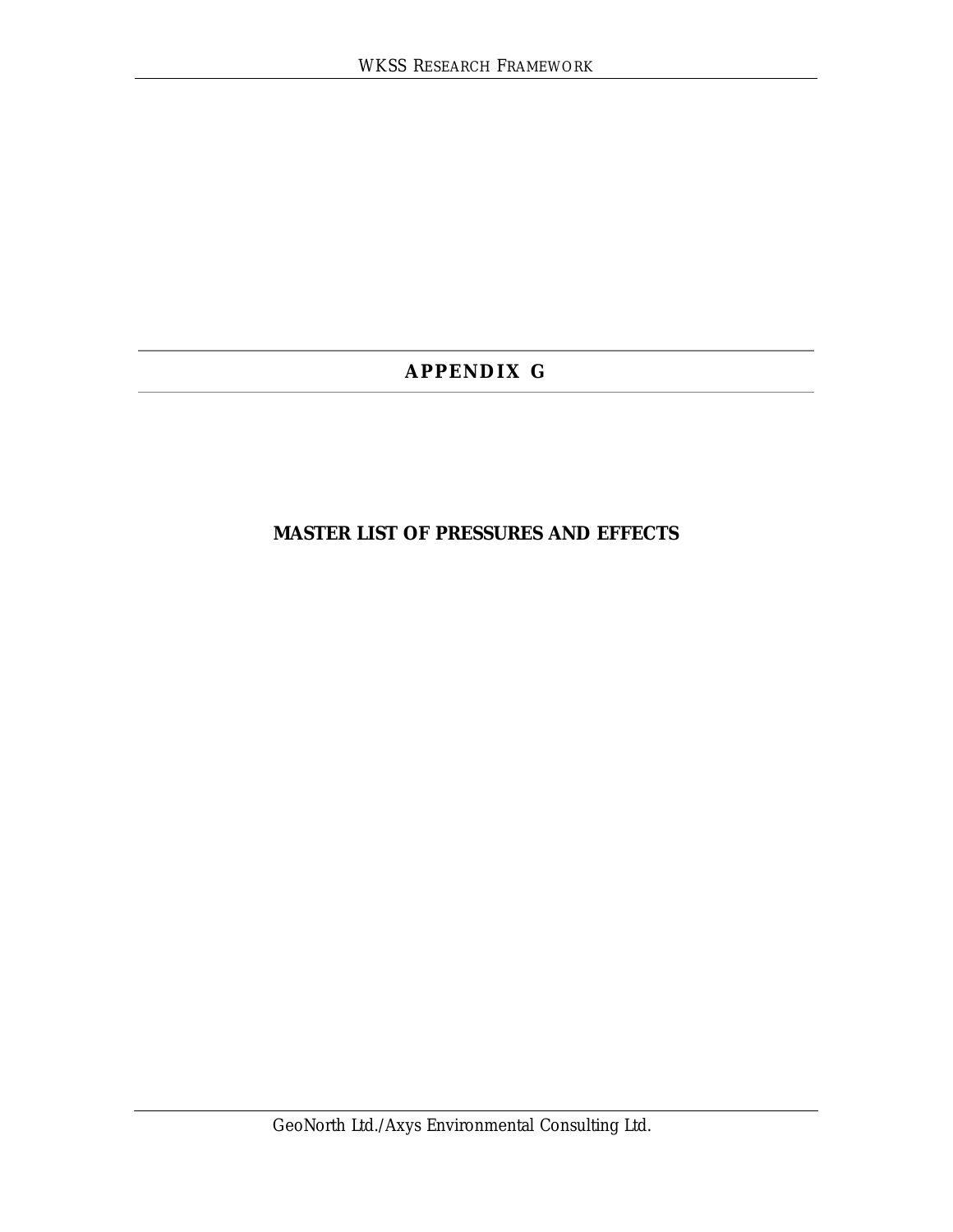|                                               |                       | <b>Pressures</b>              |                      |                                 |                    |                          |                       |                         |               |           |
|-----------------------------------------------|-----------------------|-------------------------------|----------------------|---------------------------------|--------------------|--------------------------|-----------------------|-------------------------|---------------|-----------|
|                                               | Atmospheric Emissions | Drainages/Diversions/Culverts | Dams/Flow Regulation | Alteration of Landforms/Terrain | Ground Disturbance | Increased Human Activity | Improved Human Access | <b>Accidental Fires</b> | Contamination | Synergism |
| <b>Effects</b>                                |                       |                               |                      |                                 |                    |                          |                       |                         |               |           |
| <b>Reduced Air Quality</b>                    |                       |                               |                      |                                 |                    |                          |                       |                         |               |           |
| Surface Erosion/Deposition & Sedimen          |                       |                               |                      |                                 |                    |                          |                       |                         |               |           |
| Shoreline Erosion & Sedimentation             |                       |                               |                      |                                 |                    |                          |                       |                         |               |           |
| <b>Alteration of Permafrost</b>               |                       |                               |                      |                                 |                    |                          |                       |                         |               |           |
| Alteration of Surface Drainage                |                       |                               |                      |                                 |                    |                          |                       |                         |               |           |
| <b>Altered Ice Regimes</b>                    |                       |                               |                      |                                 |                    |                          |                       |                         |               |           |
| Shift in Aquatic Ecosystems                   |                       |                               |                      |                                 |                    |                          |                       |                         |               |           |
| Loss of Aquatic Habitat                       |                       |                               |                      |                                 |                    |                          |                       |                         |               |           |
| Loss of Shoreline Habitat                     |                       |                               |                      |                                 |                    |                          |                       |                         |               |           |
| Loss of Riparian Habitat                      |                       |                               |                      |                                 |                    |                          |                       |                         |               |           |
| <b>Blockage of Fish Movements</b>             |                       |                               |                      |                                 |                    |                          |                       |                         |               |           |
| Fish Mortality (harvest, stranding)           |                       |                               |                      |                                 |                    |                          |                       |                         |               |           |
| Direct Removal of Terrestrial Vegetation      |                       |                               |                      |                                 |                    |                          |                       |                         |               |           |
| Direct Loss of Wildlife Habitat               |                       |                               |                      |                                 |                    |                          |                       |                         |               |           |
| Displacement of Wildlife                      |                       |                               |                      |                                 |                    |                          |                       |                         |               |           |
| <b>Habitat Alienation/Sensory Disturbance</b> |                       |                               |                      |                                 |                    |                          |                       |                         |               |           |
| Disruption of Wildlife Movements              |                       |                               |                      |                                 |                    |                          |                       |                         |               |           |
| <b>Habitat Fragmentation</b>                  |                       |                               |                      |                                 |                    |                          |                       |                         |               |           |
| Loss of Habitat Connectivity                  |                       |                               |                      |                                 |                    |                          |                       |                         |               |           |
| Increased Wildlife Mortality                  |                       |                               |                      |                                 |                    |                          |                       |                         |               |           |
| Wildlife Drowning                             |                       |                               |                      |                                 |                    |                          |                       |                         |               |           |
| Release of Contaminants (flooding)            |                       |                               |                      |                                 |                    |                          |                       |                         |               |           |
| Change in Water Quality (chemical)            |                       |                               |                      |                                 |                    |                          |                       |                         |               |           |
| Contamination/Mortality of Fish               |                       |                               |                      |                                 |                    |                          |                       |                         |               |           |
| Contamination/Mortality of Vegetation         |                       |                               |                      |                                 |                    |                          |                       |                         |               |           |
| Contamination/Mortality of Wildlife           |                       |                               |                      |                                 |                    |                          |                       |                         |               |           |
| Synergistic Effects of Contaminants           |                       |                               |                      |                                 |                    |                          |                       |                         |               |           |
| <b>Food Chain Effects</b>                     |                       |                               |                      |                                 |                    |                          |                       |                         |               |           |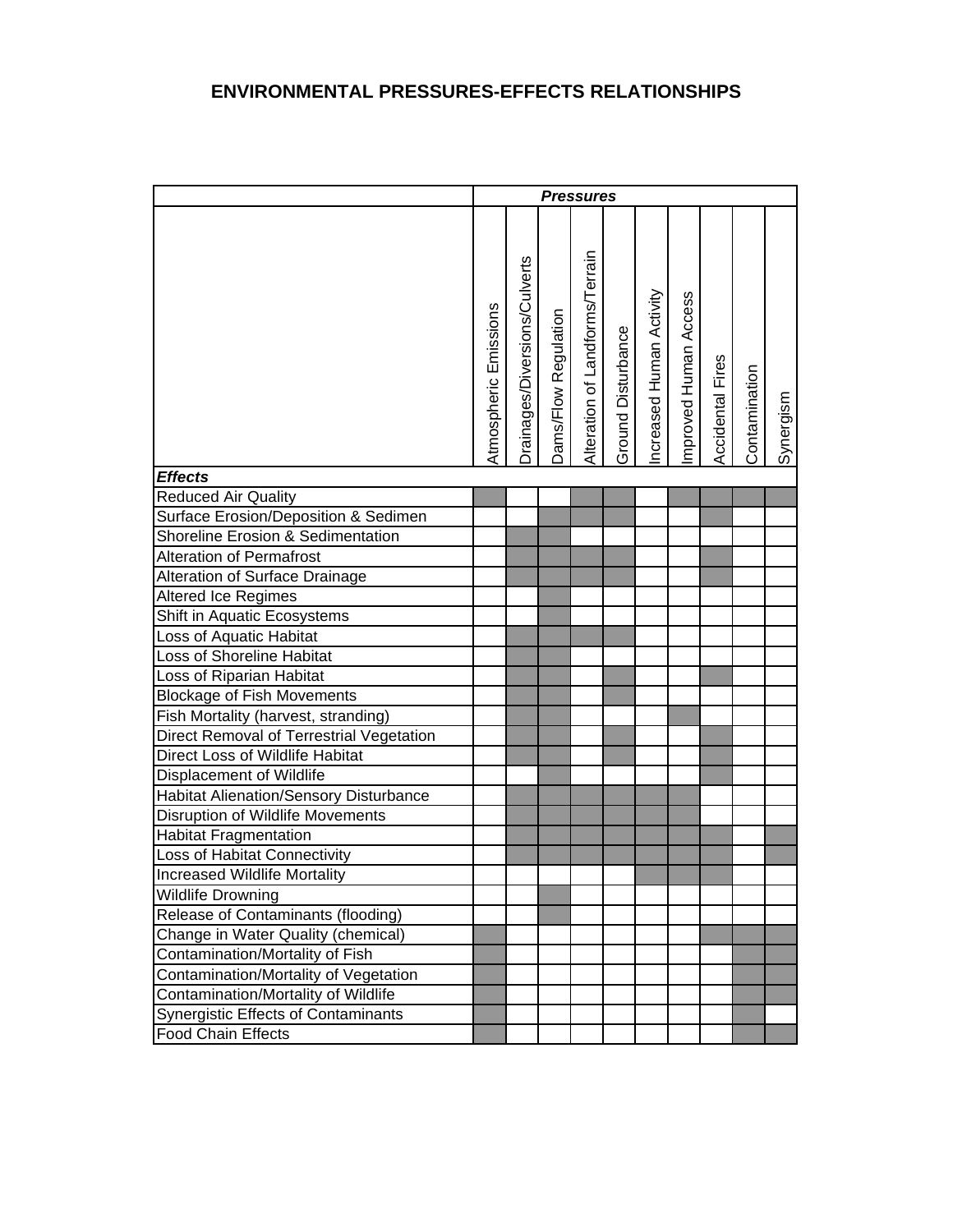|                                             |               |                   | <b>Pressures</b>        |                       |                   |                                     |                                         |                               |                                |                       |
|---------------------------------------------|---------------|-------------------|-------------------------|-----------------------|-------------------|-------------------------------------|-----------------------------------------|-------------------------------|--------------------------------|-----------------------|
|                                             | Contamination | Changes in Access | Alterations in Drainage | Atmospheric Emissions | Human Disturbance | Moderate to Large Scale Destruction | Changes in Activities and Opportunities | Increased Income / Employment | Rate of Development Regionally | Changes in investment |
| <b>Effects</b>                              |               |                   |                         |                       |                   |                                     |                                         |                               |                                |                       |
| Contaminants in the Food Chain              |               |                   |                         |                       |                   |                                     |                                         |                               |                                |                       |
| Changes in Nutrition / Traditional Food     |               |                   |                         |                       |                   |                                     |                                         |                               |                                |                       |
| Changes in Human Health                     |               |                   |                         |                       |                   |                                     |                                         |                               |                                |                       |
| <b>Decreased Water Quality</b>              |               |                   |                         |                       |                   |                                     |                                         |                               |                                |                       |
| Loss of Language                            |               |                   |                         |                       |                   |                                     |                                         |                               |                                |                       |
| <b>Alterations in Cultural Technology</b>   |               |                   |                         |                       |                   |                                     |                                         |                               |                                |                       |
| Loss of Cultural and Historical Sites       |               |                   |                         |                       |                   |                                     |                                         |                               |                                |                       |
| Changes in Harvesting                       |               |                   |                         |                       |                   |                                     |                                         |                               |                                |                       |
| Changes in Land Use / Hunting Routes        |               |                   |                         |                       |                   |                                     |                                         |                               |                                |                       |
| Changes in Costs of Living                  |               |                   |                         |                       |                   |                                     |                                         |                               |                                |                       |
| <b>Economic Opportunities</b>               |               |                   |                         |                       |                   |                                     |                                         |                               |                                |                       |
| Economic Benefits / Dis-benefits            |               |                   |                         |                       |                   |                                     |                                         |                               |                                |                       |
| Increased Income Levels                     |               |                   |                         |                       |                   |                                     |                                         |                               |                                |                       |
| <b>Increased Economic Risks</b>             |               |                   |                         |                       |                   |                                     |                                         |                               |                                |                       |
| Changes in Economic Stability               |               |                   |                         |                       |                   |                                     |                                         |                               |                                |                       |
| Changes in Cultural Businesses / Activities |               |                   |                         |                       |                   |                                     |                                         |                               |                                |                       |
| Altered Communication / Education           |               |                   |                         |                       |                   |                                     |                                         |                               |                                |                       |
| <b>Increased or Fluctuating Populations</b> |               |                   |                         |                       |                   |                                     |                                         |                               |                                |                       |
| <b>Increased Number of Transients</b>       |               |                   |                         |                       |                   |                                     |                                         |                               |                                |                       |
| Increases in Crime                          |               |                   |                         |                       |                   |                                     |                                         |                               |                                |                       |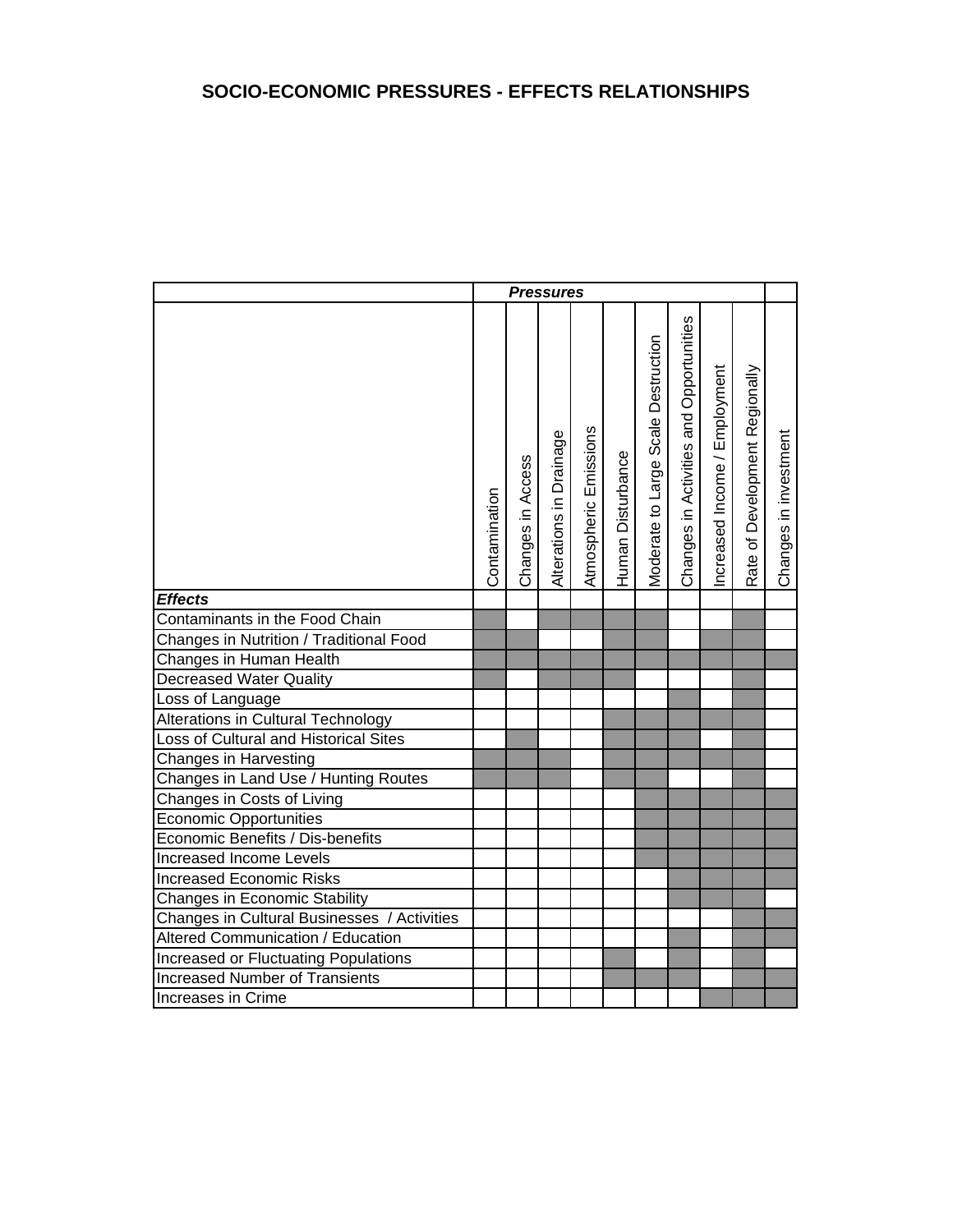# **APPENDIX H**

# **PRIORITIZATION OF EFFECTS**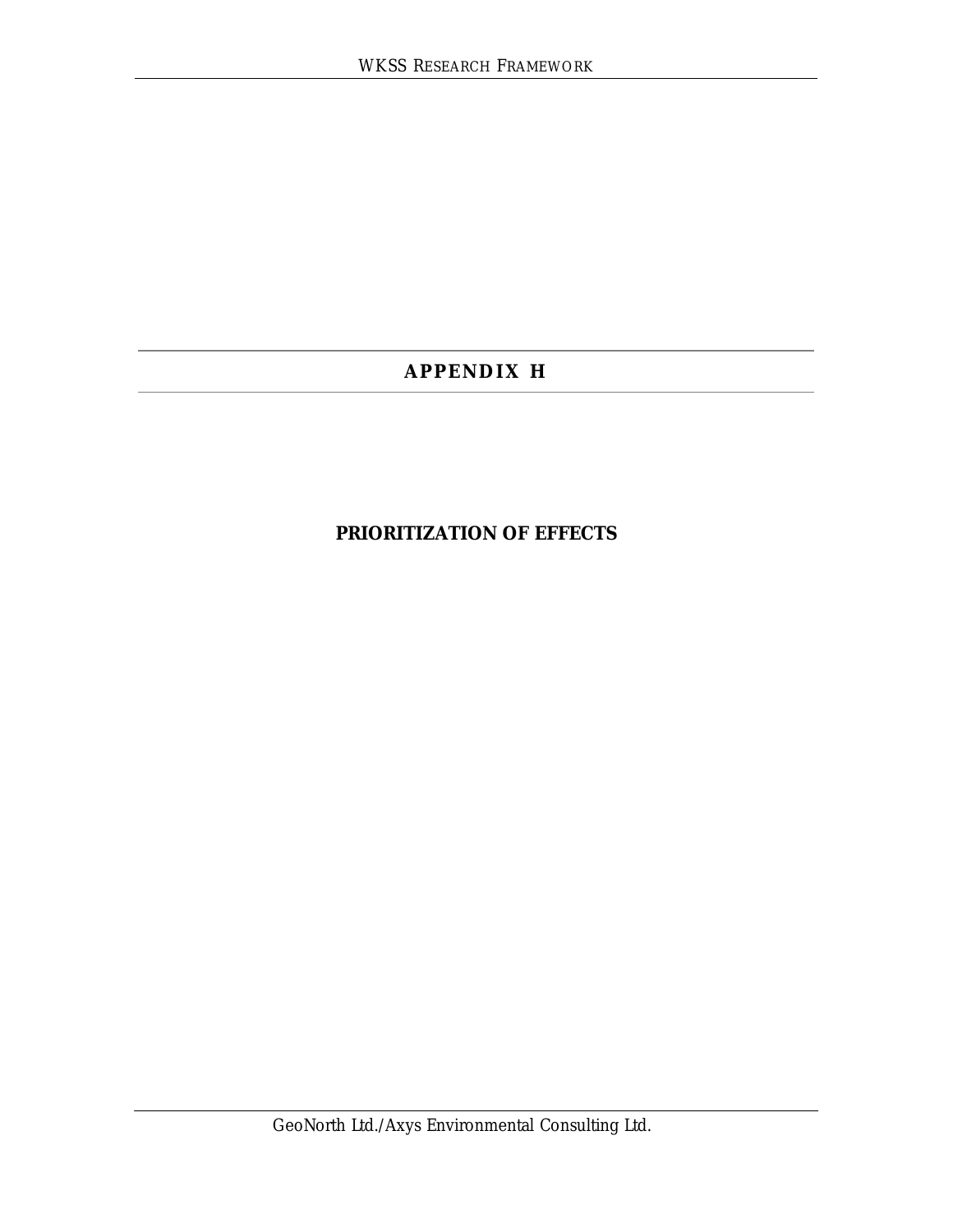# **PRIORITIZATION - ENVIRONMENTAL EFFECTS**

|                                             |         |                                    |                                 | <b>Prioritization Criteria</b>     |          |                                    |                         |           |                                                      |
|---------------------------------------------|---------|------------------------------------|---------------------------------|------------------------------------|----------|------------------------------------|-------------------------|-----------|------------------------------------------------------|
|                                             | Concern | <b>Timing of Activity</b>          | <b>adoa</b><br>Ō<br>Georgraphic | Magnitude                          | Duration | Frequency                          | Risk                    | Priority  |                                                      |
| <b>Effects</b>                              |         |                                    |                                 |                                    |          |                                    |                         |           | <b>Action</b>                                        |
| Reduced Air Quality                         | H       | H                                  |                                 | L                                  | lн       | M                                  |                         | <b>LM</b> |                                                      |
| Surface Erosion/Deposition & Sedimen        | H       | $\overline{\overline{\mathsf{H}}}$ |                                 | L                                  | lн       | $\overline{\mathsf{M}}$            | lн                      | <b>LM</b> |                                                      |
| Shoreline Erosion & Sedimentation           | H       | $\overline{M}$                     |                                 |                                    | M        | $\overline{\overline{\mathsf{H}}}$ | $\overline{\mathsf{H}}$ | M         |                                                      |
| <b>Alteration of Permafrost</b>             | H       | $\boldsymbol{\mathsf{H}}$          |                                 |                                    | H        | $\overline{\overline{\mathsf{H}}}$ | $\overline{\mathsf{H}}$ |           | MH does not include global warming                   |
| Alteration of Surface Drainage              | H       | $\overline{\mathsf{H}}$            | M                               | L                                  | H        | $\overline{\overline{\mathsf{H}}}$ | $\overline{\mathsf{H}}$ | H         | <b>WKSS, with DIAND, Envmt. Cda, Communities</b>     |
| <b>Altered Ice Regimes</b>                  | H       | $\overline{M}$                     |                                 | $\mathsf{H}$                       | Ξ        | H                                  | $\overline{\mathsf{H}}$ | M         | assumes hydro dev't in next 5 yrs.                   |
| Shift in Aquatic Ecosystems                 | H       | $\overline{M}$                     |                                 | $\mathsf{H}$                       | lн       | $\overline{\mathsf{H}}$            | $\overline{\mathsf{H}}$ | M         |                                                      |
| Loss of Aquatic Habitat                     | H       | H                                  | M                               | H                                  | lн       |                                    | $\overline{\mathsf{H}}$ | H         | loss of genetic diversity; beyond capability of WKSS |
| <b>Loss of Shoreline Habitat</b>            | H       | $\overline{H}$                     |                                 | $\overline{H}$                     | lн       |                                    | $\overline{\mathbf{H}}$ | M         |                                                      |
| Loss of Riparian Habitat                    | H       | $\mathsf{H}$                       | M                               | M                                  | M        | M                                  | $\overline{\mathsf{H}}$ | <b>MH</b> |                                                      |
| Loss of Eskers                              |         | $\overline{H}$                     |                                 | M                                  | Ξ        | M                                  | $\overline{\mathsf{H}}$ | H         | <b>WKSS, with DIAND, GNWT, NPC, Communities</b>      |
| <b>Blockage of Fish Movements</b>           | H       | $\mathsf{H}$                       | M                               | H                                  | lн       | ĪН                                 | M                       | M         |                                                      |
| Fish Mortality (harvest, stranding)         | H       | $\mathsf{H}$                       | H                               | Г                                  | M        | $\overline{\mathsf{H}}$            | lн                      | M         | loss of genetic diversity                            |
| Loss of Terrestrial Vegetation              | H       | $\boldsymbol{\mathsf{H}}$          |                                 | $\mathsf{H}$                       | lн       | ĪН                                 | $\overline{\mathsf{H}}$ | H         | loss of genetic diversity; beyond capability of WKSS |
| Direct Loss of Wildlife Habitat             | H       | $\overline{H}$                     |                                 | $\overline{H}$                     | lн       | $\overline{\mathsf{H}}$            | $\overline{\mathsf{H}}$ | Iн        | <b>WKSS, with GNWT, DOE, Communities</b>             |
| Habitat Alienation/Sensory Disturbance      | H       | $\boldsymbol{\mathsf{H}}$          | $\overline{\mathsf{H}}$         | $\overline{?}$                     | Ξ        | $\overline{\mathsf{H}}$            | $\overline{\mathsf{H}}$ | Iн        | <b>WKSS, with GNWT, DOE, Communities</b>             |
| Disruption of Wildlife Movements            | H       | $\overline{H}$                     | $\overline{\mathsf{H}}$         | $\overline{\mathsf{H}}$            | Ξ        | ĪН                                 | $\overline{\mathsf{H}}$ | Iн        | WKSS, with GNWT, DOE, Communities, Co-Mgmt. orgs.    |
| <b>Habitat Fragmentation / Connectivity</b> | H       | $\overline{H}$                     | $\overline{\mathsf{H}}$         | $\overline{H}$                     | lн       | $\overline{\mathsf{H}}$            | $\overline{\mathsf{H}}$ | Iн        | <b>WKSS, with GNWT, DOE, Communities</b>             |
| <b>Increased Wildlife Mortality</b>         | H       | $\overline{H}$                     | $\overline{\mathsf{H}}$         | $\overline{H}$                     | lн       | $\overline{\mathsf{H}}$            | $\overline{\mathsf{H}}$ | H         | WKSS, with GNWT, DOE, Communities, Co-Mgmt. orgs.    |
| <b>Wildlife Drowning</b>                    | H       | L                                  | M                               | $\overline{H}$                     | L        |                                    |                         | <b>LM</b> | concern-caribou drowning in shipping lanes           |
| Release of Contaminants (flooding)          | H       | M                                  | M                               | $\overline{\overline{\mathsf{H}}}$ | Ξ        | L                                  | $\overline{\mathsf{H}}$ | <b>LM</b> |                                                      |
| Change in Water Quality                     | H       | $\boldsymbol{\mathsf{H}}$          | $\overline{\mathsf{H}}$         | H                                  | Ξ        | ĪH                                 | $\overline{\mathsf{H}}$ | H         | WKSS, w/ DIAND, DOE, GNWT, Comms., Co-Mgt. orgs.     |
| Contamination / Mortality of Fish           | H       | $\overline{H}$                     |                                 | $\mathsf{H}$                       | lн       | M                                  | L                       | M         |                                                      |
| Contamination / Mortality of Vegetation     | H       | $\overline{H}$                     |                                 | Г                                  | Ξ        | M                                  | L                       |           | issue of LRTAP*- dealing with point source           |
| Contamination / Mortality of Wildlife       | H       | H                                  | H                               | L                                  | lн       | $\overline{\mathsf{H}}$            | M                       | M         |                                                      |
| <b>Food Chain Effects</b>                   | H       | $\overline{H}$                     | $\overline{\mathsf{H}}$         | $\cdot$                            | Ξ        | $\overline{\overline{\mathsf{H}}}$ | $\overline{?}$          | H         | WKSS recommend to AES (NCP)                          |